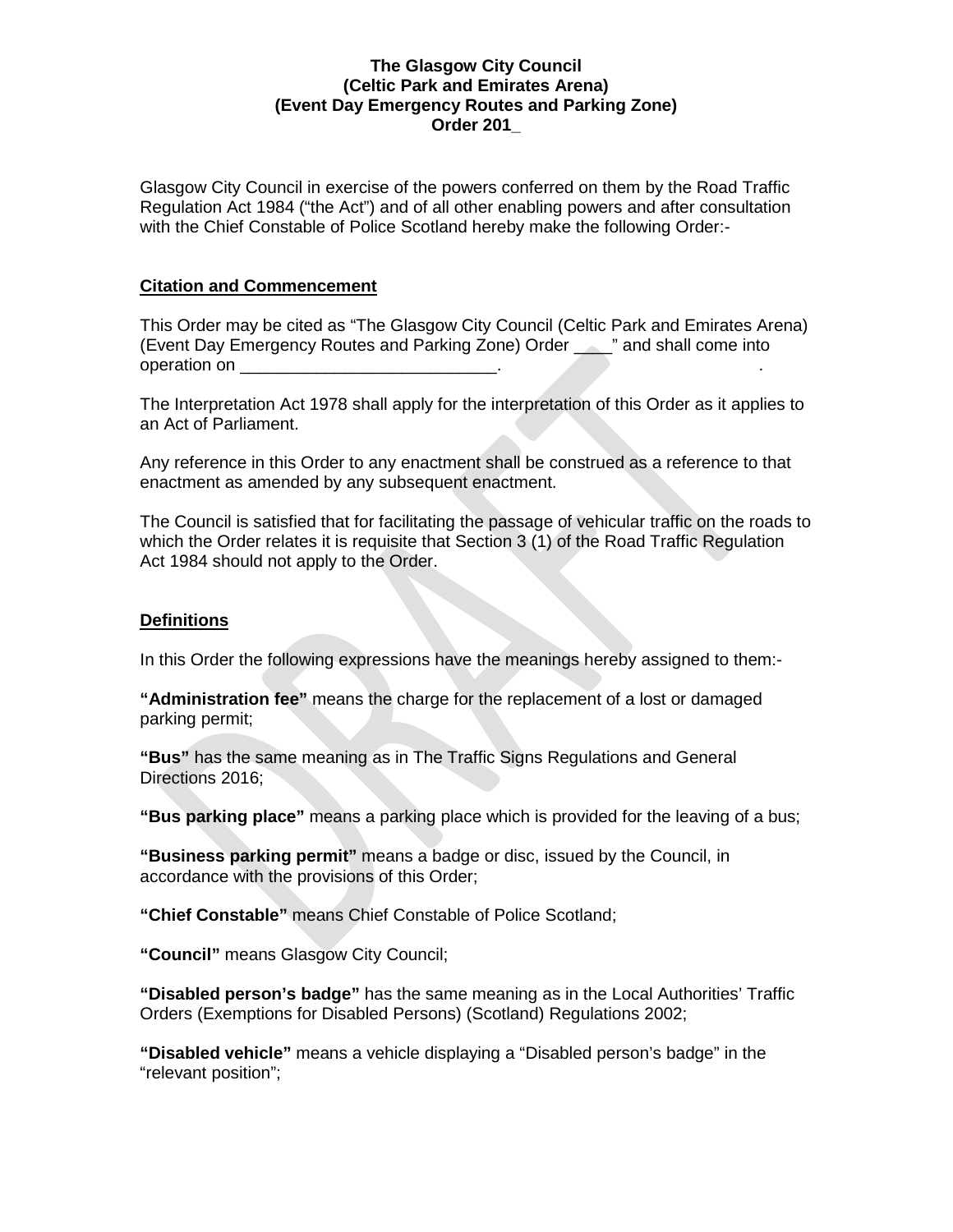**"Disabled vehicle parking place"** means an area on a road designated as a parking place which is provided for the leaving of a Disabled vehicle;

**"Disabled vehicle parking space"** means a space in a parking place which is provided for the leaving of a Disabled vehicle;

**"Emergency services vehicle"** means a vehicle being used by Police, Fire & Rescue Service, Ambulance Services or Civil Defence Organisation;

**"Motorcycle"** has the same meaning as is given to the expression in Regulation (3)(2) of the Road Vehicles (Construction and Use) Regulations 1986;

**"Nearside"** means, in relation to the position on a vehicle windscreen for the displaying of a permit, the side which is nearest to the edge of the carriageway when said vehicle is parked;

**"Parking attendant"** means any person authorised by or on behalf of the Council to issue penalty charge notices';

**"Pedal cycle"** means a unicycle, bicycle, tricycle or cycle having four or more wheels, not being in any case mechanically propelled unless it is an electrically assisted pedal cycle of such class as is to be treated as not being a motor vehicle for the purposes of the Road Traffic Regulation Act 1984;

**"Penalty Charge Notice"** means a device containing the information required by the Road Traffic Act 1991 for a penalty charge;

**"Relevant Event"** means any sporting, social, entertainment or similar event to be held at Celtic Park or the Emirates Arena, including those periods prior to, during and following the event, which has been identified by Police Scotland with the Council as requiring traffic management;

**"Relevant position"** has the same meaning as in Regulation 12 of the Disabled Person (Badges for Motor Vehicles) (Scotland) Regulations 2000;

**"Resident parking permit"** means a badge or disc, issued or approved by the Council, in accordance with the provisions of this Order;

**"Residents' Visitor parking permit"** means a document, issued or approved by the Council, in accordance with the provisions of this Order;

**"Universal Postal Service"** has the same meaning as in the Section 4 Postal Services Act 2000;

**"Vehicle"** unless the context otherwise requires, means a vehicle of any description and includes a machine or implement of any kind drawn or propelled along roads whether by animal or mechanical power;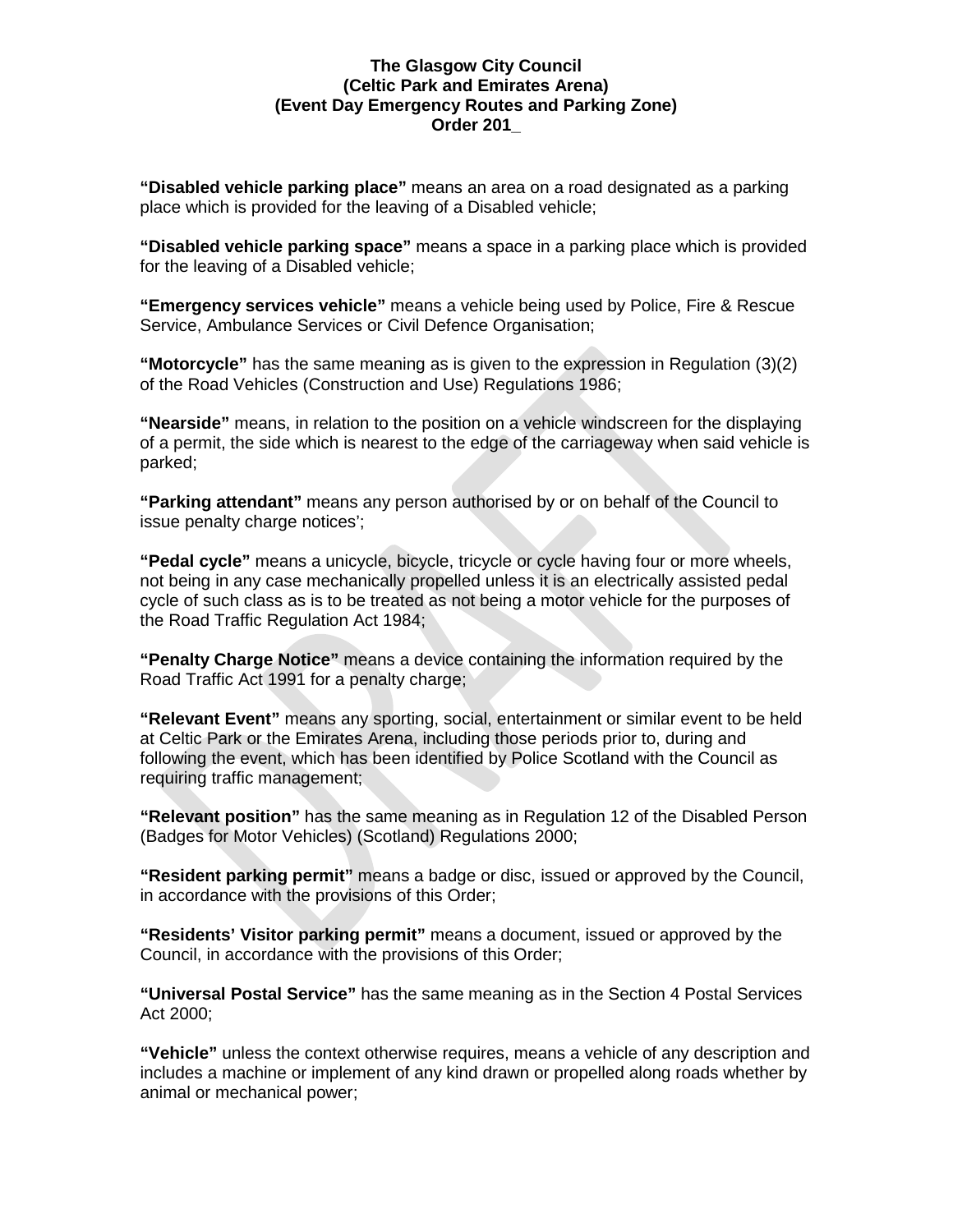**"Zone"** means an area of Glasgow identified as such. Each zone can be designated by either a letter, number or group of letters and/or numbers identifying an area;

**"Zone identifier"** means a letter, number or group of letters and/or numbers identifying an area throughout which parking permits are made available for purchase.

## **Format of the Order**

In the following Schedules of this Order there are Articles pertaining to each particular Schedule outlining the restrictions, permissions and conditions relevant to each particular Schedule. Each Schedule shall precede the Articles pertaining to that Schedule.

Sealed with the Common Seal of Glasgow City Council and subscripted for it, and on its behalf by **OF NEIGHBOURHOOD AND** SUSTAINABILITY, AT GLASGOW ON THE <date>.

\_\_\_\_\_\_\_\_\_\_\_\_\_\_\_\_\_\_\_\_\_\_\_\_\_\_\_\_\_\_\_\_\_\_\_\_\_\_\_\_\_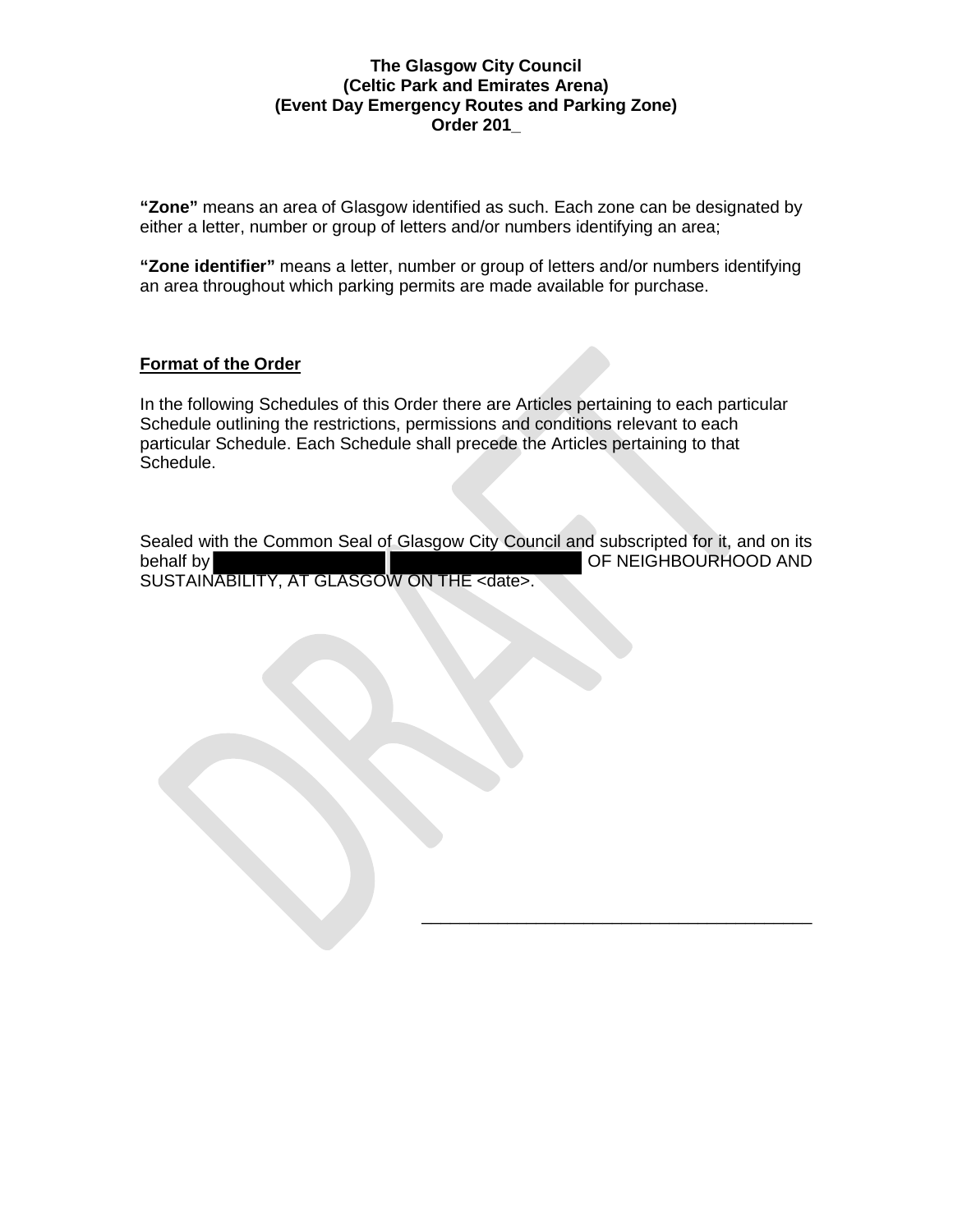## SCHEDULE LIST

- 1. No waiting at any time
- 2. No waiting and no loading or unloading at any time
- 3. No waiting during relevant events, except permit holders
- 4. No waiting and no loading or unloading during relevant events
- 5. Disabled vehicle parking places
- 6. Bus parking places during relevant events
- 7. Prohibition of right turn
- 8. Prohibition of left turn
- 9. Variations to Made Orders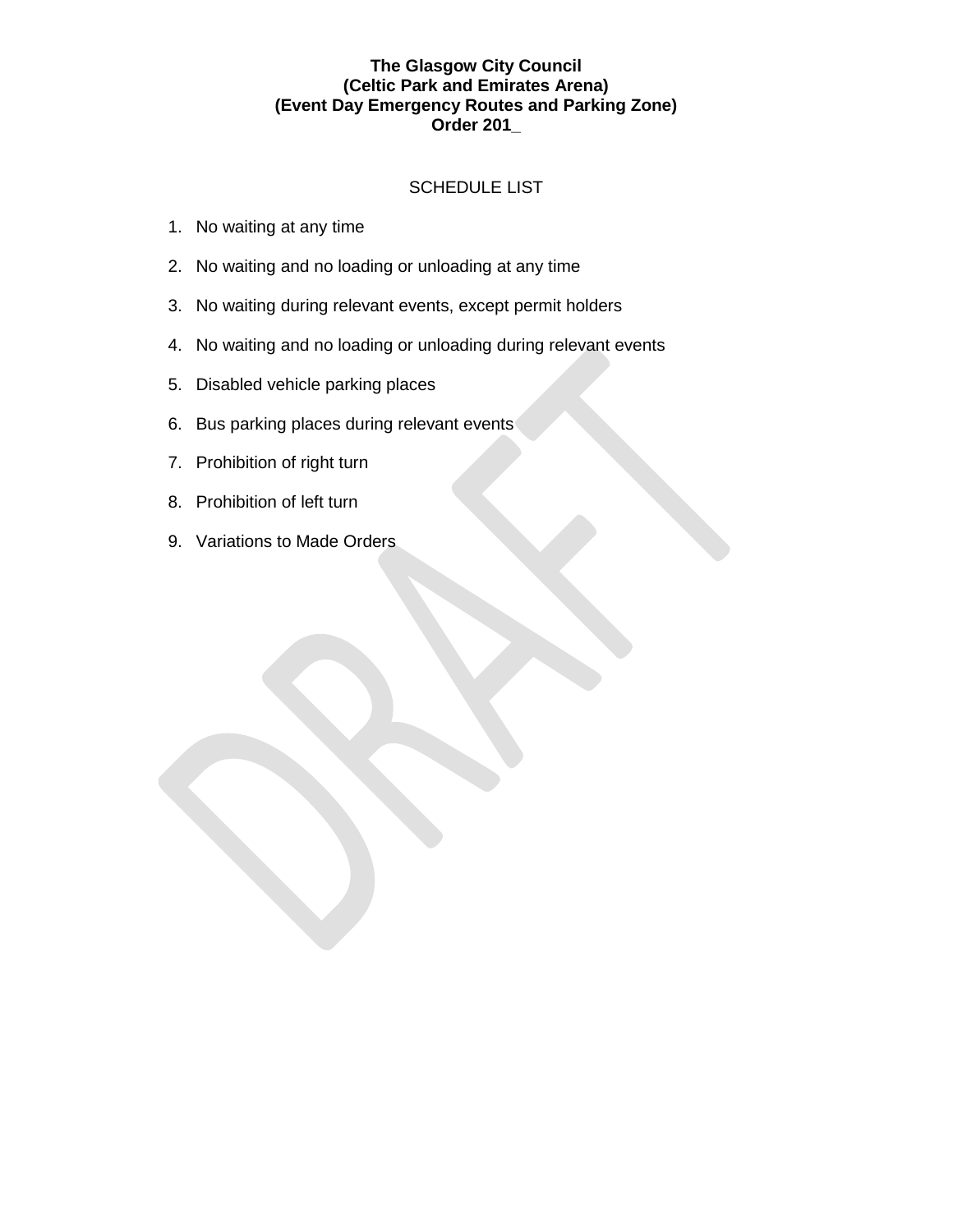### **Schedule 1 No waiting at any time**

### **Allan Place**

1. On both sides, from the extended south kerbline of Summerfield Street to the extended north kerbline of Allan Street.

### **Allan Street**

- 1. On the northwest side, from a point 11 metres northeast of the extended northeast kerbline of Dalmarnock Road, northeastwards to the extended southwest kerbline of Sunnybank Street.
- 2. On the southeast side, from a point 10 metres northeast of the extended northeast kerbline of Dalmarnock Road, northeastwards to the extended southwest kerbline of Sunnybank Street.

#### **Alma Street**

1. On both sides, from the extended south kerbline of Camlachie Street to the extended north kerbline of Crownpoint Road.

## **Arrol Road**

1. On both sides, from the extended east kerbline of Boden Street to the extended west kerbline of Nuneaton Street.

#### **Auckland Wynd**

- 1. On both sides, from the extended east kerbline of Sunnybank Street to its northeastern extremity.
- 2. On both sides, from the extended north kerbline of Sydney Crescent to its northwestern extremity.

#### **Baltic Court**

1. On both sides, from the extended west kerbline of Baltic Street to its western extremity.

## **Baltic Street**

1. On both sides, from a point 30 metres northwest of the extended northwest kerbline of Kinnear Road, southeastwards to the extended south kerbline of Connal Street.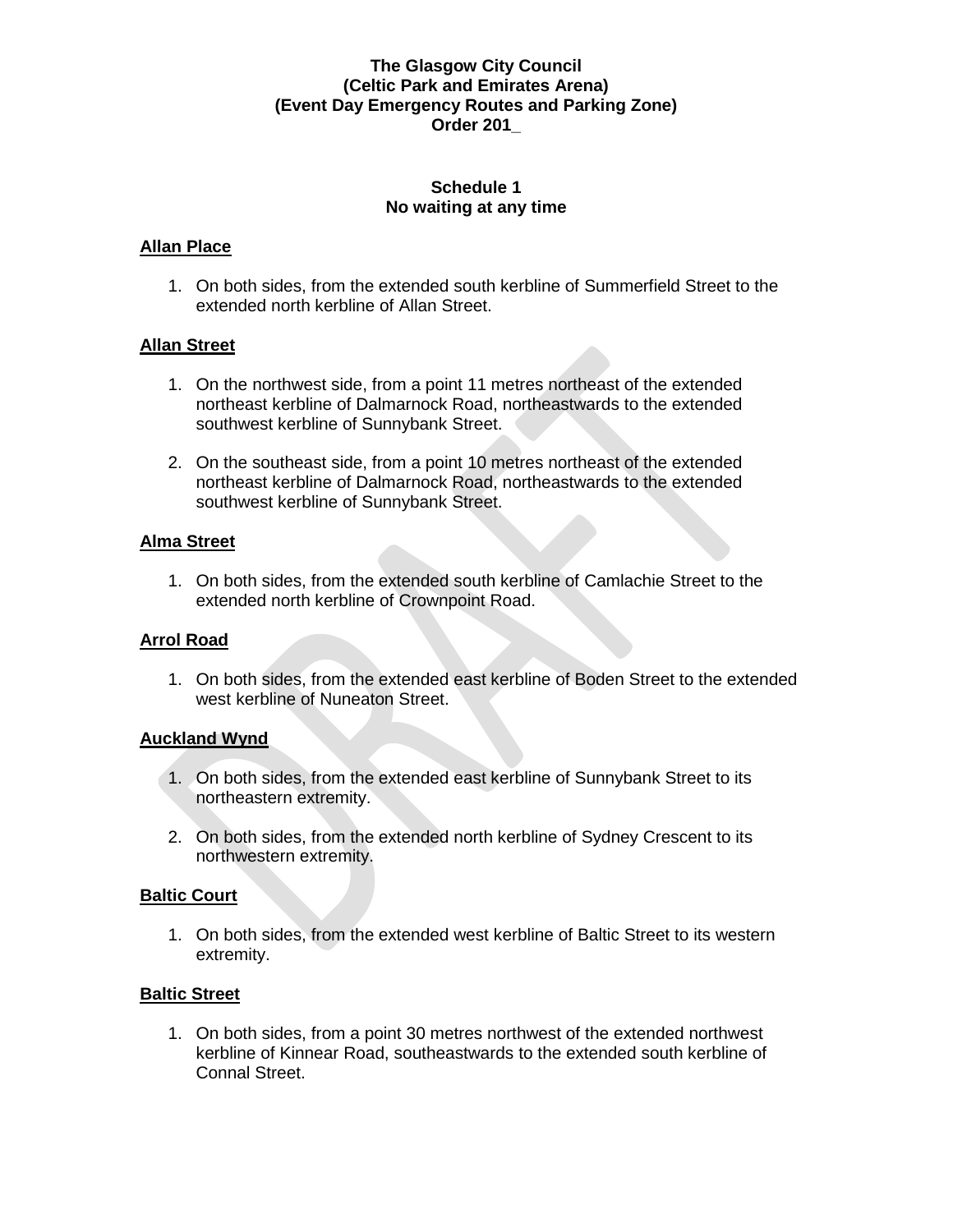2. On both sides, from a point 10 metres southeast of the extended south kerbline of Springfield Road, southeastwards to the extended northwest kerbline of Summerfield Street.

### **Barrowfield Drive**

1. On both sides, from the extended south kerbline of Barrowfield Street to its western extremity, to include turning area.

### **Barrowfield Gardens**

1. On both sides, from the extended north kerbline of Barrowfield Street to its northern extremity, to include turning area.

### **Barrowfield Gate**

1. On both sides, from the extended east kerbline of Barrowfield Place to its eastern extremity.

### **Barrowfield Place**

1. On both sides, from the extended south kerbline of Barrowfield Street to its southern extremity, to include turning area.

## **Barrowfield Street**

1. On both sides, from a point 10 metres east of the extended east kerbline of Fielden Street to its eastern extremity, to include turning area.

#### **Bartholomew Street**

1. On both sides, from a point 22 metres southwest of the extended west kerbline of Dalmarnock Road to its southwestern extremity.

### **Belvidere Avenue**

1. On both sides, from its northwestern extremity to its southeastern extremity.

## **Belvidere Gate**

- 1. On the west side, from a point 34.5 metres southwest of the extended south kerbline of London Road southwestwards to the extended north kerbline of Belvidere Avenue.
- 2. On the east side, from a point 29.5 metres southwest of the extended south kerbline of London Road southwestwards to the extended north kerbline of Belvidere Avenue.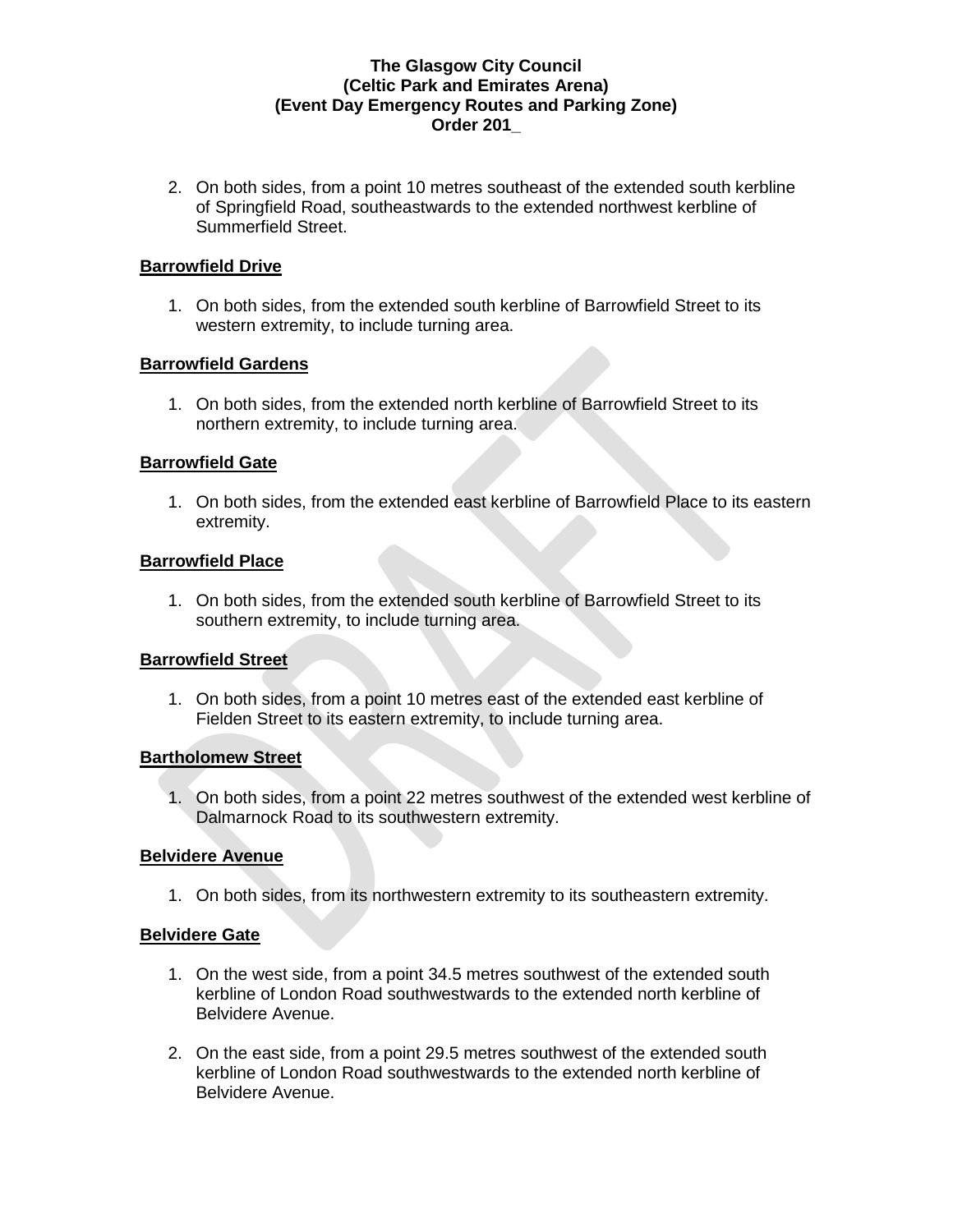3. On all sides of the central island.

### **Belvidere Terrace**

- 1. On the east side, from a point 29.5 metres southwest of the extended south kerbline of London Road southwestwards to the extended north kerbline of Belvidere Avenue.
- 2. On the west side, from a point 35.5m southwest of the extended south kerbline of London Road southwestwards to the extended north kerbline of Belvidere Avenue.
- 3. On all sides of the central island.

#### **Bernard Street**

1. On both sides, from the extended west kerbline of Nuneaton Street to its western extremity.

#### **Birkwood Street**

- 1. On the north side, from a point 7 metres east of the extended east kerbline of Dalmarnock Road to the extended west kerbline of Sunnybank Street.
- 2. On the south side, from a point 7.5 metres east of the extended east kerbline of Dalmarnock Road to the extended west kerbline of Sunnybank Street.

#### **Birnam Road**

- 1. On the west side, from a point 14.5 metres north of the extended north kerbline of London Road to the extended south kerbline of Glenisla Street.
- 2. On the east side, from a point 15.5 metres north of the extended north kerbline of London Road to the extended south kerbline of Glenisla Street.

#### **Boden Street**

1. On both sides, from a point 7 metres south of the extended south kerbline of London Road, southwards to the extended west kerbline of Nuneaton Street.

#### **Bogside Street**

1. On the north side, from a point 17 metres west of the extended west kerbline of Springfield Road westwards the extended west kerbline of Kinnear Road.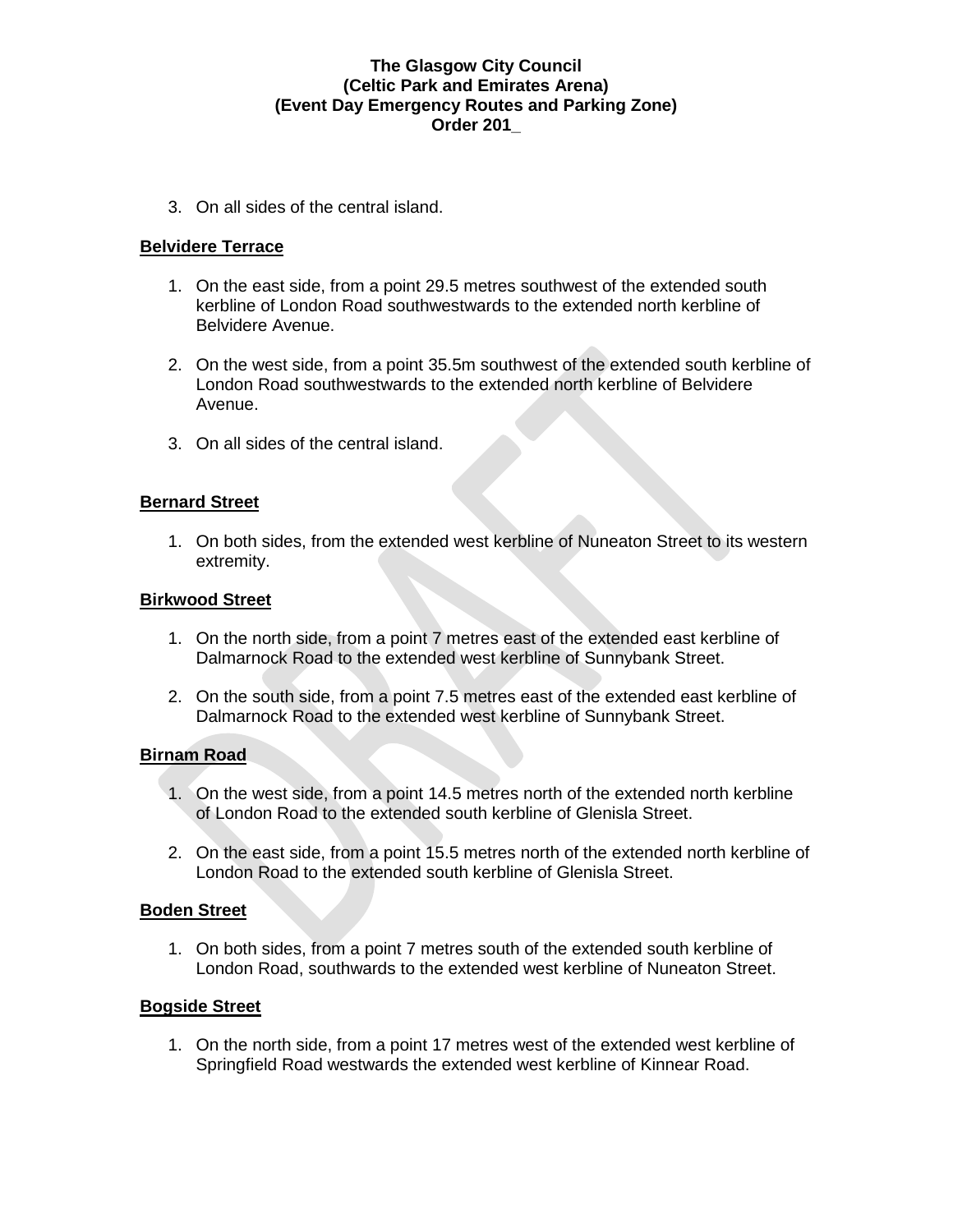2. On the south side, from a point 16 metres west of the extended west kerbline of Springfield Road westwards the extended west kerbline of Kinnear Road.

## **Burgher Street**

1. On both sides, from the extended north kerbline of Dechmont Street, northwards for a distance 205 metres.

### **Camlachie Street**

1. On both sides, from its western extremity to the extended west kerbline of Stamford Street.

### **Canmore Place (North)**

1. On both sides, from the extended east kerbline of MacDuff Street to the extended west kerbline of Canmore Street.

### **Canmore Place (South)**

1. On both sides, from the extended east kerbline of MacDuff Street to the extended west kerbline of Canmore Street.

#### **Canmore Street**

- 1. On west side, from a point 12 metres south of the extended south kerbline of Tollcross Road, southwards to the extended south kerbline of MacDuff Place.
- 2. On east side, from a point 10 metres south of the extended south kerbline of Tollcross Road, southwards to a point 29 metres north of the extended north kerbline of London Road.

## **Cardiff Court**

1. On both sides, for its entirety and including turning areas.

#### **Chalmers Street**

1. On both sides, from the extended west kerbline of Millroad Drive to the extended south kerbline of Millroad Street.

#### **Christchurch Drive**

1. On both sides, from the extended east kerbline of Sunnybank Street to its northeastern extremity.

#### **Claythorn Avenue**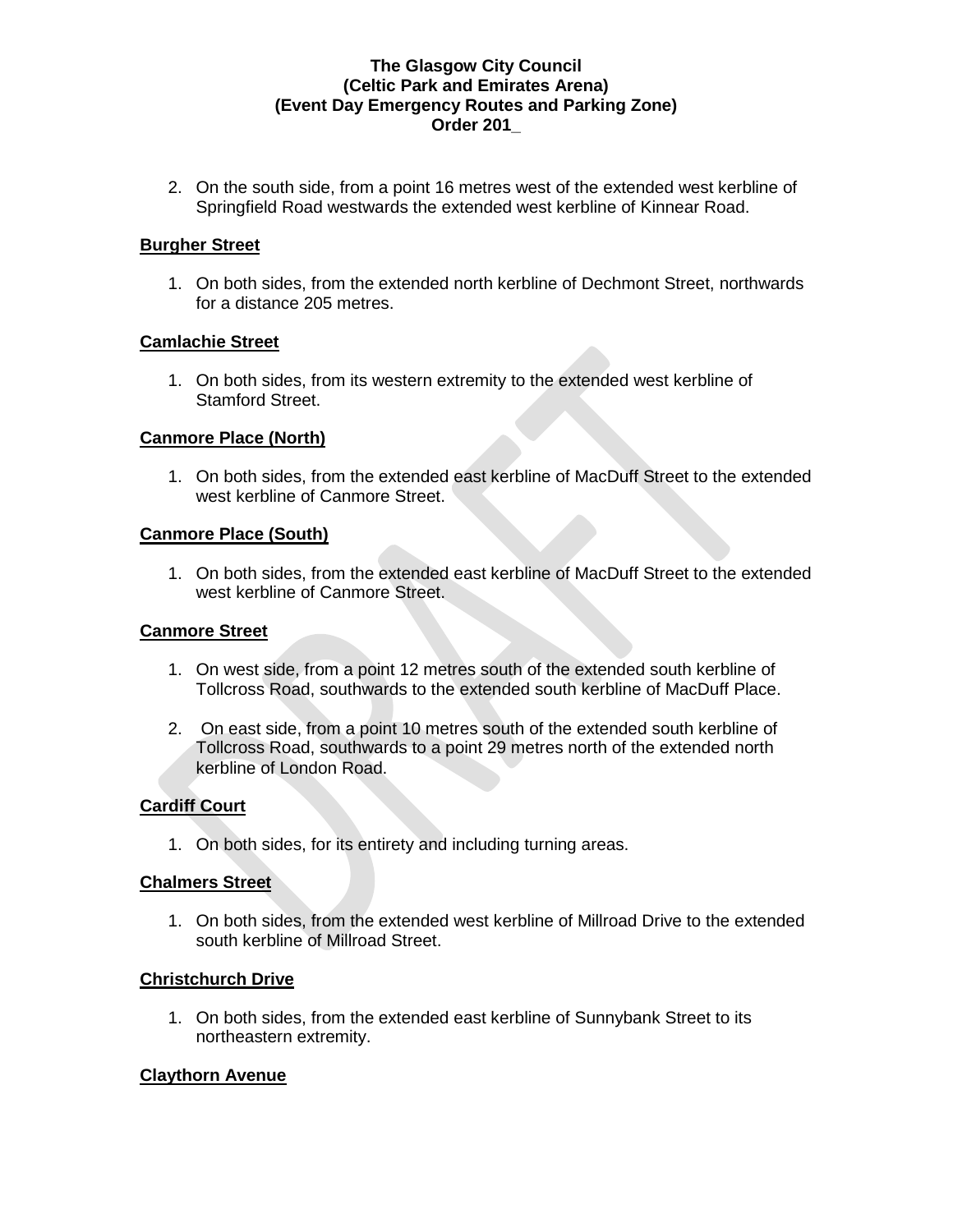1. On both sides, for its entirety.

### **Claythorn Circus**

1. On both sides, for its entirety and including parking areas.

### **Claythorn Park**

1. On both sides, from the extended south kerbline of Moncur Street to its southern extremity, to include turning area.

#### **Claythorn Street**

1. On both sides, from the extended south kerbline of Gallowgate to the extended north kerbline of Millroad Street.

### **Claythorn Terrace**

1. On both sides, from the extended north kerbline of Moncur Street to its northern extremity.

#### **Clydeford Drive**

1. On both sides, from the extended north kerbline of Rattray Street to the extended east kerbline of Maukinfauld Road.

#### **Coalhill Street**

1. On both sides, from a point 5 metres north of the extended north kerbline of Gallowgate, northwards to its northern extremity, to include turning area.

#### **Connal Street**

1. On both sides, from the extended east kerbline of Baltic Street to the extended west kerbline of Lily Street.

#### **Crownpoint Road**

- 1. On the north side, from a point 33 metres east of the extended east kerbline of Fielden Street, eastwards to the extended east kerbline of Alma Street.
- 2. On the south side, from a point 21 metres east of the extended east kerbline of Fielden Street, eastwards to the extended east kerbline of Alma Street.

## **Cuthelton Drive**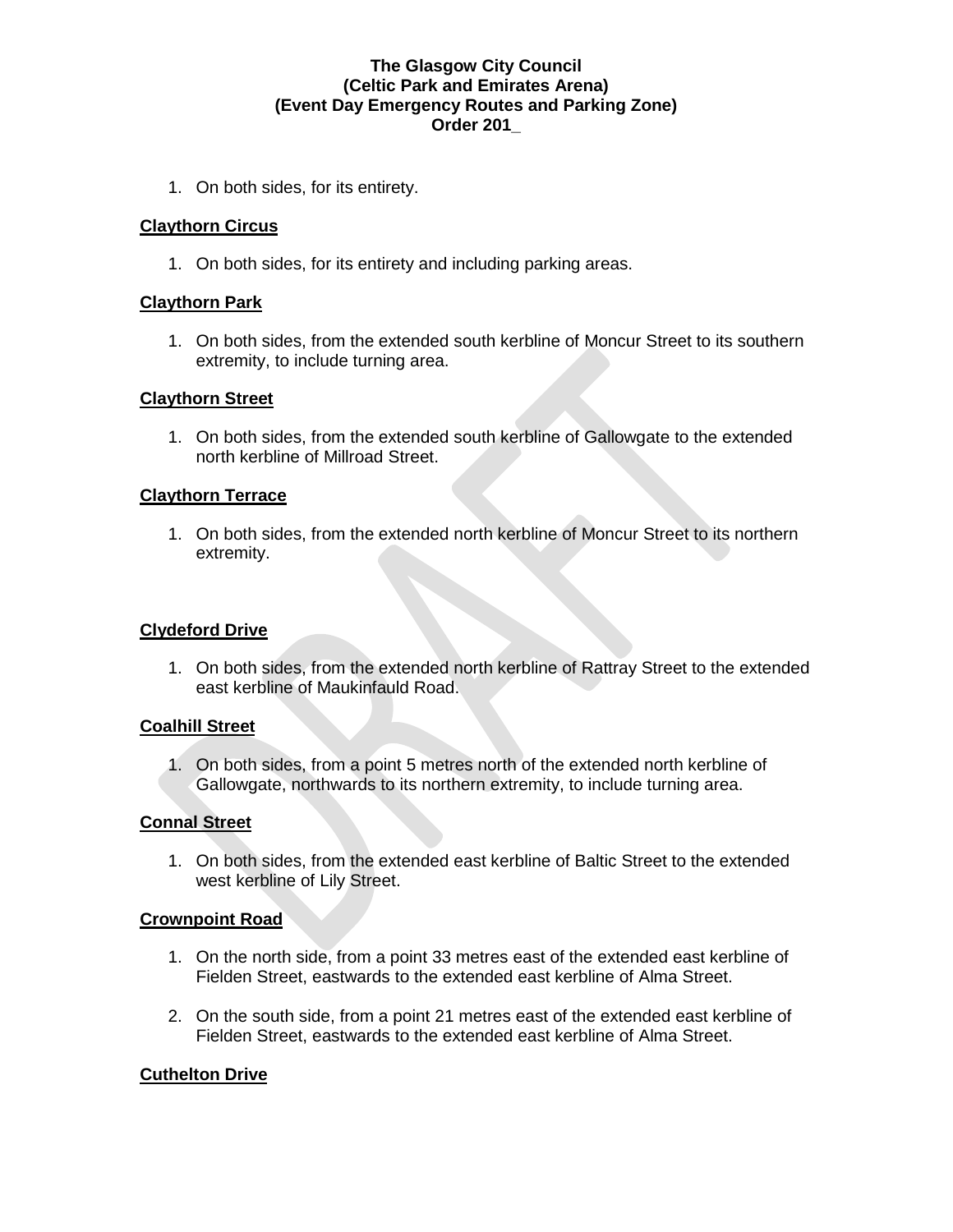1. On both sides, for its entirety and including turning area.

## **Cuthelton Street**

1. On both sides, from the extended east kerbline of Canmore Street to the extended west kerbline of Maukinfauld Road

## **Cuthelton Terrace**

1. On both sides, for its entirety and including parking areas.

## **Dalmarnock Court**

1. On both sides, from the extended east kerbline of Baltic Street to its northeastern extremity.

## **Dalserf Court**

1. On both sides, from the extended east kerbline of Yate Street to its southern extremity.

### **Dalserf Gardens**

1. On both sides, from the extended west kerbline of Yate Street to its southwestern extremity.

## **Dalserf Place**

1. On both sides, from the extended north kerbline of Dalserf Street to its northern extremity, to include turning area.

## **Dalserf Street**

1. On both sides, from the extended east kerbline of Stamford Street to its eastern extremity.

#### **Davidson Street**

1. On both sides, from the extended west kerbline of Dalmarnock Road to its southwestern extremity.

#### **Dechmont Street**

1. On the north side, from a point 5 metres east of the extended east kerbline of Springfield Road, eastwards to the extended west kerbline of Helenvale Street.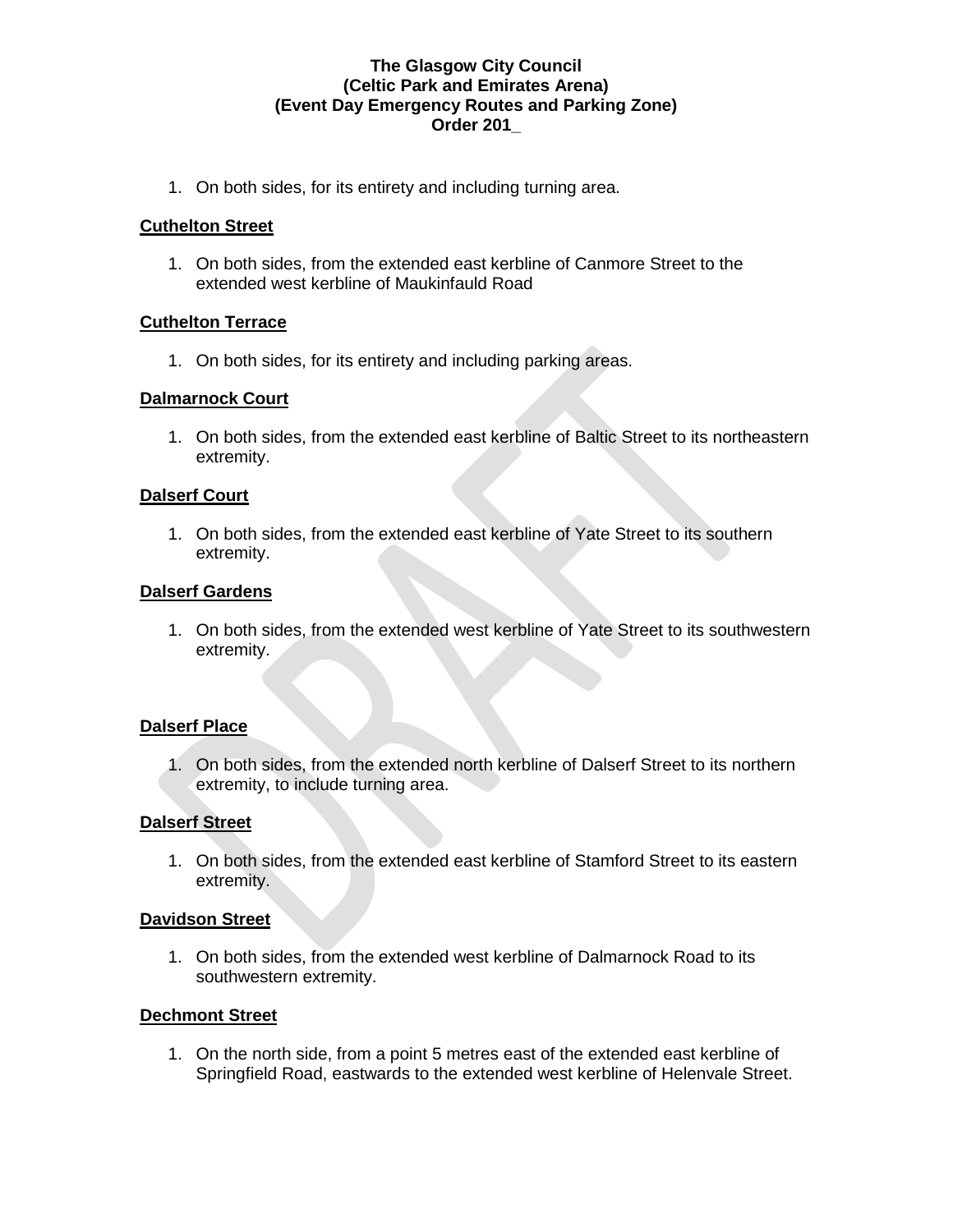2. On the south side, from a point 10 metres east of the extended east kerbline of Springfield Road, eastwards to the extended west kerbline of Helenvale Street.

### **Downfield Street**

1. On both sides, for its entirety and including turning area.

### **Drumover Drive**

1. On both sides, from a point 12 metres north of the extended north kerbline of Tollcross Road, northwards then eastwards to the extended west kerbline of Muiryfauld Drive.

### **Dunkeld Street**

1. On both sides, from the extended east kerbline of Helenvale Street to the extended west kerbline of MacBeth Street.

### **Dunrobin Street**

1. On both sides, from the extended west kerbline of Society Street to its western extremity, to include turning area.

## **Edinburgh Drive**

1. On both sides, from the extended east kerbline of Sunnybank Street to its northeastern extremity.

#### **Elcho Street**

1. On both sides, from the extended north kerbline of Millroad Street to its northern extremity, to include turning area.

## **Fielden Place**

- 1. On the north side, from a point 13.5 metres east of the extended east kerbline of Fielden Street, eastwards to the extended west kerbline of Frazer Street.
- 2. On the south side, from a point 15 metres east of the extended east kerbline of Fielden Street, eastwards to the extended west kerbline of Frazer Street.

#### **Finhaven Street**

- 1. On both sides, from the extended west kerbline of Lundie Street westwards to the extended south kerbline of Rattray Street.
- 2. On both sides, from the extended west kerbline of Lundie Street eastwards to the extended south kerbline of Rattray Street.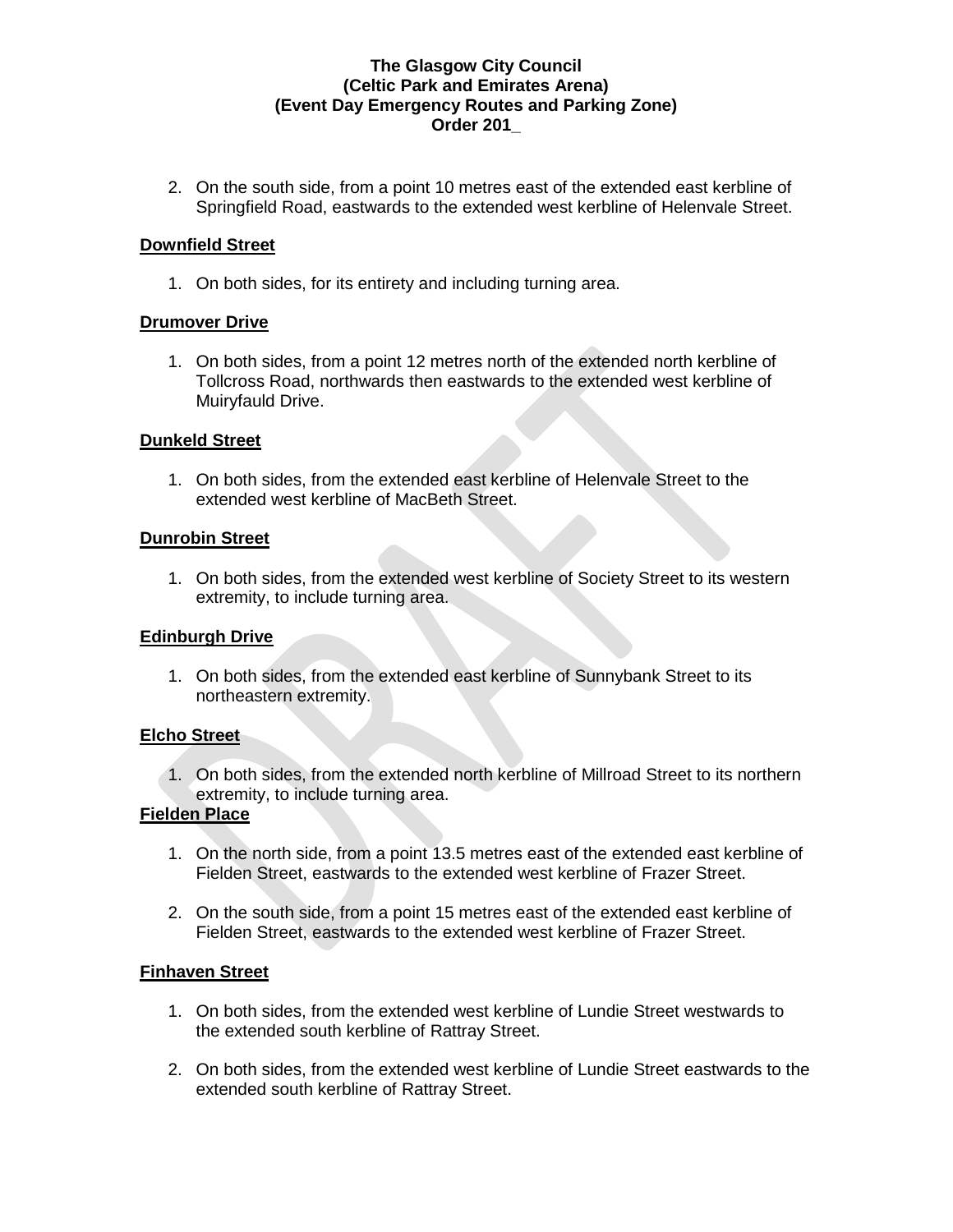### **Frazer Street**

1. On both sides, from the extended north kerbline of Barrowfield Street to the extended south kerbline of Law Street.

### **French Street**

- 1. On the both sides, from a point 10 metres west of the extended west kerbline of Dora Street, westwards to its western extremity and including turning area.
- 2. On the both sides, from a point 10 metres east of the extended east kerbline of Dora Street, eastwards to a point 15 metres west of the extended west kerbline of Swanston.

### **Garvald Court**

1. On both sides, from the extended west kerbline of Baltic Street to its southwestern extremity.

#### **Garvald Street**

1. On both sides, from the extended east kerbline of Baltic Street to the extended west kerbline of Sunnybank Street.

#### **Gear Terrace**

1. On both sides, from the extended north kerbline of Allan Street to the extended south kerbline of Summerfield Street.

#### **Glamis Road**

1. On both sides, from the extended east kerbline of Helenvale Street to the extended west kerbline of Canmore Street.

## **Glenisla Street**

1. On both sides, from the extended east kerbline of Methven Street to the extended west kerbline of Maukinfauld Street.

## **Glenshee Court**

1. On both sides, from the extended south kerbline of Glenshee Street to its southern extremity, to include turning area.

#### **Glenshee Gardens**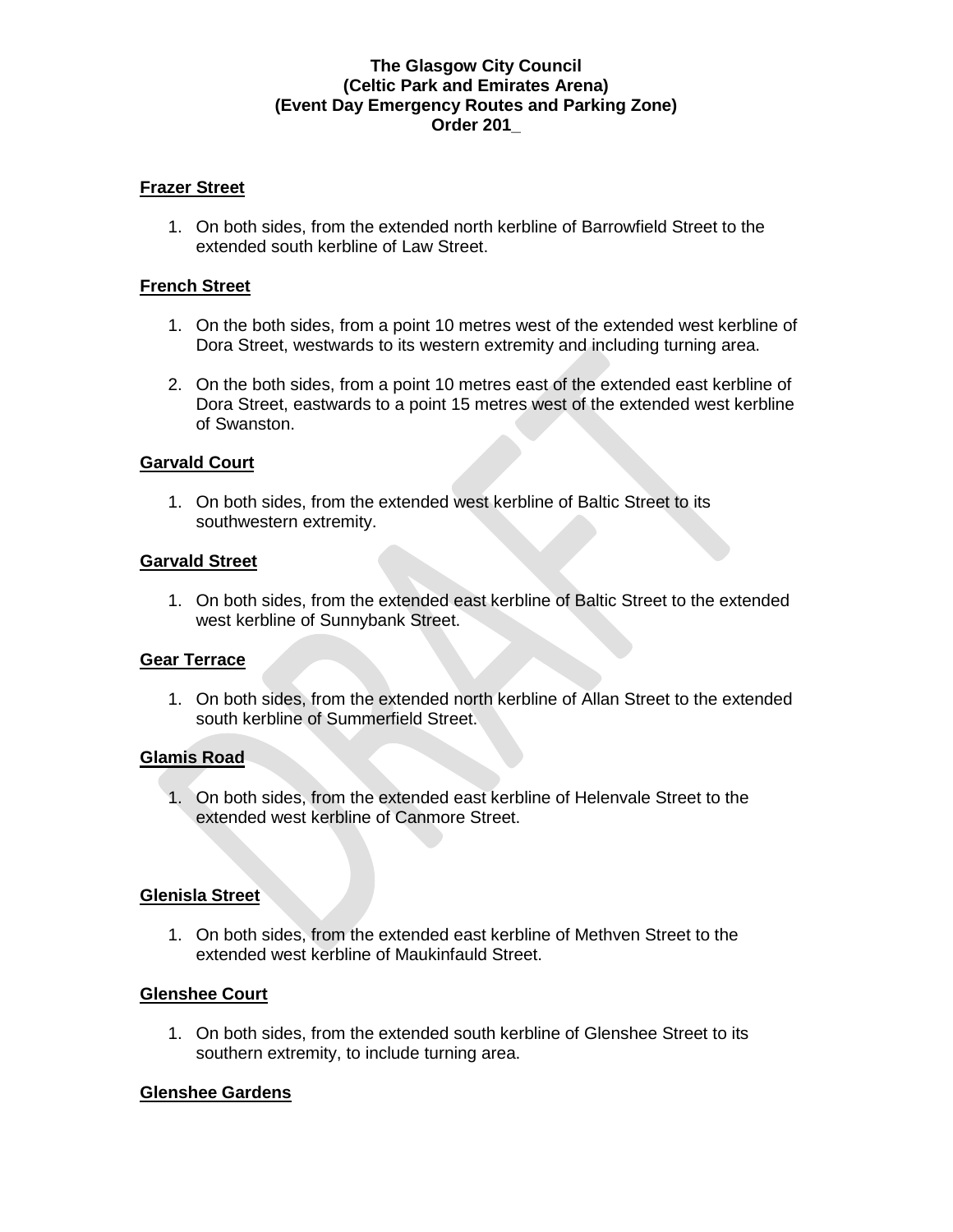1. On both sides, from the extended north kerbline of Glenshee Street to its northern extremity, to include turning area.

### **Glenshee Street**

1. On both sides, from the extended east kerbline of Methven Street to the extended west kerbline of Maukinfauld Road, to include turning area which includes no. 49-70.

## **Green Street**

1. On both sides, from the extended north kerbline of London Road to the extended south kerbline of Millroad Street.

### **Helenvale Court**

1. On both sides, for its entirety and including turning areas.

#### **Helenvale Street**

- 1. On the west side, from a point 10 metres north of the extended north kerbline of London Road, northwards to a point 66 metres south of the extended south kerbline of Tollcross Road.
- 2. On the east side, from a point 10 metres, north of the extended north kerbline of London Road, northwards to a point 30 metres south of the extended south kerbline of Tollcross Road.

#### **Irvine Court**

1. On both sides, from the extended east kerbline of Irvine Street to its northeastern extremity, to include turning area.

#### **Irvine Street**

- 1. On the north side, from a point 11.5 metres west of the extended west kerbline of Springfield Road, westwards to the extended east kerbline of Kinnear Road.
- 2. On the south side, from a point 12 metres west of the extended west kerbline of Springfield Road, westwards to the extended east kerbline of Kinnear Road.

#### **Kinnear Road**

1. On both sides, from the extended north kerbline of Baltic Street to the extended west kerbline of Bogside Street.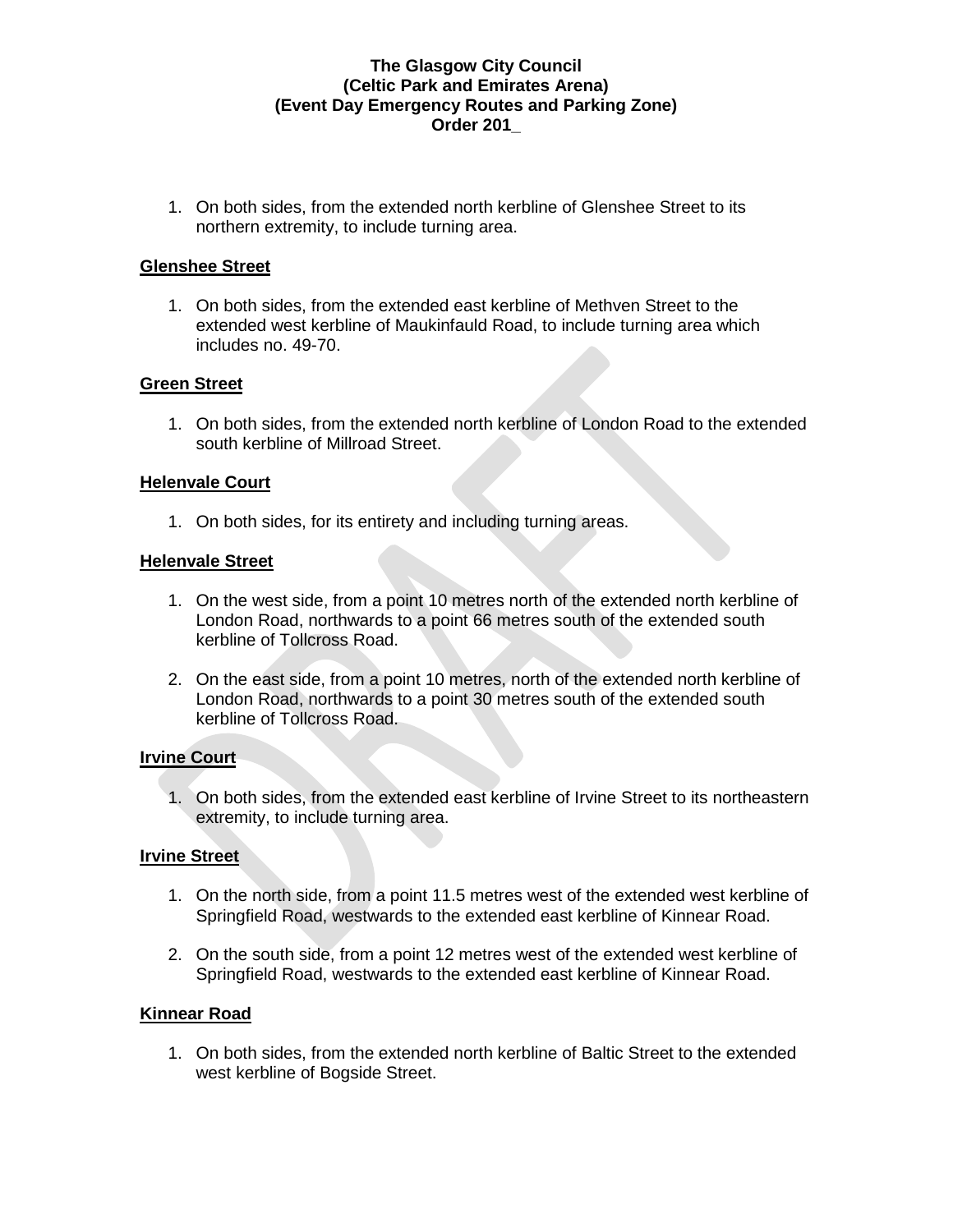### **Law Street**

1. On both sides, from the extended west kerbline of Stamford Street to its western extremity, to include turning area.

### **Lily Street**

1. On both sides, from the extended east kerbline of Kinnear Road to its southeastern extremity, to include turning area.

### **London Avenue**

- 1. On both sides, from the extended west kerbline of Melbourne Place to its southern extremity.
- 2. On both sides, from a point 5 metres east of the extended east kerbline of Springfield Road southeastwards to its southeastern extremity.

#### **Lundie Street**

- 1. On both sides, from the extended east kerbline of Maukinfauld Road, eastwards to the extended west kerbline of Potter Street.
- 2. On both sides, from the extended north kerbline of London Road, northwards to the extended south kerbline of Finhaven Street.

## **MacBeth Street**

- 1. On the west side, from a point 32 metres north of the extended north kerbline of London Road, northwards to the extended south kerbline of Glamis Road.
- 2. On the east side, from a point 30 metres north of the extended north kerbline of London Road, northwards to the extended south kerbline of Glamis Road.

#### **MacDuff Place**

1. On both sides, from the extended east kerbline of MacDuff Place to the extended west kerbline of Canmore Street.

## **MacDuff Street**

- 1. On the west side, from a point 35 metres north of the extended north kerbline of London Road, northwards to the extended south kerbline of Glamis Road.
- 2. On east side, from the extended north kerbline of MacDuff Place to the extended south kerbline of Glamis Road.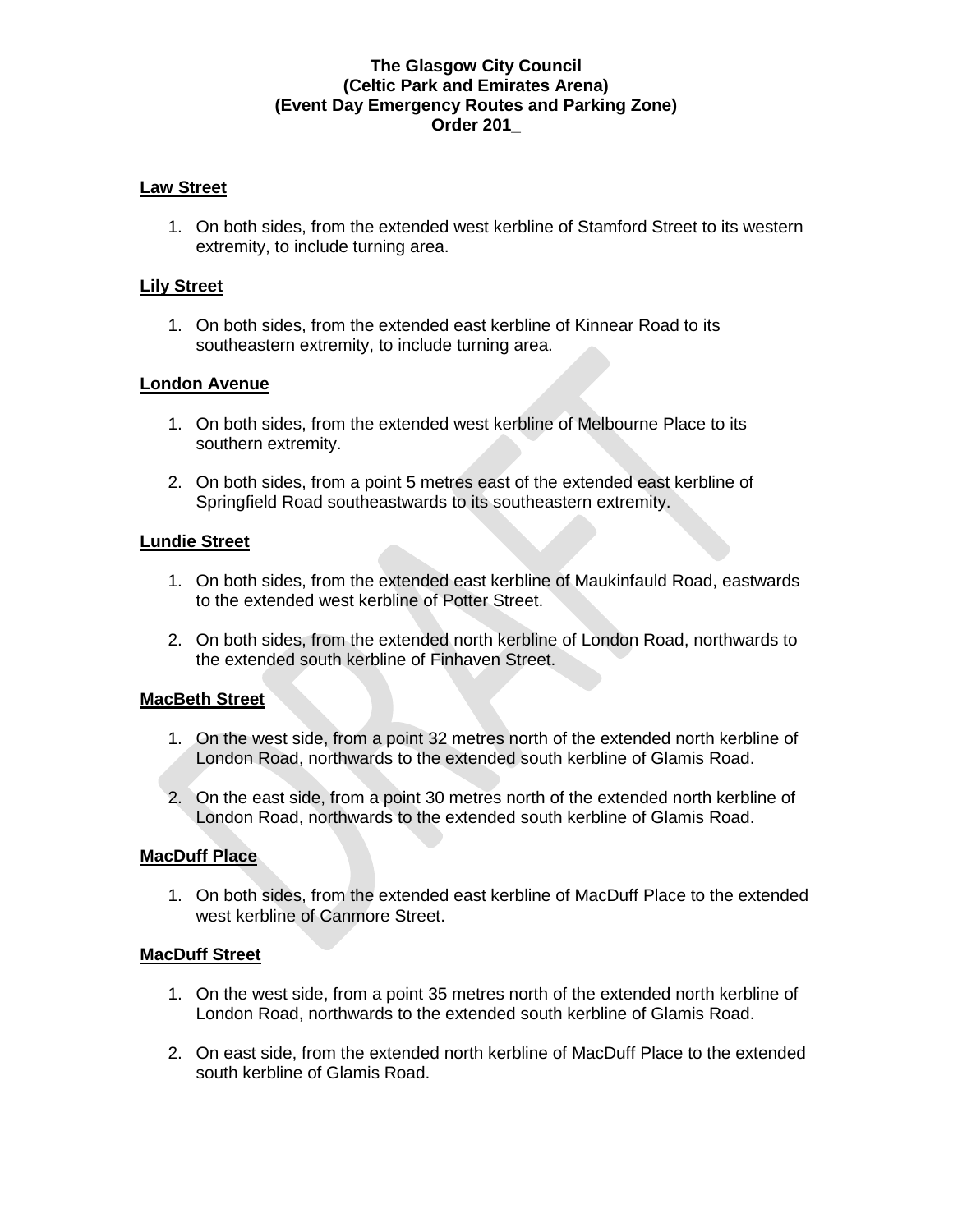### **Manchester Place**

1. On both sides, from the extended east kerbline of London Avenue to the extended west kerbline of Melbourne Place.

### **Maukinfauld Court**

1. On both sides, for its entirety and including turning area.

### **Maukinfauld Gardens**

1. On both sides, for its entirety and including turning area.

### **Maukinfauld Road**

- 1. On the west side, from a point 14 metres north of the extended north kerbline of London Road, northwards to a point 17 metres south of the extended south kerbline of Tollcross Road.
- 2. On the east side, from the extended north kerbline of Lundie Street, northwards to a point 17 metres south of the extended south kerbline of Tollcross Road.

### **Melbourne Place**

1. On both sides, from a point 20 metres southeast of the extended east kerbline of Springfield Road, southeastwards for its entirety and including turning area.

## **Methven Street**

- 1. On the west side, from a point 15 metres north of the extended north kerbline of London Road, northwards to the extended south kerbline of Cuthelton Street.
- 2. On the east side, from a point 12 metres north of the extended north kerbline of London Road, northwards to the extended south kerbline of Cuthelton Street.

#### **Millroad Drive**

1. On both sides, for its entirety and including parking areas.

#### **Millroad Street**

- 1. On the north side, from a point 9 metres west of the extended west kerbline of Abercromby Street, westwards to its western extremity.
- 2. On the south side, from a point 8 metres west of the extended west kerbline of Abercromby Street, westwards to its western extremity.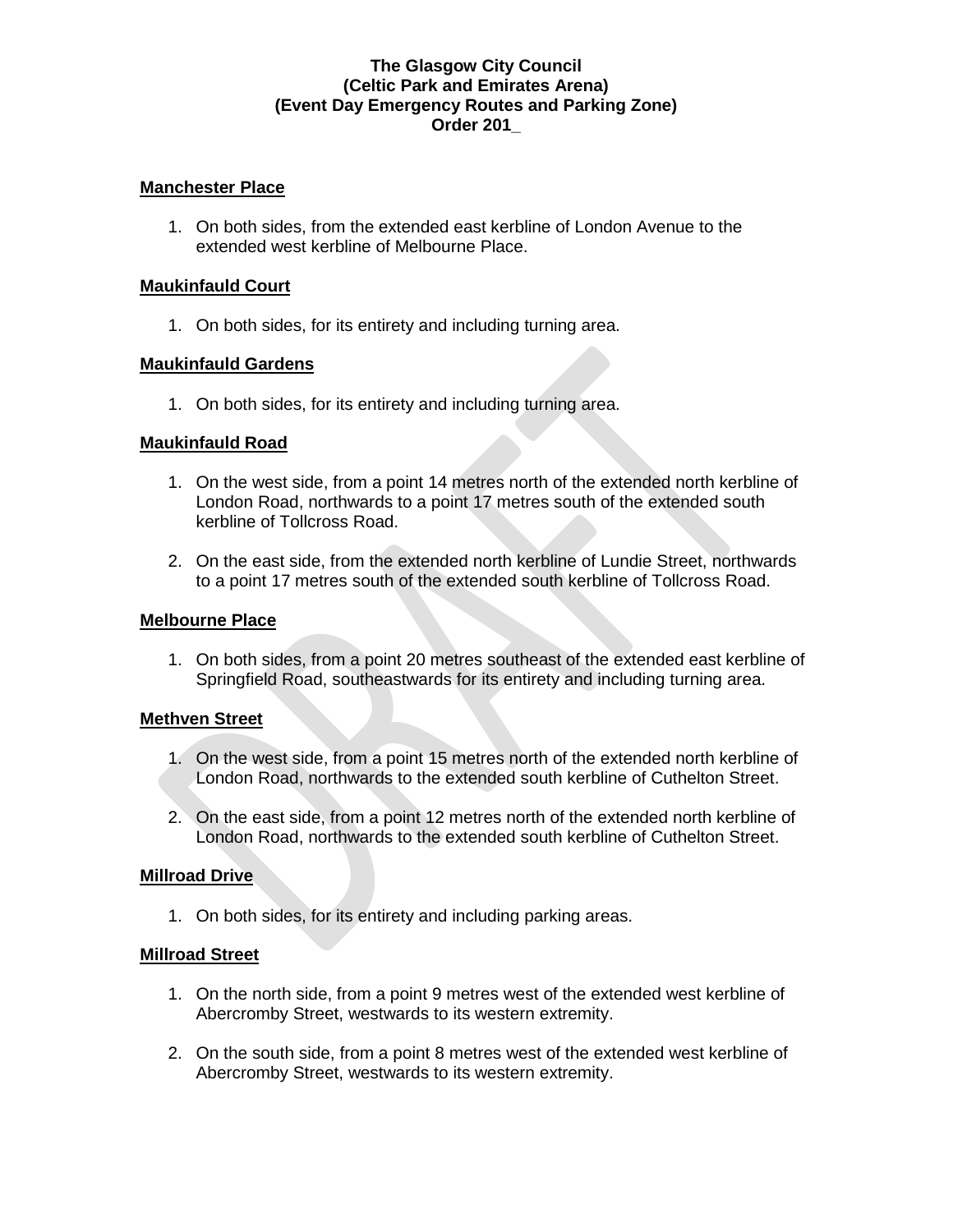#### **Moncur Street**

1. On both sides, from the extended west kerbline of Green Street to the extended south kerbline of Claythorn Terrace.

#### **Mordaunt Street**

1. On both sides, from the extended east kerbline of Nuneaton Street to its southwestern extremity.

### **Mountainblue Street**

1. On both sides, from the extended west kerbline of Yate Street to the extended west kerbline of Overtown Street.

### **Muiryfauld Drive**

1. On both sides, from a point 12 metres north of the extended north kerbline of Tollcross Road, to the extended south kerbline of Caroline Street.

### **Newbank Court**

1. On both sides, for its entirety and including turning area.

#### **Newbank Gardens**

1. On both sides, for its entirety and including turning area.

#### **Newbank Road**

1. On both sides, from the extended east kerbline of Ogilvie Street to its southeastern extremity, to include turning area.

#### **Norman Street**

1. On both sides, from a point 66 metres north of the extended north kerbline of French Street, southwards to the extended north kerbline of Colvend Street.

#### **Nuneaton Street**

- 1. On west side, from a point 7.5 metres south of the extended south kerbline of London Road, southwards then southwestwards to a point 30 metres north of the extended northeast kerbline of Dalmarnock Road.
- 2. On east side, from a point 7.5 metres south of the extended south kerbline of London Road, southwards then southwestwards to a point 45 metres north of the extended northeast kerbline of Dalmarnock Road.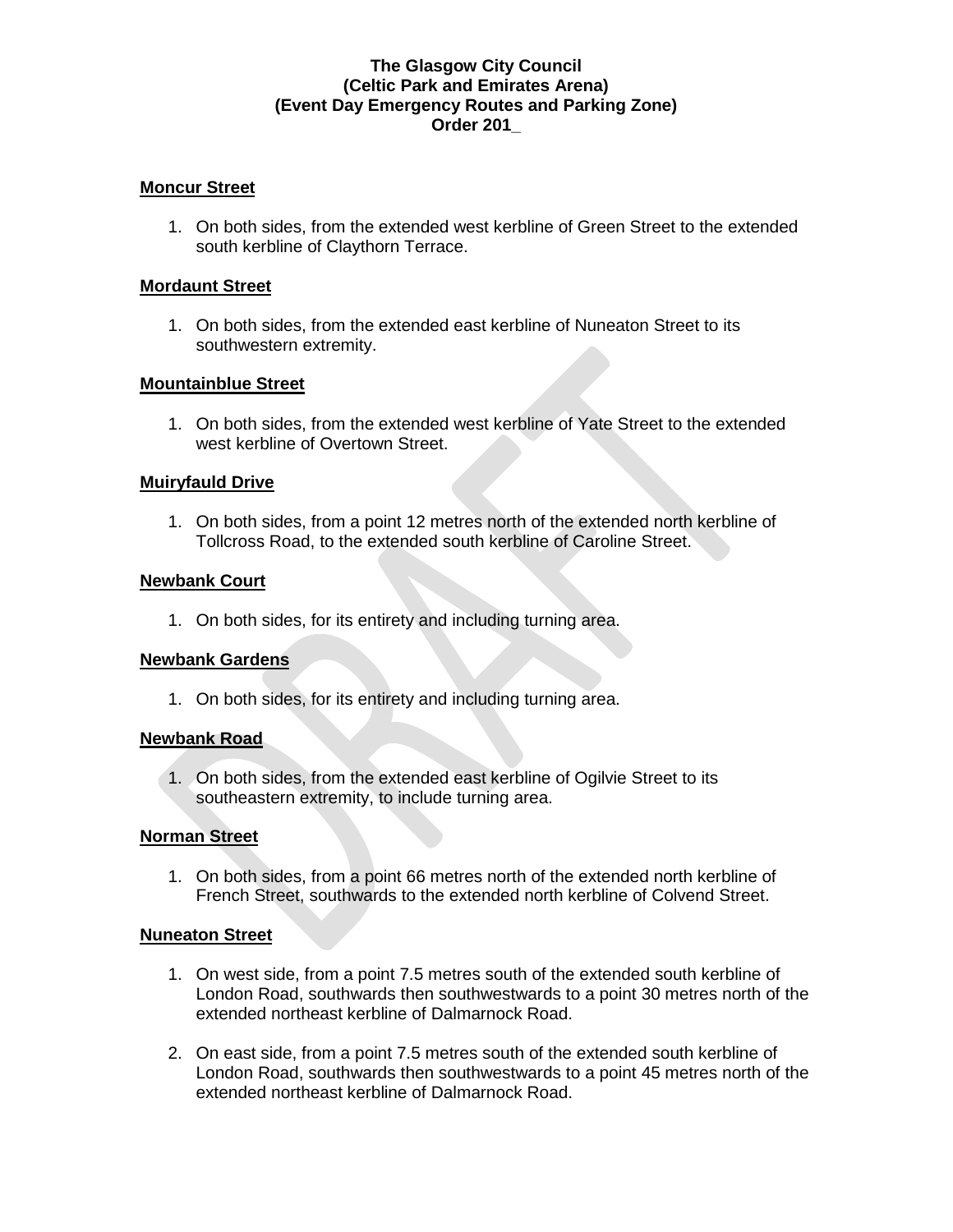### **Ogilvie Place**

1. On both sides, from the extended east kerbline of Canmore Street to the extended west kerbline of Ogilvie Street.

### **Ogilvie Street**

1. On both sides, from the extended east kerbline of Canmore Street to the extended south kerbline of Tollcross Road.

### **Overtown Place**

1. On both sides, from the extended west kerbline of Overtown Street to its western extremity, to include turning area.

#### **Overtown Street**

1. On both sides, from the extended north kerbline of Law Street to the extended north kerbline of Mountainblue Street.

### **Patna Street**

1. On both sides, from the extended east kerbline of Kinnear Road to the extended west kerbline of Troon Street.

## **Pitcairn Street**

1. On both sides, from the extended south kerbline of Cuthelton Street to the extended north kerbline of Glenshee Street.

#### **Potter Close**

1. On both sides, from the extended south kerbline of Potter Place to its southern extremity, to include turning area.

#### **Potter Grove**

1. On both sides, from the extended south kerbline of Potter Place to its southern extremity.

#### **Potter Place**

1. On both sides, for its entirety and including parking areas.

#### **Potter Street**

1. On the west side, from the extended north kerbline of Lundie Street, northwards to the extended south kerbline of Rattray Street.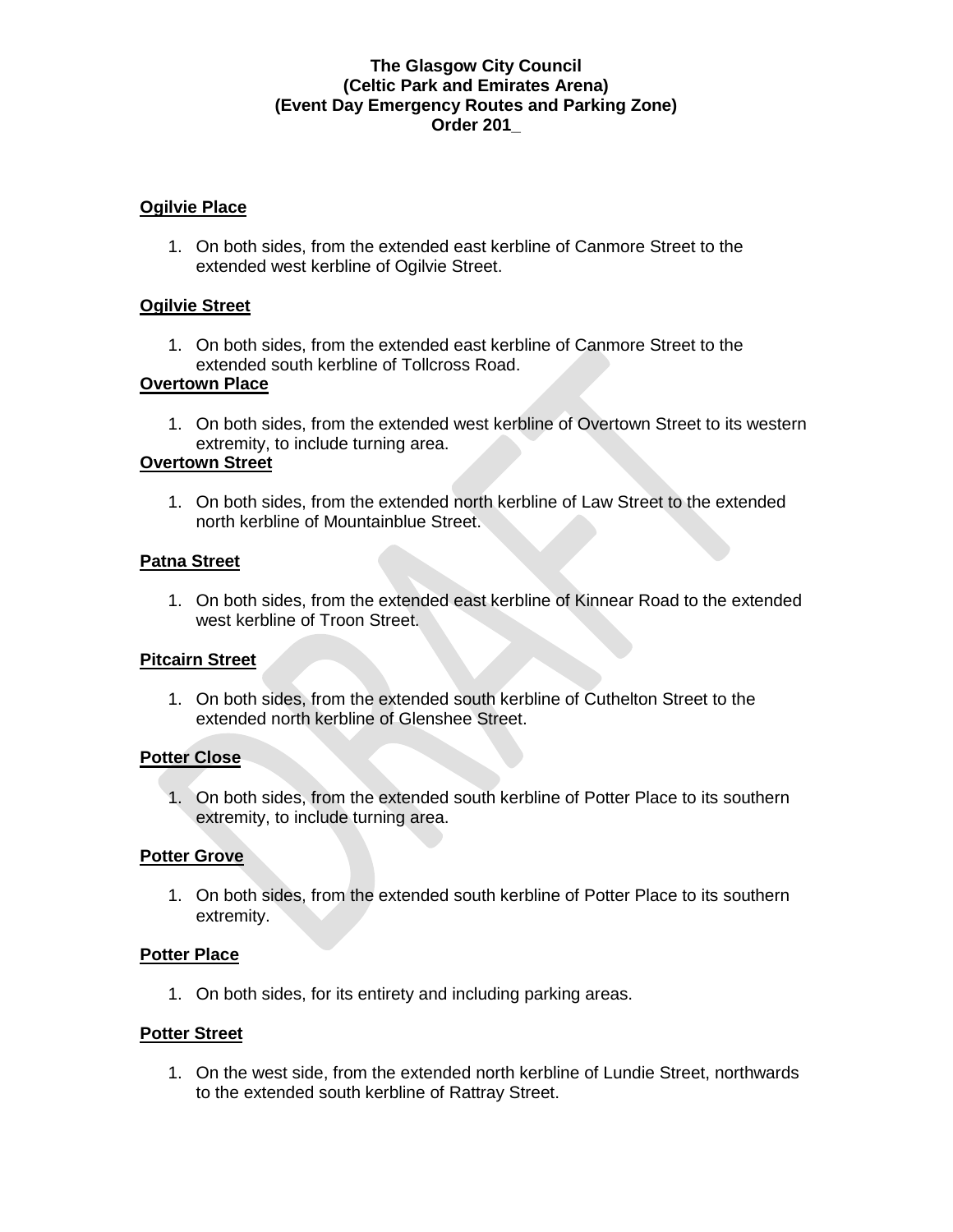2. On the east side, from a point 11 metres north of the extended north kerbline of London Road, northwards to the extended south kerbline of Rattray Street.

### **Quarrybrae Street**

1. On both sides, from the extended east kerbline of Pharonhill Street to the extended west kerbline of Muiryfauld Drive.

### **Rattray Street**

1. On both sides, from the extended west kerbline of Downfield Street to the extended east kerbline of Maukinfauld Road.

### **Reid Street**

1. On both sides, from a point 66 metres north of the extended north kerbline of French Street, southwards to its southern extremity.

### **Rockcliffe Street**

1. On both sides, from a point 5 metres south of the extended south kerbline of French Street, southwards to the extended north kerbline of Colvend Street.

### **Silverdale Street**

- 1. On the west side, from a point 6 metres south of the extended south kerbline of London Road, southwards to its southwestern extremity.
- 2. On the east side, from a point 12 metres south of the extended south kerbline of London Road, southwestwards to its southwestern extremity.

#### **Slatefield Street**

1. On both sides, from the extended west kerbline of Whitevale Street to its western extremity, to include turning areas.

#### **Society Street**

1. On both sides, from the extended north kerbline of Gallowgate to its northern extremity.

## **Sorn Street**

1. On the north side, from a point 27.5 metres west of the extended northwest kerbline of Springfield Road, northwestwards to the extended southeast kerbline of Kinnear Road.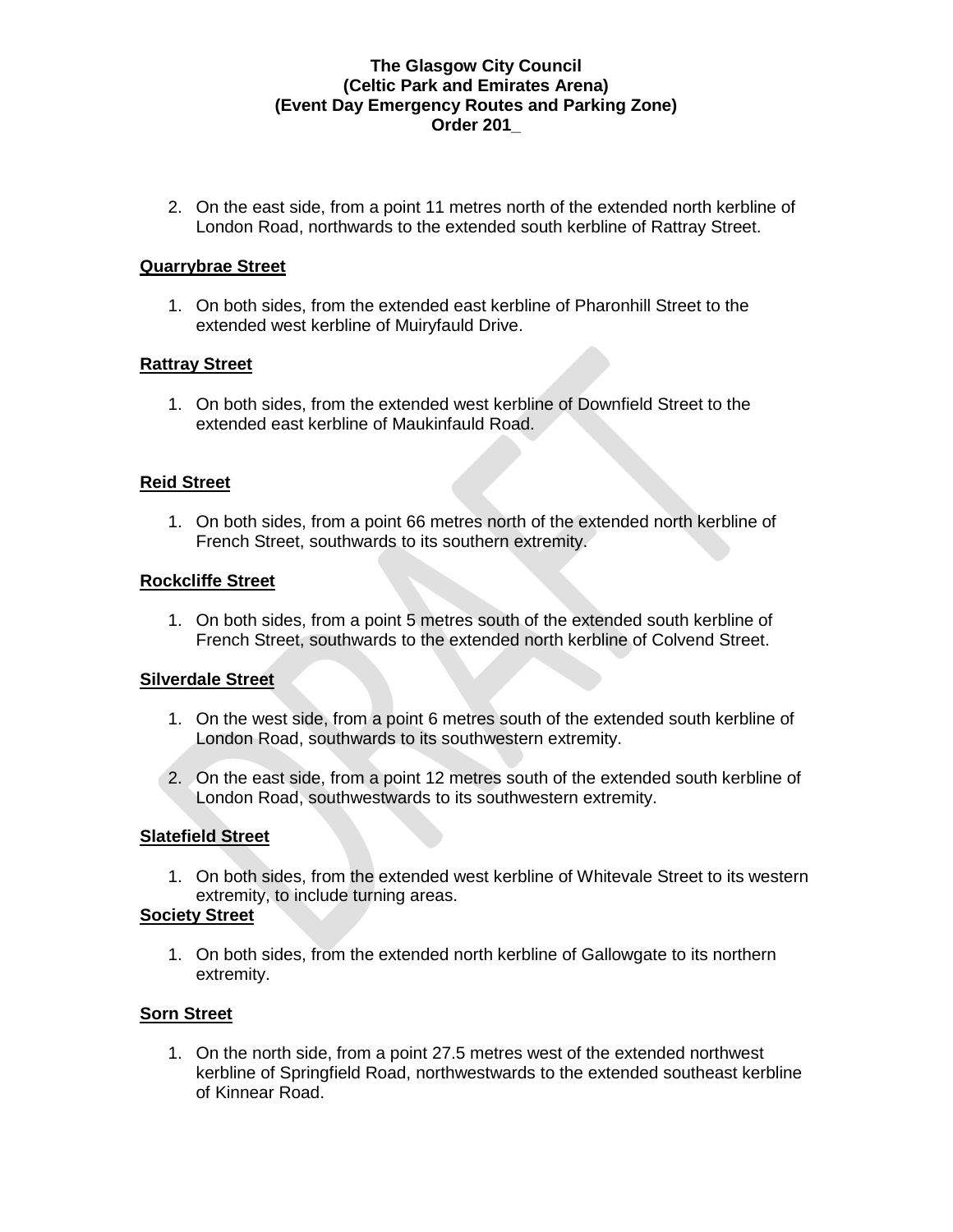2. On the south side, from a point 24 metres west of the extended northwest kerbline of Springfield Road, northwestwards to the extended southeast kerbline of Kinnear Road.

### **Springbank Court**

1. On both sides, for its entirety.

### **Springbank Crescent**

1. On both sides, for its entirety.

### **Springbank Gardens**

1. On both sides, for its entirety.

### **Springfield Gardens**

1. On both sides, from a point 13 metres west of the extended west kerbline of Springfield Road, westwards then northwards to its northern extremity.

### **Stamford Gate**

1. On both sides, from the extended east kerbline of Stamford Street to its southeastern extremity, to include turning area.

## **Stamford Place**

1. On both sides, from the extended west kerbline of Stamford Street to its northwestern extremity, to include turning area.

## **Stamford Road**

1. On both sides, from the extended east kerbline of Yate Street to the extended west kerbline of Stamford Street.

#### **Stamford Street**

1. On both sides, from the extended north kerbline of Barrowfield Street to the extended north kerbline of Camlachie Street.

#### **Stevenson Street**

1. On both sides, from the extended west kerbline of Abercromby Street to the extended east kerbline of Claythorn Avenue.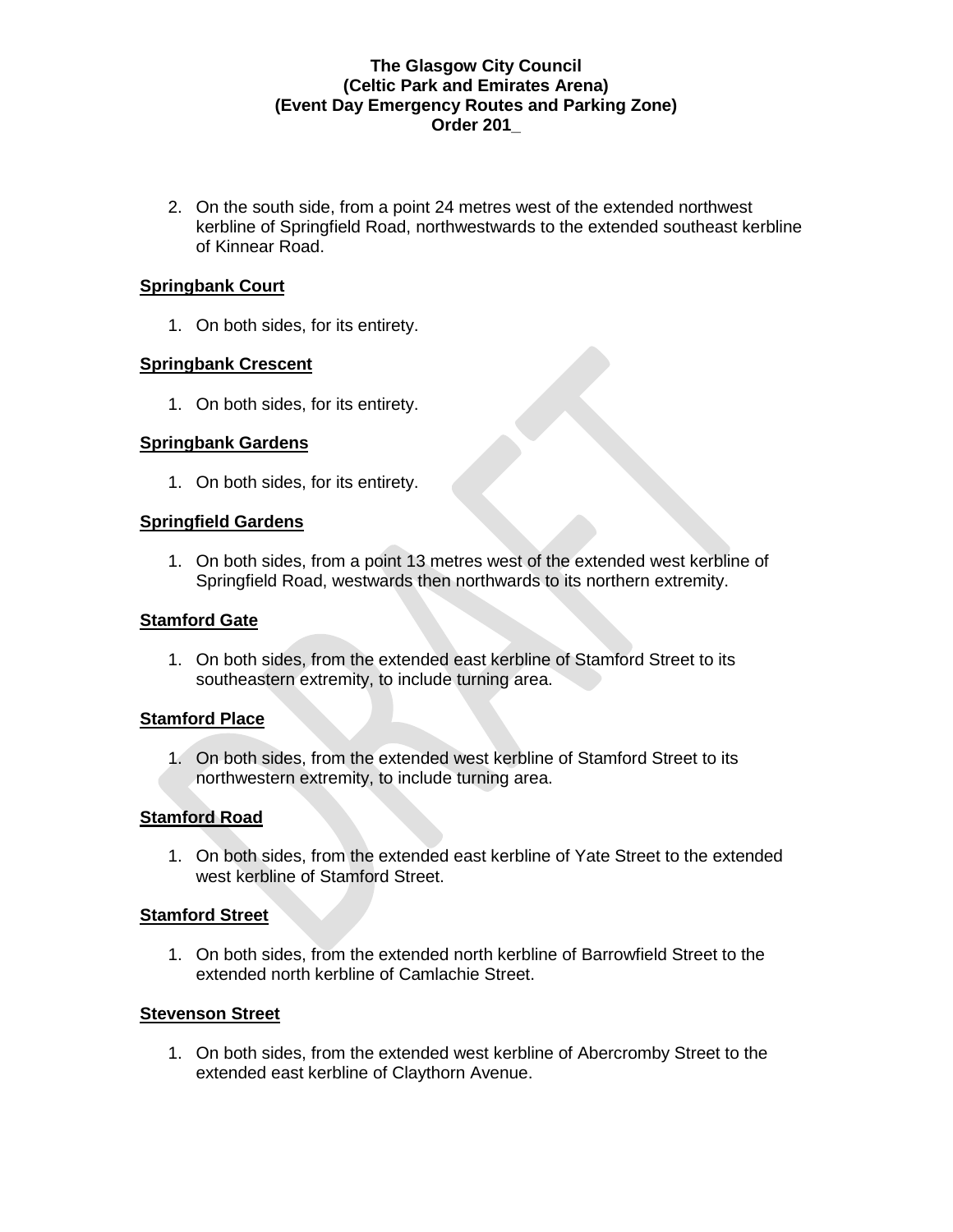### **Strathbran Street**

1. On both sides, from the extended north kerbline of Dunkeld Street to the extended south kerbline of Glamis Road.

#### **Strathclyde Street**

- 1. On the north west side, from a point 9.5 metres west of the extended west kerbline of Dalmarnock Road, westwards to a point 15 east of the extended east kerbline of Sanston Street.
- 2. On the north west side, from a point 8 metres west of the extended west kerbline of Dalmarnock Road, westwards to a point 15 east of the extended east kerbline of Sanston Street.

### **Summerfield Street**

1. On both sides, from the extended east kerbline of Dalmarnock Road to the extended west kerbline of Sunnybank Street.

#### **Sunnybank Street**

1. On both sides, for its entirety.

#### **Swanston Street**

- 1. On both sides, from a point 10 metres north of the extended north kerbline of French Street, northwards for a distance of 102 metres.
- 2. On both sides, from a point 15 metres south of the extended south kerbline of French Street, southwards to a point 10 metres north of the extended north kerbline of Strathclyde Street.
- 3. On both sides, from a point 10 metres south of the extended south kerbline of Strathclyde Street, southwards to its southern extremity.

#### **Sydney Crescent**

1. On both sides, for its entirety.

## **Tennyson Drive**

1. On both sides, from the extended east kerbline of Drumover Drive to the extended west kerbline of Muiryfauld Drive.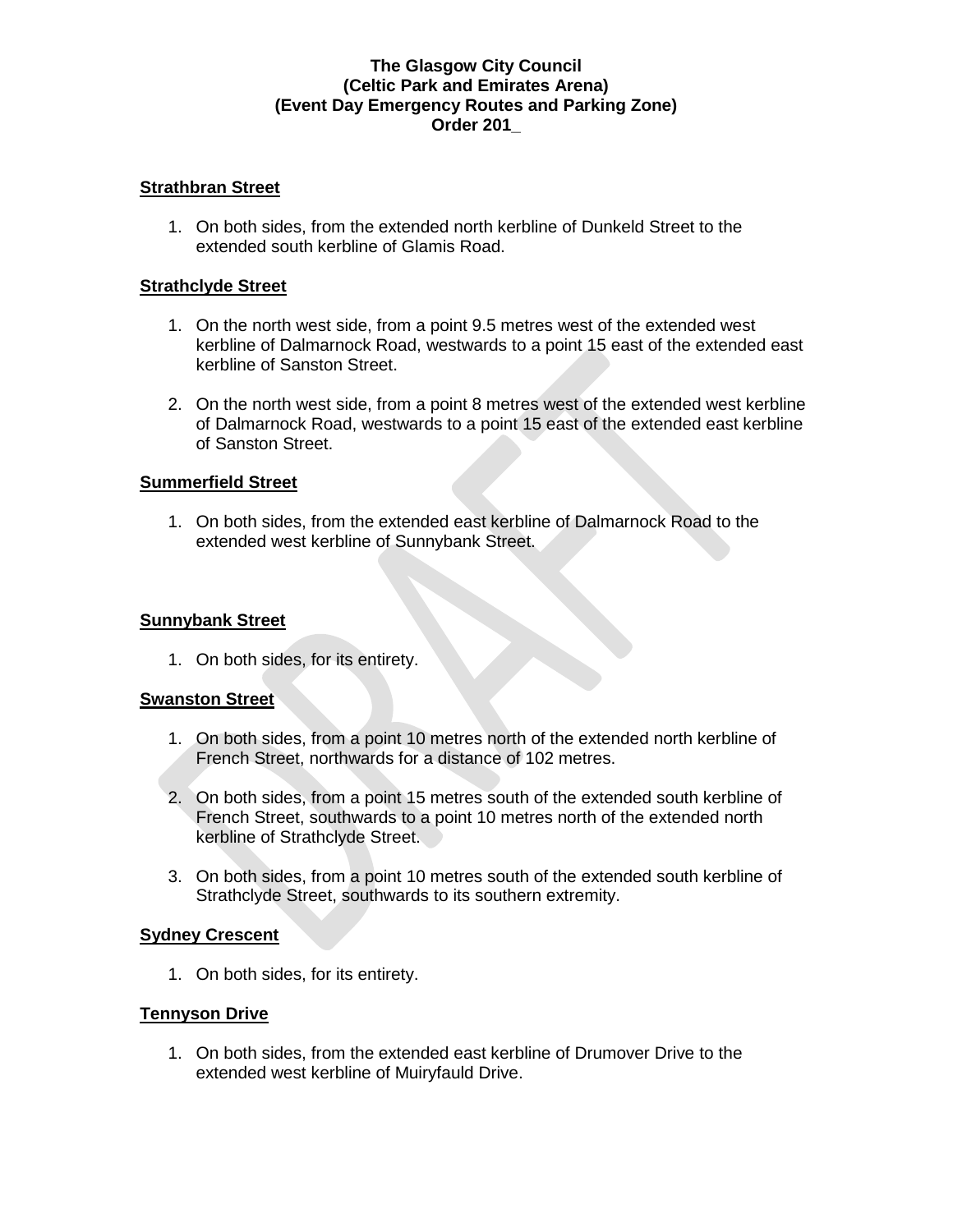## **Tobago Place**

1. On both sides, from its entirety.

### **Tobago Street**

1. On both sides, from the extended south kerbline of Millroad Street to the extended north kerbline of London Road.

### **Troon Street**

1. On both sides, from the extended east kerbline of Lily Street to the extended south kerbline of Irvine Street.

#### **Whitby Street**

- 1. On the north side, from a point 17 metres east of the extended east kerbline of Springfield Road, eastwards to the extended south kerbline of Dechmont Street.
- 2. On the south side, from a point 22.5 metres east of the extended east kerbline of Springfield Road, eastwards to the extended south kerbline of Dechmont Street.

### **Whitevale Gardens**

1. On both sides, from the extended west kerbline of Whitevale Street to its western extremity, to include turning area.

#### **Whitevale Street**

1. On both sides, from the extended north kerbline of Gallowgate northwards for a distance of 215m.

#### **Williamson Street**

- 1. On the west side, from a point 10 metres southwest of the extended south kerbline of London Road, southwestwards to it southwestern extremity and including turning area.
- 2. On the east side, from a point 12 metres southwest of the extended south kerbline of London Road, southwestwards to it southwestern extremity and including turning area.

#### **Woddrop Street**

1. On both sides, from the extended east kerbline of Allan Street to the extended south kerbline of Birkwood Street.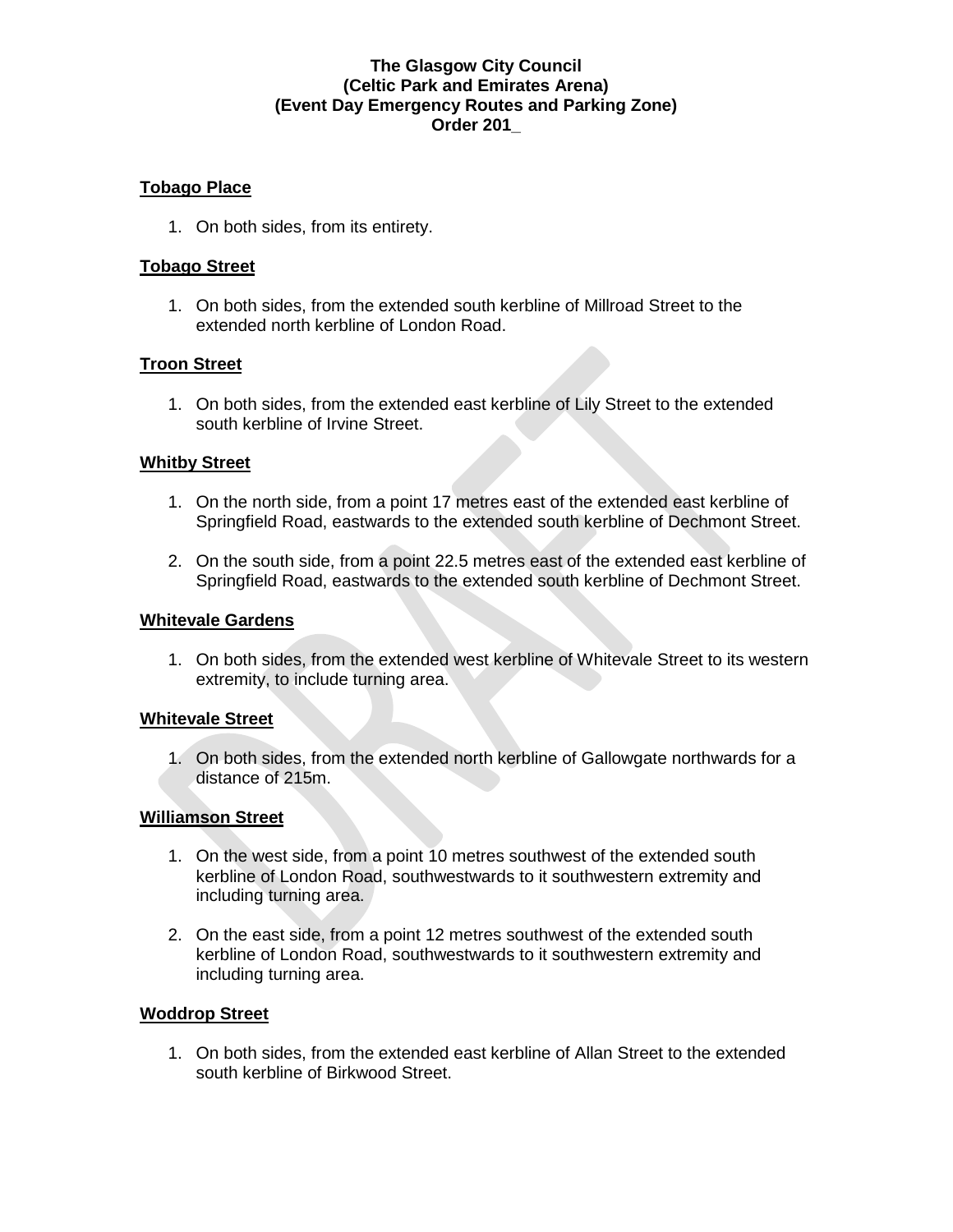### **Yate Grove**

1. On both sides, from the extended east kerbline of Yate Street to its eastern extremity.

### **Yate Road**

1. On both sides, from the extended south kerbline of Mountainblue Street to the extended west kerbline of Yate Street.

### **Yate Street**

1. On both sides, from the extended south kerbline of Camlachie Street to the extended north kerbline of Law Street.

#### **Unnamed Access Road to No. 1-41 Belvidere Avenue, 2-24 Belvidere Gate and 1360-1364 London Road**

1. On both sides, for its entirety.

### **Unnamed Access Road to No. 43-65 Belvidere Avenue, 1-25 Belvidere Gate, 2-24 Belvidere Terrace and 1366-1372 London Road**

1. On both sides, for its entirety.

#### **Unnamed Access Road to Dehli Lane**

1. On both sides, for its entirety and including turning area.

#### **Unnamed Access Road to Hamilton Gate**

1. On both sides, for its entirety and including turning area.

## **Unnamed access road to No.219-241 Springfield Road**

1. On both sides, from a point 5 metres west of the extended northwest kerbline of Springfield Road(southern end), northeastwards to a point 5 metres west of the extended northwest kerbline of Springfield Road(northern end).

## **Unnamed Access Road to No. 262-288 Springfield Road**

1. On both sides, from a point 5 metres east of the extended southeast kerbline of Springfield Road, eastwards, northeastwards and southwestwards for its entirety and including turning areas.

## **Unnamed Access Road to Vancouver Walk**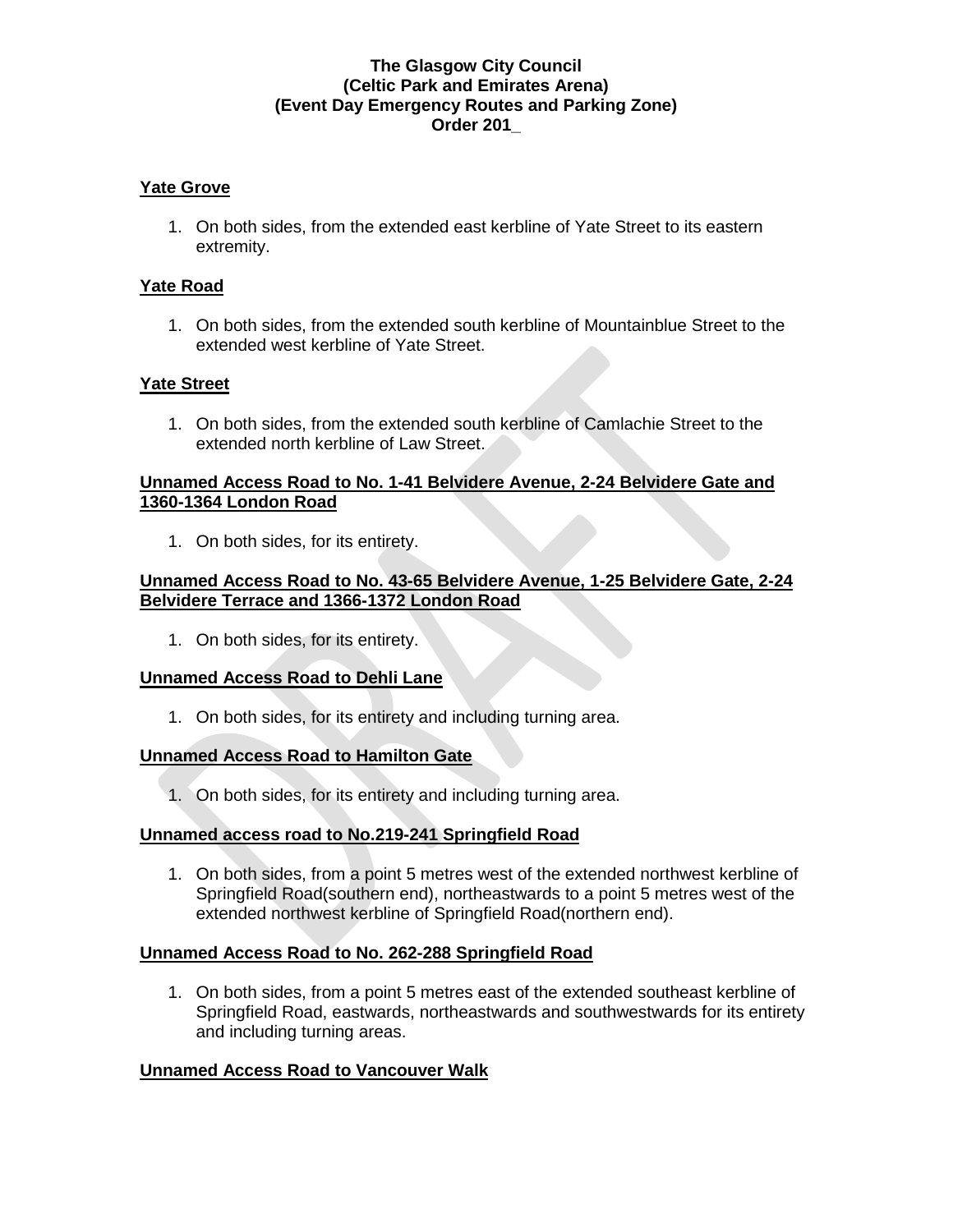1. On both sides, for its entirety.

# **Unnamed Access Road to Victoria Loan Path**

1. On both sides, for its entirety and including turning area.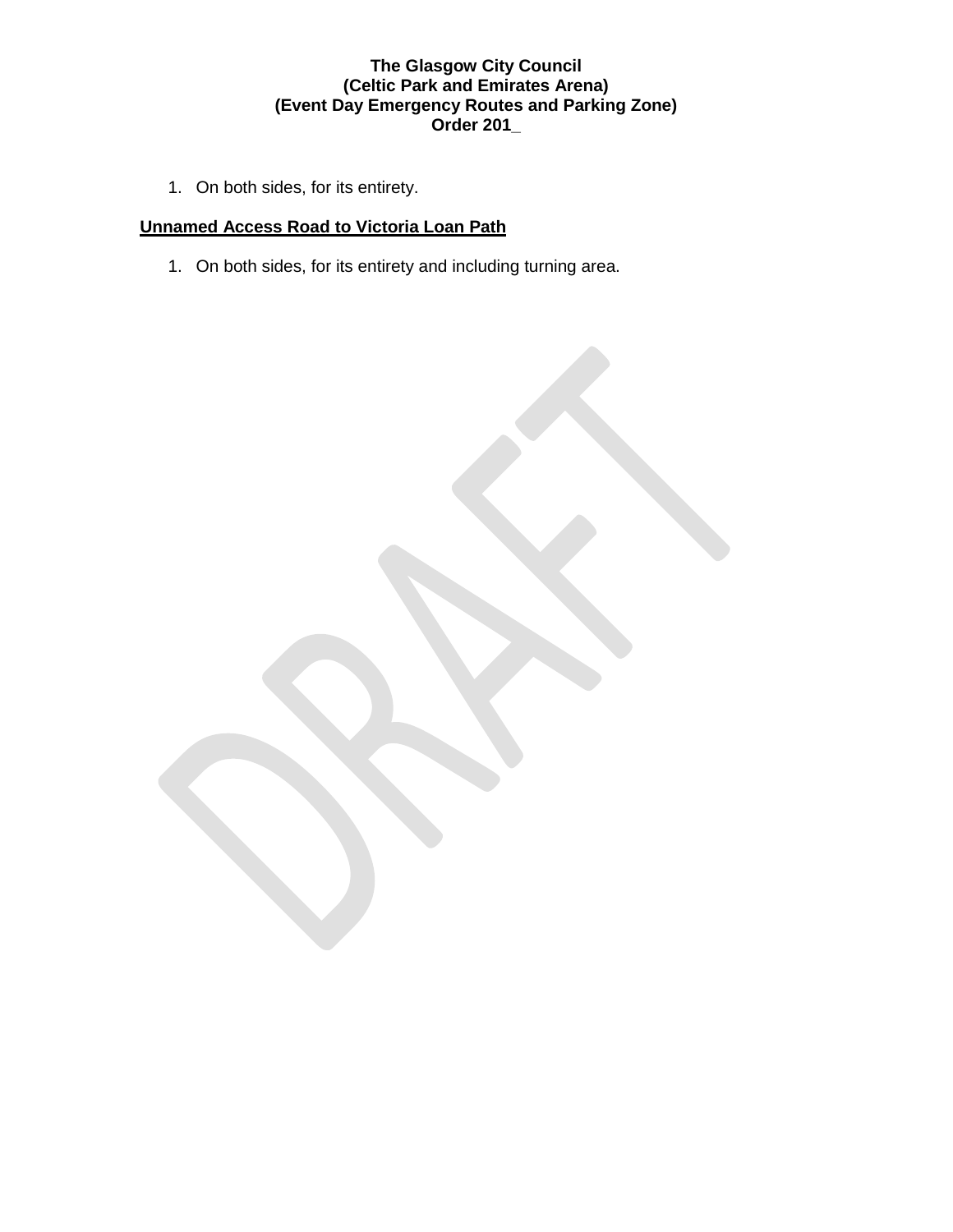## **Articles pertaining to Schedule 1 No waiting at any time**

### **Waiting restrictions**

1. No person shall, except upon the direction or with the permission of a Police Constable in uniform, cause or permit any vehicle to wait at any time in the lengths of roads specified in Schedule 1.

### **Exemptions from waiting restrictions**

- 2. Nothing in Article 1 hereof shall:
	- i. prevent any person from causing or permitting a vehicle to wait in in the lengths of roads referred to in this Article:
		- a. to enable a person to board or alight from the vehicle or to load or unload their personal luggage;
		- b. if the vehicle is an emergency services vehicle being used for emergency services purposes;
		- c. if the vehicle is prevented from proceeding by circumstances beyond the driver's control or which has to be stopped in order to avoid injury or damage to persons or property;
		- d. if the vehicle is a marked vehicle which, whilst used by a universal postal service provider in the course of the provision of a universal postal service, is stationary only for the delivery and collection of postal packets.
	- ii. apply to a pedal cycle attached to a stand which displays the sign corresponding to The Traffic Signs Regulations and General Directions 2016, diagram number 968 or 968.1;
	- iii. apply to a disabled vehicle. The vehicle must stand on the carriageway such that its front and rear wheels nearest to the edge of the carriageway are not more than 300mm from the edge of the carriageway;
	- iv. prevent any person from causing or permitting a vehicle to wait in the lengths of road referred to in that Article for the delivery or collection of goods or merchandise or loading or unloading the vehicle at premises adjoining that road. The vehicle must stand on the carriageway such that its front and rear wheels nearest to the edge of carriageway are not more than 300mm from the edge of the carriageway. The vehicle shall not load or unload for longer than 30 minutes in the same place in total and shall not wait for longer than 10 minutes in the same place without goods or merchandise being loaded or unloaded from the vehicle.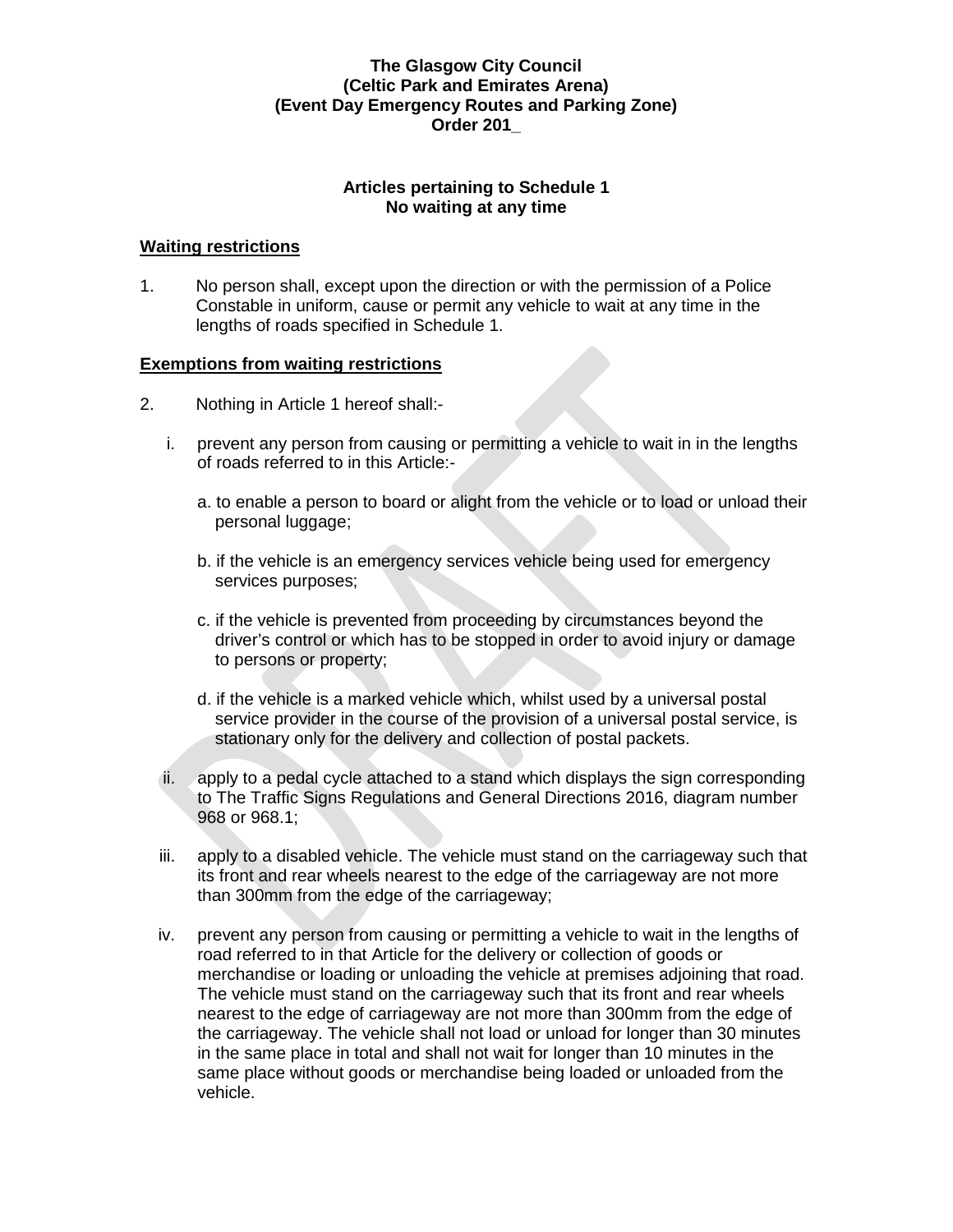# **Penalty Charge**

3.

- i. A penalty charge, as permitted by the Road Traffic Act 1991, shall be payable, with respect to a vehicle, if that vehicle is waiting on the lengths of roads specified in Schedule 1 otherwise than in accordance with the provisions of Articles 1 to 2 hereof.
- ii. The penalty charge shall be  $£60$ , discounted to  $£30$  if paid within 14 days and £90 if unpaid after 56 days, as amended from time to time.
- iii. A penalty charge notice shall be attached to the vehicle, or handed to the owner or person who appears to be in charge of the vehicle, incurring the penalty charge.
- 4. Where a penalty charge notice has been attached to a vehicle in accordance with Article 3(iii) hereof, no person, other than the owner or person who appears to be in charge of the vehicle or a person duly authorised by the Council, shall remove the penalty charge notice from the vehicle unless authorised to do so by the owner or person who appears to be in charge of the vehicle. Any person who removes a penalty charge notice without the proper authority shall be guilty of an offence in terms of Section 66(6) of the Road Traffic Act 1991.
- 5. If a penalty charge notice has been issued in accordance with Article 3 hereof, a parking attendant may remove the vehicle or cause the vehicle to be removed. If it is removed the Council shall provide for the safe custody of the vehicle.

## **Power to dispose of abandoned vehicles**

6. Subject to the Road Traffic Regulation Act 1984 the Council may, as respects a vehicle which has been removed in pursuance with Article 5 hereof, sell or otherwise dispose of the vehicle if it appears to have been abandoned, provided they have made reasonable enquiry to ascertain the name and address of the owner of the vehicle and to inform of their intention.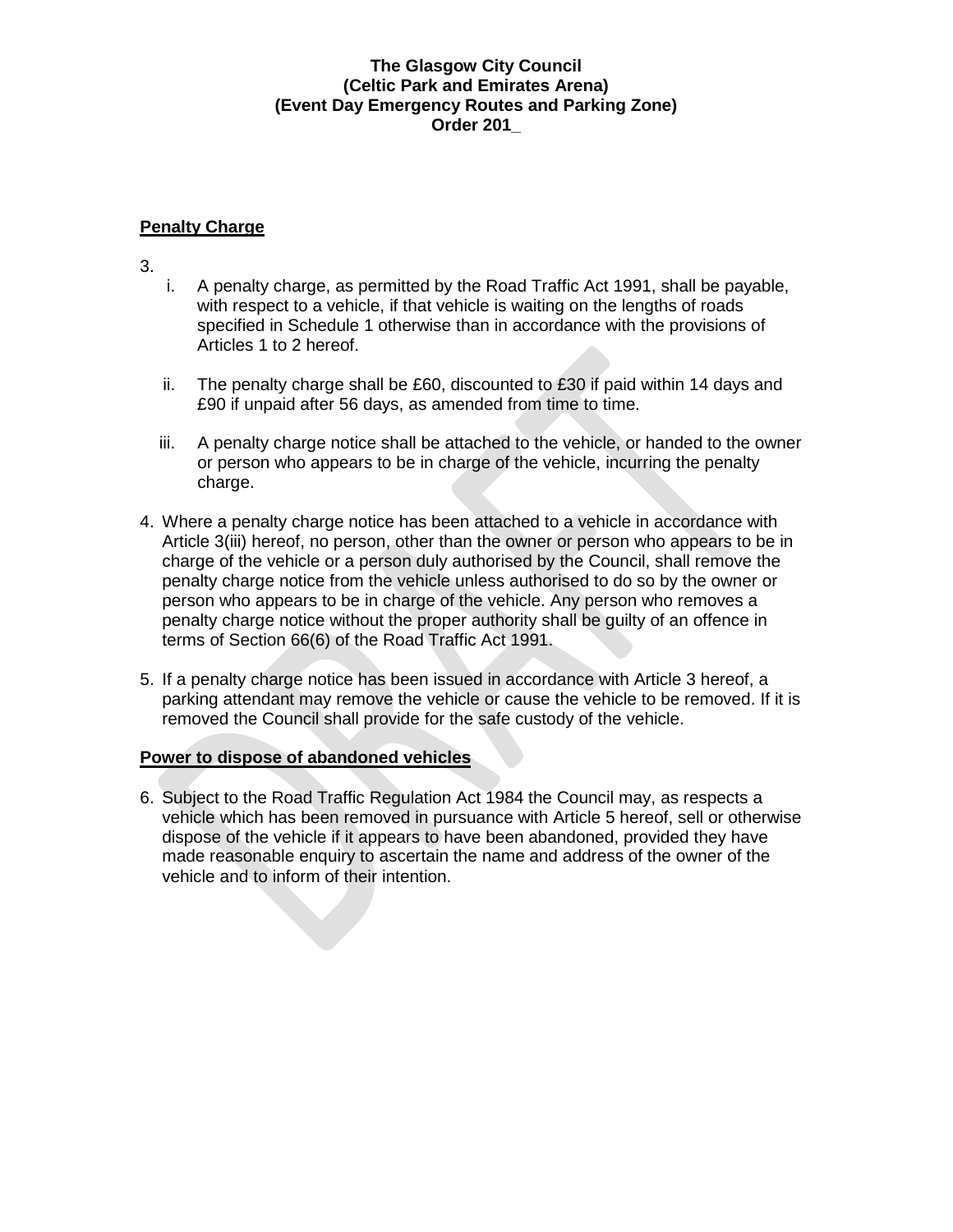#### **Schedule 2 No waiting at any time No loading or unloading at any time**

### **Abercromby Street**

- 1. On the west side, from the extended north kerbline of Millroad Street, northwards for a distance of 8 metres.
- 2. On the west side, from the extended south kerbline of Millroad Street, southwards for a distance of 11 metres.

### **Allan Street**

- 1. On the northwest sides, from the extended north kerbline of Dalmarnock Road, northeastwards for a distance of 11 metres.
- 2. On the southeast side, from the extended north kerbline of Dalmarnock Road, northeastwards for a distance of 10 metres.

### **Baltic Street**

- 1. From a point 30 metres northwest of the extended northwest kerbline of Kinnear Road, northwestwards for a distance of 24 metres then southwards for a distance of 9.5 metres and then southeastwards for a distance of 24 metres including turning area on the west side.
- 2. On both side, from the extended south kerbline of Springfield Road, southwards for a distance of 10 metres.

#### **Barrowfield Street**

1. On both sides, from the extended east kerbline of Fielden Street, eastwards for a distance of 10 metres.

#### **Bartholomew Street**

1. On both sides, from the extended south kerbline of Dalmarnock Road, southwards for a distance of 22 metres.

#### **Beattock Street**

1. On the west side, from the extended south kerbline of London Road, southwards for a distance of 34.5 metres.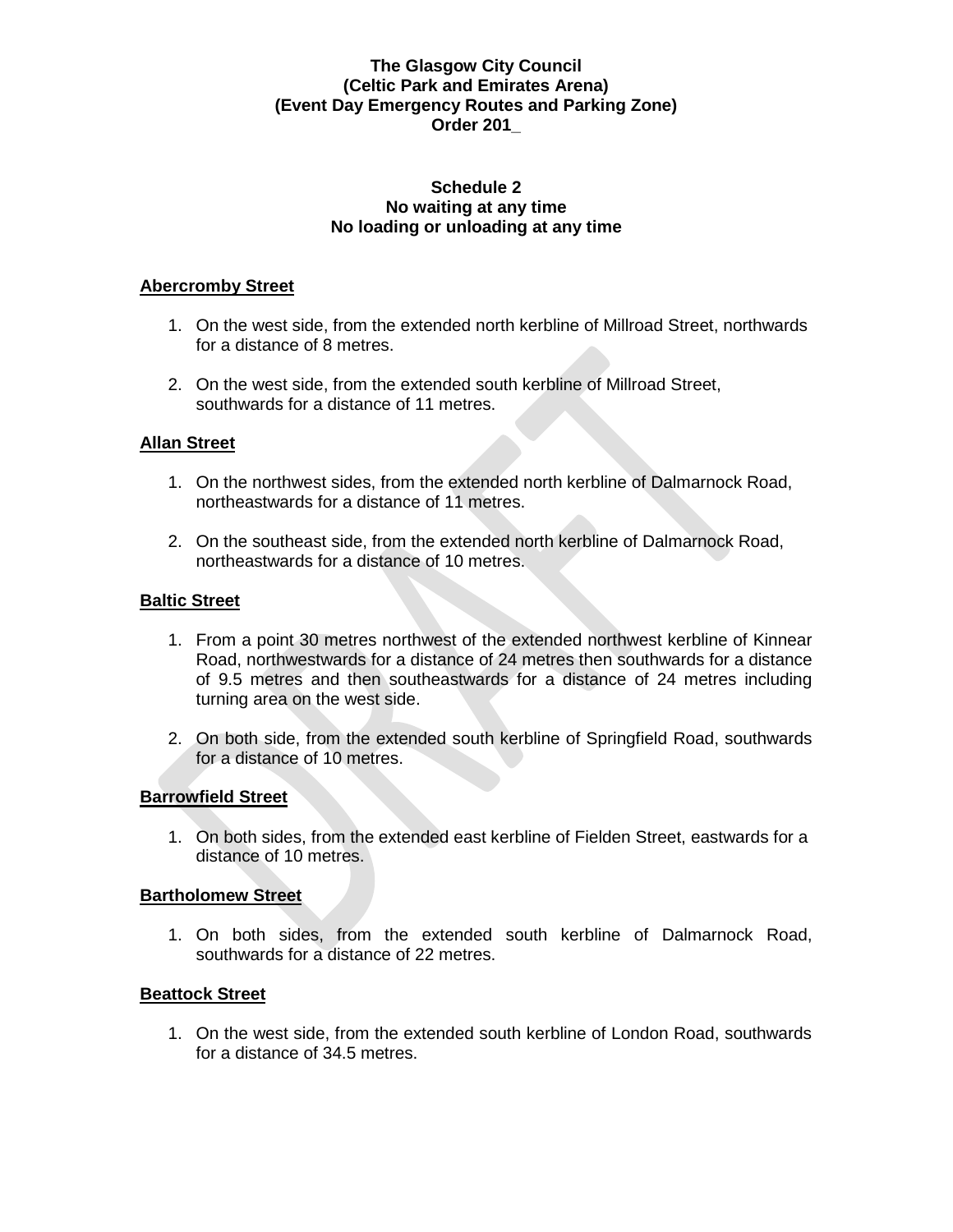2. On the east side, from the extended south kerbline of London Road, southwards for a distance of 29.5 metres.

### **Belvidere Gate**

- 1. On the west side, from the extended south kerbline of London Road, southwards for a distance of 34.5 metres.
- 2. On the east side, from the extended south kerbline of London Road, southwards for a distance of 29.5 metres.

### **Belvidere Terrace**

- 1. On the west side, from the extended south kerbline of London Road, southwards for a distance of 35.5 metres.
- 2. On the east side, from the extended south kerbline of London Road, southwards for a distance of 29.5 metres.

### **Bernard Terrace**

1. On both sides, from the extended west kerbline of Dunn Street, westwards for a distance of 10 metres.

## **Biggar Street**

1. On both sides, from the extended east kerbline of the roundabout junction of Gallowgate and Biggar Street, eastwards to the extended southwest kerbline of Duke Street.

## **Birkwood Street**

- 1. On the north side, from the extended east kerbline of Dalmarnock Road, eastwards for a distance of 7 metres.
- 2. On the south side, from the extended east kerbline of Dalmarnock Road, eastwards for a distance of 7.5 metres.

## **Birnam Road**

- 1. On the west side, from the extended north kerbline of London Road, northwards for a distance of 14.5 metres.
- 2. On the east side, from the extended north kerbline of London Road, northwards for a distance of 15.5 metres.

## **Boden Street**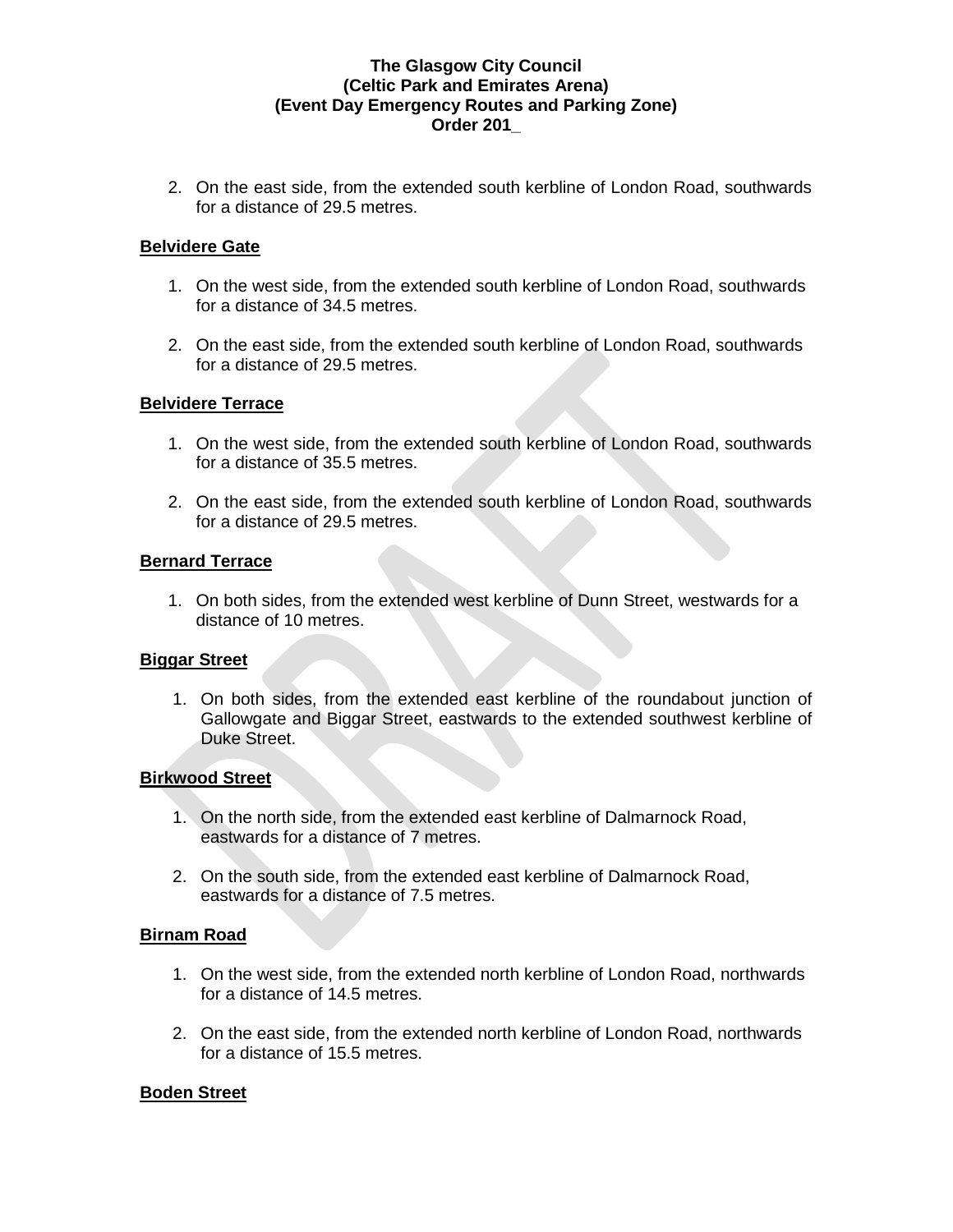1. On both sides, from the extended south kerbline of London Road, southwards for a distance of 7 metres.

### **Bogside Street**

- 1. On the north side, from the extended west kerbline of Springfield Road, westwards for a distance of 17 metres.
- 2. On the south side, from the extended west kerbline of Springfield Road, westwards for a distance of 16 metres.

#### **Canmore Street**

- 1. On the west side, from the extended north kerbline of London Road, northwards to the extended south kerbline of MacDuff Place.
- 2. On the east side, from the extended north kerbline of London Road, northwards for a distance of 29 metres.

## **Coalhill Street**

1. On both sides, from the extended north kerbline of Gallowgate, northwards for a distance of 5 metres.

#### **Crownpoint Road**

- 1. On the north side, from the extended east kerbline of Fielden Street, eastwards for a distance of 33 metres.
- 2. On the south side, from the extended east kerbline of Fielden Street, eastwards for a distance of 21 metres.
- 3. On both sides, from the extended west kerbline of Fielden Street, westwards for a distance of 20 metres.

#### **Dalmarnock Road**

- 1. On the north side, from the extended east kerbline of Fairnbairn Path, south eastwards to the extended west kerbline of Dunn Street.
- 2. On the north side, from the extended east kerbline of Dunn Street, south eastwards to the extended west kerbline of Nuneaton Street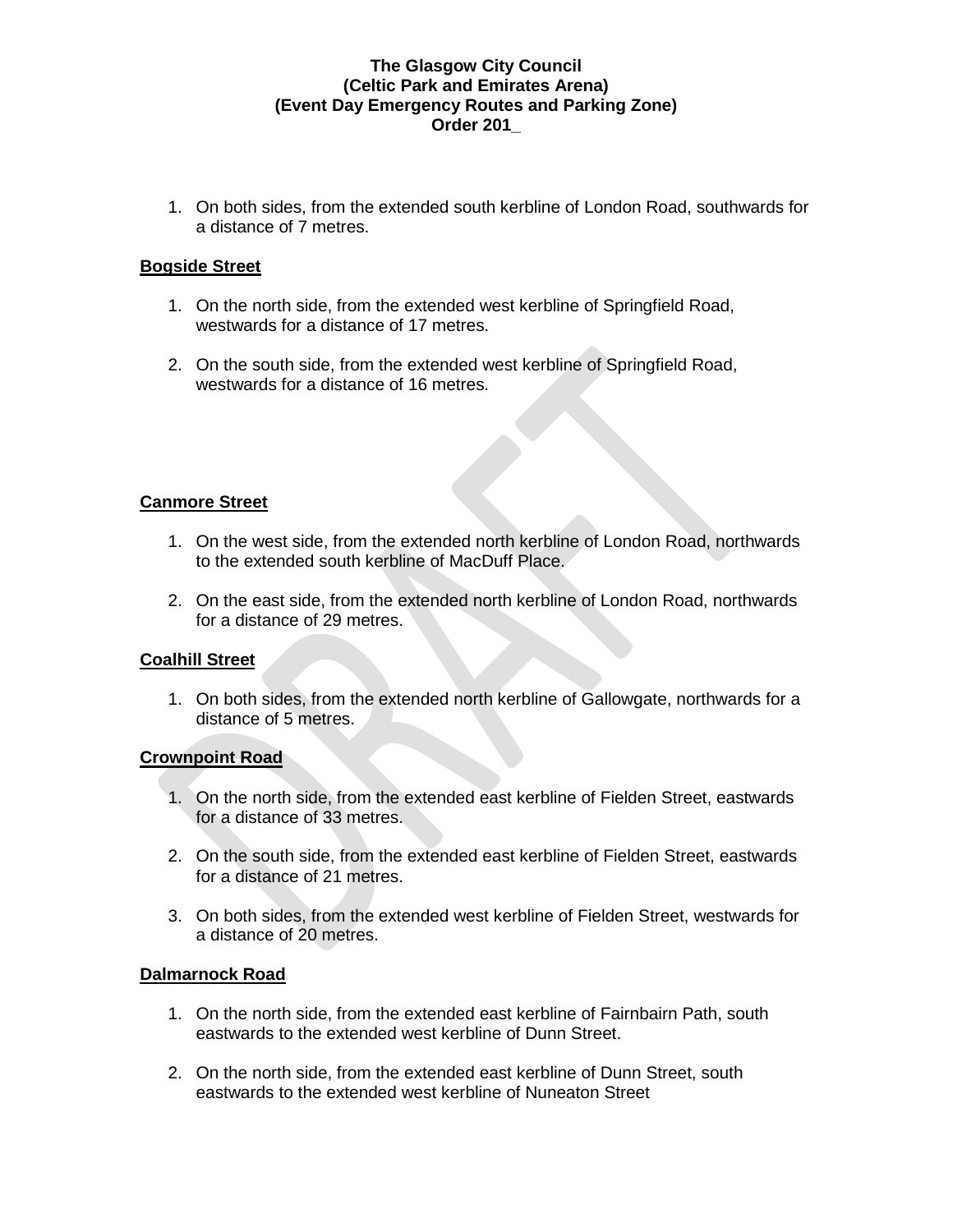- 3. On the north side, from the extended east kerbline of Nuneaton Street, eastwards to the extended northwest kerbline of The Clyde Gateway.
- 4. On the north side, from the extended southeast kerbline of The Clyde Gateway, south eastwards to the extended north kerbline of Springfield Road.
- 5. On the north side, from the extended southeast kerbline of Springfield Road, southeastwards to the extended northwest kerbline of Summerfield Street.
- 6. On the north side, from the extended southeast kerbline of Summerfield Street, southeastwards to the extended northwest kerbline of Allan Street.
- 7. On the north side, from the extended southeast kerbline of Allan Street, southeastwards for a distance of 10.5 metres.
- 8. On the north side, from the extended northwest kerbline of Birkwood Street, northwestwards for a distance of 62.5 metres.
- 9. On the north side, from the extended southeast kerbline of Birkwood Street, southeastwards for a distance of 6.5 metres.
- 10. On the north side, from a point 79 metres southeast of the extended southeast kerbling of Birkwood Street, southeastwards for a distance of 70.5 metres.
- 11. On the south side, from a point 297 metres southeast of the extended southeast kerbling of Strathclyde Street, southeastwards for a distance of 63.5 metres.
- 12. On the south side, from the extended southeast kerbline of Strathclyde Street, southeastwards for a distance of 208 metres.
- 13. On the south side, from the extended northwest kerbline of Strathclyde Street, northwestwards to the extended southwest kerbline of Davidson Street.
- 14. On the south side, from the extended northwest kerbline of Davidson Street, northwestwards to the extended south kerbline of The Clyde Gateway.
- 15. On the south side, from the extended east kerbline of Bartholomew Street, north eastwards to the extended north kerbline of The Clyde Gateway.
- 16. On the south side, from the extended west kerbline of Old Dalmarnock Road, north westwards to the extended east kerbline of Dunn Street.
- 17. On the south side, from the extended west kerbline of Dunn Street, north westwards for a distance of 35 metres.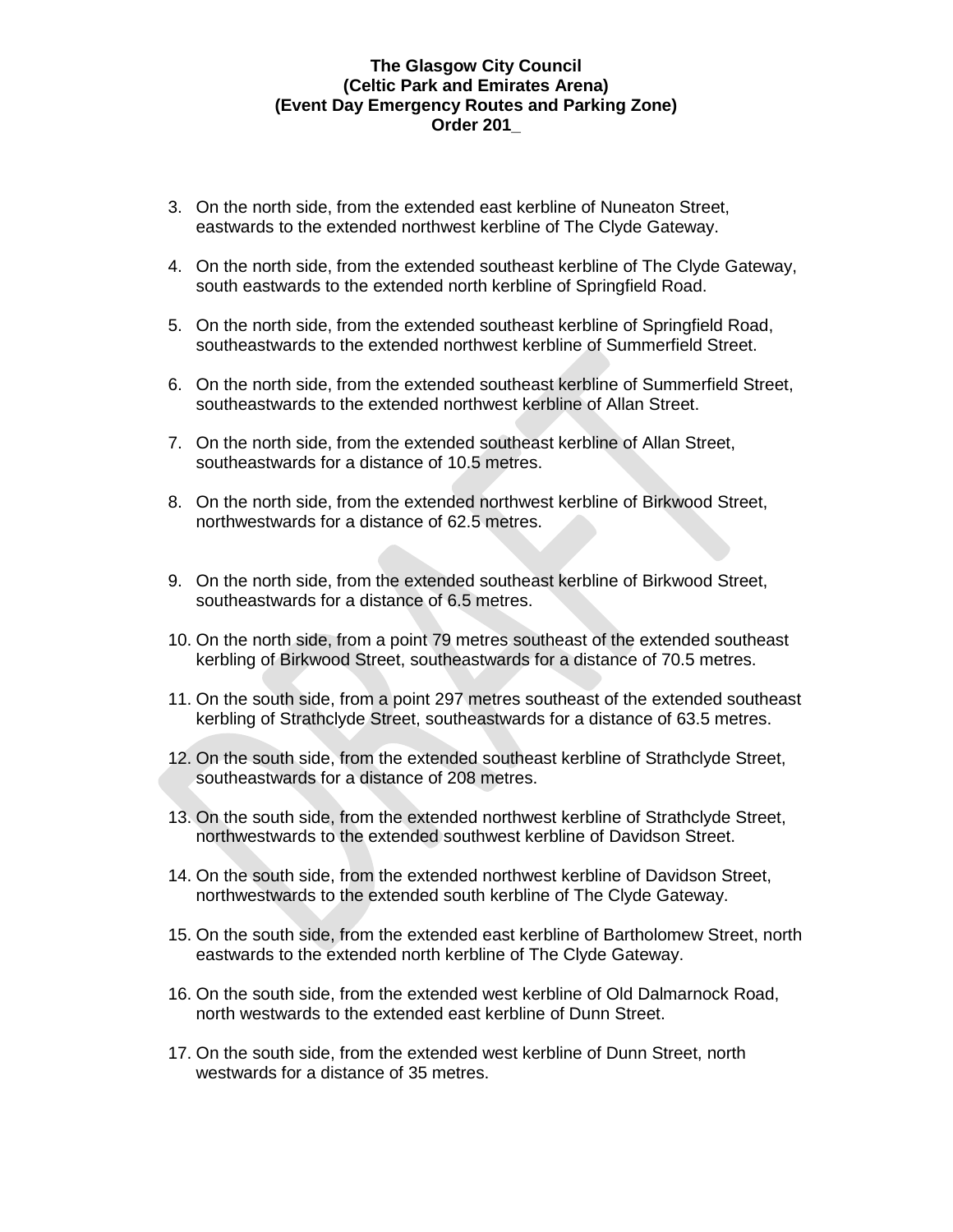### **Dalriada Street**

- 1. On both sides, from the extended south kerbline of Janefield Street, southwards to its southern extremity including turning area.
- 2. Across the carriageway at its southern extremity.

### **Dechmont Street**

- 1. On the north side, from the extended east kerbline of Springfield Road, eastwards for a distance of 5 metres.
- 2. On the south side, from the extended east kerbline of Springfield Road, eastwards for a distance of 10 metres.

### **Dora Street**

1. On both sides, from the extended south kerbline of The Clyde Gateway, southwards to the extended north kerbline of French Street.

#### **Drumover Drive**

1. On both side, from the extended north kerbline of Tollcross Road, northwards for a distance of 12 metres.

#### **Dunn Street**

- 1. On both sides, from the extended north kerbline of The Clyde Gateway, northeastwards to the extended southwest kerbline of Dalmarnock Road.
- 2. On the west side, from the extended northeast kerbline of Dalmarnock Road, northwards to the extended south kerbline of London Road.
- 3. On the east side, from the extended northeast kerbline of Dalmarnock Road, northwards for a distance of 192 metres.
- 4. On the east side, from a point 216 metres north of the extended northeast kerbling of Dalmarnock Road, northwards to the extended south kerbline of London Road.

#### **Fielden Place**

1. On the north side, from the extended east kerbline of Fielden Street, eastwards for a distance of 13.5 metres.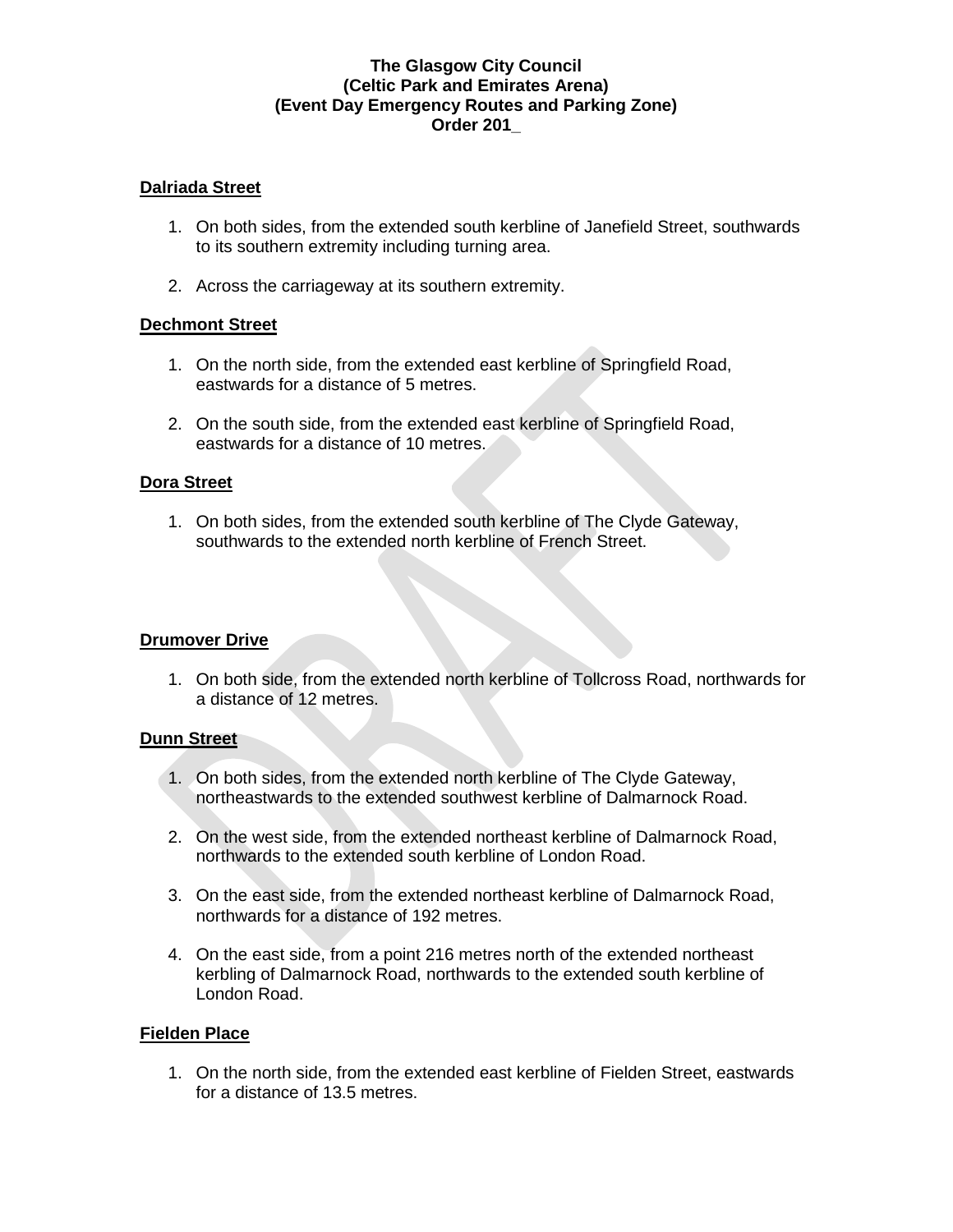2. On the south side, from the extended east kerbline of Fielden Street, eastwards for a distance of 15 metres.

### **Fielden Street**

1. On both sides, from the extended north kerbline of London Road, northwards to the extended south kerbline of Gallowgate.

### **French Street**

- 1. On both sides, from the extended west kerbline of Swanston Street, westwards for a distance of 15 metres.
- 2. On the north side, from the extended east kerbline of Dora Street, eastwards for a distance of 10 metres.
- 3. On the south side, from the extended east kerbline of Rockcliffe Street, eastwards for a distance of 10 metres.
- 4. On the north side, from the extended west kerbline of Dora Street, westwards for a distance of 10 metres.
- 5. On the south side, from the extended west kerbline of Rockcliffe Street, westwards for a distance of 10 metres.

## **Green Street**

- 1. On the east side, from the extended northeast kerbline of London Road, northwards for a distance 31 metres.
- 2. On the west side, from the extended northeast kerbline of London Road, northwards for a distance 25 metres

#### **Helenvale Street**

1. On the both sides, from the extended snorth kerbline of London Road, northwards for a distance of 10 metres.

#### **Irvine Street**

1. On the north side, from the extended west kerbline of Springfield Road, westwards for a distance of 11.5 metres.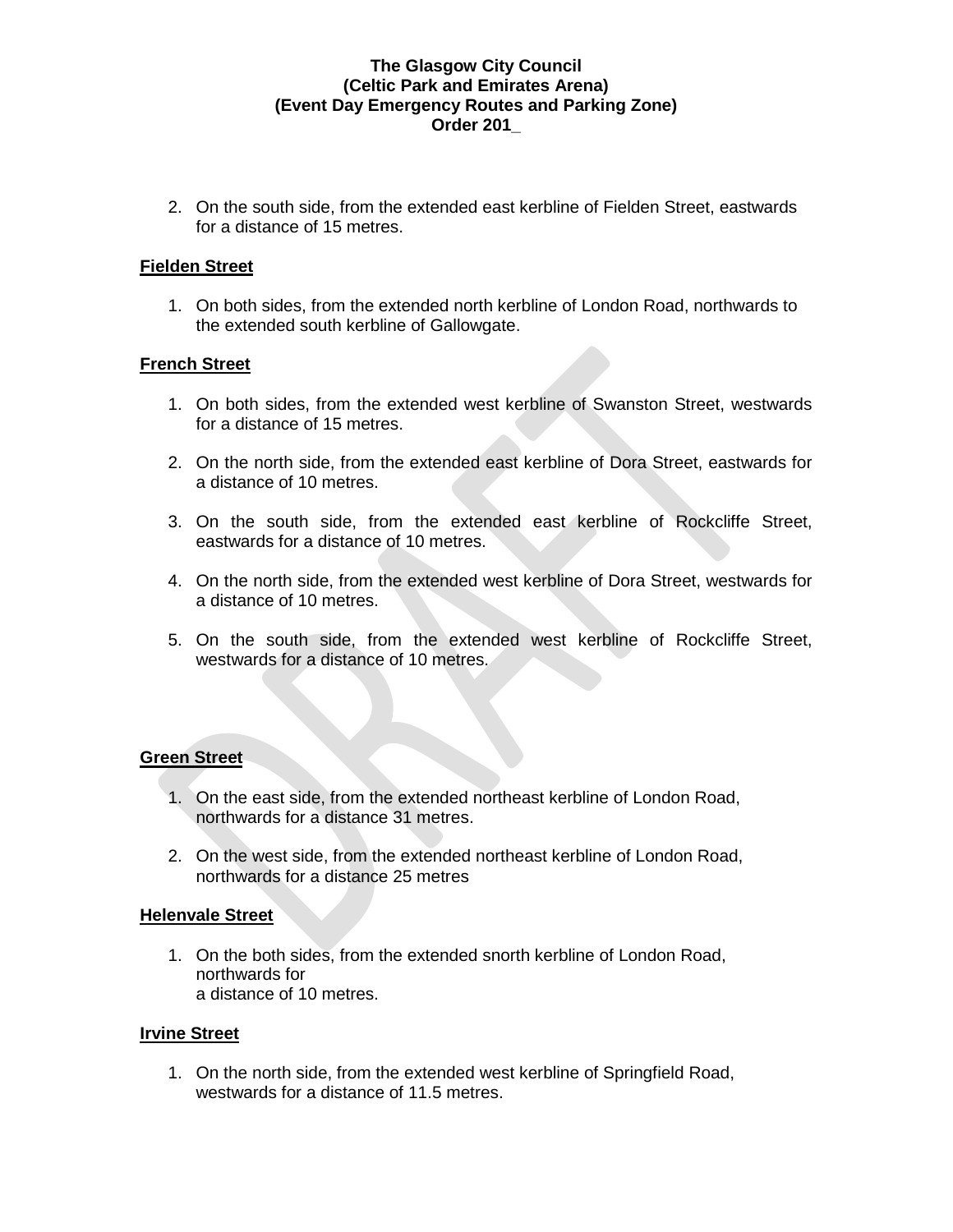2. On the south side, from the extended west kerbline of Springfield Road, westwards for a distance of 12 metres.

### **Janefield Street**

- 1. On the north side, from the extended west kerbline of Springfield Road, westwards for a distance of 151 metres then southwards for a distance of 5.5 metres.
- 2. On the south side, from the extended west kerbline of Springfield Road, westwards to the extended south kerbline of Dalriada Street.
- 3. On the south side, from the extended west kerbline of Dalriada Street, westwards for a distance of 33.5 metres.

### **London Avenue**

1. On both sides, from the extended east kerbline of Springfield Road, eastwards for a distance of 5 metres.

### **London Road**

- 1. On the north side, from the extended west kerbline of Fielden Street, westwards to the extended east kerbline of Kirkpatrick Street.
- 2. On the north side, from the extended east kerbline of Fielden Street, eastwards to the extended west kerbline of The Clyde Gateway.
- 3. On the north side, from the extended east kerbline of The Clyde Gateway, eastwards to the extended west kerbline of Springfield Road.
- 4. On the north side, from the extended east kerbline of Springfield Road, eastwards to the extended west kerbline of Helenvale Street.

## **London Road (Continued)**

- 5. On the north side, from the extended east kerbline of Helenvale Street, eastwards to the extended west kerbline of MacBeth Street.
- 6. On the north side, from the extended east kerbline of MacBeth Street, eastwards for a distance of 14 metres.
- 7. On the north side, from the extended west kerbline of MacDuff Street, westwards for a distance of 11 metres.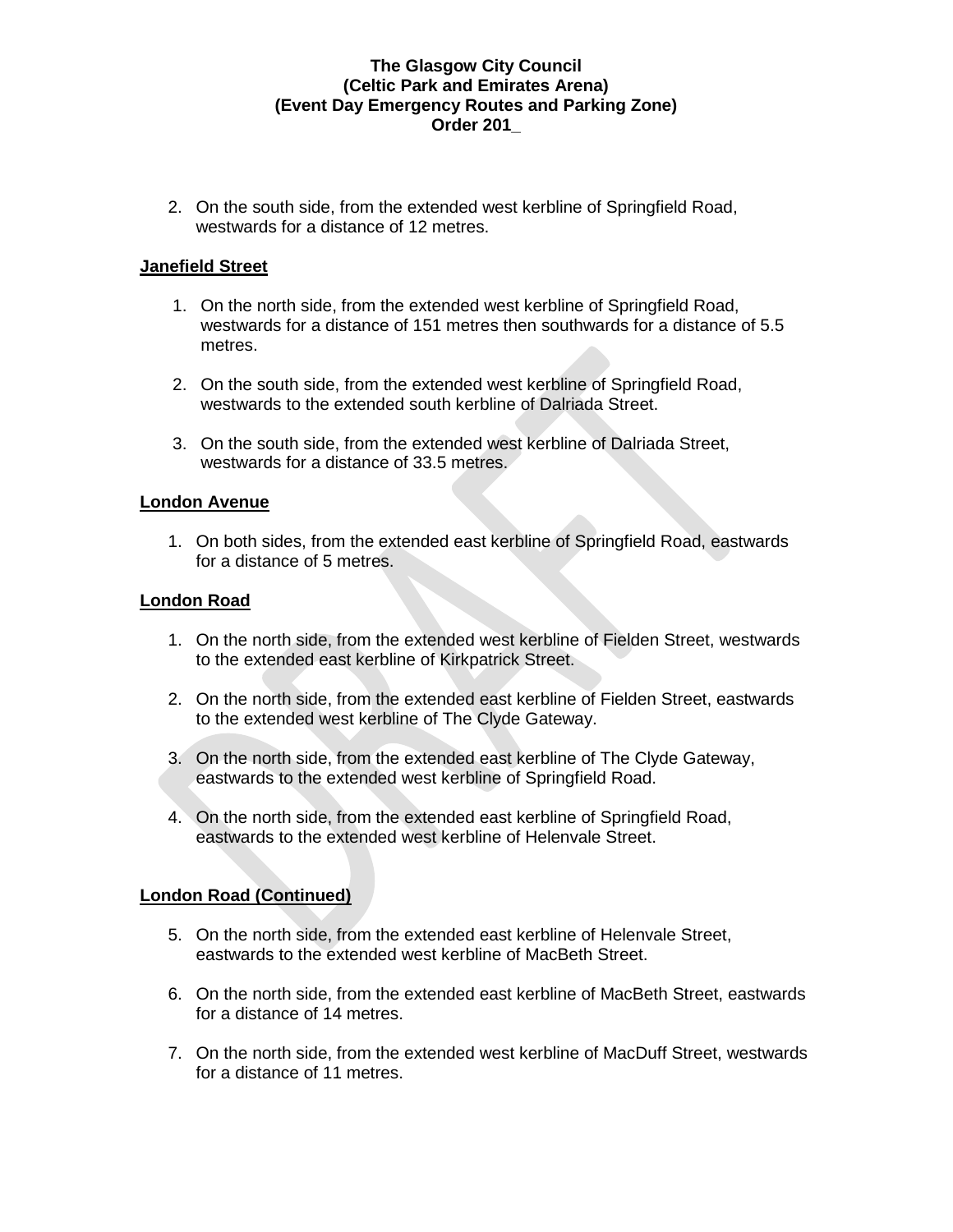- 8. On the north side, from the extended east kerbline of MacDuff Street, eastwards to the extended west kerbline of Canmore Street.
- 9. On the north side, from the extended east kerbline of Canmore Street, eastwards to the extended west kerbline of Methven Street.
- 10. On the north side, from the extended east kerbline of Methven Street, eastwards to the extended west kerbline of Birnam Road.
- 11. On the north side, from the extended east kerbline of Birnam Road, eastwards to the extended west kerbline of Maukinfauld Road.
- 12. On the north side, from the extended east kerbline of Maukinfauld Road, eastwards to the extended west kerbline of Potter Street.
- 13. On the north side, from the extended east kerbline of Potter Street, eastwards to the extended west kerbline of Braidfauld Street.
- 14. On the south side, from the extended west kerbline of Colliery Road, westwards to the extended east kerbline of Belvidere Terrace.
- 15. On the south side, from the extended west kerbline of Belvidere Terrace, westwards to the extended east kerbline of Belvidere Gate.
- 16. On the south side, from the extended west kerbline of Belvidere Gate, westwards to the extended east kerbline of Silverdale Street.
- 17. On the south side, from the extended west kerbline of Silverdale Street, westwards to the extended east kerbline of Williamson Street.
- 18. On the south side, from the extended west kerbline of Williamson Street, westwards to the extended east kerbline of Springfield Road.
- 19. On all side of the traffic island on the south side of London Road at its junction with Springfield Road.
- 20. On the south side, from the extended west kerbline of Springfield Road, westwards to the extended east kerbline of The Clyde Gateway(A782)

#### **London Road (Continued)**

21. On the south side, from the extended west kerbline of The Clyde Gateway, westwards to the extended east kerbline of Nuneaton Street.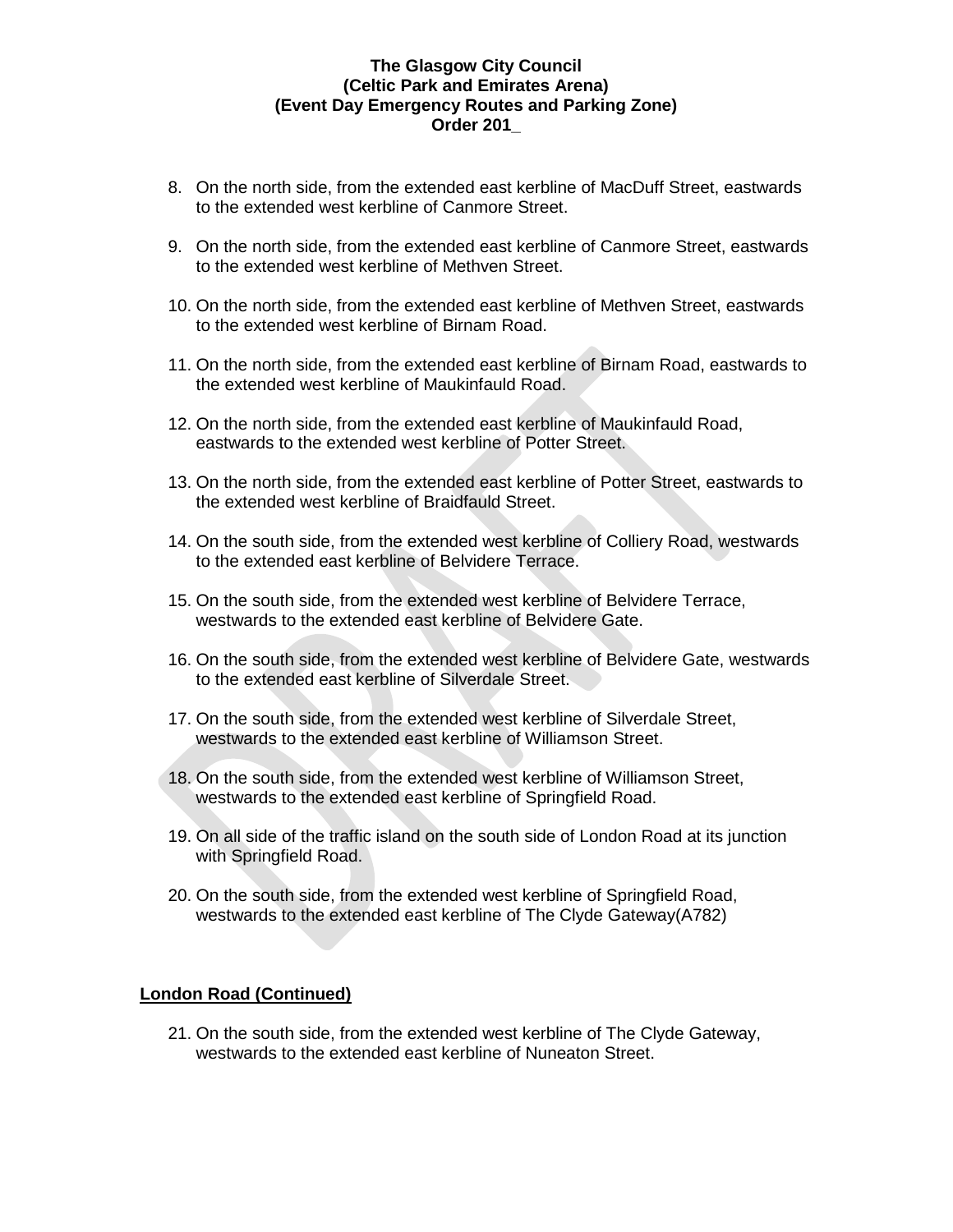- 22. On the south side, from the extended west kerbline of Nuneaton Street, westwards to the extended east kerbline of Boden Street.
- 23. On the south side, from the extended west kerbline of Boden Street, westwards to the extended east kerbline of Dunn Street.
- 24. On the south side, from the extended west kerbline of Dunn Street, westwards for a distance of 128 metres.

### **Lundie Street**

- 1. On the south side, from the extended east kerbline of Maukinfauld Road, eastwards for a distance of 4 metres.
- 2. On the south side, from the extended west kerbline of Potter Street, westwards for a distance of 3.5 metres.

#### **MacBeth Street**

- 1. On the west side, from the extended north kerbline of London Road northwards for a distance of 32 metres.
- 2. On the east side, from the extended north kerbline of London Road northwards for a distance of 30 metres.

## **MacDuff Street**

- 1. On the west side, from the extended north kerbline of London Road, northwards for a distance of 35 metres.
- 2. On the east side, from the extended north kerbline of London Road, northwards to the extended south kerbline of MacDuff Place.

#### **Main Street**

1. On both sides, from the extended north kerbline of Newhall Street, northwards for a distance of 40 metres.

## **Maukinfauld Road**

- 1. On the west side, from the extended north kerbline of London Road, northwards for a distance of 14 metres.
- 2. On the east side, from the extended north kerbline of London Road, northwards to the extended south kerbline of Lundie Street.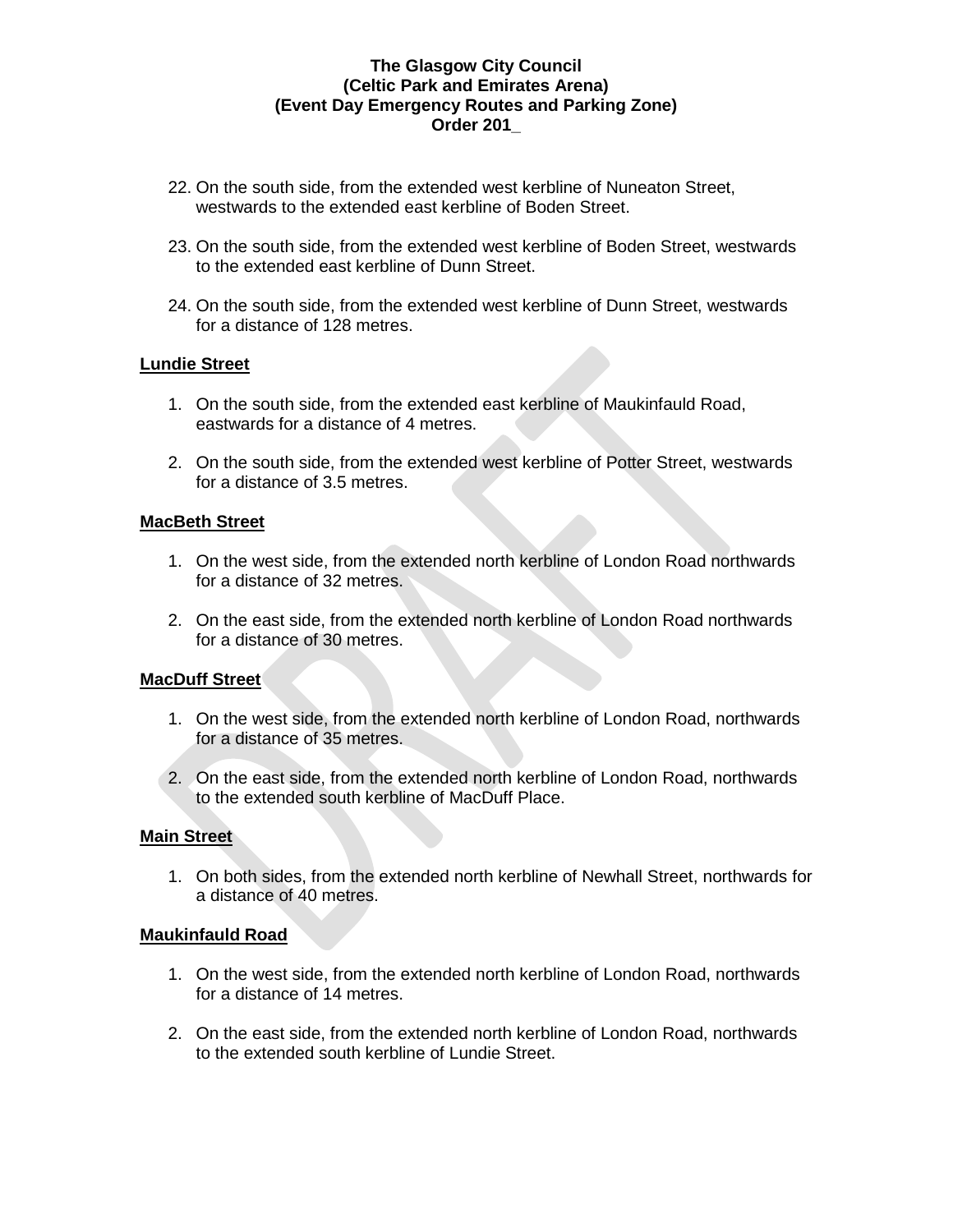### **Melbourne Place**

1. On both sides, from the extended east kerbline of Springfield Road, eastwards for a distance of 20 metres.

#### **Methven Street**

- 1. On the west side, from the extended north kerbline of London Road, northwards for a distance of 15 metres.
- 2. On the east side, from the extended north kerbline of London Road, northwards for a distance of 12 metres.

### **Millerston Street**

1. On both sides, from the extended north kerbline of Gallowgate, northwards for a distance of 260 metres.

#### **Millroad Street**

- 1. On the north side, from the extended west kerbline of Abercromby Street, westwards for a distance of 9 metres.
- 2. On the south side, from the extended west kerbline of Abercromby Street, westwards for a distance of 8 metres.

## **Muiryfauld Drive**

1. On both sides, from the extended north kerbline of Tollcross Road, northwards for a distance of 12 metres.

## **Newhall Street**

- 1. On the north side, from the extended west kerbline of the The Clyde Gateway, westwards for a distance of 165 metres.
- 2. On the south side, from the extended west kerbline of the The Clyde Gateway, westwards for a distance of 105 metres

#### **Norman Street**

- 1. On both sides, from a point 66 metres north of the extended north kerbline of French Street, northwards for a distance of 24.5 metres.
- 2. Across the carriageway at its northern extremity.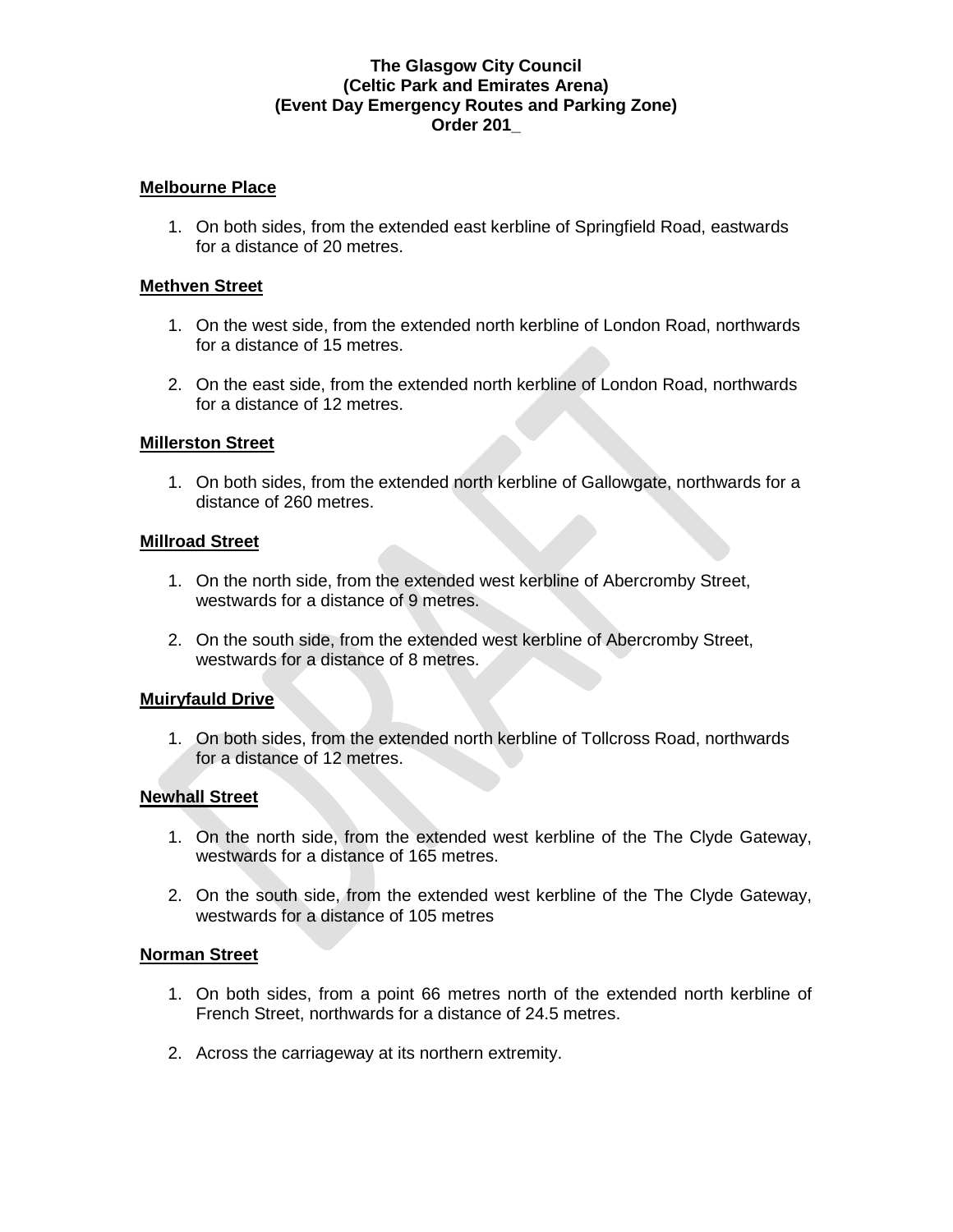### **Nuneaton Street**

- 1. On the northwest side, from the extended northeast kerbline of Dalmarnock Road, northeastwards for a distance of 30 metres.
- 2. On the southeast side, from the extended northeast kerbline of Dalmarnock Road, northeastwards for a distance of 45 metres.
- 3. On both sides, from the extended south kerbline of London Road, southwards for a distance of 7.5 metres.

### **Potter Street**

- 1. On the west side, from the extended north kerbline of London Road, northwards to the extended south kerbline of Lundie Street.
- 2. On the east side, from the extended north kerbline of London Road, northwards for a distance of 11 metres.

## **Reid Street**

1. From a point 66 metres north of the extended north kerbline of French Street, northwards for a distance of 24.5 metres, westwards for a distance of 10 metres and southwards for a distance of 24.5 metres.

## **Rockcliffe Street**

1. On both sides, from the extended south kerbline of French Street, southwards for a distance of 5 metres.

## **Shawfield Road**

- 1. On the east side, from the extended southeast kerbline of the The Clyde Gateway, southtwards for a distance of 37 metres.
- 2. On the west side, from the extended southeast kerbline of the The Clyde Gateway, southwards for a distance of 85 metres.

#### **Silverdale Street**

1. On the west side, from the extended south kerbline of London Road, southwards for a distance of 6 metres.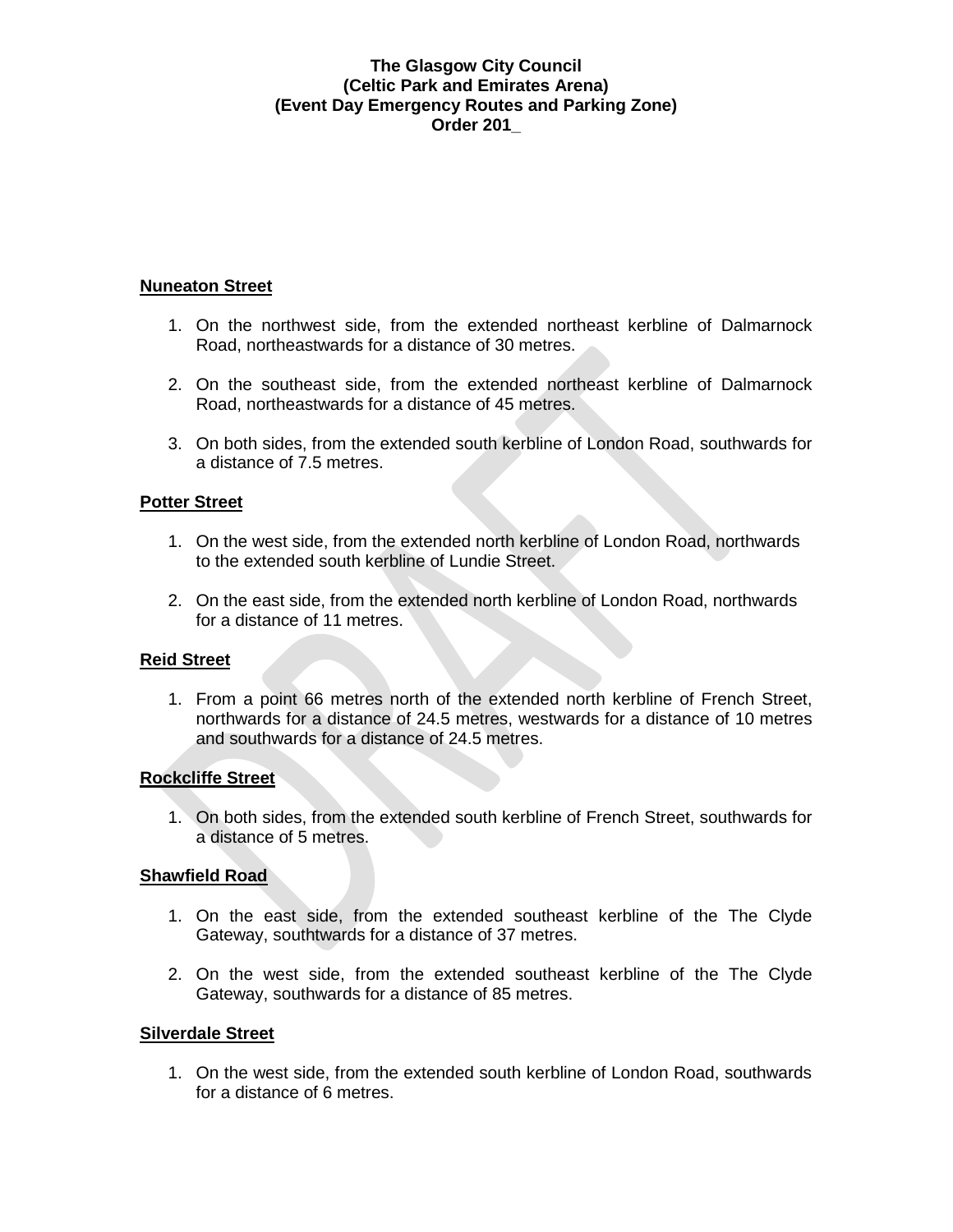2. On the east side, from the extended south kerbline of London Road, southwards for a distance of 12 metres.

### **Sorn Street**

- 1. On the north side, from the extended west kerbline of Springfield Road, westwards for a distance of 27.5 metres.
- 2. On the south side, from the extended west kerbline of Springfield Road, westwards for a distance of 24 metres.

#### **Springfield Gardens**

1. On both sides, from the extended west kerbline of Springfield Road, westwards for a distance of 13 metres.

#### **Springfield Road**

- 1. On the north side, from the extended northeast kerbline of Dalmarnock Road, eastwards for a distance of 82.5 metres.
- 2. On the north side, from a point 146 metres east of the extended northeast kerbline of Dalmarnock Road, eastwards for a distance of 29 metres.
- 3. On the northwest side, from a point 189 metres east of the extended northeast kerbline of Dalmarnock Road, northeastwards for a distance of 94.5 metres.
- 4. On the northwest side, from the extended south kerbline of Sorn Street, southwestwards for a distance of 24 metres.
- 5. On the northwest side, from the extended north kerbline of Sorn Street, northeastwards for a distance of 27.5 metres.
- 6. On the northwest side, from the extended south kerbline of Irvine Street, southwestwards for a distance of 13 metres.
- 7. On the northwest side, from the extended north kerbline of Irvine Street, northeastwards for a distance of 12 metres.
- 8. On the northwest side, from the extended south kerbline of southern end of unnamed access road to 219-241 Springfield Road, southwestwards for a distance of 7 metres.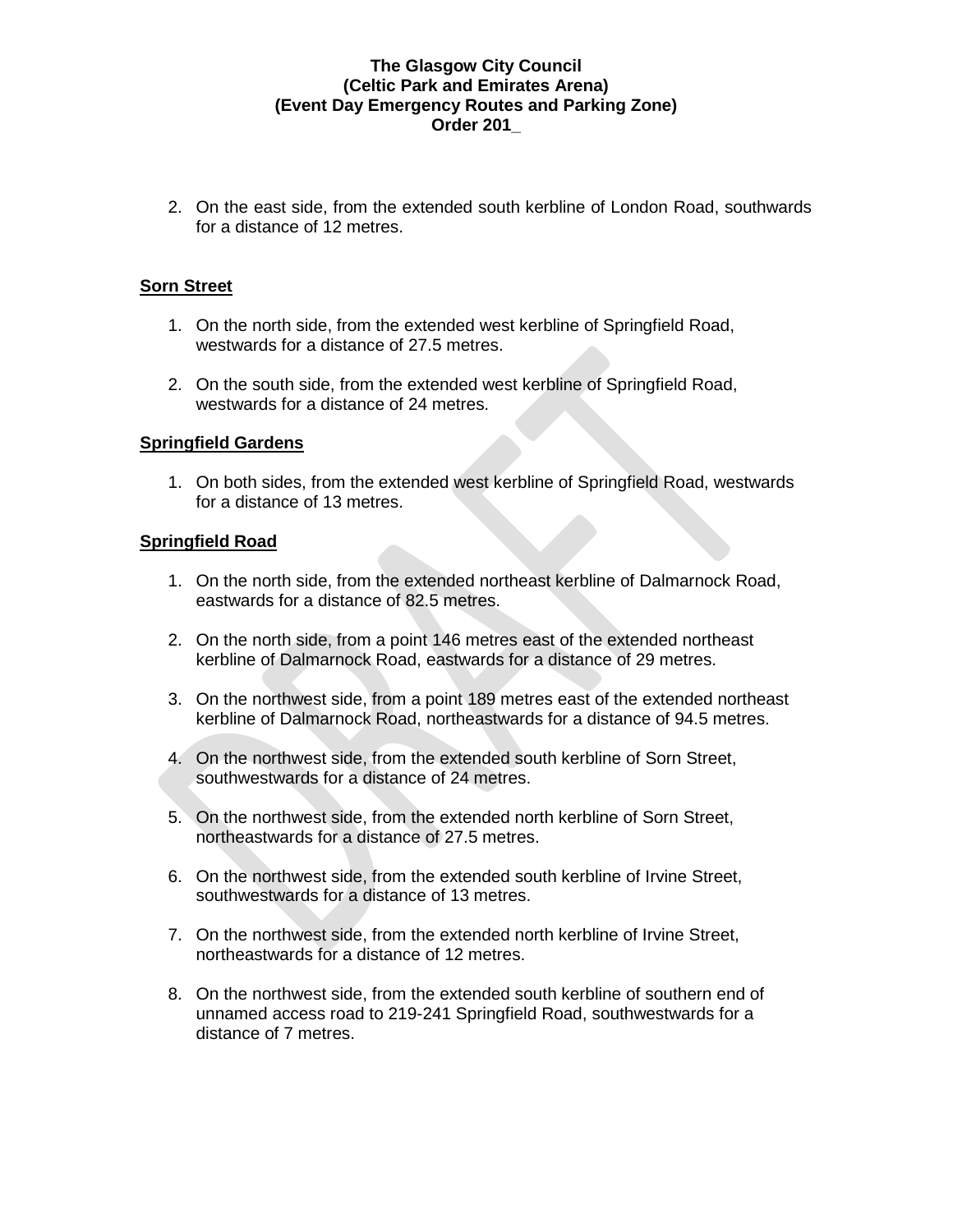- 9. On the northwest side, from the extended north kerbline of southern end of unnamed access road to 219-241 Springfield Road, northeastwards for a distance of 15 metres.
- 10. On the northwest side, from the extended south kerbline of northern end of unnamed access road to 219-241 Springfield Road, southwestwards for a distance of 19 metres.
- 11. On the northwest side, from the extended north kerbline of northern end of unnamed access road to 219-241 Springfield Road, northeastwards for a distance of 7.5 metres.

### **Springfield Road (Continued)**

- 12. On the northwest side, from the extended south kerbline of Bogside Road, southwestwards for a distance of 15.5 metres
- 13. On the northwest side, from the extended north kerbline of Bogside Road, northeastwards for a distance of 57.5 metres.
- 14. On the northwest side, from a point 79 metres northeast of the extended north kerbline of Bogside Road, northeastwards for a distance of 12.5 metres.
- 15. On the northwest side, from a point 158 metres northeast of the extended north kerbline of Bogside Road, northeastwards for a distance of 37.5 metres.
- 16. On the northwest side, from a point 233 metres northeast of the extended north kerbline of Bogside Road, northeastwards for a distance of 87 metres.
- 17. On the northwest side, from the extended south kerbline of London Road, southwestwards for a distance of 87.5 metres.
- 18. On the northwest side, from the extended north kerbline of London Road, northeastwards for a distance of 24.5 metres.
- 19. On the northwest side, from the extended south kerbline of Janefield Street, southwestwards for a distance of 19 metres.
- 20. On the northwest side, from the extended north kerbline of Janefield Street, northeastwards for a distance of 9 metres.
- 21. On the northwest side, from the extended south kerbline of Springfield Gardens, southwestwards for a distance of 29 metres.
- 22. On the northwest side, from the extended north kerbline of Springfield Gardens, northeastwards for a distance of 13 metres.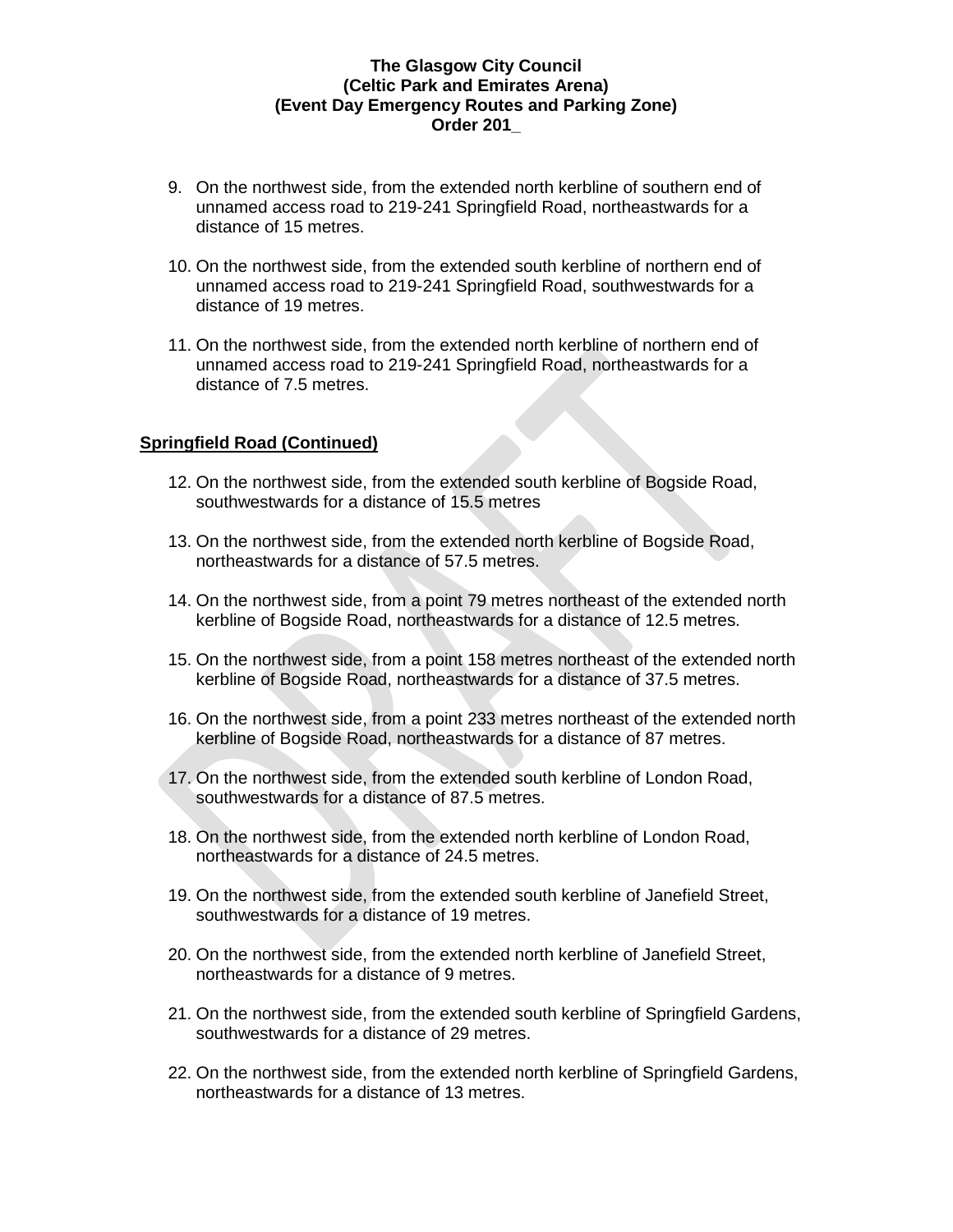- 23. On the south side, from the extended northeast kerbline of Dalmarnock Road, northeastwards for a distance of 32.5 metres.
- 24. On the south side, from a point 66.5 metres east of the extended northeast kerbline of Dalmarnock Road, eastwards for a distance of 35 metres.
- 25. On the south side, from the extended west kerbline of Baltic Street, westwards for a distance of 10.5 metres.
- 26. On the south side, from the extended east kerbline of Baltic Street, eastwards for a distance of 11 metres.
- 27. On the southeast side, from the extended south kerbline of Sunnybank Street, westwards for a distance of 29.5 metres.

#### **Springfield Road (Continued)**

- 28. On the southeast side, from the extended southwest kerbline of London Avenue, southwestwards to the extended east kerbline of Sunnybank Street.
- 29. On the southeast side, from the extended south kerbline of the unnamed access road to Victoria Loan Path, southwestwards for a distance of 37.5 metres.
- 30. On the southeast side, from the extended north kerbline of London Avenue, northeastwards for a distance of 129.5 metres.
- 31. On the southeast side, from the extended north kerbline of the unnamed access road to Victoria Loan Path, northeastwards for a distance of 52 metres.
- 32. On the southeast side, from a point 69 metres northeast of the extended north kerbline of the unnamed access road to Victoria Loan Path, northeastwards for a distance of 5.5 metres.
- 33. On the southeast side, from the extended south kerbline of the unnamed access road to 262-288 Springfield Road, southwestwards for a distance of 54.5 metres.
- 34. On the southeast side, from the extended north kerbline of the unnamed access road to 262-288 Springfield Road, northeastwards for a distance of 99.5 metres.
- 35. On the southeast side, from a point 116 metres northeast of the extended north kerbline of the unnamed access road to 262-288 Springfield Road, northeastwards for a distance of 8.5 metres.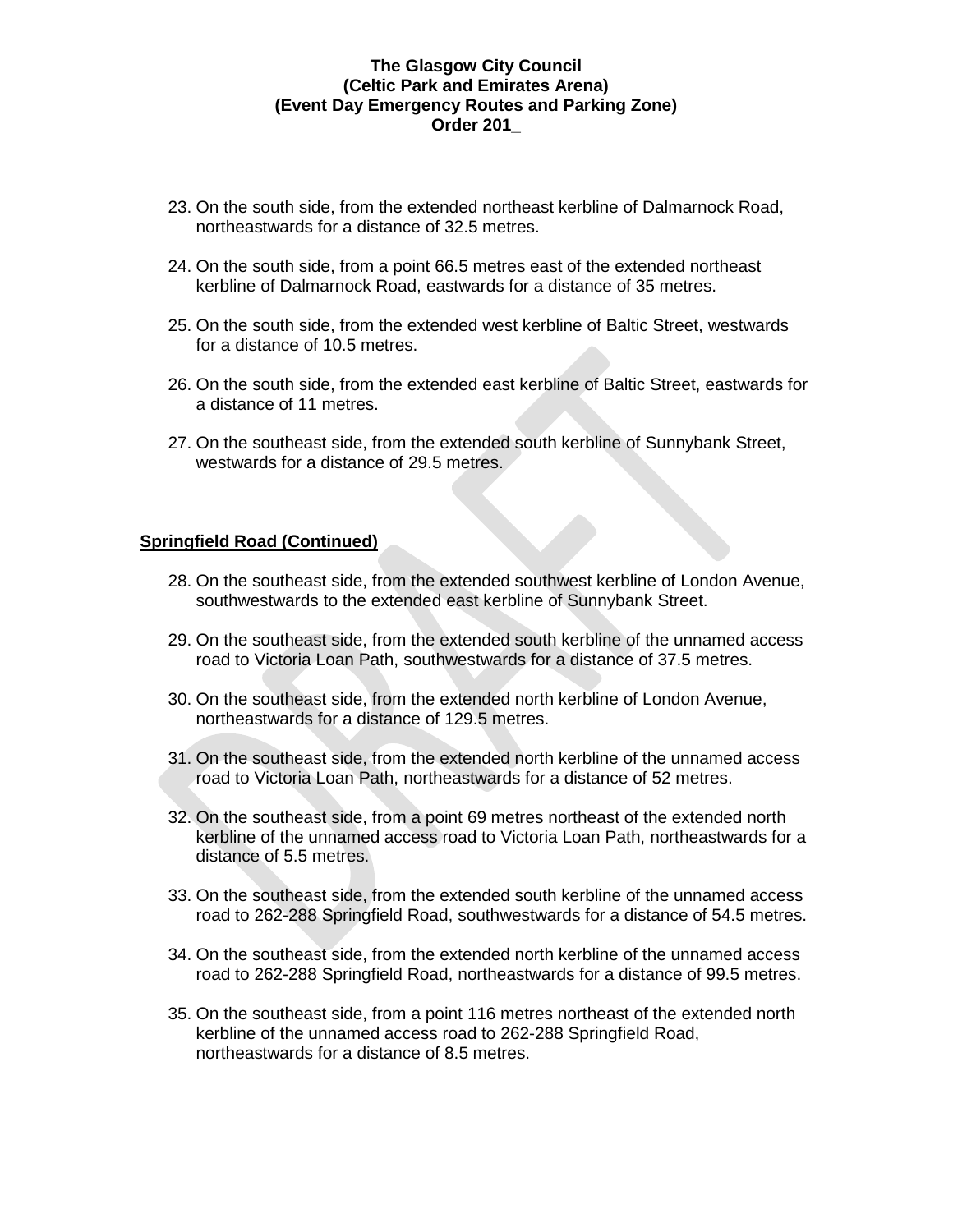- 36. On the southeast side, from the extended south kerbline of Melbourne Place, southwestwards for a distance of 38 metres.
- 37. On the southeast side, from the extended south kerbline of London Road, southwestwards to the extended north kerbline of Melbourne Place.
- 38. On the east side, from the extended north kerbline of London Road, northwards for a distance of 39.5 metres.
- 39. On the east side, from the extended south kerbline of Whitby Street, southward for a distance of 38.5 metres.
- 40. On the east side, from the extended north kerbline of Whitby Street, northwards for a distance of 22 metres.
- 41. On the east side, from the extended south kerbline of Dechmont Street, southwards for a distance of 15 metres.
- 42. On the east side, from the extended north kerbline of Dechmont Street, northwards for a distance of 14 metres.

#### **Strathclyde Street**

- 1. On the northwest side, from the extended southwest kerbline of Dalmarnock Road, westwards for a distance of 9.5 metres.
- 2. On the southeast side, from the extended southwest kerbline of Dalmarnock Road, eastwards for a distance of 8 metres.
- 3. On both sides, from the extended east kerbline of Swanston Street, eastwards for a distance of 15 metres.

#### **Sunnybank Street**

1. On both sides, from the extended southeast kerbline of Springfield Road, southeastwards for a distance of 10 metres.

## **Swanston Street**

- 1. On the east side, from the extended north kerbline of Strathclyde Street, northwards for a distance of 10 metres.
- 2. On the east side, from the extended south kerbline of Strathclyde Street, southwards for a distance of 10 metres.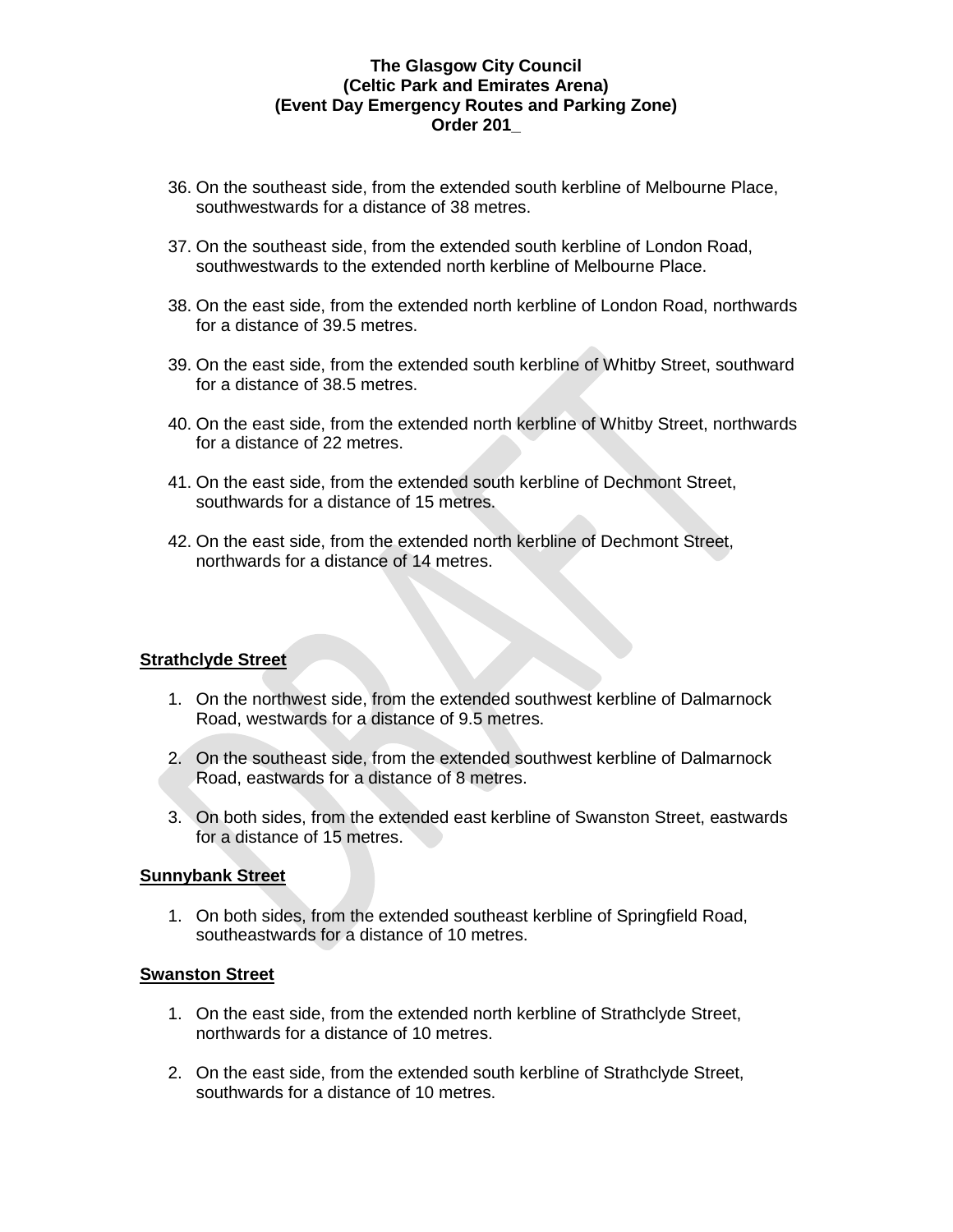- 3. On both sides, from a point 102 metres north of the extended north kerbline of French Street, northwards to its northern extremity including turning areas.
- 4. On both sides, from a point 10 metres north of the extended north kerbline of French Street, southwards to a point 15 metres south of the extended south kerbline of French Street.
- 5. On the west side, from a point 10 metres south of the extended south kerbline of Strathclyde Street, to a point 10 metres north of the extended north kerbline of Strathclyde Street.

### **The Clyde Gateway**

1. On both sides, from a point 160 metres north of the extended north kerbline of Rutherglen Road, north-eastwards, eastwards, north-eastwards then northwards to the extended south kerbline of Biggar Street.

#### **Walkinshaw Street**

1. On both sides, from the extended west kerbline of Dunn Street, westwards for a distance of 10 metres.

#### **Whitby Street**

- 1. On the north side, from the extended east kerbline of Springfield Road, eastwards for a distance of 17 metres.
- 2. On the south side, from the extended east kerbline of Springfield Road, eastwards for a distance of 22.5 metres.

#### **Williamson Street**

- 1. On the west side, from the extended south kerbline of London Road, southwestwards for a distance of 10 metres.
- 2. On the east side, from the extended south kerbline of London Road, southwestwards for a distance of 12 metres.

#### **Unnamed access road to No.219-241 Springfield Road**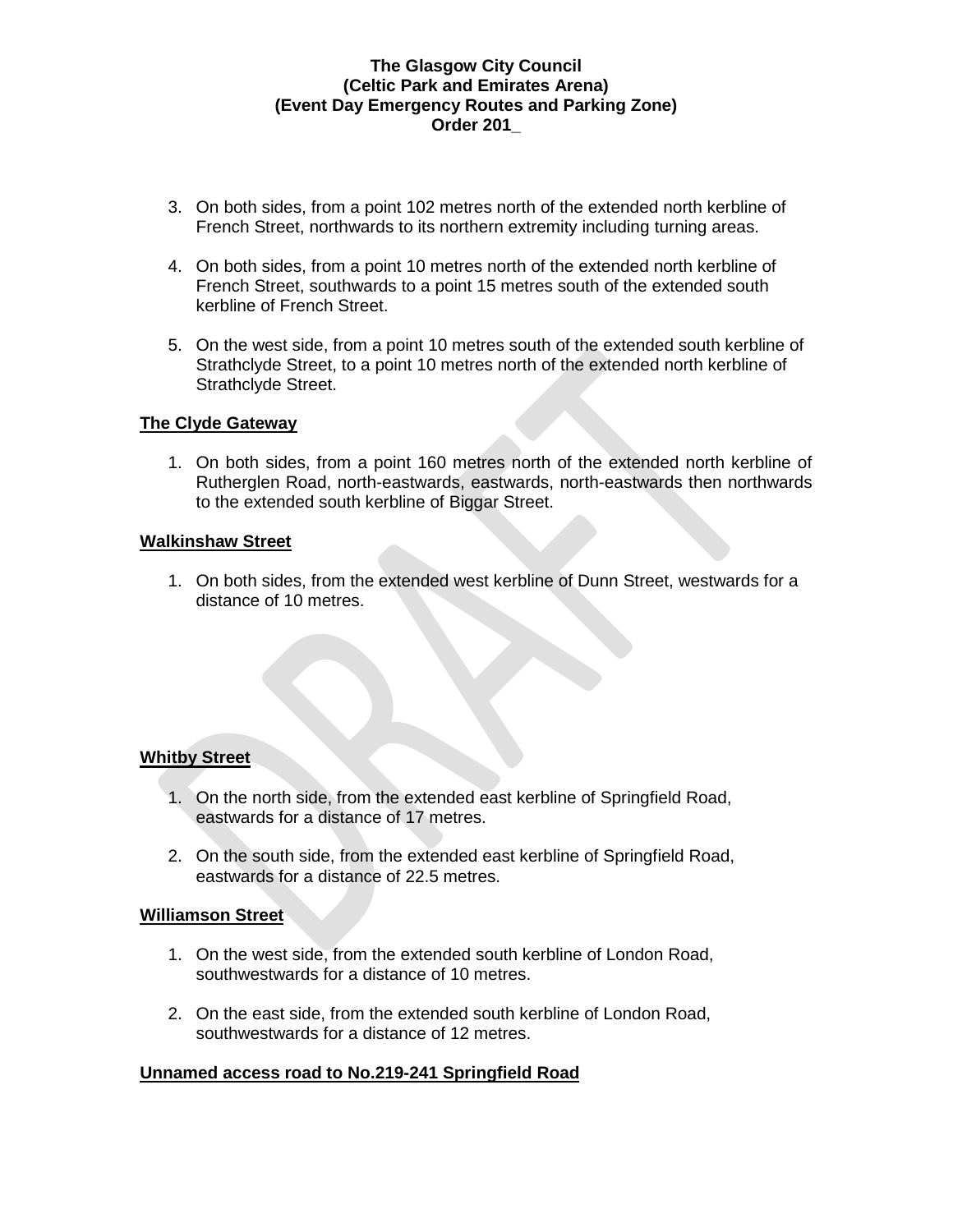- 1. On both sides of the northern end of unnamed access road to 219-241 Springfield Road, from the extended northwest kerbline of Springfield Road, westwards for a distance of 5 metres.
- 2. On both sides of the southern end of unnamed access road to 219-241 Springfield Road, from the extended northwest kerbline of Springfield Road, westwards for a distance of 5 metres.

#### **Unnamed access road to No.262-288 Springfield Road**

1. On both sides, from the extended southeast kerbline of Springfield Road, southeastwards for a distance of 5 metres.

#### **Unnamed access road to Victoria Loan Path**

1. On both sides, from the extended southeast kerbline of Springfield Road, southeastwards for a distance of 5 metres.

#### **Unnamed access road to Nuneaton Street**

1. On both sides, from the extended west kerbline of The Clyde Gateway, westwards to the extended east kerbline of Nuneaton Street.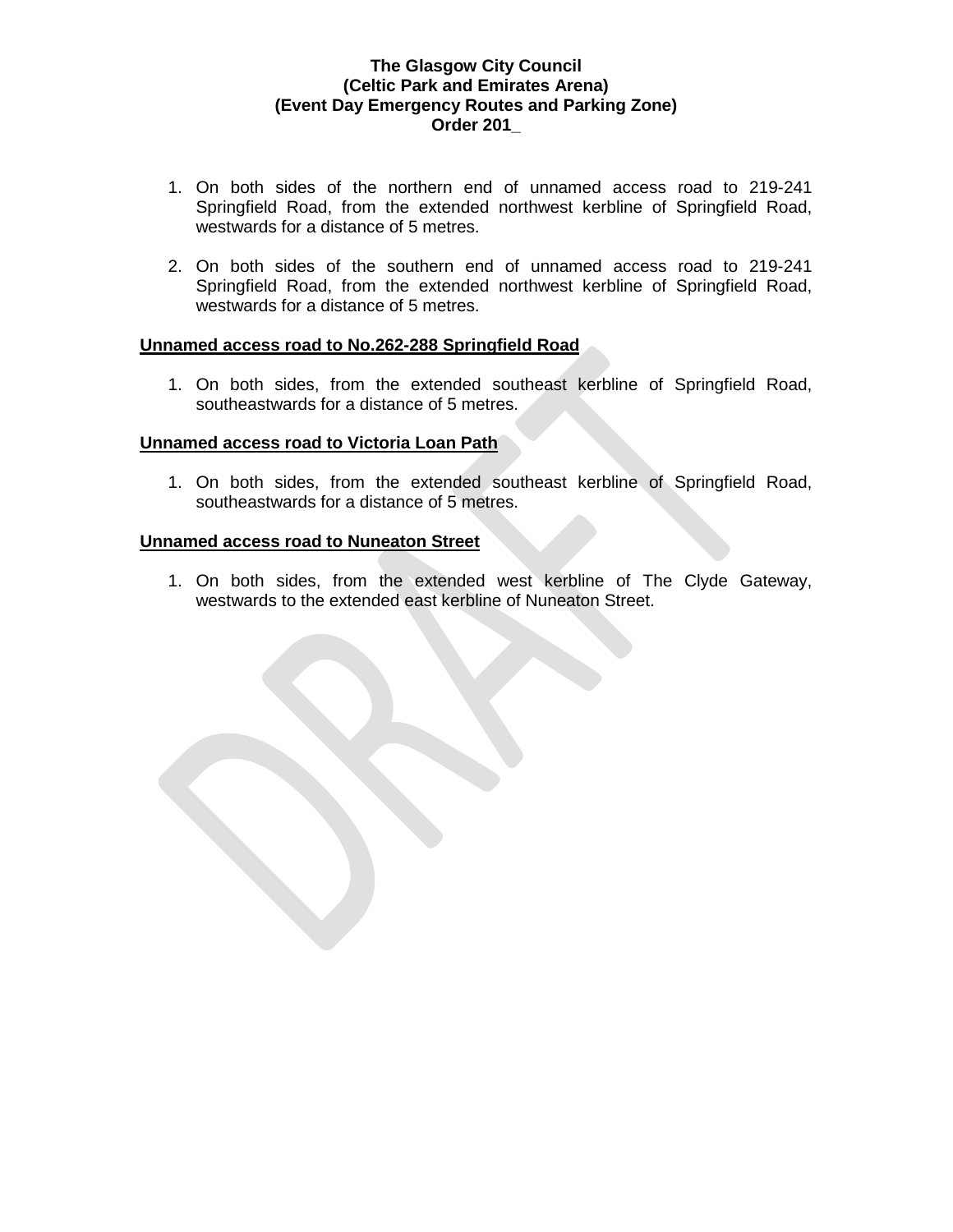#### **Articles pertaining to Schedule 2 No waiting at any time No loading or unloading at any time**

### **Waiting restrictions**

1. No person shall, except upon the direction or with the permission of a Police Constable in uniform, cause or permit any vehicle to wait at any time in the lengths of roads specified in Schedule 2.

### **Loading or unloading restrictions**

2. No person shall, except upon the direction or with the permission of a Police Constable in uniform, cause or permit any vehicle to load or unload at any time in the lengths of roads specified in Schedule 2.

### **Exemptions from waiting and loading or unloading restrictions**

- 3. Nothing in Articles 1 and 2 hereof shall:
	- i. prevent any person from causing or permitting a vehicle to wait, load or unload in the lengths of roads referred to in this Article:
		- a. to enable a person to board or alight from the vehicle or to load or unload their personal luggage;
		- b. if the vehicle is an emergency services vehicle being used for emergency services purposes;
		- c. if the vehicle is prevented from proceeding by circumstances beyond the driver's control or which has to be stopped in order to avoid injury or damage to persons or property;
		- d. if the vehicle is a marked vehicle which, whilst used by a universal postal service provider in the course of the provision of a universal postal service, is stationary only for the delivery or collection of postal packets;
	- ii. apply to a pedal cycle attached to a stand which displays the sign corresponding to The Traffic Signs Regulations and General Directions 2016, diagram number 968 or 968.1;

## **Penalty Charge**

- 4.
- i. A penalty charge, as permitted by the Road Traffic Act 1991, shall be payable, with respect to a vehicle, if that vehicle is waiting, loading or unloading on any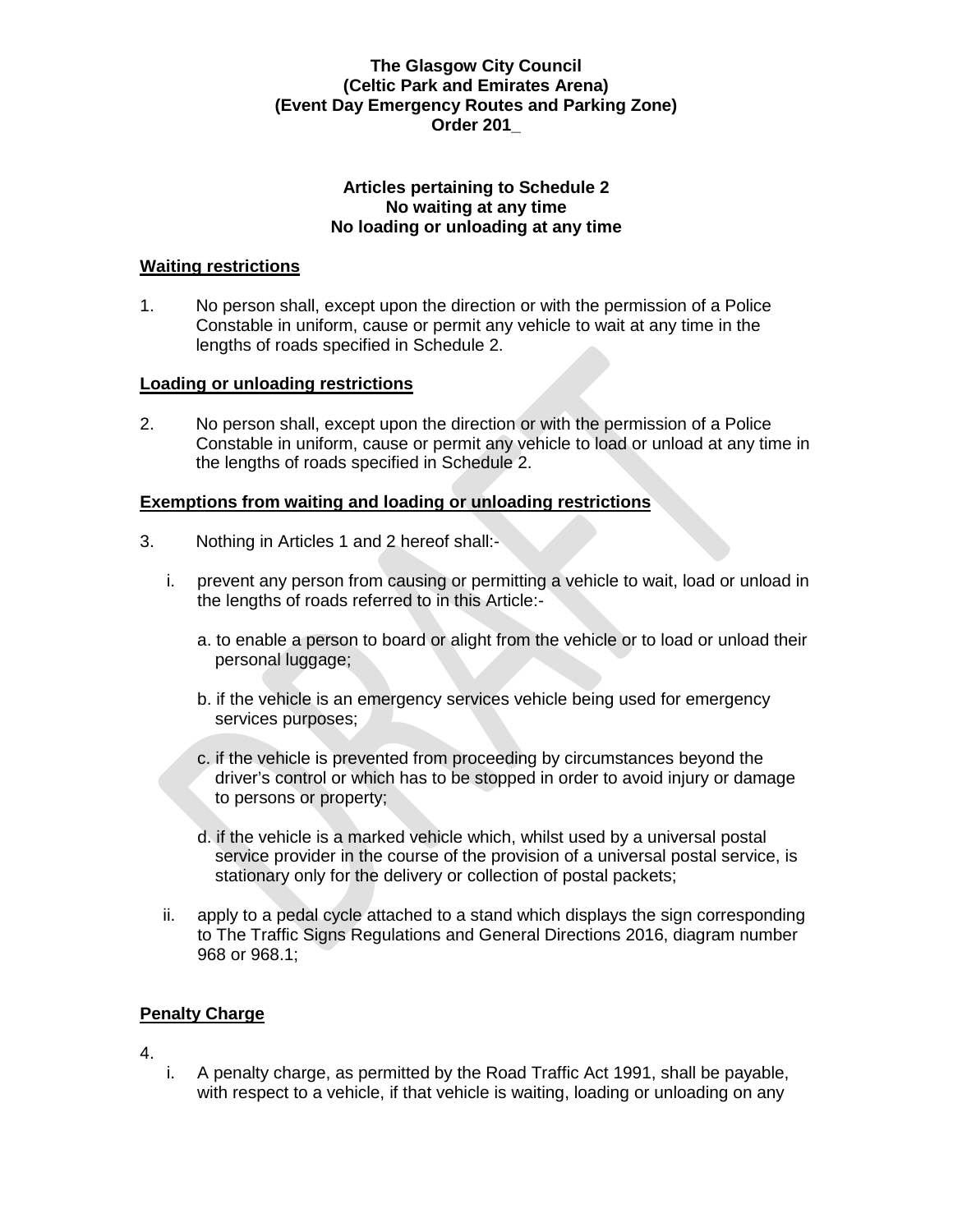length of road specified in Schedule 2 otherwise than in accordance with the provisions of Articles 1 to 3 hereof.

- ii. The penalty charge shall be £60, discounted to £30 if paid within 14 days and £90 if unpaid after 56 days, as amended from time to time.
- iii. A penalty charge notice shall be attached to the vehicle, or handed to the owner or person who appears to be in charge of the vehicle, incurring the penalty charge.
- 5. Where a penalty charge notice has been attached to a vehicle in accordance with Article 4(iii) hereof, no person, other than the owner or person who appears to be in charge of the vehicle or a person duly authorised by the Council, shall remove the penalty charge notice from the vehicle unless authorised to do so by the owner or person who appears to be in charge of the vehicle. Any person who removes a penalty charge notice without the proper authority shall be guilty of an offence in terms of Section 66(6) of the Road Traffic Act 1991.
- 6. If a penalty charge notice has been issued in accordance with Article 4 hereof, a parking attendant may remove the vehicle or cause the vehicle to be removed. If it is removed the Council shall provide for the safe custody of the vehicle.

### **Power to dispose of abandoned vehicles**

7. Subject to the Road Traffic Regulation Act 1984 the Council may, as respects a vehicle which has been removed in pursuance with Article 6 hereof, sell or otherwise dispose of the vehicle if it appears to have been abandoned, provided they have made reasonable enquiry to ascertain the name and address of the owner of the vehicle and to inform the owner of their intention.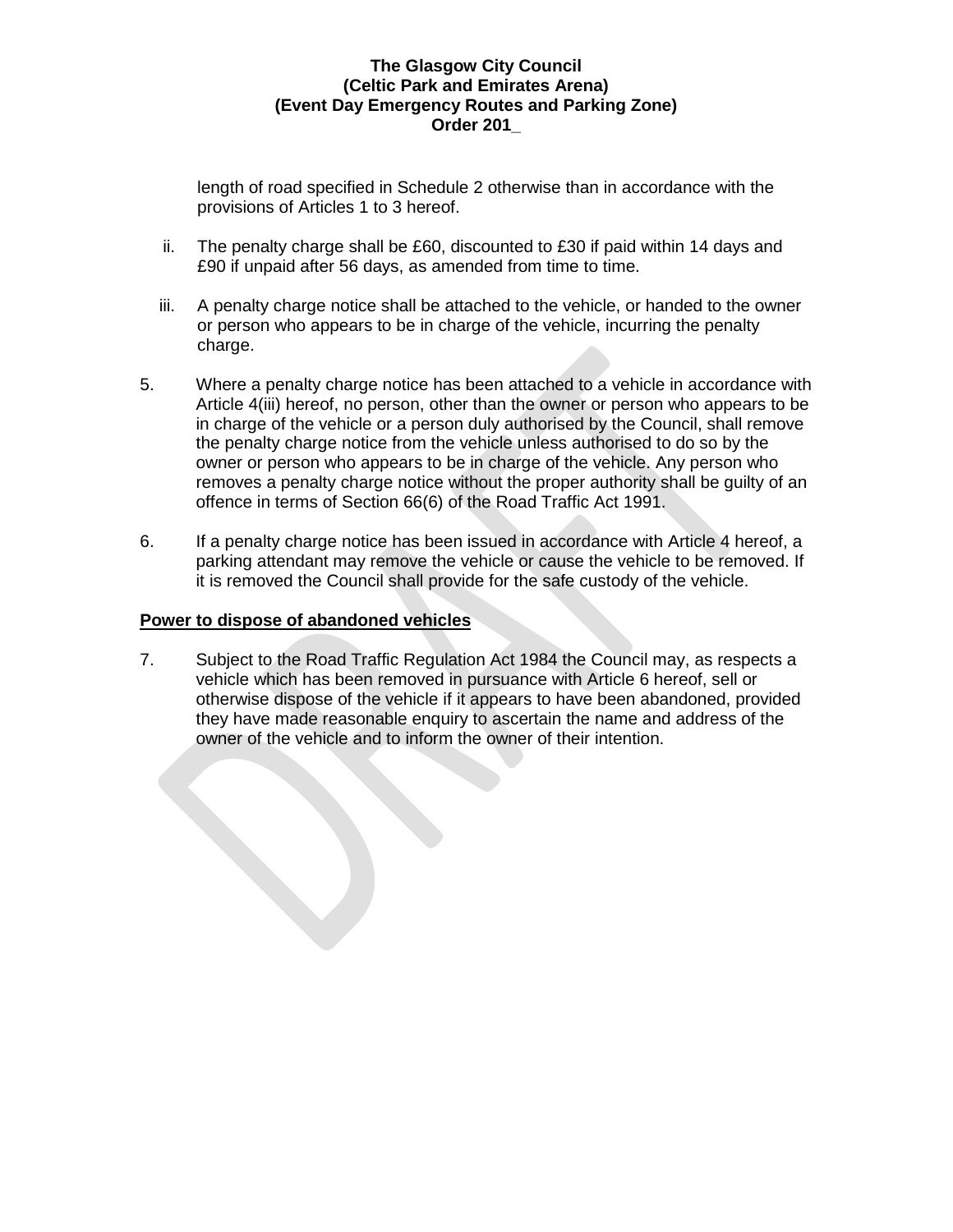### **Schedule 3 No waiting during relevant events, except permit holders**

### **Allan Place**

1. On both sides, from the extended south kerbline of Summerfield Street to the extended north kerbline of Allan Street.

#### **Allan Street**

1. On both sides, from the extended west kerbline of Sunnybank Street to the extended east kerbline of Dalmarnock Road.

#### **Alma Street**

1. On both sides, from the extended south kerbline of Camlachie Street to the extended north kerbline of Crownpoint Road.

#### **Auckland Wynd**

- 1. On both sides, from the extended east kerbline of Sunnybank Street to its northeastern extremity.
- 2. On both sides, from the extended north kerbline of Sydney Crescent to its northwestern extremity and including adopted parking spaces.

## **Baltic Court**

1. On both sides, from the extended west kerbline of Baltic Street to its western extremity.

## **Baltic Street**

1. On both sides, from the extended south kerbline of The Clyde Gateway to the extended north kerbline of Summerfield Street and including turning areas.

#### **Barrowfield Drive**

1. On both sides, from the extended south kerbline of Barrowfield Street to its western extremity, to include turning area.

#### **Barrowfield Gardens**

1. On both sides, from the extended north kerbline of Barrowfield Street to its northern extremity, to include turning area.

## **Barrowfield Gate**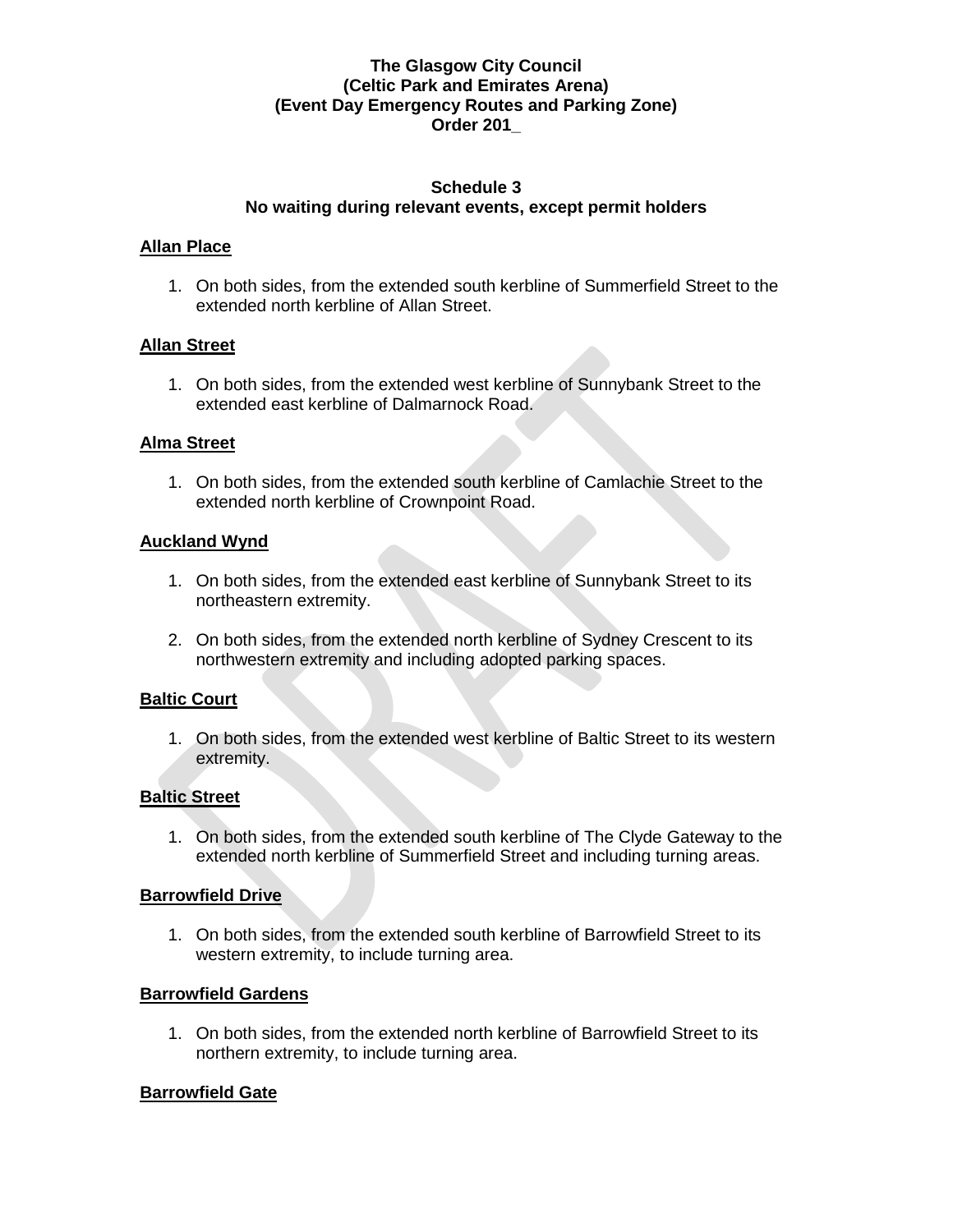1. On both sides, from the extended east kerbline of Barrowfield Place to its eastern extremity.

### **Barrowfield Place**

1. On both sides, from the extended south kerbline of Barrowfield Street to its southern extremity, to include turning area.

### **Barrowfield Street**

1. On both sides, from the extended east kerbline of Fielden Street to its eastern extremity, to include turning area.

#### **Belvidere Avenue**

1. On both sides, from its northwestern extremity to its southeastern extremity.

### **Belvidere Gate**

- 1. On the west side, from a point 34.5 metres southwest of the extended south kerbline of London Road to a point 31 metres northeast of the extended north kerbline of Belvidere Avenue.
- 2. On the east side, from a point 29.5 metres southwest of the extended south kerbline of London Road to a point 30.5 metres northeast of the extended north kerbline of Belvidere Avenue.

## **Belvidere Terrace**

- 1. On the east side, from a point 29.5m southwest of the extended south kerbline of London Road to a point 30m northeast of the extended north kerbline of Belvidere Avenue.
- 2. On the west side, from a point 35.5m southwest of the extended south kerbline of London Road to a point 31m northeast of the extended north kerbline of Belvidere Avenue.

#### **Birkwood Street**

1. On both sides, from the extended east kerbline of Dalmarnock Road to the extended west kerbline of Sunnybank Street.

#### **Birnam Road**

1. On both sides, from the extended north kerbline of London Road to the extended south kerbline of Glenisla Street.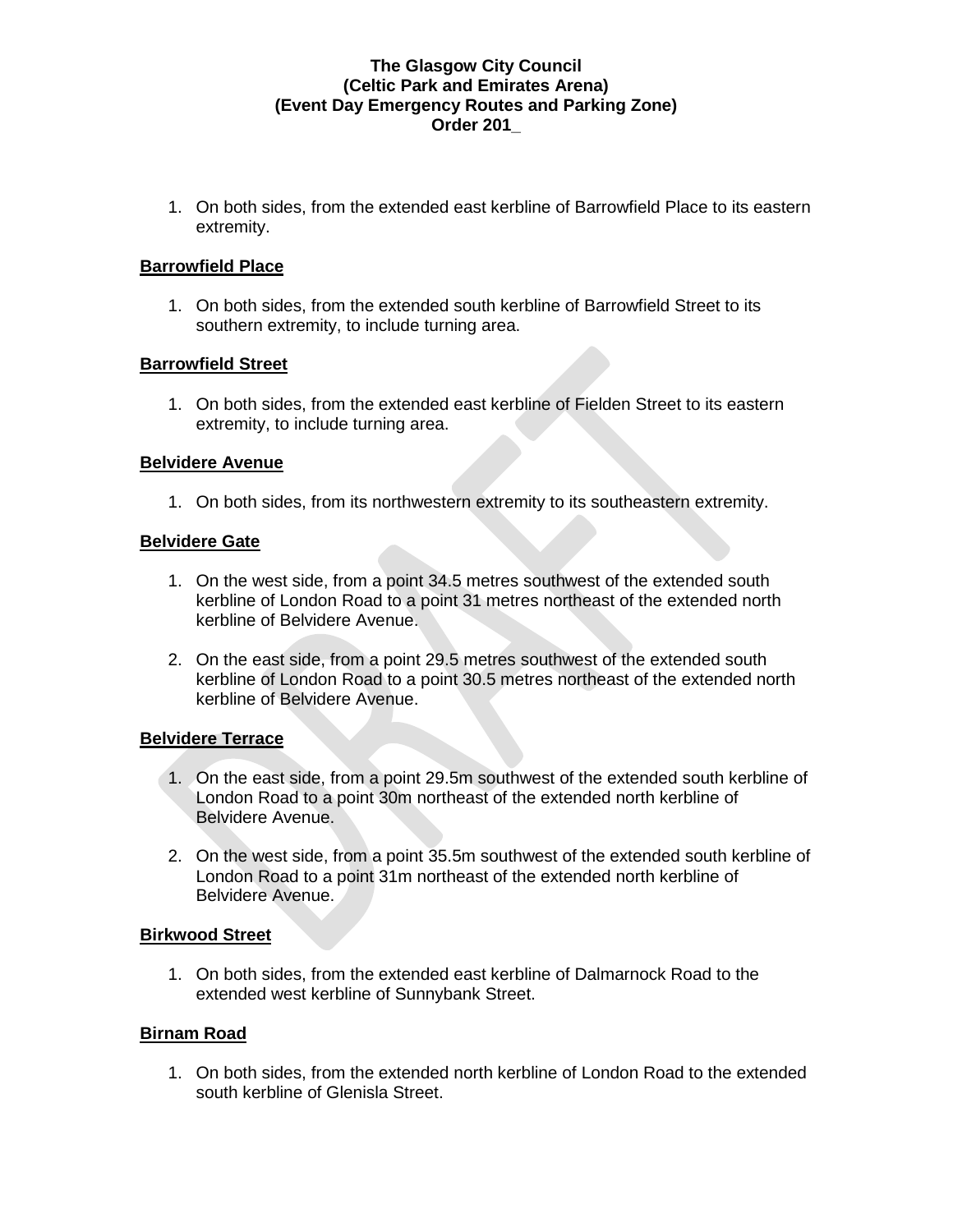### **Bogside Street**

1. On both sides, from the extended west kerbline of Springfield Road to the extended east kerbline of Kinnear Road.

### **Burgher Street**

1. On both sides, from the extended north kerbline of Dechmont Street to its northeastern extremity.

## **Camlachie Street**

1. On both sides, from its western extremity to the extended west kerbline of Stamford Street.

# **Canmore Place (North)**

1. On both sides, from the extended east kerbline of MacDuff Street to the extended west kerbline of Canmore Street.

## **Canmore Place (South)**

1. On both sides, from the extended east kerbline of MacDuff Street to the extended west kerbline of Canmore Street.

#### **Canmore Street**

1. On both sides, from the extended north kerbline of London Road to the extended south kerbline of Tollcross Road.

#### **Cardiff Court**

1. On both sides, for its entirety and including turning areas.

#### **Christchurch Drive**

1. On both sides, from the extended east kerbline of Sunnybank Street to its northeastern extremity.

#### **Clydeford Drive**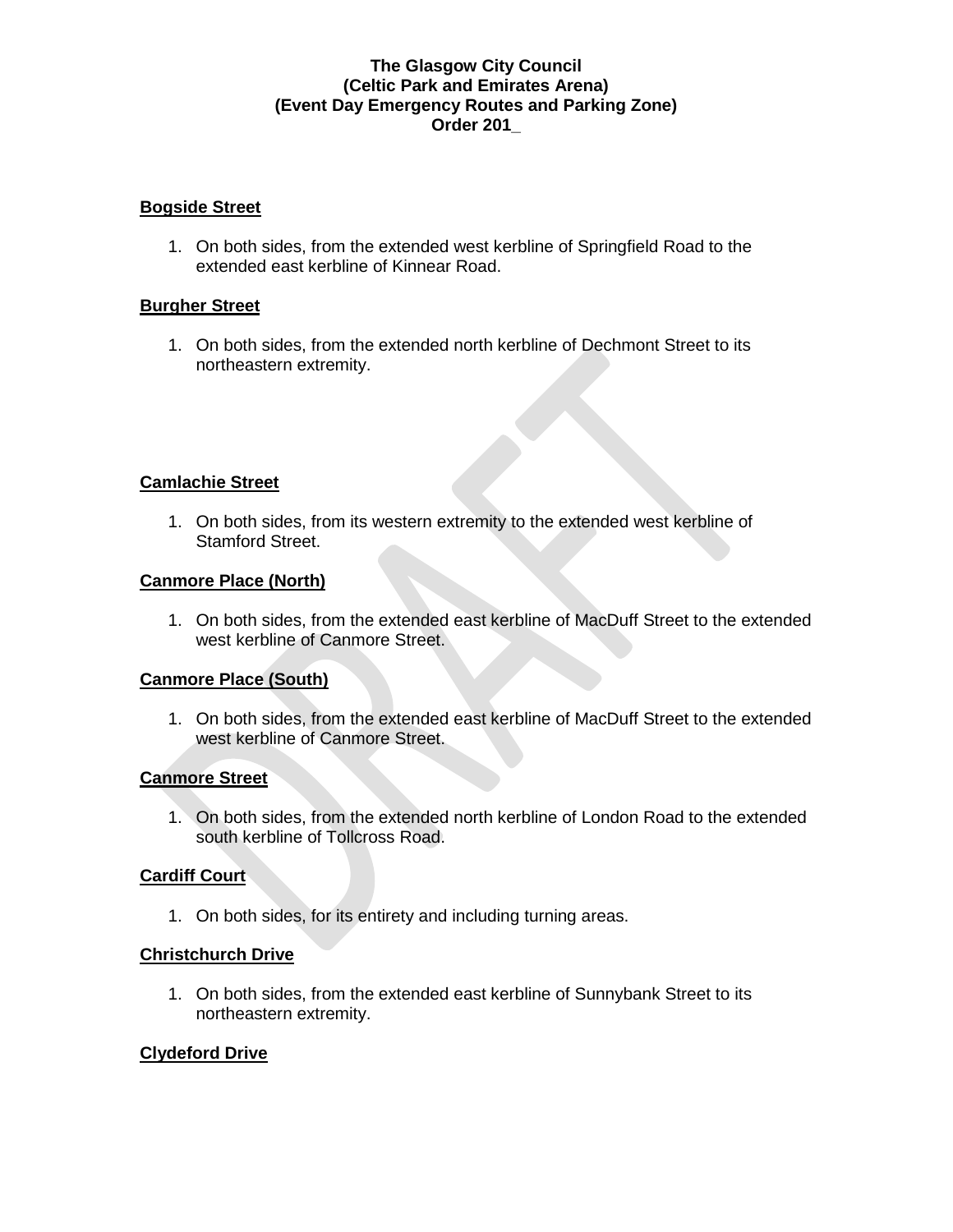1. On both sides, from the extended north kerbline of Rattray Street to the extended east kerbline of Maukinfauld Road.

### **Coalhill Street**

1. On both sides, from the extended north kerbline of Gallowgate to its northern extremity, to include turning area.

### **Connal Street**

1. On both sides, from the extended east kerbline of Baltic Street to the extended west kerbline of Lily Street.

### **Crownpoint Road**

1. On both sides, from the extended east kerbline of Fielden Street to the extended east kerbline of Alma Street.

### **Cuthelton Drive**

1. On both sides, for its entirety and including turning area.

### **Cuthelton Street**

1. On both sides, from the extended east kerbline of Canmore Street to the extended west kerbline of Maukinfauld Road

## **Cuthelton Terrace**

1. On both sides, for its entirety and including parking areas.

## **Dalmarnock Court**

1. On both sides, from the extended east kerbline of Baltic Street to its northeastern extremity.

## **Dalserf Court**

1. On both sides, from the extended east kerbline of Yate Street to its southern extremity.

## **Dalserf Gardens**

1. On both sides, from the extended west kerbline of Yate Street to its southwestern extremity.

## **Dalserf Place**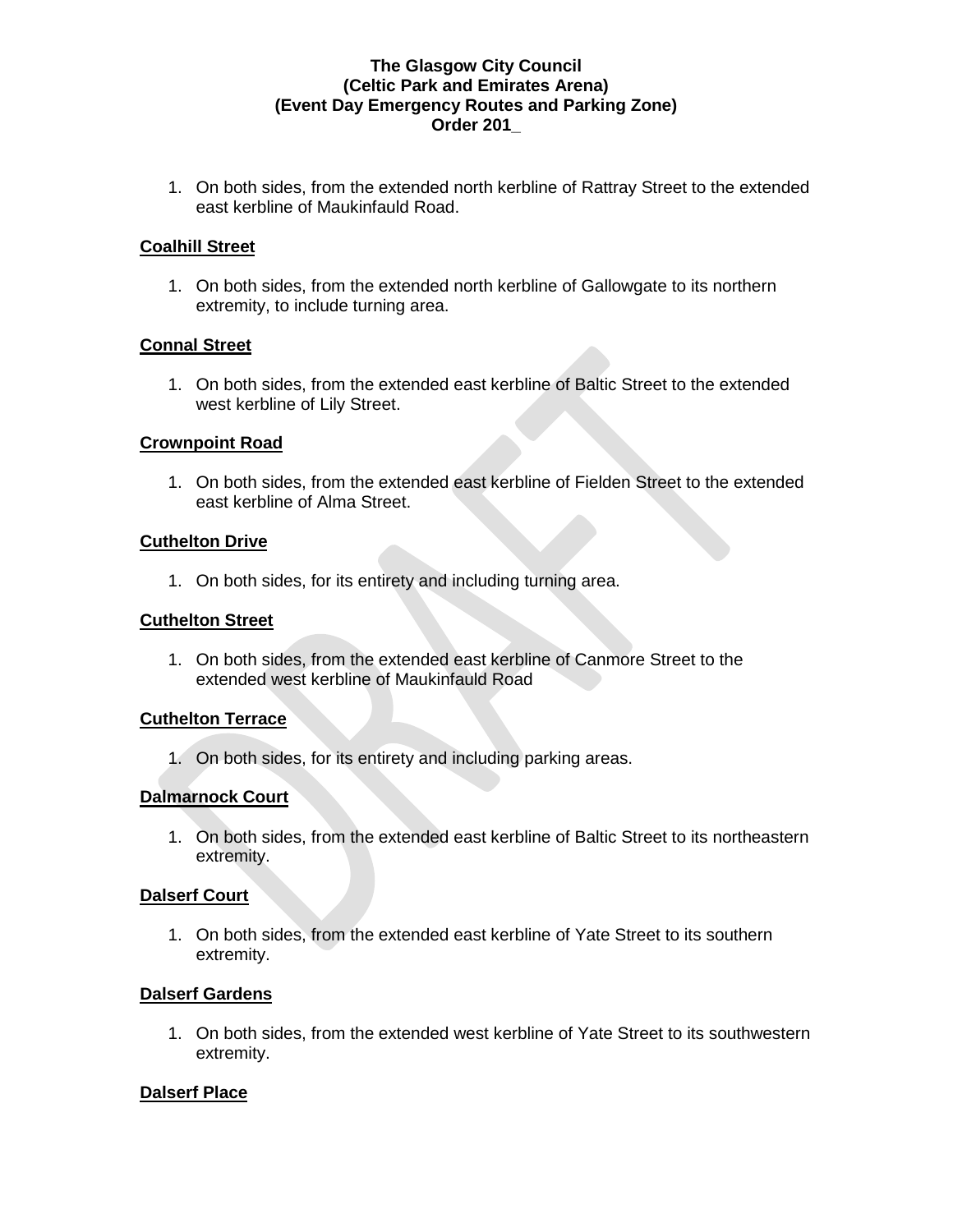1. On both sides, from the extended north kerbline of Dalserf Street to its northern extremity, to include turning area.

### **Dalserf Street**

1. On both sides, from the extended east kerbline of Stamford Street to its eastern extremity.

### **Davidson Street**

1. On both sides, from the extended west kerbline of Dalmarnock Road to its southwestern extremity.

#### **Dechmont Street**

1. On both sides, from the extended east kerbline of Springfield Road to the extended west kerbline of Helenvale Street.

### **Dora Street**

1. On both sides, from the extended south kerbline of the The Clyde Gateway to the extended north kerbline of French Street.

## **Downfield Street**

1. On both sides, for its entirety and including turning area.

#### **Drumover Drive**

1. On both sides, from the extended north kerbline of Tollcross Road to the extended west kerbline of Muiryfauld Drive.

#### **Dunkeld Street**

1. On both sides, from the extended east kerbline of Helenvale Street to the extended west kerbline of MacBeth Street.

#### **Dunrobin Street**

1. On both sides, from the extended west kerbline of Society Street to its western extremity, to include turning area.

## **Edinburgh Drive**

1. On both sides, from the extended east kerbline of Sunnybank Street to its northeastern extremity.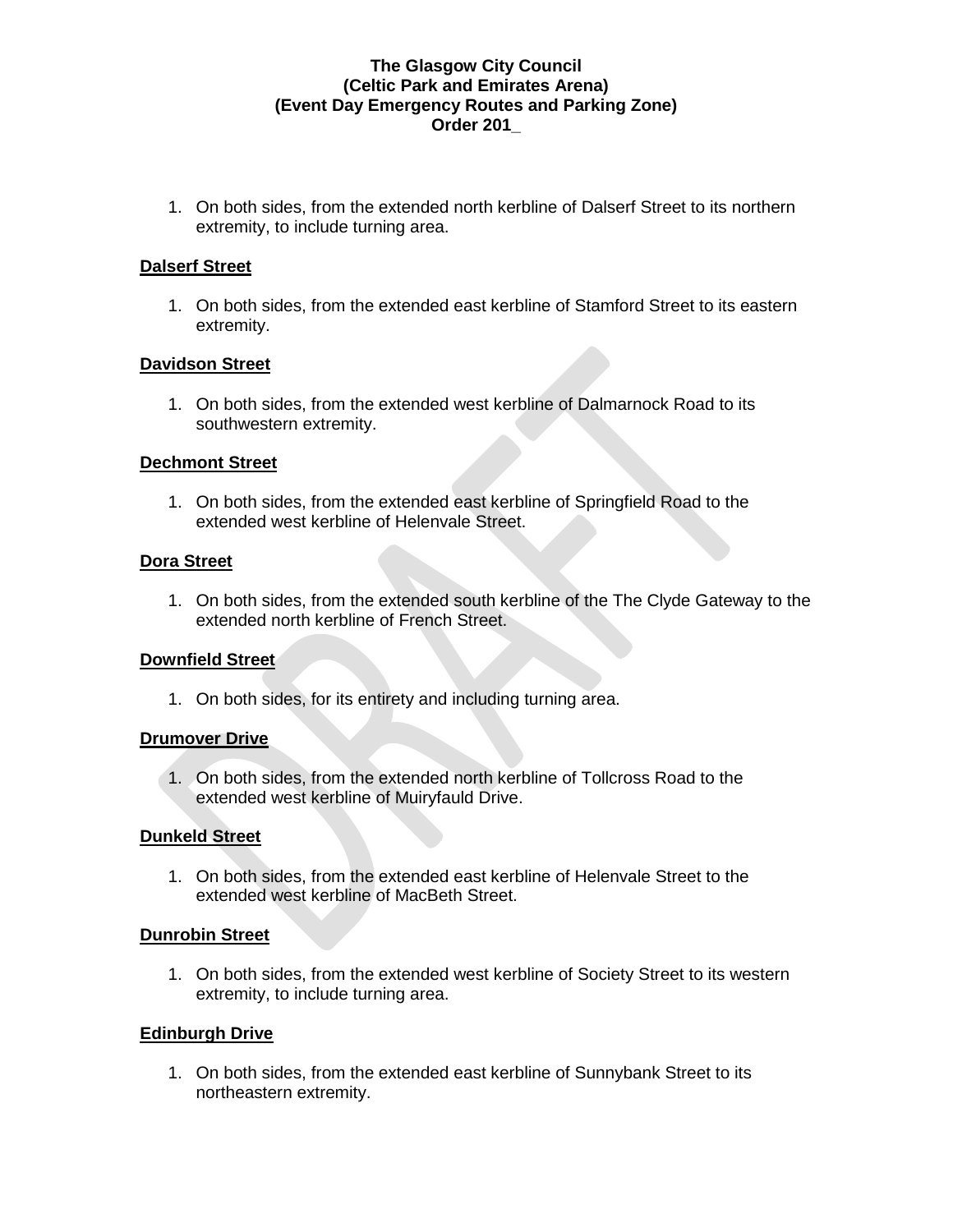### **Fielden Place**

1. On both sides, from the extended east kerbline of Fielden Street to the extended west kerbline of Frazer Street.

### **Finhaven Street**

- 1. On both sides, from the extended west kerbline of Lundie Street westwards to the extended south kerbline of Rattray Street.
- 2. On both sides, from the extended west kerbline of Lundie Street eastwards to the extended south kerbline of Rattray Street.

### **Frazer Street**

1. On both sides, from the extended north kerbline of Barrowfield Street to the extended south kerbline of Law Street.

### **French Street**

1. On both sides, from the extended west kerbline of Swanston Street to its western extremity.

## **Garvald Court**

1. On both sides, from the extended west kerbline of Baltic Street to its southwestern extremity.

#### **Garvald Street**

1. On both sides, from the extended east kerbline of Baltic Street to the extended west kerbline of Sunnybank Street.

#### **Gear Terrace**

1. On both sides, from the extended north kerbline of Allan Street to the extended south kerbline of Summerfield Street.

#### **Glamis Road**

1. On both sides, from the extended east kerbline of Helenvale Street to the extended west kerbline of Canmore Street.

#### **Glenisla Street**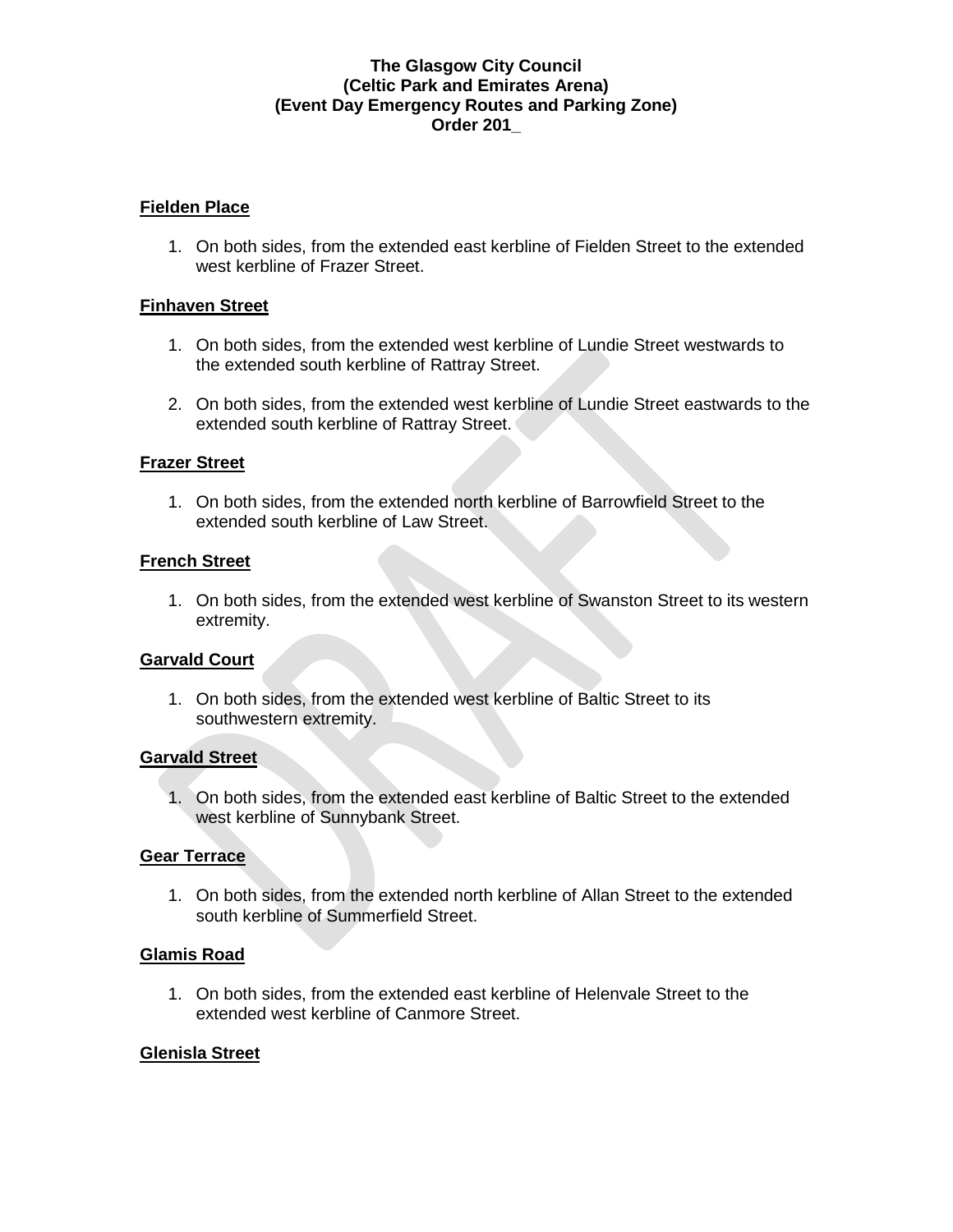1. On both sides, from the extended east kerbline of Methven Street to the extended west kerbline of Maukinfauld Street.

### **Glenshee Court**

1. On both sides, from the extended south kerbline of Glenshee Street to its southern extremity, to include turning area.

### **Glenshee Gardens**

1. On both sides, from the extended north kerbline of Glenshee Street to its northern extremity, to include turning area.

#### **Glenshee Street**

1. On both sides, from the extended east kerbline of Methven Street to the extended west kerbline of Maukinfauld Road, to include turning area which includes no. 49-70.

### **Helenvale Court**

1. On both sides, for its entirety and including turning areas.

#### **Helenvale Street**

1. On both sides, from the extended north kerbline of London Road to the extended south kerbline of Tollcross Road.

#### **Irvine Court**

1. On both sides, from the extended east kerbline of Irvine Street to its northeastern extremity, to include turning area.

#### **Irvine Street**

1. On both sides, from the extended west kerbline of Springfield Road to the extended east kerbline of Kinnear Road.

#### **Kinnear Road**

1. On both sides, from the extended north kerbline of Baltic Street to the extended west kerbline of Bogside Street.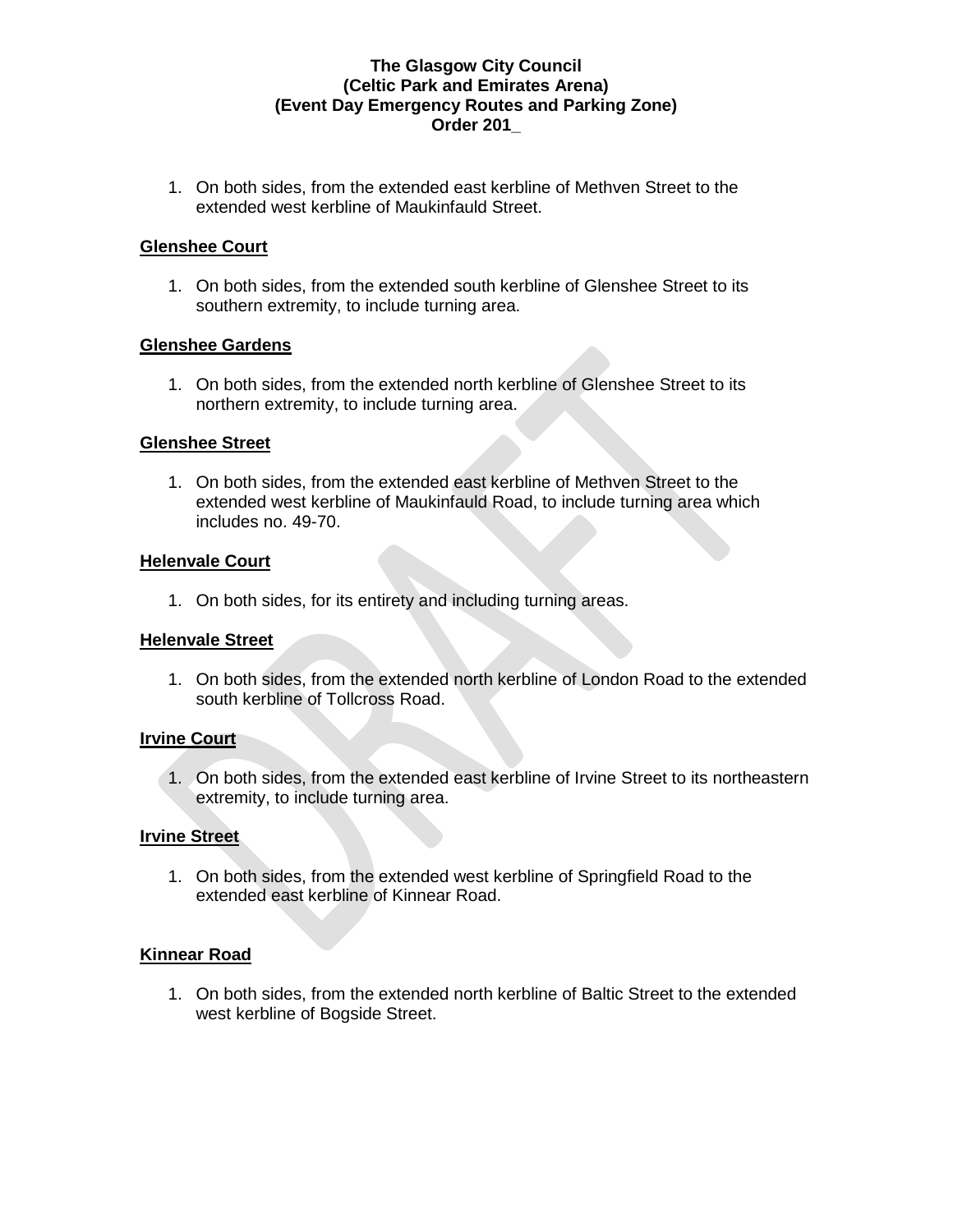### **Law Street**

1. On both sides, from the extended west kerbline of Stamford Street to its western extremity, to include turning area.

### **Lily Street**

1. On both sides, from the extended east kerbline of Kinnear Road to its southeastern extremity, to include turning area.

### **London Avenue**

- 1. On both sides, from the extended west kerbline of Melbourne Place to its southern extremity.
- 2. On both sides, from the extended east kerbline of Springfield Road to its southeastern extremity and including adopted parking spaces.

#### **London Road**

1. On the north sides, from a point 14 metres east of the extended east kerbline of MacBeth Street southeastwards for a distance of 38 metres.

#### **Lundie Street**

- 1. On both sides, from the extended north kerbline of London Road to the extended south kerbline of Finhaven Street.
- 2. On both sides, from the extended east kerbline of Maukinfauld Road to the extended west kerbline of Potter Street.

#### **MacBeth Street**

1. On both sides, from the extended north kerbline of London Road to the extended south kerbline of Glamis Road.

## **MacDuff Place**

1. On both sides, from the extended east kerbline of MacDuff Place to the extended west kerbline of Canmore Street.

#### **MacDuff Street**

1. On both sides, from the extended north kerbline of London Road to the extended south kerbline of Glamis Road.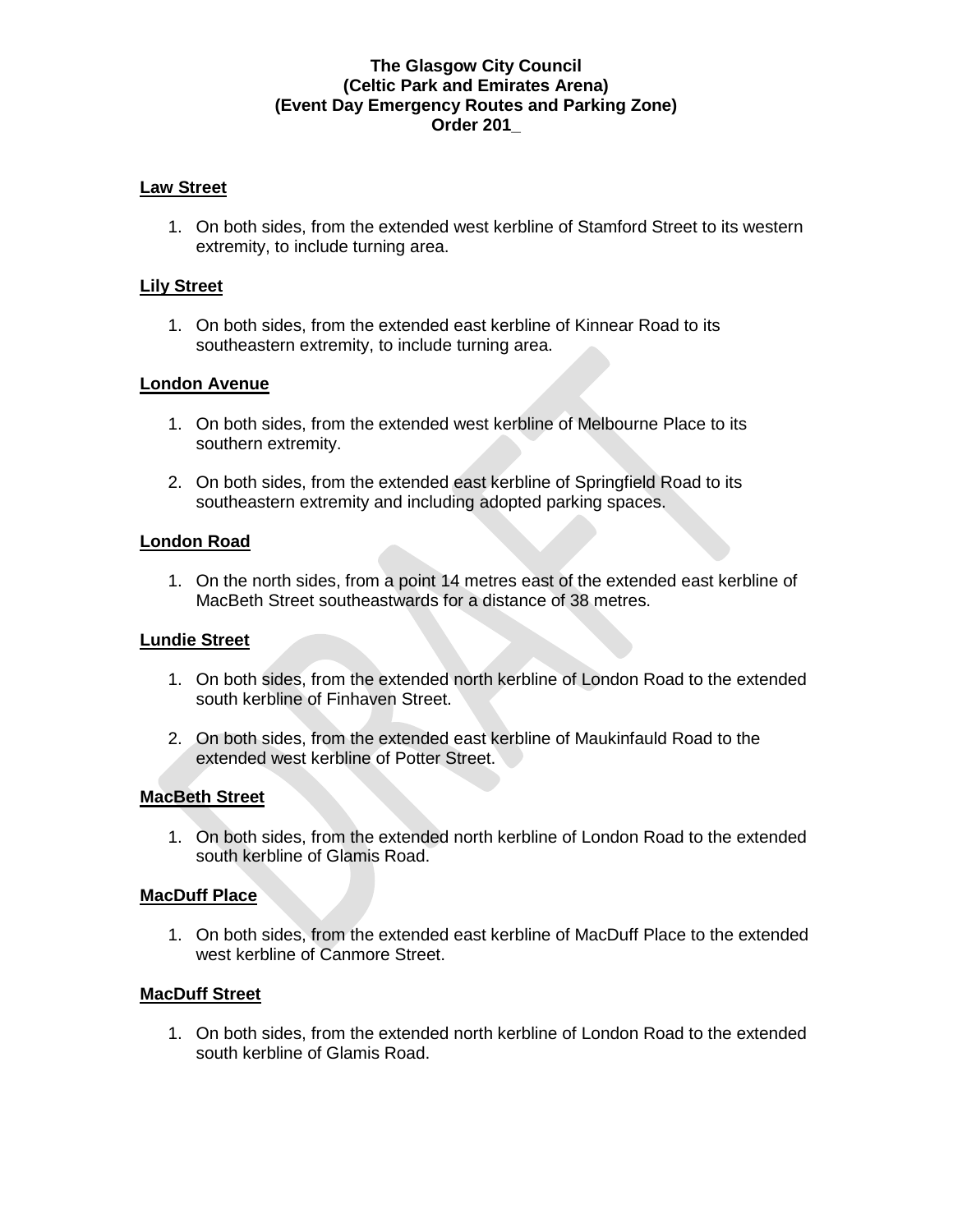#### **Manchester Place**

1. On both sides, from the extended east kerbline of London Avenue to the extended west kerbline of Melbourne Place.

### **Maukinfauld Court**

1. On both sides, for its entirety and including turning area.

### **Maukinfauld Gardens**

1. On both sides, for its entirety and including turning area.

### **Maukinfauld Road**

1. On both sides, from the extended north kerbline of London Road to the extended south kerbline of Tollcross Road.

### **Melbourne Place**

1. On both sides, for its entirety and including turning area.

#### **Methven Street**

1. On both sides, from the extended north kerbline of London Road to the extended south kerbline of Cuthelton Street.

## **Mountainblue Street**

1. On both sides, from the extended west kerbline of Yate Street to the extended west kerbline of Overtown Street.

#### **Muiryfauld Drive**

1. On both sides, from the extended north kerbline of Tollcross Road to the extended south kerbline of Caroline Street.

## **Newbank Court**

1. On both sides, for its entirety and including turning area.

#### **Newbank Gardens**

1. On both sides, for its entirety and including turning area.

#### **Newbank Road**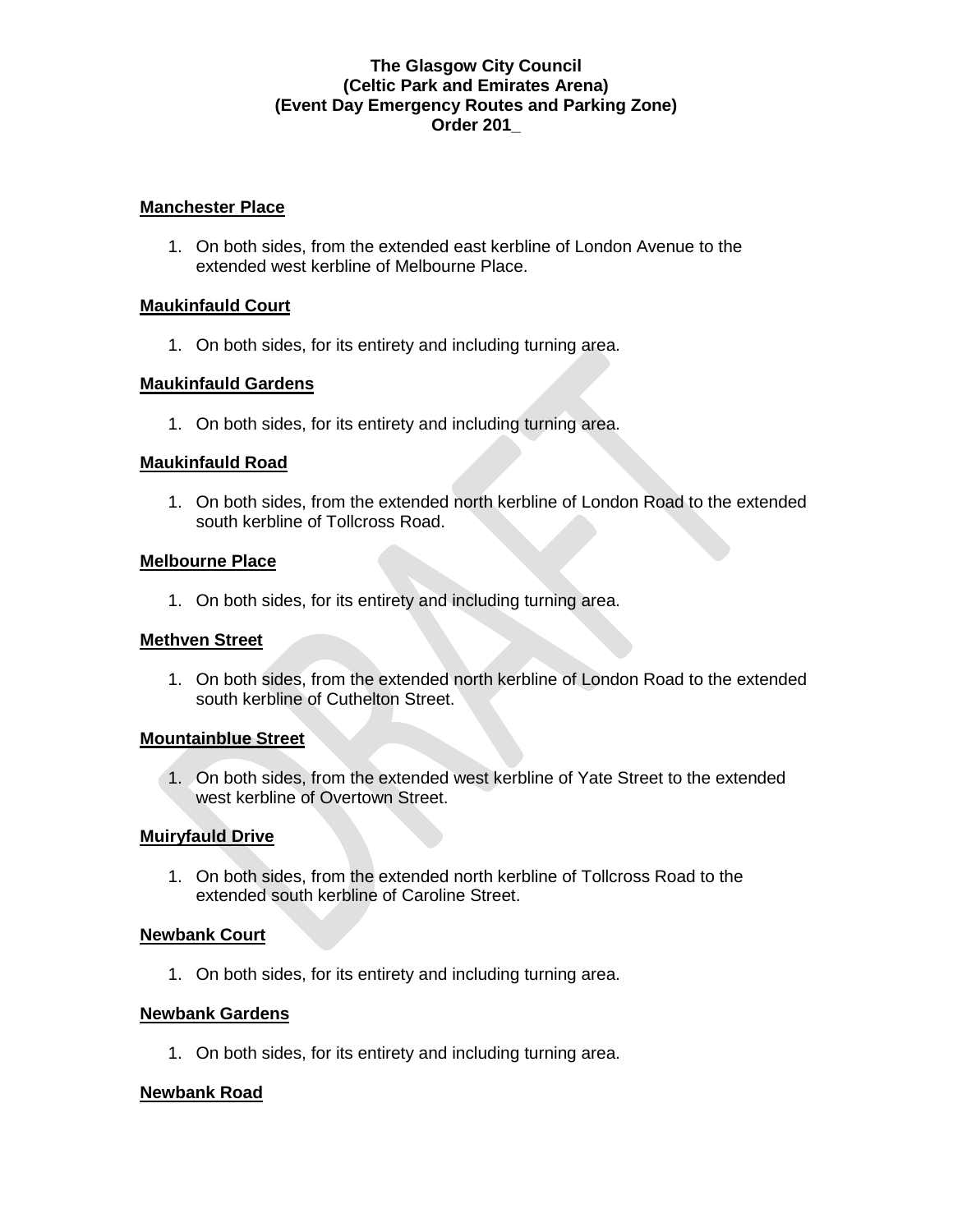1. On both sides, from the extended east kerbline of Ogilvie Street to its southeastern extremity, to include turning area.

## **Norman Street**

1. On both sides, from the extended north kerbline of Colvend Street to its northern extremity.

### **Ogilvie Place**

1. On both sides, from the extended east kerbline of Canmore Street to the extended west kerbline of Ogilvie Street.

#### **Ogilvie Street**

1. On both sides, from the extended east kerbline of Canmore Street to the extended south kerbline of Tollcross Road.

## **Overtown Place**

1. On both sides, from the extended west kerbline of Overtown Street to its western extremity, to include turning area.

## **Overtown Street**

1. On both sides, from the extended north kerbline of Law Street to the extended north kerbline of Mountainblue Street.

## **Patna Street**

1. On both sides, from the extended east kerbline of Kinnear Road to the extended west kerbline of Troon Street.

#### **Pitcairn Street**

1. On both sides, from the extended south kerbline of Cuthelton Street to the extended north kerbline of Glenshee Street.

#### **Potter Close**

1. On both sides, from the extended south kerbline of Potter Place to its southern extremity, to include turning area.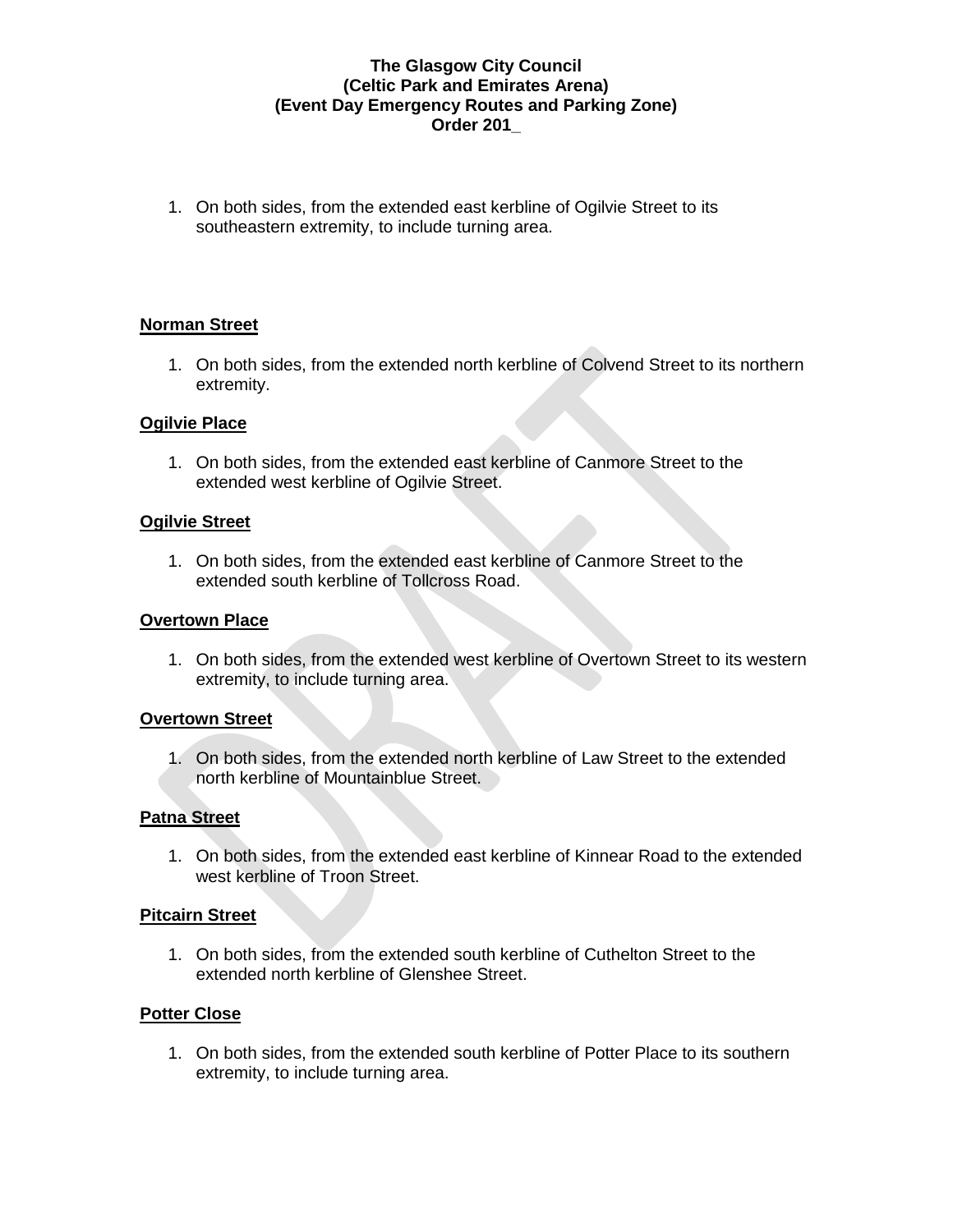### **Potter Grove**

1. On both sides, from the extended south kerbline of Potter Place to its southern extremity.

### **Potter Place**

1. On both sides, for its entirety and including parking areas.

## **Potter Street**

1. On both sides, from the extended north kerbline of London Road to the extended south kerbline of Rattray Street.

#### **Quarrybrae Street**

1. On both sides, from the extended east kerbline of Pharonhill Street to the extended west kerbline of Muiryfauld Drive.

#### **Rattray Street**

1. On both sides, from the extended west kerbline of Downfield Street to the extended east kerbline of Maukinfauld Road.

#### **Reid Street**

1. On both sides, from the extended south kerbline of The Clyde Gateway to its southern extremity.

#### **Rockcliffe Street**

1. On both sides, from the extended south kerbline of French Street to the extended north kerbline of Colvend Street.

#### **Silverdale Street**

1. On both sides, from the extended south kerbline of London Road to its southwestern extremity.

#### **Society Street**

1. On both sides, from the extended north kerbline of Gallowgate to its northern extremity.

## **Sorn Street**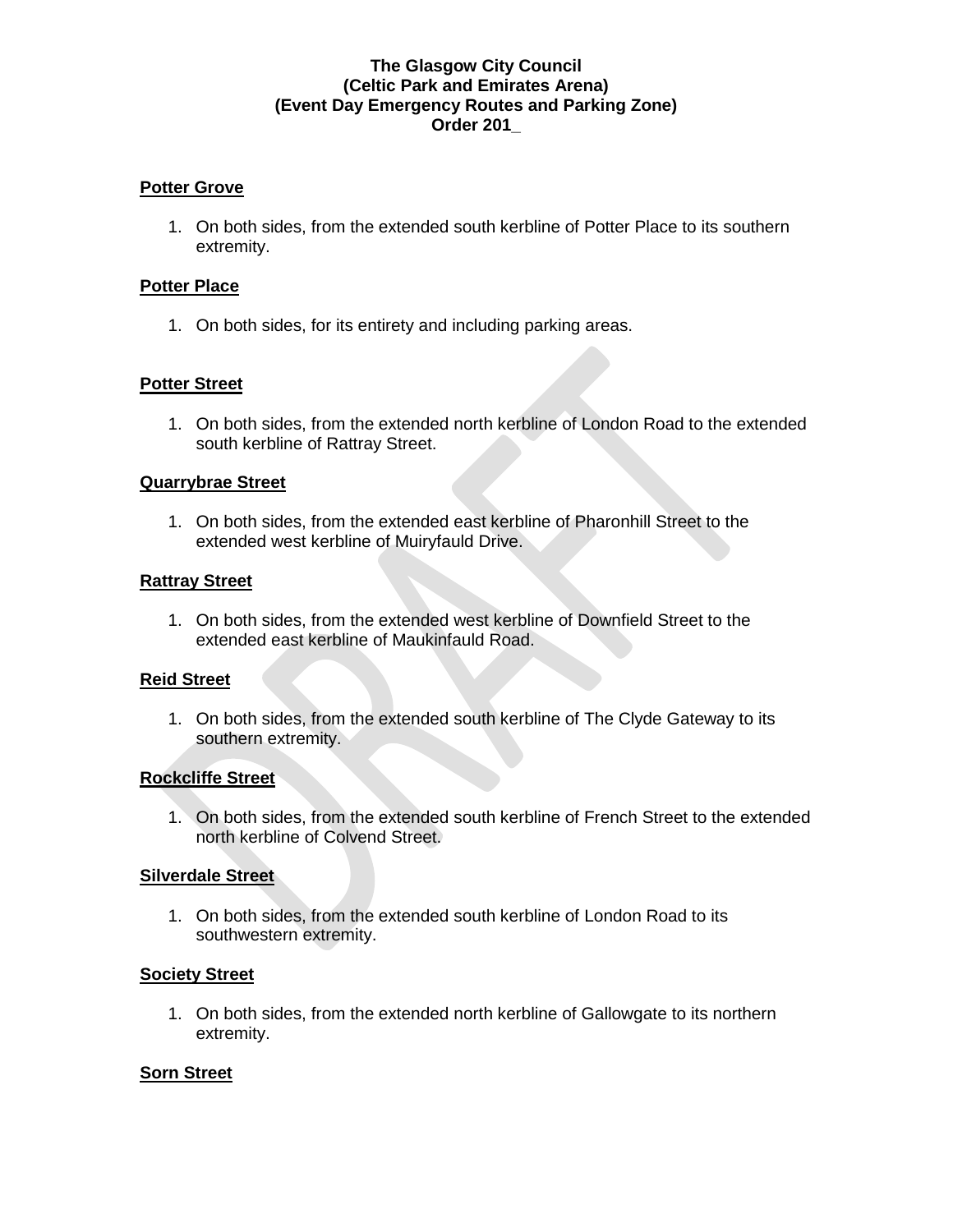1. On both sides, from the extended east kerbline of Kinnear Road to the extended west kerbline of Springfield Road.

### **Springbank Court**

1. On both sides, for its entirety.

### **Springbank Crescent**

1. On both sides, for its entirety.

### **Springbank Gardens**

1. On both sides, for its entirety.

### **Springfield Gardens**

1. On both sides, from the extended west kerbline of Springfield Road to its northern extremity.

### **Springfield Road**

- 1. On the east side, from a point 38 metres southwest of the extended west kerbline of Melbourne Place southwestwards for a distance of 17 metres.
- 2. On the east side, from a point 63.5 metres southwest of the extended west kerbline of Melbourne Place southwestwards for a distance of 16.5 metres.
- 3. On the east side, from a point 52 metres northeast of the extended east kerbline of Unnamed Access Road for Victoria Loan northeastwards for a distance of 17 metres.
- 4. On the east side, from a point 74.5 metres northeast of the extended east kerbline of Unnamed Access Road for Victoria Loan northeastwards for a distance of 17 metres.
- 5. On the east side, from a point 37.5 metres southwest of the extended west kerbline of Unnamed Access Road to Victoria Loan Path southwestwards for a distance of 17 metres.
- 6. On the east side, from a point 11 metres northeast of the extended east kerbline of Baltic Street northeastwards for a distance of 77 metres.
- 7. On the west side, from a point 82.5 metres northeast of the extended east kerbline of Dalmarnock Road northeastwards for a distance of 33.5 metres.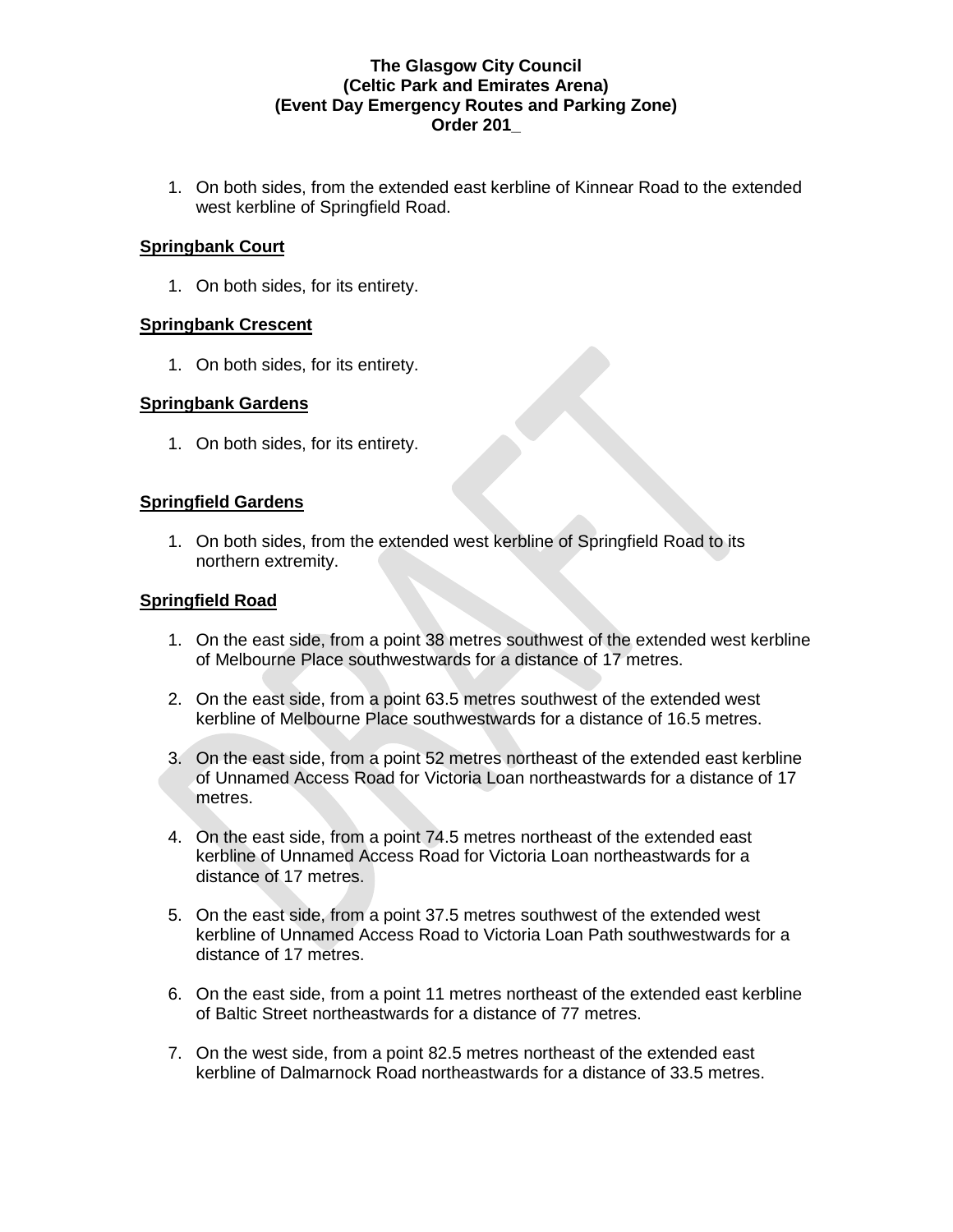- 8. On the west side, from a point 151 metres northeast of the extended east kerbline of Dalmarnock Road northeastwards for a distance of 41.5 metres.
- 9. On the west side, from a point 35 metres southwest of the extended west kerbline of Sorn Street southwestwards for a distance of 28 metres.
- 10. On the west side, from a point 27.5 metres northeast of the extended east kerbline of Sorn Street northeastwards for a distance of 105.5 metres.
- 11. On the west side, from a point 12 metres northeast of the extended east kerbline of Irvine Street northeastwards for a distance of 17 metres.
- 12. On the west side, from a point 15 metres northeast of the extended east kerbline of Unnamed Access Road (For No.'s 219-241 Springfield Road) northeastwards for a distance of 30 metres.
- 13. On the west side, from a point 15.5 metres southwest of the extended west kerbline of Bogside Street southwestwards for a distance of 15.5 metres.
- 14. On the west side, from a point 87.5 metres southwest of the extended south kerbline of London Road southwestwards for a distance of 49 metres.

## **Springfield Road (Continued)**

15. On the west side, from a point 24.5 metres northeast of the extended north kerbline of London Road northeastwards for a distance of 42 metres.

## **Stamford Gate**

1. On both sides, from the extended east kerbline of Stamford Street to its southeastern extremity, to include turning area.

## **Stamford Place**

1. On both sides, from the extended west kerbline of Stamford Street to its northwestern extremity, to include turning area.

## **Stamford Road**

1. On both sides, from the extended east kerbline of Yate Street to the extended west kerbline of Stamford Street.

#### **Stamford Street**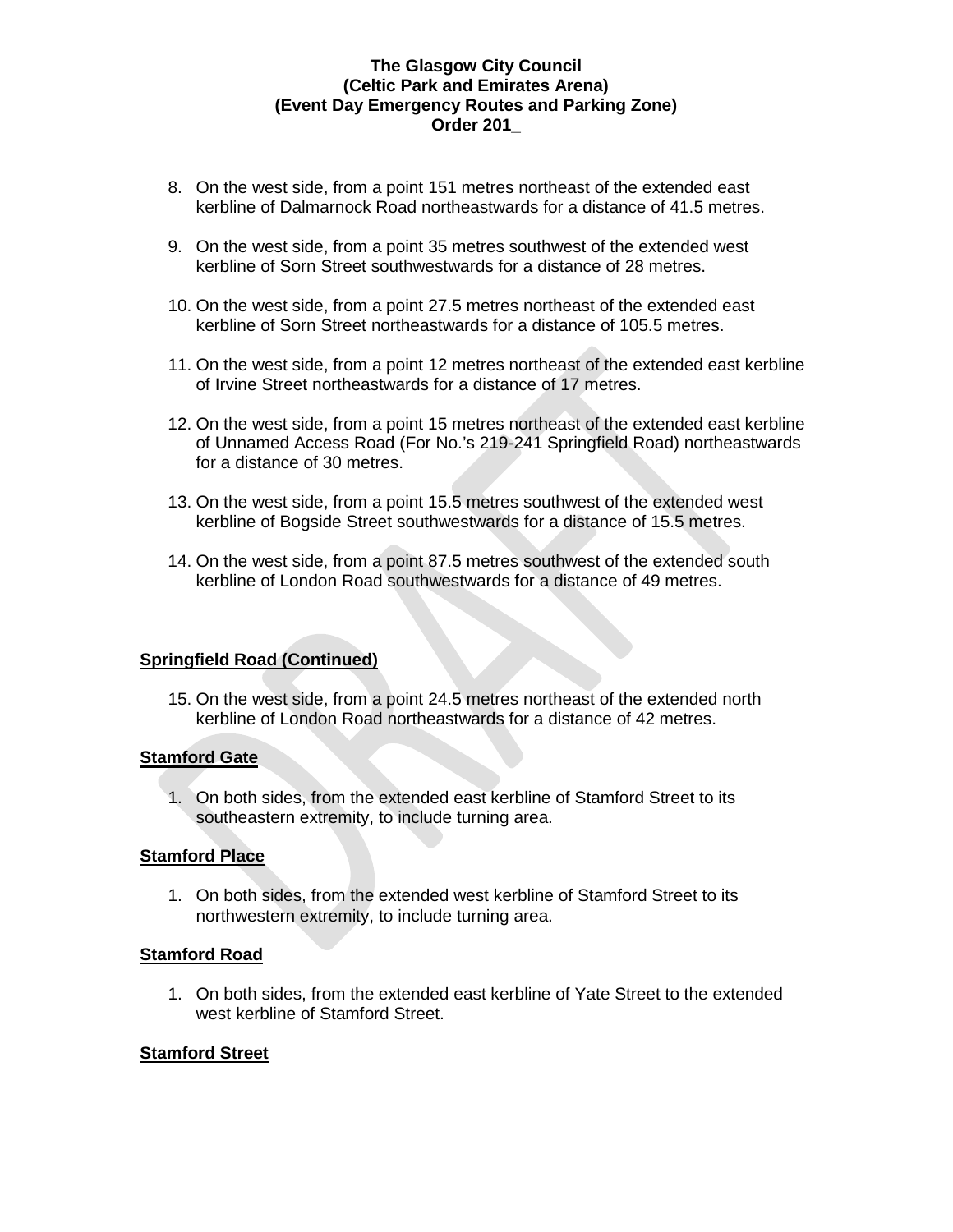1. On both sides, from the extended north kerbline of Barrowfield Street to the extended north kerbline of Camlachie Street.

### **Strathbran Street**

1. On both sides, from the extended north kerbline of Dunkeld Street to the extended south kerbline of Glamis Road.

### **Strathclyde Street**

1. On both sides, from the extended east kerbline of Swanston Street to the extended west kerbline of Dalmarnock Road.

### **Summerfield Street**

1. On both sides, from the extended east kerbline of Dalmarnock Road to the extended west kerbline of Sunnybank Street.

### **Sunnybank Street**

1. On both sides, for its entirety.

### **Swanston Street**

1. On both sides, from the extended west kerbline of Dalmarnock Road to its southern extremity.

## **Sydney Crescent**

1. On both sides, for its entirety.

## **Tennyson Drive**

1. On both sides, from the extended east kerbline of Drumover Drive to the extended west kerbline of Muiryfauld Drive.

## **Troon Street**

1. On both sides, from the extended east kerbline of Lily Street to the extended south kerbline of Irvine Street.

## **Whitby Street**

1. On both sides, from the extended east kerbline of Springfield Road to the extended south kerbline of Dechmont Street.

## **Whitevale Gardens**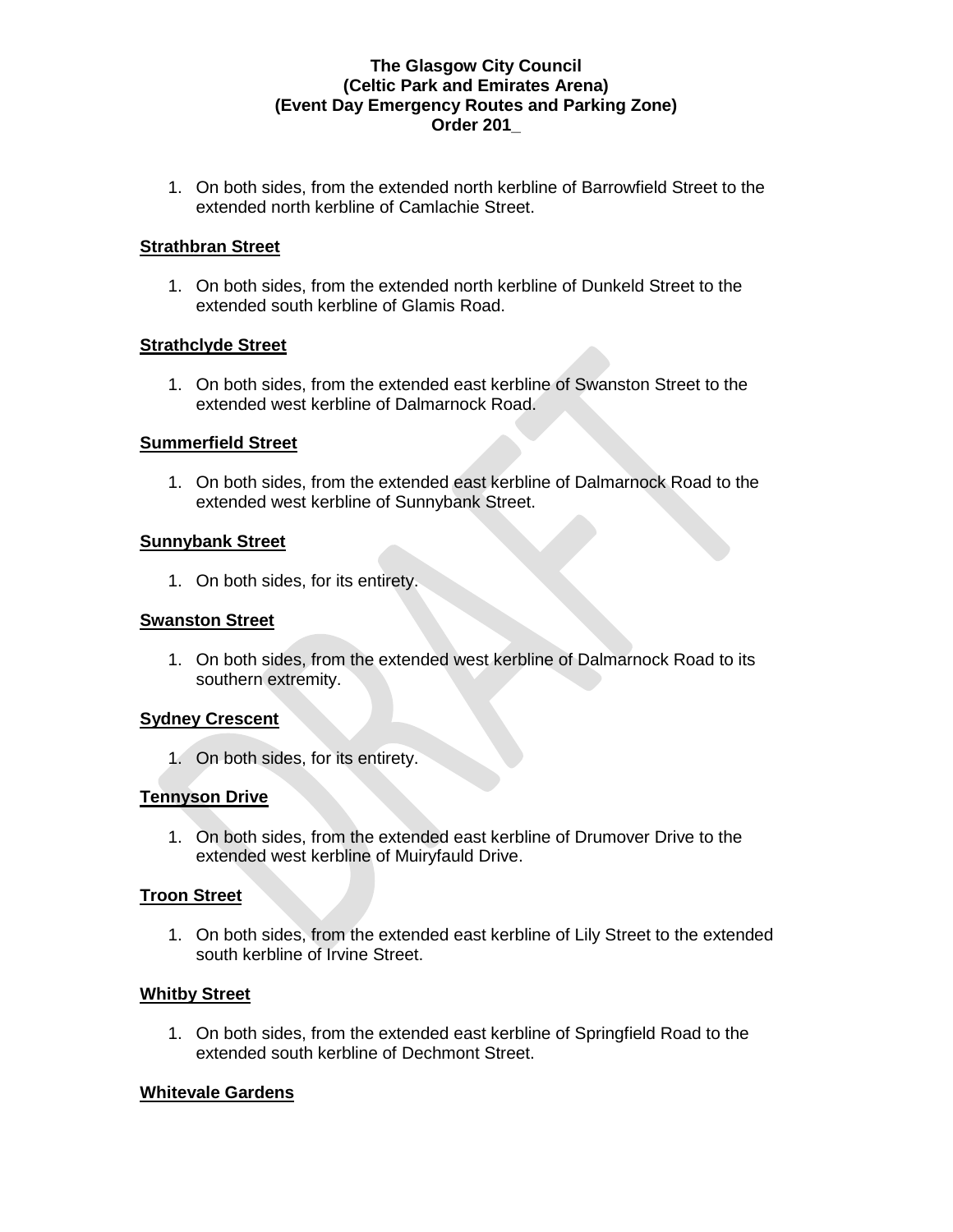1. On both sides, from the extended west kerbline of Whitevale Street to its western extremity, to include turning area.

### **Williamson Street**

1. On both sides, from the extended south kerbline of London Road to its southwestern extremity.

### **Woddrop Street**

1. On both sides, from the extended east kerbline of Allan Street to the extended south kerbline of Birkwood Street.

### **Yate Grove**

1. On both sides, from the extended east kerbline of Yate Street to its eastern extremity.

### **Yate Road**

1. On both sides, from the extended south kerbline of Mountainblue Street to the extended west kerbline of Yate Street.

## **Yate Street**

1. On both sides, from the extended south kerbline of Camlachie Street to the extended north kerbline of Law Street.

### **Unnamed Access Road to No.'s 1-41 Belvidere Avenue, 2-24 Belvidere Gate and 1360-1364 London Road**

1. On both sides, for its entirety.

# **Unnamed Access Road to No.'s 43-65 Belvidere Avenue, 1-25 Belvidere Gate, 2-24 Belvidere Terrace and 1366-1372 London Road**

1. On both sides, for its entirety.

## **Unnamed Access Road to Dehli Lane**

1. On both sides, for its entirety and including turning area.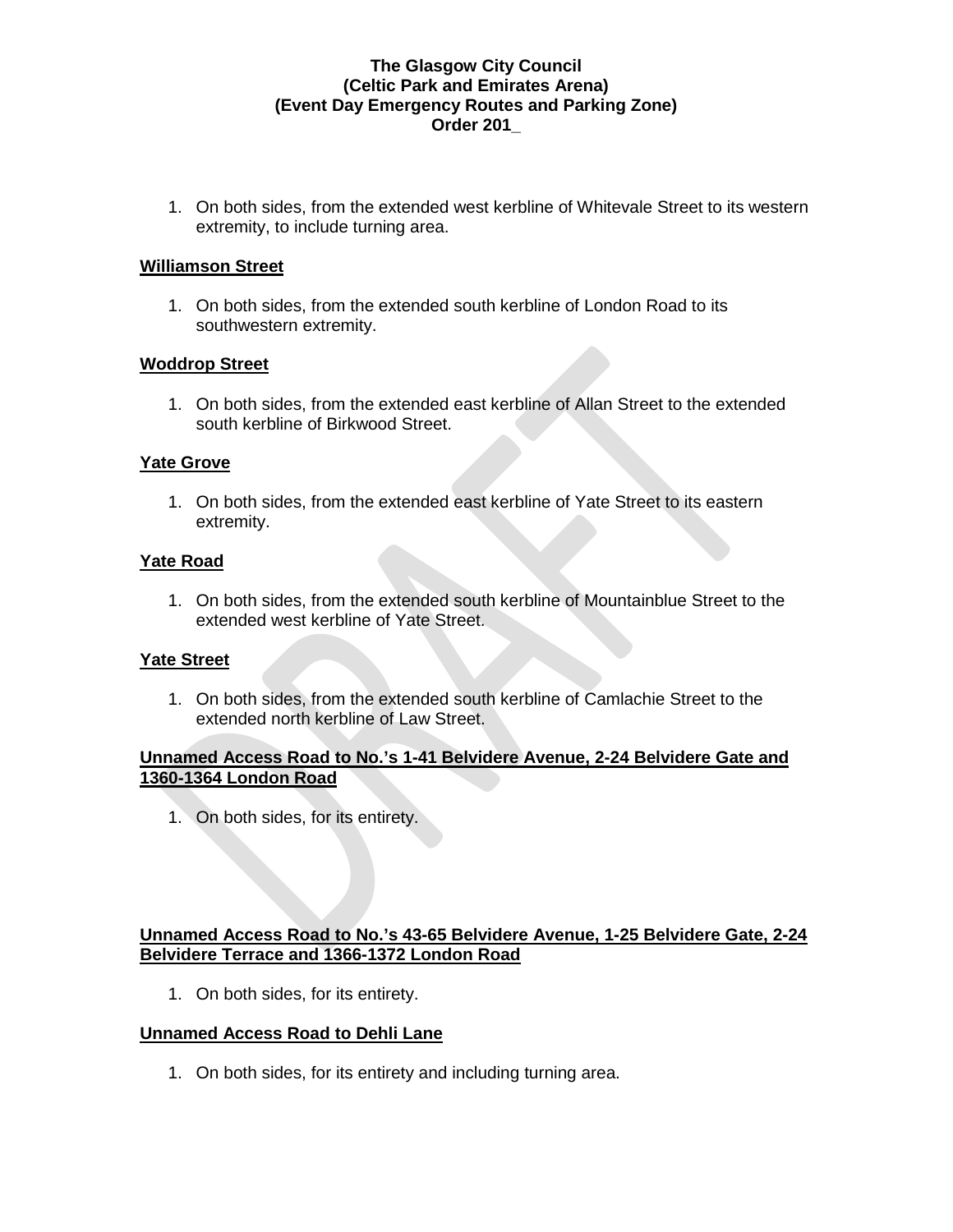## **Unnamed Access Road to Hamilton Gate**

1. On both sides, for its entirety and including turning area.

## **Unnamed Access Road to No's 219-241 Springfield Road**

1. On both sides, for its entirety.

# **Unnamed Access Road to No's 262-288 Springfield Road**

1. On both sides, for its entirety and including turning areas.

# **Unnamed Access Road to Vancouver Walk**

1. On both sides, for its entirety.

# **Unnamed Access Road to Victoria Loan Path**

1. On both sides, for its entirety and including turning area.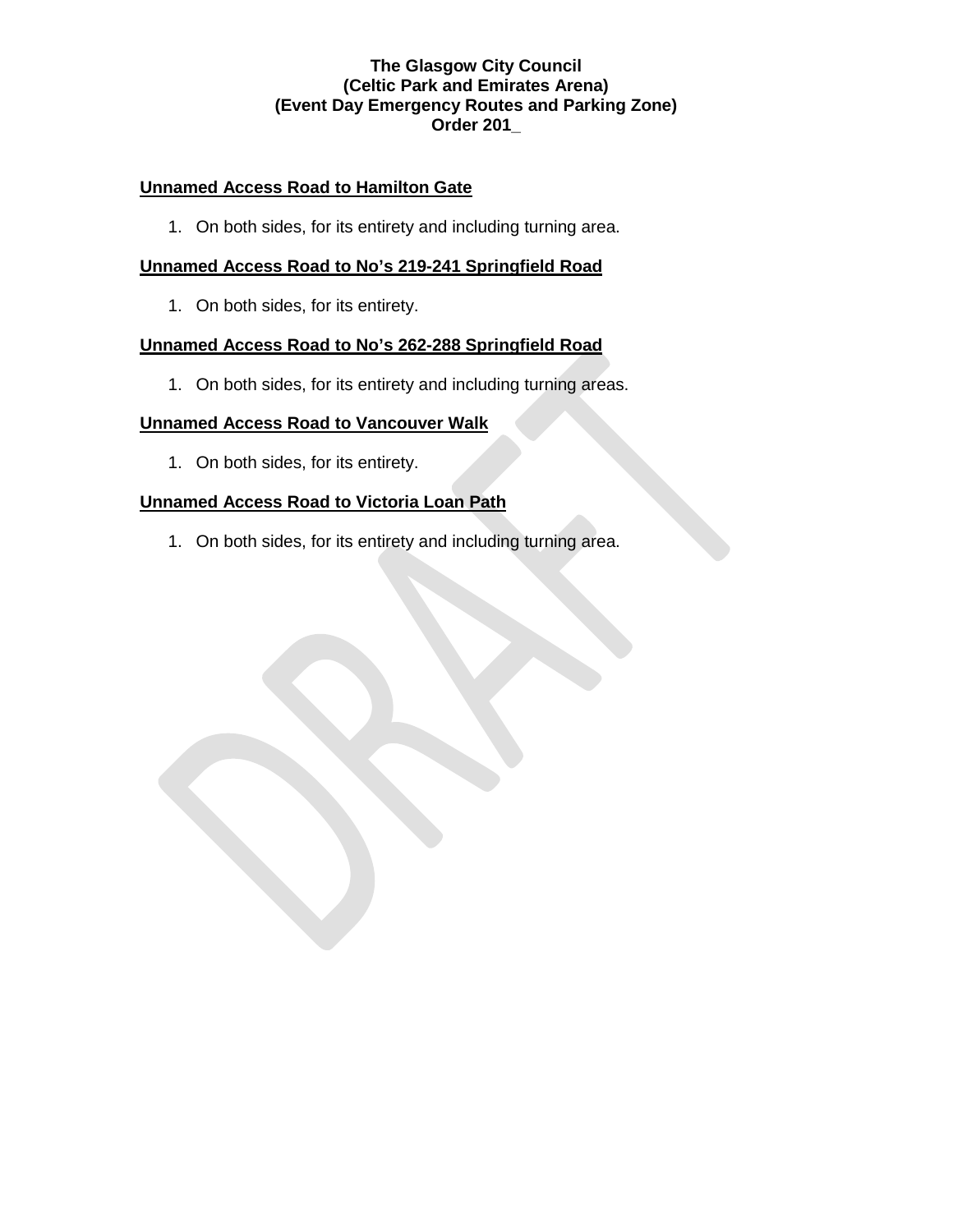### **Articles pertaining to Schedule 3 No waiting during relevant events, except permit holders**

### **Waiting restrictions**

1. No person shall, except upon the direction or with the permission of a Police Constable in uniform, cause or permit any vehicle to wait during relevant events in the lengths of roads specified in Schedule 3.

### **Exemptions from waiting restrictions**

- 2. Nothing in Article 1 hereof shall:
	- i. prevent any person from causing or permitting a vehicle to wait in in the lengths of roads referred to in this Article:
		- a. to enable a person to board or alight from the vehicle or to load or unload their personal luggage;
		- b. if the vehicle is an emergency services vehicle being used for emergency services purposes;
		- c. if the vehicle is prevented from proceeding by circumstances beyond the driver's control or which has to be stopped in order to avoid injury or damage to persons or property;
		- d. if the vehicle is a marked vehicle which, whilst used by a universal postal service provider in the course of the provision of a universal postal service, is stationary only for the delivery and collection of postal packets;
		- e. if the vehicle is a Motorcycle
	- ii. apply to a vehicle left displaying a Resident parking permit, Business parking permit, or Residents' Visitor parking permit;
	- iii. apply to a pedal cycle attached to a stand which displays the sign corresponding to The Traffic Signs Regulations and General Directions 2016, diagram number 968 or 968.1;
	- iv. apply to a disabled vehicle. The vehicle must stand on the carriageway such that its front and rear wheels nearest to the edge of the carriageway are not more than 300mm from the edge of the carriageway;
	- v. prevent any person from causing or permitting a vehicle to wait in the lengths of road referred to in that Article for the delivery or collection of goods or merchandise or loading or unloading the vehicle at premises adjoining that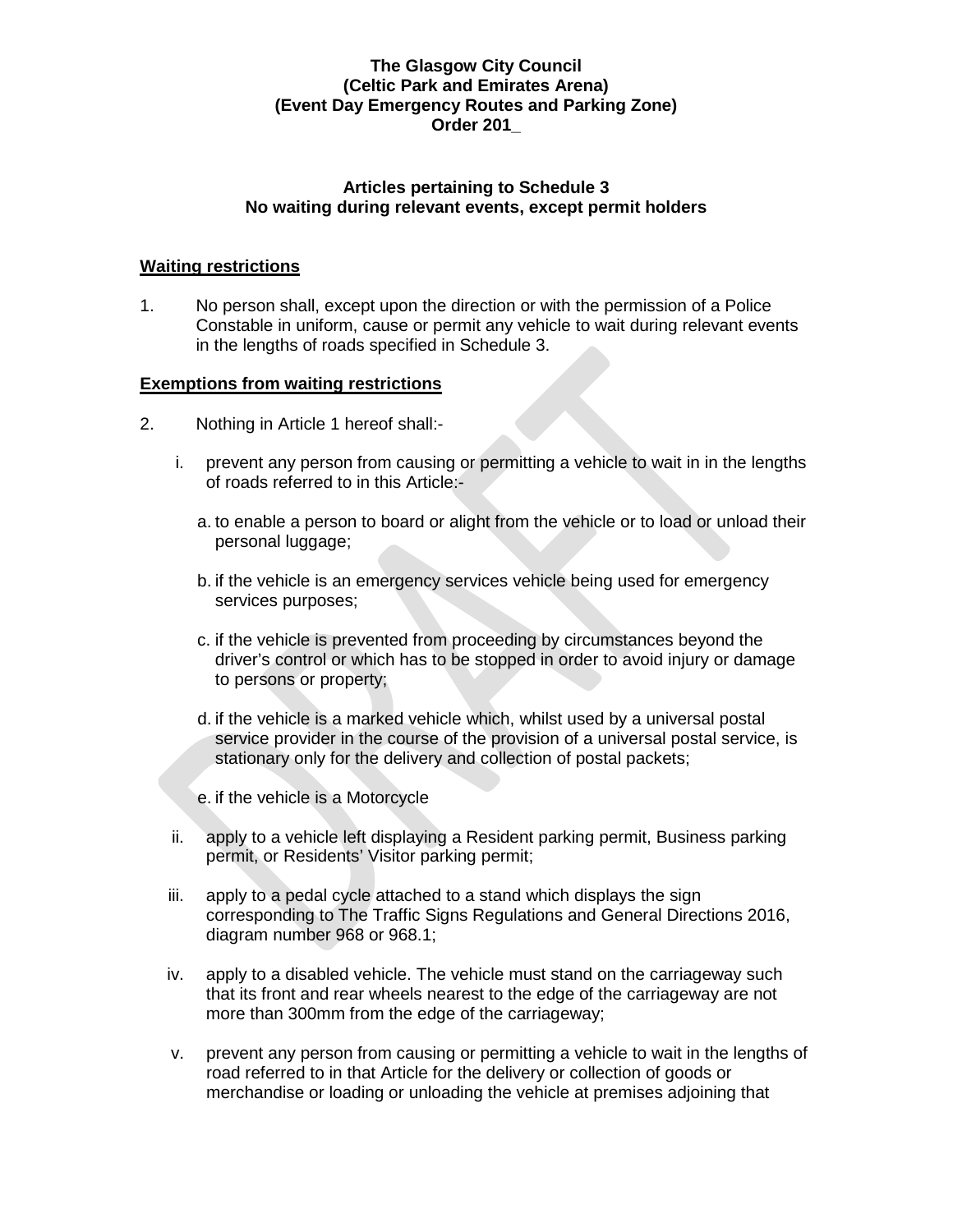road. The vehicle must stand on the carriageway such that its front and rear wheels nearest to the edge of carriageway are not more than 300mm from the edge of the carriageway. The vehicle shall not load or unload for longer than 30 minutes in the same place in total and shall not wait for longer than 10 minutes in the same place without goods or merchandise being loaded or unloaded from the vehicle.

## **Movement of vehicle in an emergency**

3. Any person duly authorised by the Council or a police constable in uniform may move or cause to be moved in case of emergency, to any place they think fit, vehicle left in any of the lengths of road specified in Schedule 3.

### **Resident, Business, and Residents' Visitor Parking Permits**

- 4.
- i. Subject to Articles 5 to 9 inclusive, hereof, resident parking permits shall be available for issue to any person who ordinarily resides at a qualifying address which the Council define as eligible.
- ii. Subject to Articles 5 to 9 inclusive, hereof, business parking permits shall be available for issue to any business located at a qualifying address which the Council define as eligible.
- iii. Each resident and business parking permit issued shall incorporate one or more zone identifiers, as defined by the Council.
- iv. Subject to Articles 5 to 9 inclusive, hereof, residents' visitor parking permits shall be available for purchase by any person who ordinarily resides at a qualifying address which the Council define as eligible.
- 5. The resident, business and residents' visitor parking permit shall be displayed on the nearside of the vehicle, behind the glass of the windscreen, in such a position as to ensure that the front side of the resident parking permit is clearly visible and legible to any person standing at the front or nearside of the vehicle.
- 6. Any vehicle which displays a resident, business or residents' visitor parking permit, in the manner specified in Article 5 hereof, may be left within any of the lengths of road specified in Schedule 3 without limit of time.
- 7. As regards the issue of resident, business and residents' visitor parking permits:
	- i. application for a resident, business or residents' visitor parking permit shall be made in a manner determined by the Council and the applicant shall provide such information as the Council may require in order to verify that the issue of a resident, business or residents' visitor parking permit will be valid; and
	- ii. the Council, on being satisfied that the applicant has provided the information required in paragraph (i) of this Article, shall issue to the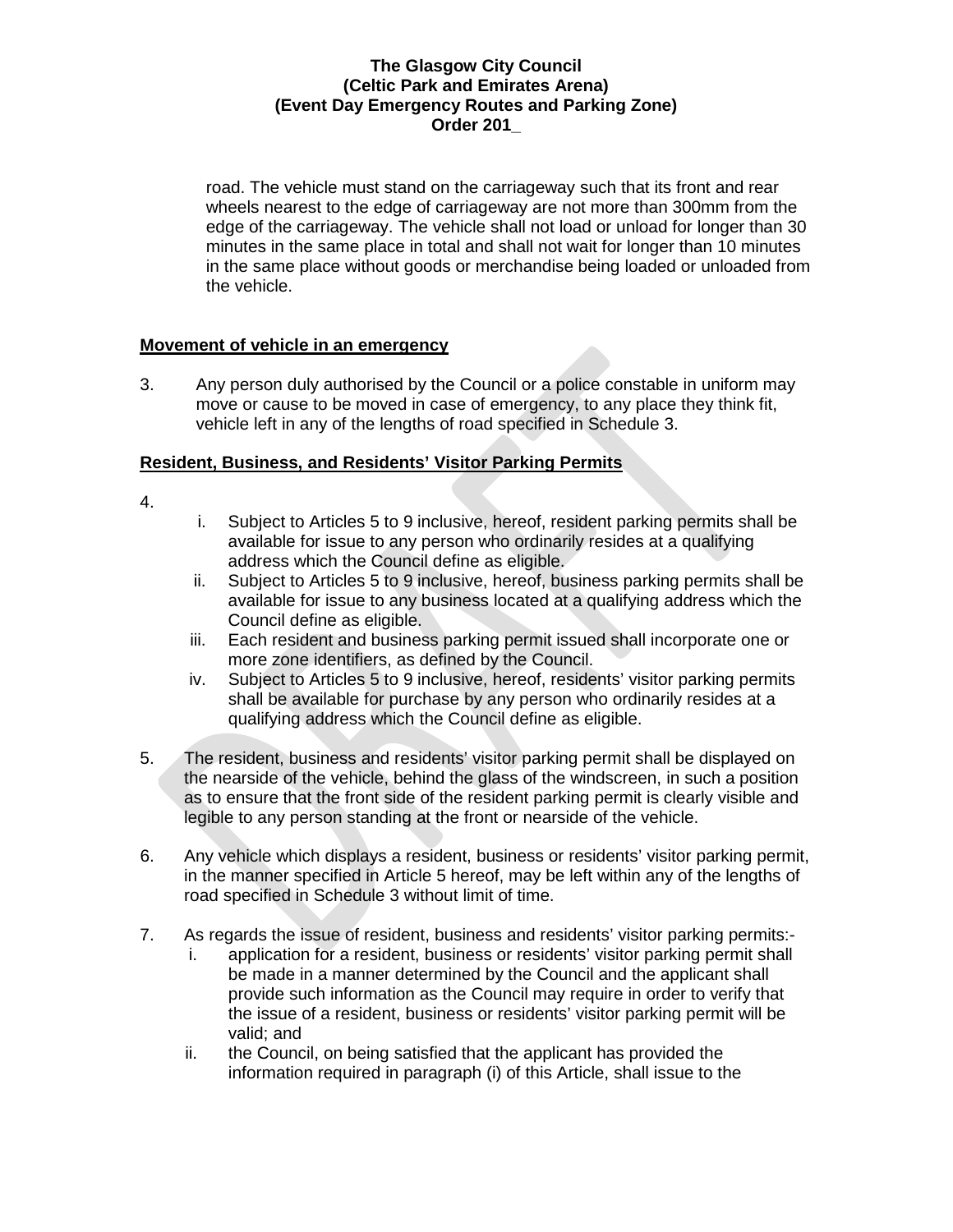applicant a resident or business parking permit to be used as outlined in Articles 5 and 6 hereof.

- iii. the Council, on being satisfied that the applicant has provided the information required in paragraph (i) of this Article, shall issue to the applicant on payment of the sum detailed in Article 17 a residents' visitor parking permit to be used as outlined in Articles 5 and 6 hereof.
- 8. The Council may, upon giving 28 days notice in writing served on the resident, business or residents' visitor parking permit holder at the address shown on the application for the resident, business or residents' visitor parking permit, or at such other address believed to be the resident, business or residents' visitor parking permit holders residence at the time, withdraw a resident, business or residents' visitor parking permit if:
	- i. the resident or residents' visitor parking permit holder ceases to be a resident at the address for which the resident or residents' visitor parking permit was issued.
	- ii. the business to whom the parking permit was issued ceases to be located within the address for which the business parking permit was issued.
	- iii. the Council issues a duplicate or replacement resident, business or residents' visitor parking permit under the provisions of Article 9 hereof.
- 9. A duplicate or replacement resident, business or residents' visitor parking permit may be issued on application if:
	- i. a resident, business or residents' visitor parking permit is mutilated or defaced or faded and is illegible then the resident, business or residents' visitor parking permit shall surrender the permit to the Council and shall apply for issue under Article 7 hereof, of a duplicate or replacement resident, business or residents' visitor parking permit which, when issued on payment of an administration fee as specified in Article 18 hereof, shall render the original permit invalid; or
	- ii. a resident, business or residents' visitor parking permit is lost or destroyed, and the resident, business or residents' visitor parking permit holder applies to the Council for the issue of a duplicate or replacement resident, business or residents' visitor parking permit under Article 7 hereof and paragraph (i) of this Article; or
	- iii. a resident parking permit holder ceases to be the owner of the vehicle(s) for which the resident parking permit was originally issued. The resident parking permit holder shall then surrender their resident parking permit and may apply for issue under 7(i) hereof of a replacement resident parking permit in respect of any new vehicle at no further charge, such replacement resident parking permit rendering the original resident parking permit invalid.
- 10. The provisions of Articles 4 to 9 inclusive hereof, shall apply equally to a duplicate or replacement resident, business or residents' visitor parking permit as for an original permit.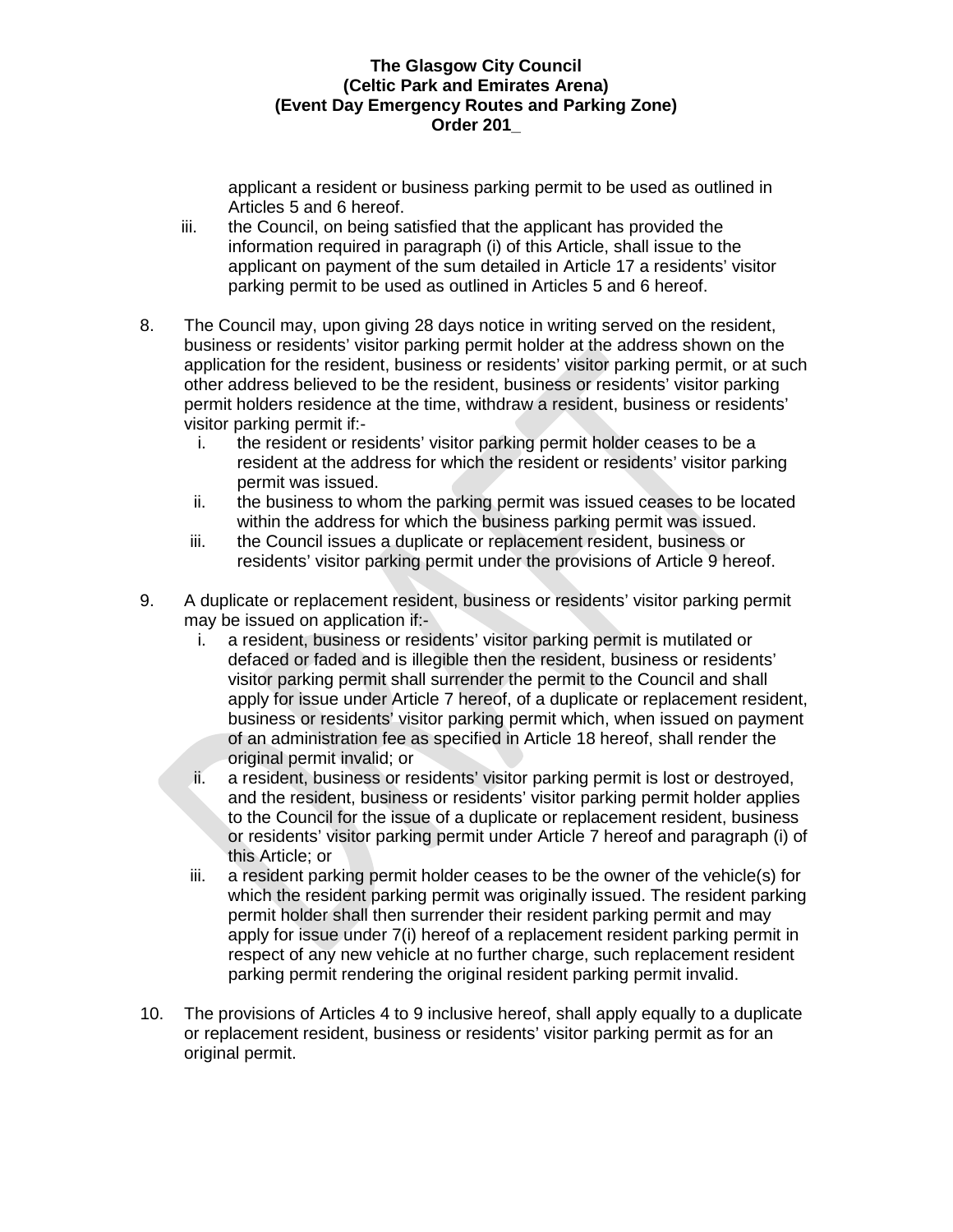# **Penalty Charge**

- 11.
- i. A penalty charge as permitted by the Road Traffic Act 1991, as amended, shall be payable, with respect to a vehicle, if that vehicle is waiting on any length of road designated in Schedule 3, otherwise than in accordance with the provisions of Articles 1 to 2 and 4 to 10 inclusive hereof.
- ii. The amount of the penalty charge shall be £60, discounted to £30 if paid within 14 days and £90 if unpaid after 56 days, as amended from time to time.
- iii. A penalty charge notice shall be attached to the vehicle, or handed to the owner or person who appears to be in charge of the vehicle, incurring the penalty charge.
- 12. Where a penalty charge notice has been attached to a vehicle in accordance with Article 11 (iii) hereof, no person, other than the owner or person who appears to be in charge of the vehicle or a person duly authorised by the Council, shall remove the penalty charge notice from the vehicle unless authorised to do so by the owner or person who appears to be in charge of the vehicle. Any person who removes a penalty charge notice without the proper authority shall be guilty of an offence in terms of Section 66(6) of the Road Traffic Act 1991 as amended.
- 13. If a penalty charge notice has been issued in accordance with Article 11 hereof, a parking attendant may remove the vehicle or cause the vehicle to be removed. If it is removed, the Council shall provide for the safe custody of the vehicle.

## **Power to dispose of abandoned vehicles**

14. Subject to the Road Traffic Regulation Act 1984, as amended, the Council may as respects a vehicle which has been removed from any of the lengths of road specified in Schedule 3, in pursuance with Article 13 hereof, if it appears to them to have been abandoned, sell or otherwise dispose of the vehicle after having made reasonable enquiry to ascertain the name and address of the owner of the vehicle and to inform the owner of their intention.

## **Resident parking permit charge**

15. There is no charge for a resident parking permit issued in accordance with Article 4 hereof.

#### **Business parking permit charge**

16. There is no charge for a business parking permit issued in accordance with Article 4 hereof.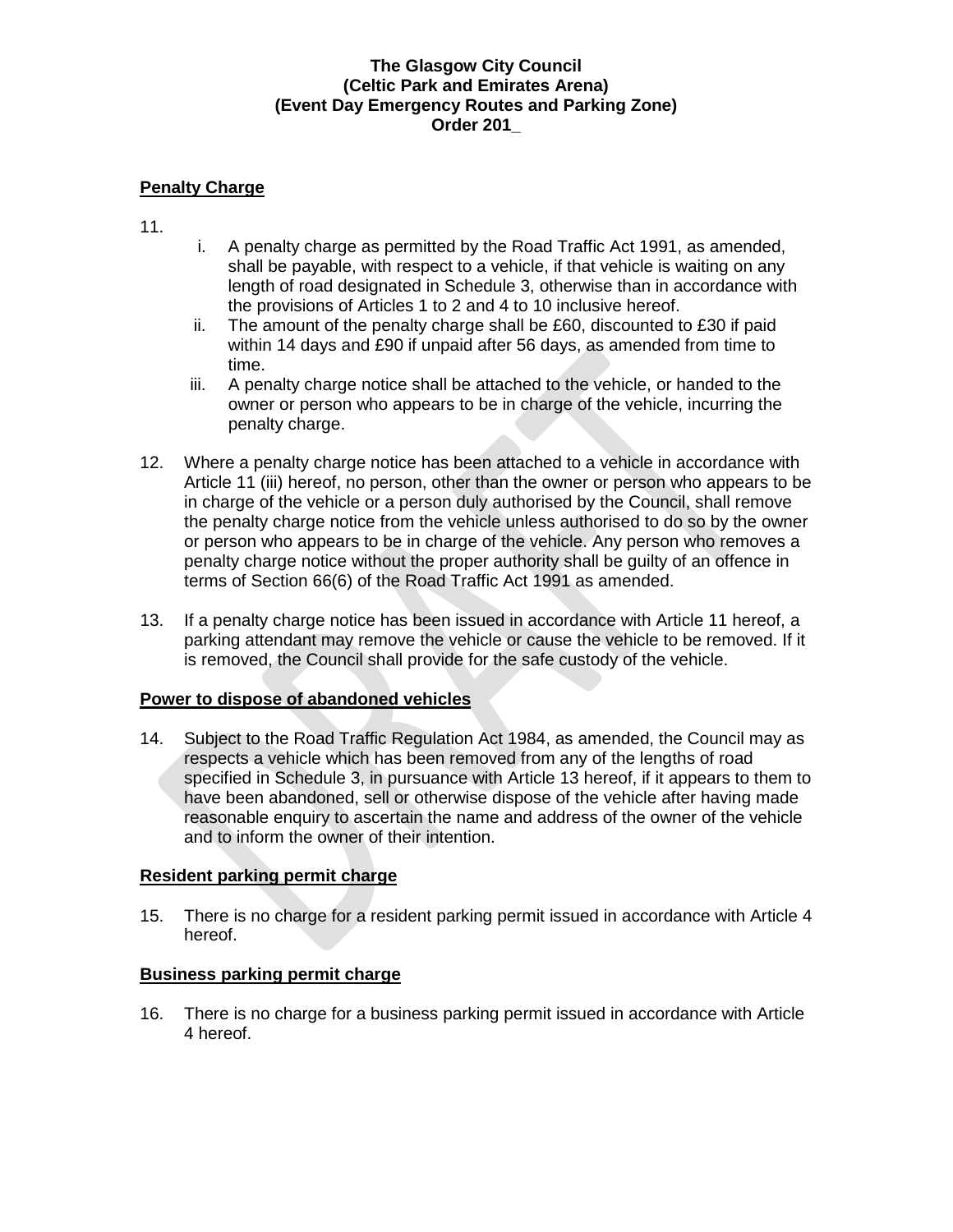# **Residents' visitor parking permit charge**

17. The residents' visitor parking permit charge is £10, as amended from time to time by notice, and issued in accordance with Article 4 hereof.

### **Administration fee**

18. The administration fee for the withdrawal of a resident, business or residents' visitor parking permit or for the replacement of a lost or damaged resident, business or residents' visitor parking permit shall be £20, as amended from time to time by notice.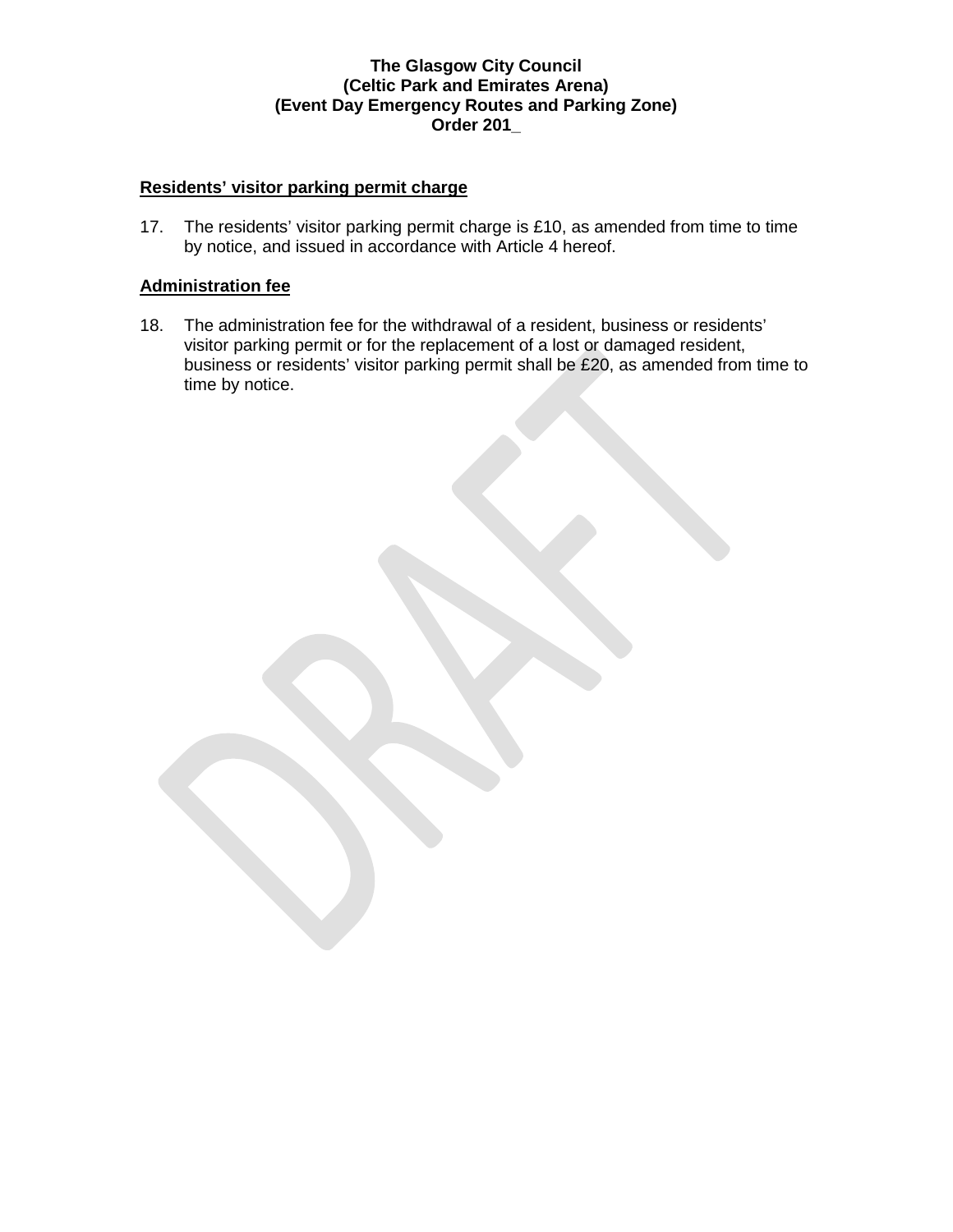#### **Schedule 4 No waiting during relevant events No loading or unloading during relevant events**

### **Dalmarnock Road**

- 1. On the north side, from a point 10.5 metres east of the extended east kerbline of Allan Street, eastwards for a distance of 30 metres.
- 2. On the north side, from a point 6.5 metres east of the extended east kerbline of Birkwood Street, eastwards for a distance of 72.5 metres.
- 3. On the south side, from a point 208 metres east of the extended southeast kerbline of Strathclyde Street, eastwards for a distance of 88.5 metres.

## **Springfield Road**

- 1. On the northwest side, from a point 57.5 metres northeast of the extended north kerbline of Bogside Street, northeastwards for a distance of 21.5 metres.
- 2. On the northwest side, from a point 91.5 metres northeast of the extended north kerbline of Bogside Street, northeastwards for a distance of 66.5 metres.
- 3. On the northwest side, from a point 195.5 metres northeast of the extended north kerbline of Bogside Street, northeastwards for a distance of 37.5 metres
- 4. On the south side, from a point 32.5 metres east of the extended northeast kerbline of Dalmarnock Road, eastwards for a distance of 34.5 metres.
- 5. On the southeast side, from a point 39.5 metres northeast of the extended north kerbline of London Road, northeastwards for a distance of 56 metres.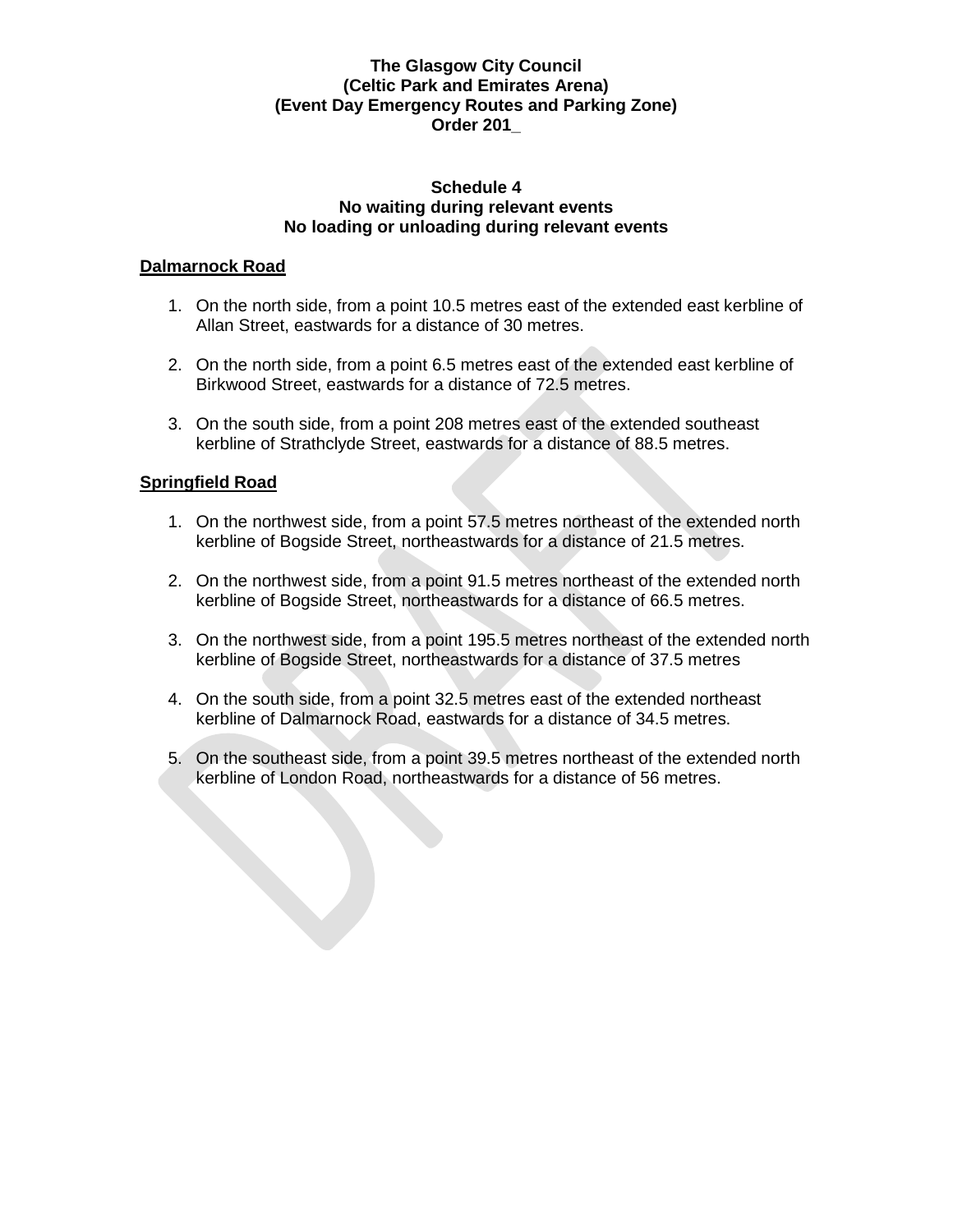#### **Articles pertaining to Schedule 4 No waiting during relevant events No loading or unloading during relevant events**

## **Waiting restrictions**

1. No person shall, except upon the direction or with the permission of a Police Constable in uniform, cause or permit any vehicle to wait during a relevant event in the lengths of roads specified in Schedule 4.

## **Loading or unloading restrictions**

2. No person shall, except upon the direction or with the permission of a Police Constable in uniform, cause or permit any vehicle to load or unload during a relevant event in the lengths of roads specified in Schedule 4.

# **Exemptions from waiting and loading or unloading restrictions**

- 3. Nothing in Articles 1 and 2 hereof shall:
	- i. Prevent any person from causing or permitting a vehicle to wait in the lengths of roads referred to in those Articles:
		- a. To enable a person to board or alight from the vehicle or to load or unload their personal luggage;
		- b. If the vehicle is an emergency services vehicle being used for emergency services purposes;
		- c. If the vehicle is prevented from proceeding by circumstances beyond the driver's control or which has to be stopped in order to avoid injury or damage to persons or property;
		- d. If the vehicle is a marked vehicle which, whilst used by a universal postal service, is stationary only for the delivery or collection of postal packets.
- ii. Apply to a pedal cycle attached to a stand which displays the sign corresponding to The Traffic Signs Regulations and General Directions 2016, diagram number 968 or 968.1.

# **Penalty Charge**

- 4.
- i. A penalty charge as permitted by the Road Traffic Act 1991, as amended, shall be payable, with respect to a vehicle, if that vehicle is waiting on any length of road designated in Schedule 4 otherwise than in accordance with the provisions of Articles 1 to 3 inclusive hereof.
- ii. The amount of the penalty charge shall be  $£60$ , discounted to  $£30$  if paid within 14 days and £90 if unpaid after 56 days, as amended from time to time.
- iii. A penalty charge notice shall be attached to the vehicle, or handed to the owner or person who appears to be in charge of the vehicle, incurring the penalty charge.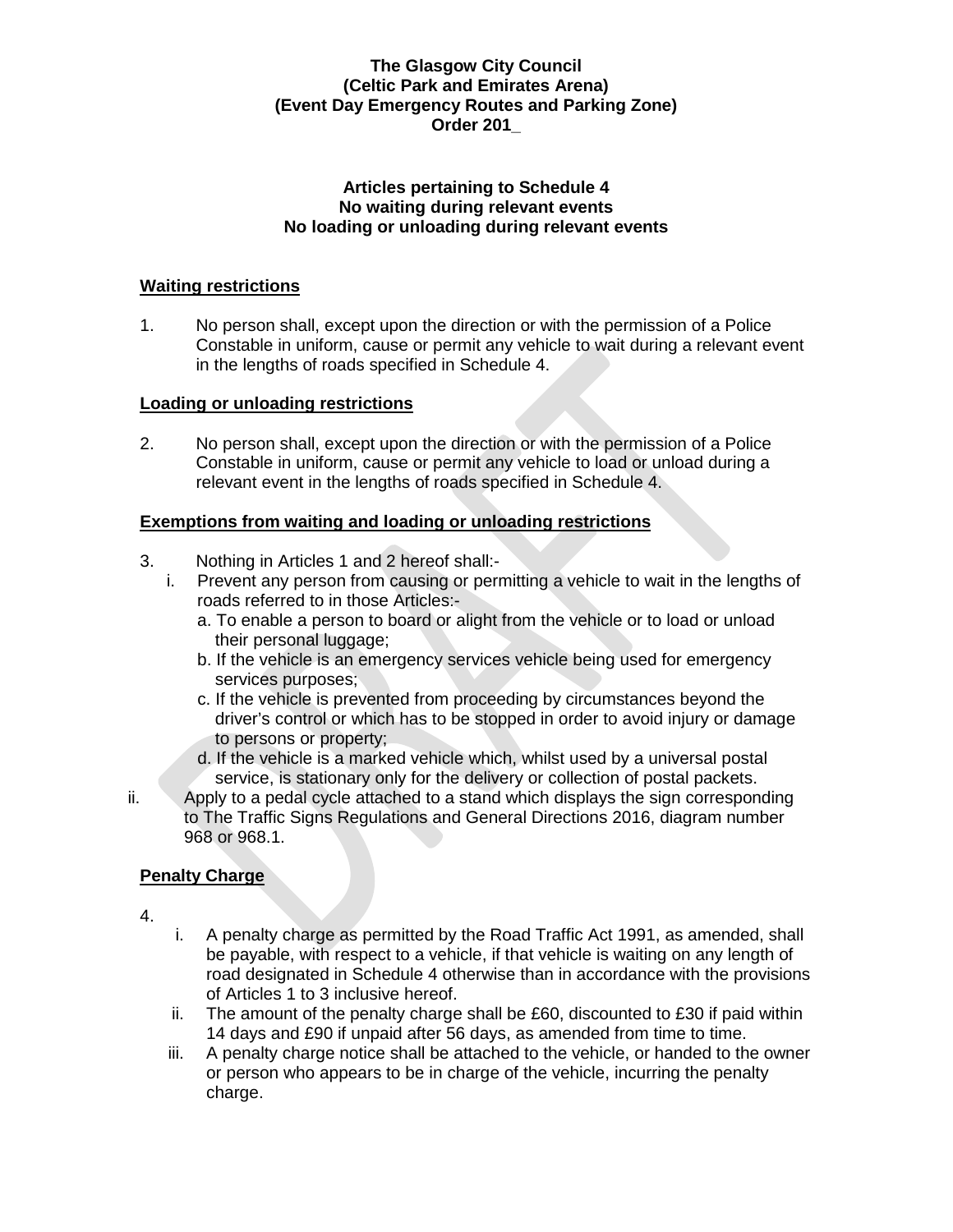- 5. Where a penalty charge notice has been attached to a vehicle in accordance with Article 4(iii) hereof, no person, other than the owner or person who appears to be in charge of the vehicle or a person duly authorised by the Council, shall remove the penalty charge notice from the vehicle unless authorised to do so by the owner or person who appears to be in charge of the vehicle. Any person who removes a penalty charge notice without the proper authority shall be guilty of an offence in terms of Section 66(6) of the Road Traffic Act 1991 as amended.
- 6. If a penalty charge notice has been issued in accordance with Article 4 hereof a parking attendant may remove the vehicle or cause the vehicle to be removed. If it is removed, the Council shall provide for the safe custody of the vehicle.

### **Power to dispose of abandoned vehicles**

7. Subject to the Road Traffic Regulation Act 1984, as amended, the Council may as respects a vehicle which has been removed from any of the lengths of road specified in Schedule 4, in pursuance with Article 6 hereof, if it appears to them to have been abandoned, sell or otherwise dispose of the vehicle after having made reasonable enquiry to ascertain the name and address of the owner of the vehicle and to inform the owner of their intention.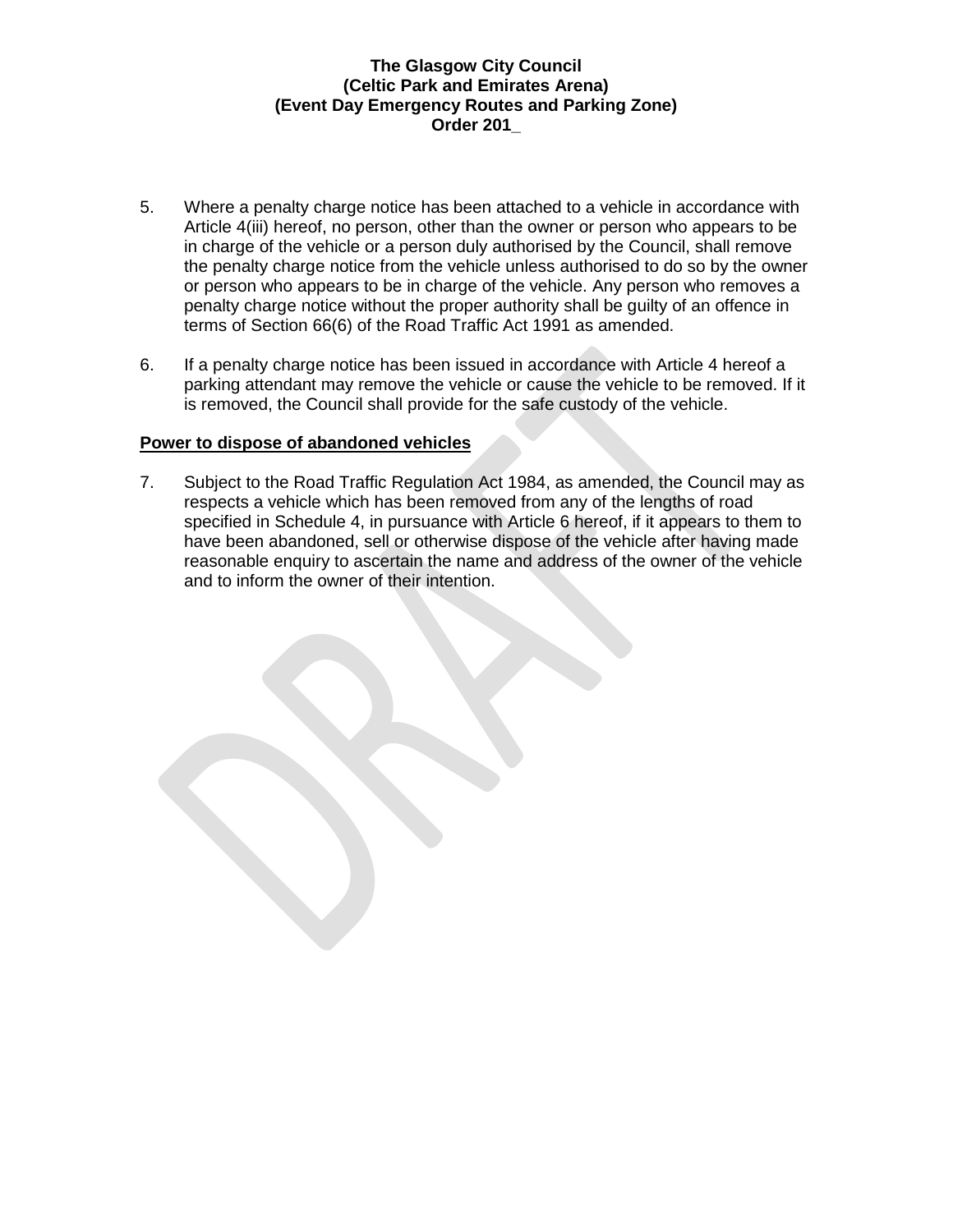### **Schedule 5 Disabled vehicle parking places**

### **Allan Place**

1. On both sides, from the extended south kerbline of Summerfield Street to the extended north kerbline of Allan Street.

### **Allan Street**

1. On both sides, from the extended west kerbline of Sunnybank Street to the extended east kerbline of Dalmarnock Road.

### **Alma Street**

1. On both sides, from the extended south kerbline of Camlachie Street to the extended north kerbline of Crownpoint Road.

### **Arrol Road**

1. On both sides, from the extended east kerbline of Boden Street to the extended west kerbline of Nuneaton Street.

### **Auckland Wynd**

- 1. On both sides, from the extended east kerbline of Sunnybank Street to its northeastern extremity.
- 2. On both sides, from the extended north kerbline of Sydney Crescent to its northwestern extremity and including adopted parking spaces.

## **Baltic Court**

1. On both sides, from the extended west kerbline of Baltic Street to its western extremity.

#### **Baltic Street**

1. On both sides, from the extended south kerbline of Dunn Street to extended north kerbline of Summerfield Street, to include turning areas.

#### **Barrowfield Drive**

1. On both sides, from the extended south kerbline of Barrowfield Street to its western extremity, to include turning area.

## **Barrowfield Gardens**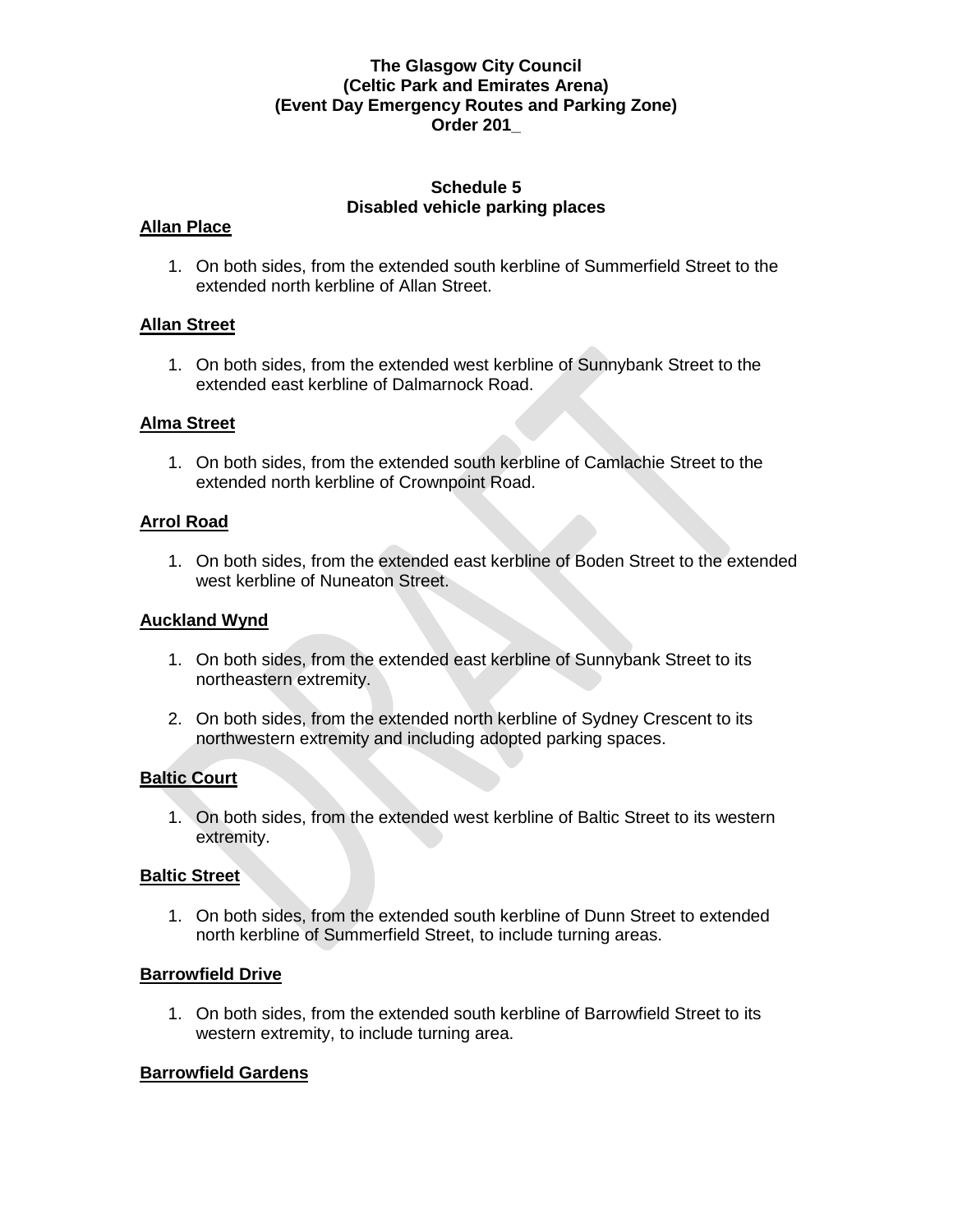1. On both sides, from the extended north kerbline of Barrowfield Street to its northern extremity, to include turning area.

### **Barrowfield Gate**

1. On both sides, from the extended east kerbline of Barrowfield Place to its eastern extremity.

### **Barrowfield Place**

1. On both sides, from the extended south kerbline of Barrowfield Street to its southern extremity, to include turning area.

### **Barrowfield Street**

1. On both sides, from the extended east kerbline of Fielden Street to its eastern extremity, to include turning area.

#### **Bartholomew Street**

1. On both sides, from the extended west kerbline of Dalmarnock Road to its southern extremity.

#### **Belvidere Avenue**

1. On both sides, from its northwestern extremity to its southeastern extremity.

## **Belvidere Gate**

- 1. On the west side, from a point 34.5 metres southwest of the extended south kerbline of London Road to a point 31 metres northeast of the extended north kerbline of Belvidere Avenue.
- 2. On the east side, from a point 29.5 metres southwest of the extended south kerbline of London Road to a point 30.5 metres northeast of the extended north kerbline of Belvidere Avenue.

#### **Belvidere Terrace**

- 1. On the east side, from a point 29.5 metres southwest of the extended south kerbline of London Road to a point 30 metres northeast of the extended north kerbline of Belvidere Avenue.
- 2. On the west side, from a point 35.5 metres southwest of the extended south kerbline of London Road to a point 31 metres northeast of the extended north kerbline of Belvidere Avenue.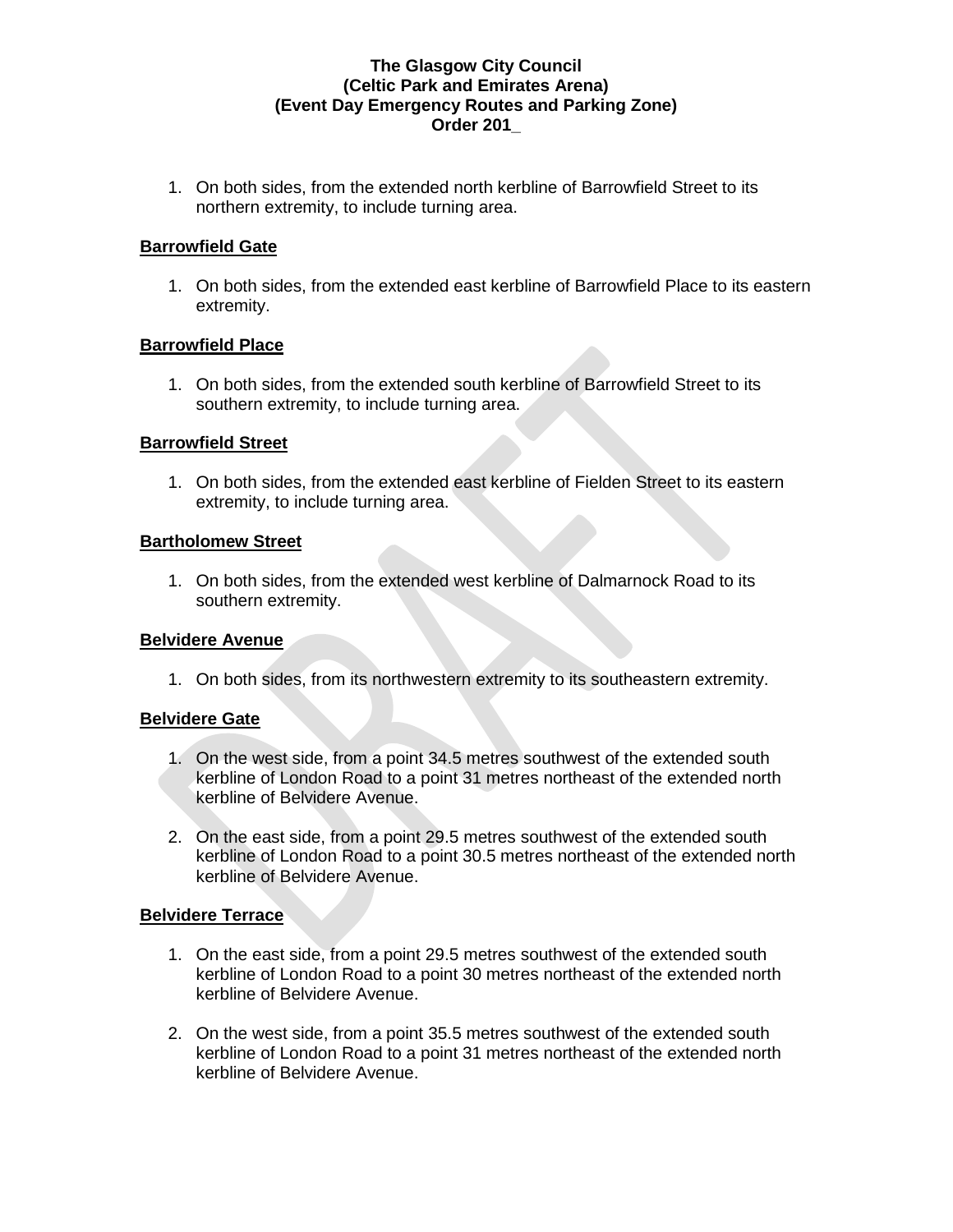### **Bernard Street**

1. On both sides, from the extended west kerbline of Nuneaton Street to its western extremity.

#### **Birkwood Street**

1. On both sides, from the extended east kerbline of Dalmarnock Road to the extended west kerbline of Sunnybank Street.

#### **Birnam Road**

1. On both sides, from the extended north kerbline of London Road to the extended south kerbline of Glenisla Street.

#### **Boden Street**

1. On both sides, from the extended south kerbline of London Road to the extended west kerbline of Nuneaton Street.

#### **Bogside Street**

1. On both sides, from the extended west kerbline of Springfield Road to the extended east kerbline of Kinnear Road.

#### **Burgher Street**

1. On both sides, from the extended north kerbline of Dechmont Street to its northeastern extremity.

#### **Camlachie Street**

1. On both sides, from its western extremity to the extended west kerbline of Stamford Street.

#### **Canmore Place (North)**

1. On both sides, from the extended east kerbline of MacDuff Street to the extended west kerbline of Canmore Street.

#### **Canmore Place (South)**

1. On both sides, from the extended east kerbline of MacDuff Street to the extended west kerbline of Canmore Street.

#### **Canmore Street**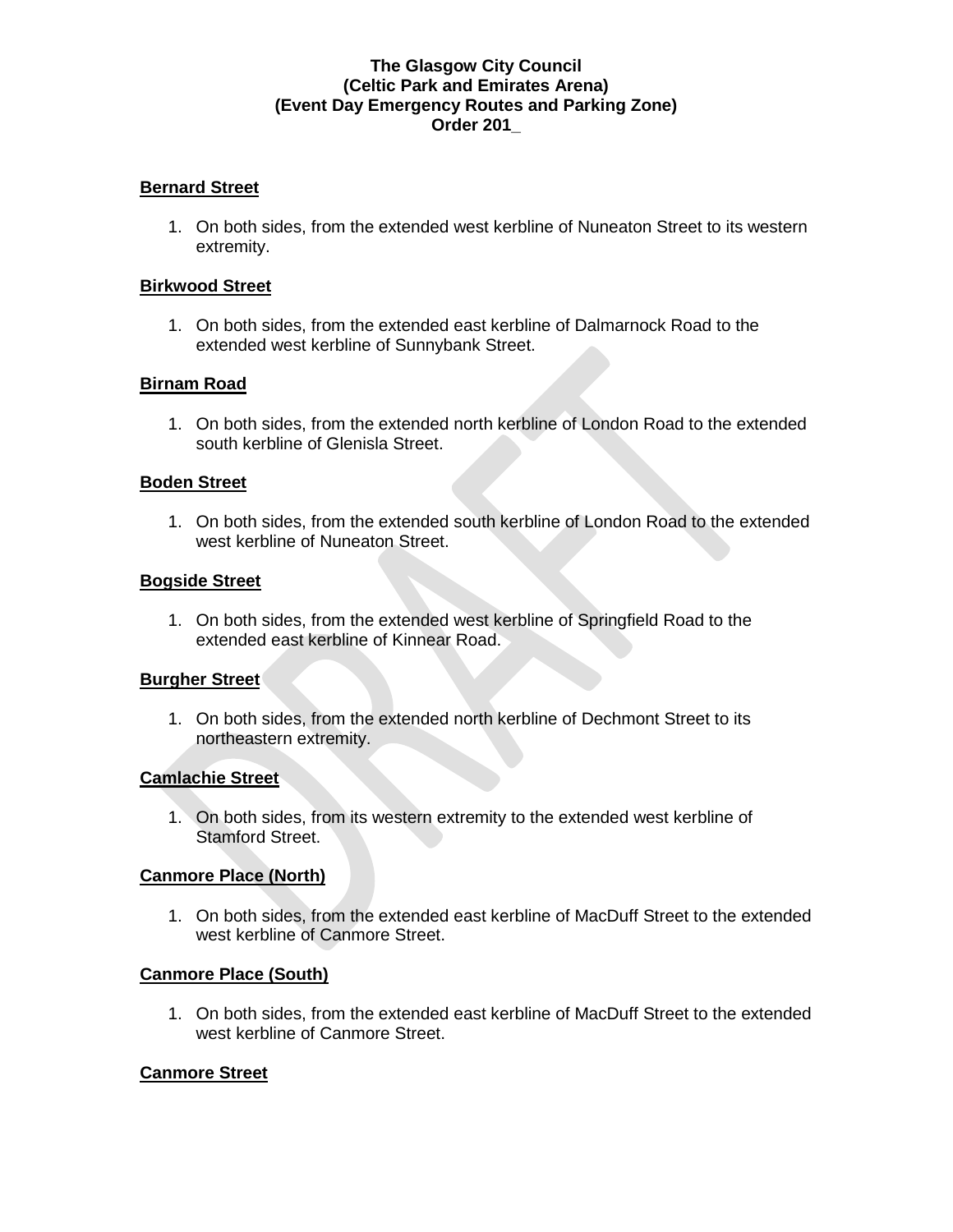1. On both sides, from the extended north kerbline of London Road to the extended south kerbline of Tollcross Road.

# **Cardiff Court**

1. On both sides, for its entirety and including turning areas.

## **Chalmers Street**

1. On both sides, from the extended west kerbline of Millroad Drive to the extended south kerbline of Millroad Street.

### **Christchurch Drive**

1. On both sides, from the extended east kerbline of Sunnybank Street to its northeastern extremity.

### **Claythorn Avenue**

1. On both sides, for its entirety.

### **Claythorn Circus**

1. On both sides, for its entirety and including parking areas.

## **Claythorn Park**

1. On both sides, from the extended south kerbline of Moncur Street to its southern extremity, to include turning area.

## **Claythorn Street**

1. On both sides, from the extended south kerbline of Gallowgate to the extended north kerbline of Millroad Street.

#### **Claythorn Terrace**

1. On both sides, from the extended north kerbline of Moncur Street to its northern extremity.

## **Clydeford Drive**

1. On both sides, from the extended north kerbline of Rattray Street to the extended east kerbline of Maukinfauld Road.

## **Coalhill Street**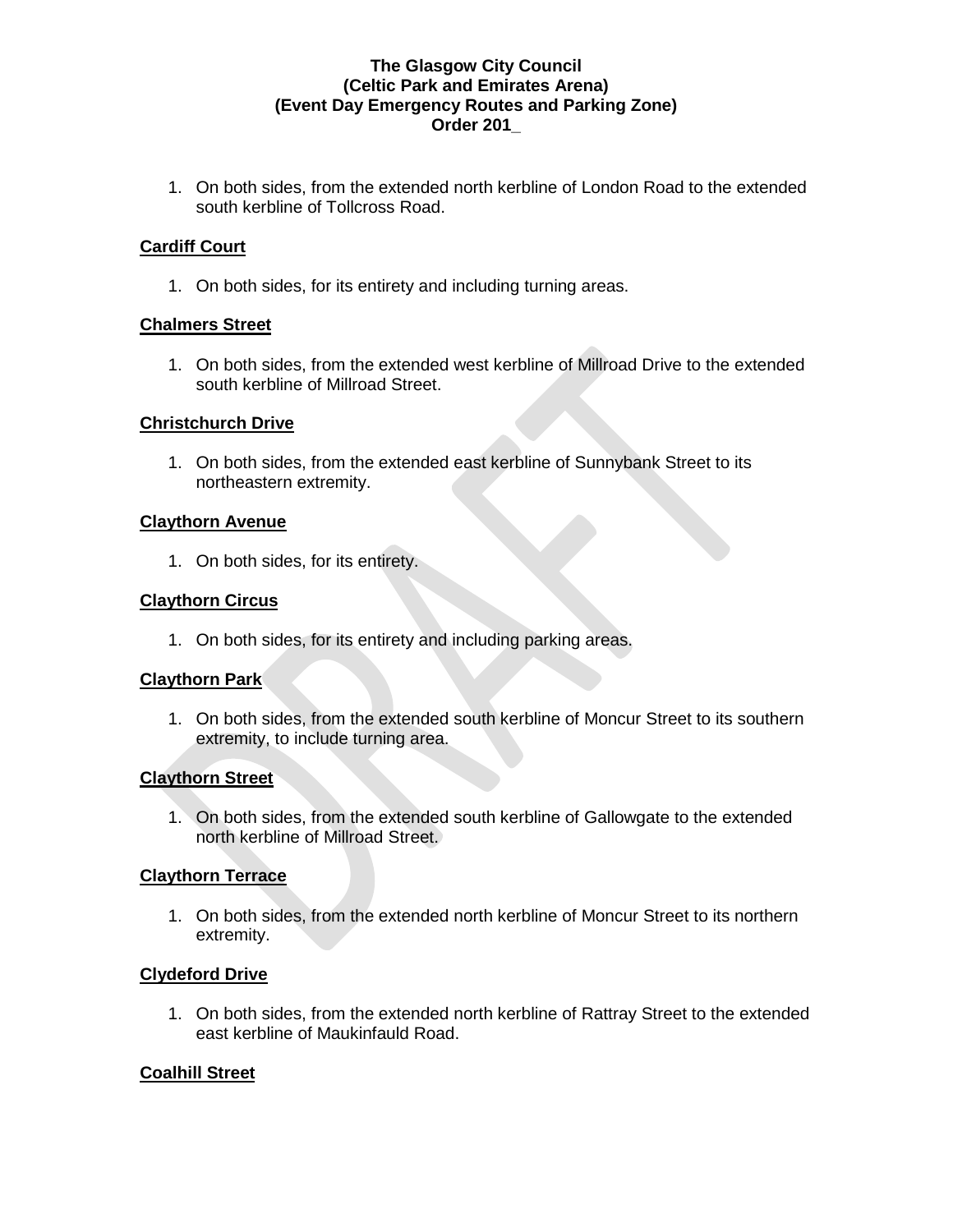1. On both sides, from the extended north kerbline of Gallowgate to its northern extremity, to include turning area.

## **Connal Street**

1. On both sides, from the extended east kerbline of Baltic Street to the extended west kerbline of Lily Street.

### **Crownpoint Road**

1. On both sides, from the extended east kerbline of Fielden Street to the extended east kerbline of Alma Street.

### **Cuthelton Drive**

1. On both sides, for its entirety and including turning area.

### **Cuthelton Street**

1. On both sides, from the extended east kerbline of Canmore Street to the extended west kerbline of Maukinfauld Road

#### **Cuthelton Terrace**

1. On both sides, for its entirety and including parking areas.

## **Dalmarnock Court**

1. On both sides, from the extended east kerbline of Baltic Street to its northeastern extremity.

## **Dalserf Court**

1. On both sides, from the extended east kerbline of Yate Street to its southern extremity.

#### **Dalserf Gardens**

1. On both sides, from the extended west kerbline of Yate Street to its southwestern extremity.

#### **Dalserf Place**

1. On both sides, from the extended north kerbline of Dalserf Street to its northern extremity, to include turning area.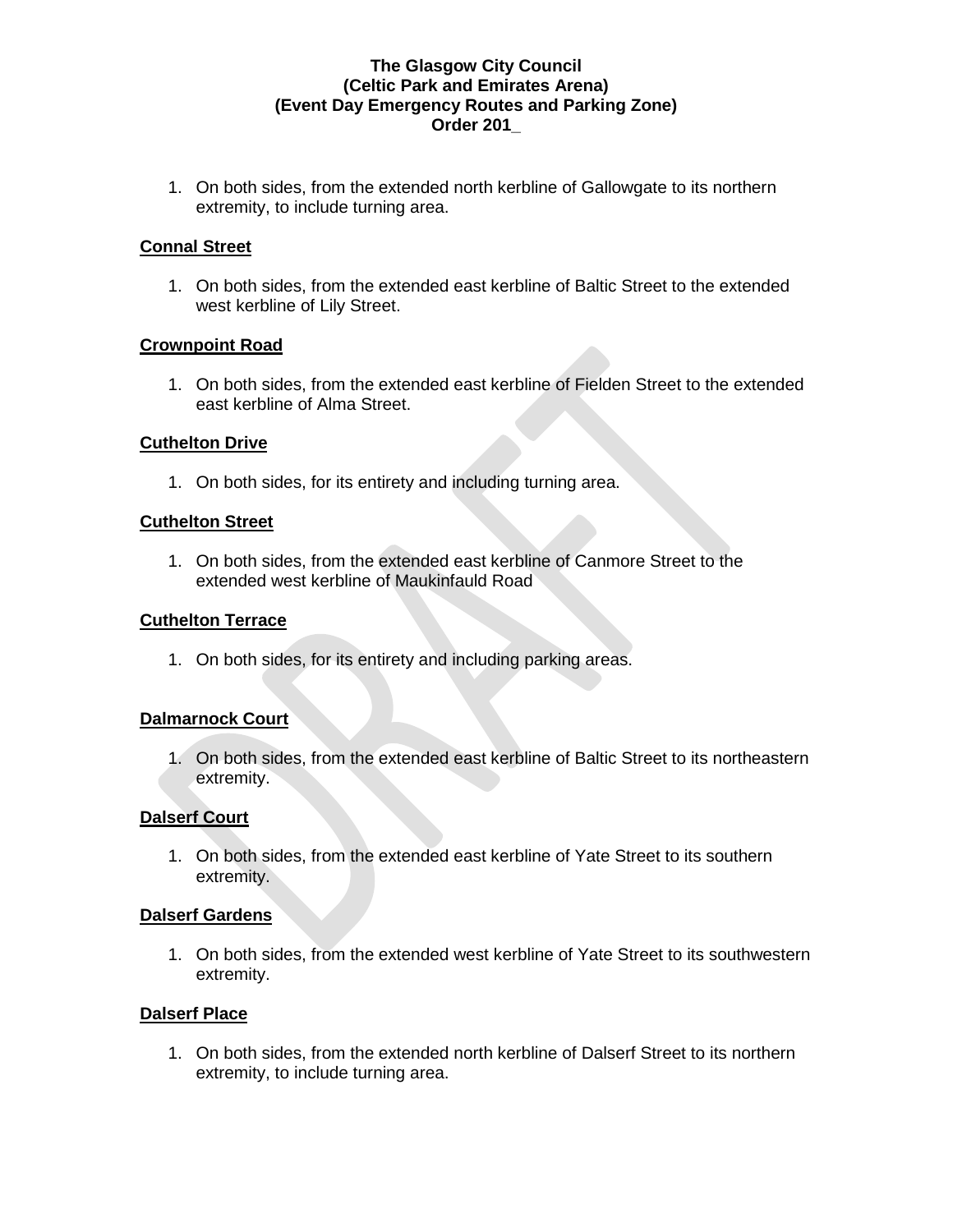### **Dalserf Street**

1. On both sides, from the extended east kerbline of Stamford Street to its eastern extremity.

#### **Davidson Street**

1. On both sides, from the extended west kerbline of Dalmarnock Road to its southwestern extremity.

### **Dechmont Street**

1. On both sides, from the extended east kerbline of Springfield Road to the extended west kerbline of Helenvale Street.

### **Dora Street**

1. On both sides, from the extended south kerbline of the The Clyde Gateway to the extended north kerbline of French Street.

#### **Downfield Street**

1. On both sides, for its entirety and including turning area.

#### **Drumover Drive**

1. On both sides, from the extended north kerbline of Tollcross Road to the extended west kerbline of Muiryfauld Drive.

## **Dunkeld Street**

1. On both sides, from the extended east kerbline of Helenvale Street to the extended west kerbline of MacBeth Street.

#### **Dunrobin Street**

1. On both sides, from the extended west kerbline of Society Street to its western extremity, to include turning area.

#### **Edinburgh Drive**

1. On both sides, from the extended east kerbline of Sunnybank Street to its northeastern extremity.

#### **Elcho Street**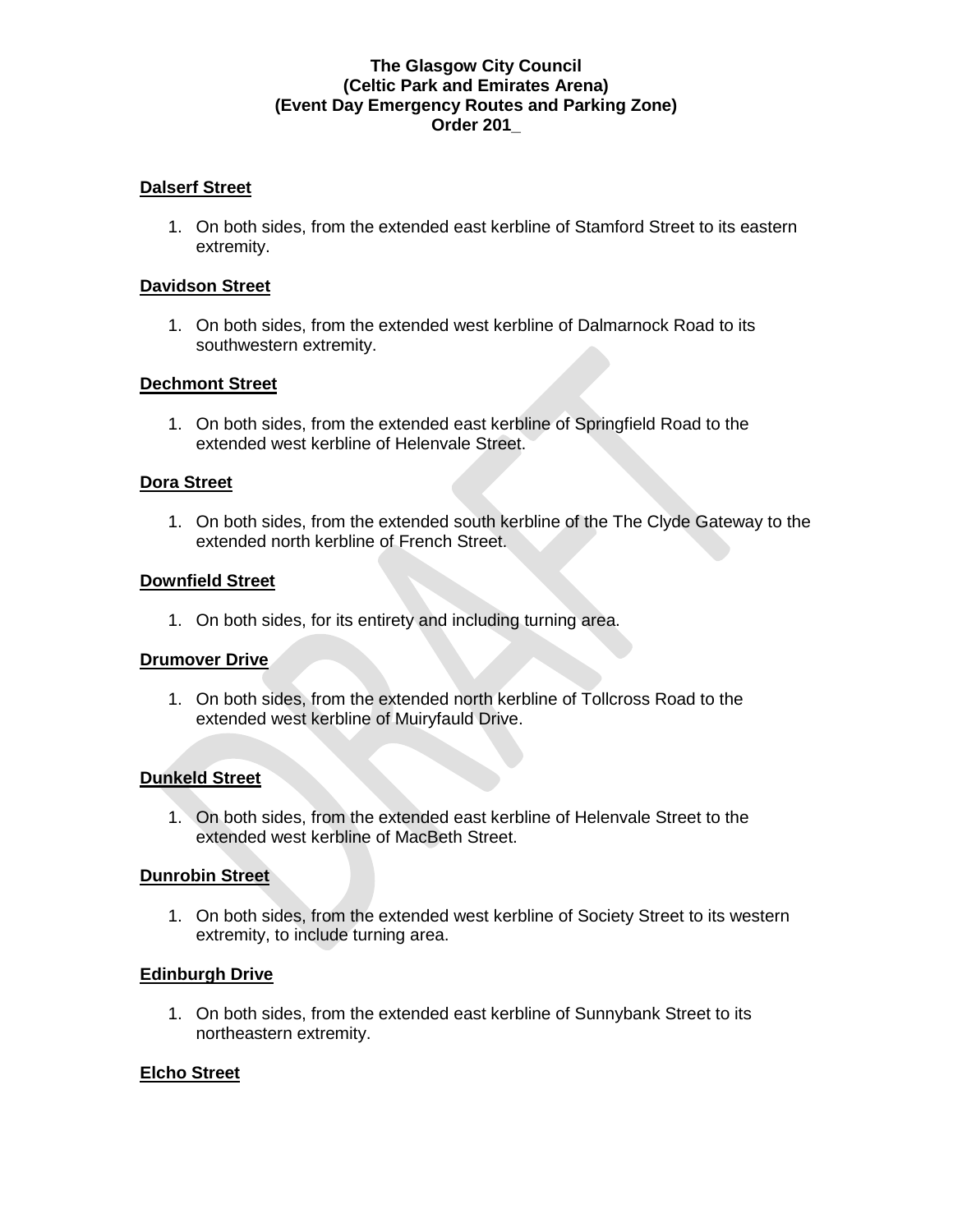1. On both sides, from the extended north kerbline of Millroad Street to its northern extremity, to include turning area.

### **Fielden Place**

1. On both sides, from the extended east kerbline of Fielden Street to the extended west kerbline of Frazer Street.

### **Finhaven Street**

- 1. On both sides, from the extended west kerbline of Lundie Street westwards to the extended south kerbline of Rattray Street.
- 2. On both sides, from the extended west kerbline of Lundie Street eastwards to the extended south kerbline of Rattray Street.

### **Frazer Street**

1. On both sides, from the extended north kerbline of Barrowfield Street to the extended south kerbline of Law Street.

### **French Street**

1. On both sides, from the extended west kerbline of Swanston Street to its western extremity.

## **Garvald Court**

1. On both sides, from the extended west kerbline of Baltic Street to its southwestern extremity.

#### **Garvald Street**

1. On both sides, from the extended east kerbline of Baltic Street to the extended west kerbline of Sunnybank Street.

## **Gear Terrace**

1. On both sides, from the extended north kerbline of Allan Street to the extended south kerbline of Summerfield Street.

#### **Glamis Road**

1. On both sides, from the extended east kerbline of Helenvale Street to the extended west kerbline of Canmore Street.

## **Glenisla Street**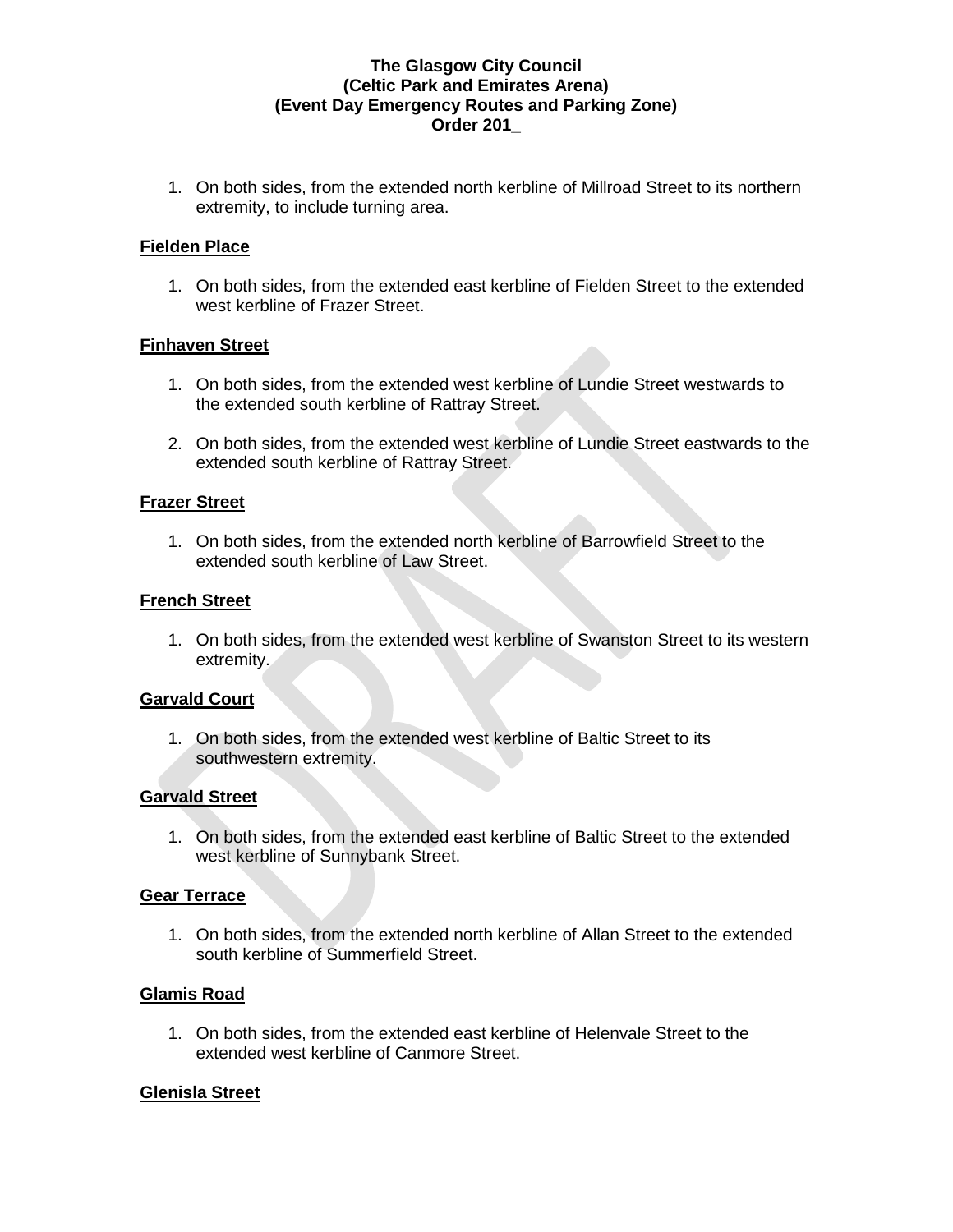1. On both sides, from the extended east kerbline of Methven Street to the extended west kerbline of Maukinfauld Street.

### **Glenshee Court**

1. On both sides, from the extended south kerbline of Glenshee Street to its southern extremity, to include turning area.

### **Glenshee Gardens**

1. On both sides, from the extended north kerbline of Glenshee Street to its northern extremity, to include turning area.

#### **Glenshee Street**

1. On both sides, from the extended east kerbline of Methven Street to the extended west kerbline of Maukinfauld Road, to include turning area which includes no. 49-70.

#### **Green Street**

1. On both sides, from the extended north kerbline of London Road to the extended south kerbline of Millroad Street.

#### **Helenvale Court**

1. On both sides, for its entirety and including turning areas.

#### **Helenvale Street**

1. On both sides, from the extended north kerbline of London Road to the extended south kerbline of Tollcross Road.

#### **Irvine Court**

1. On both sides, from the extended east kerbline of Irvine Street to its northeastern extremity, to include turning area.

#### **Irvine Street**

1. On both sides, from the extended west kerbline of Springfield Road to the extended east kerbline of Kinnear Road.

#### **Kinnear Road**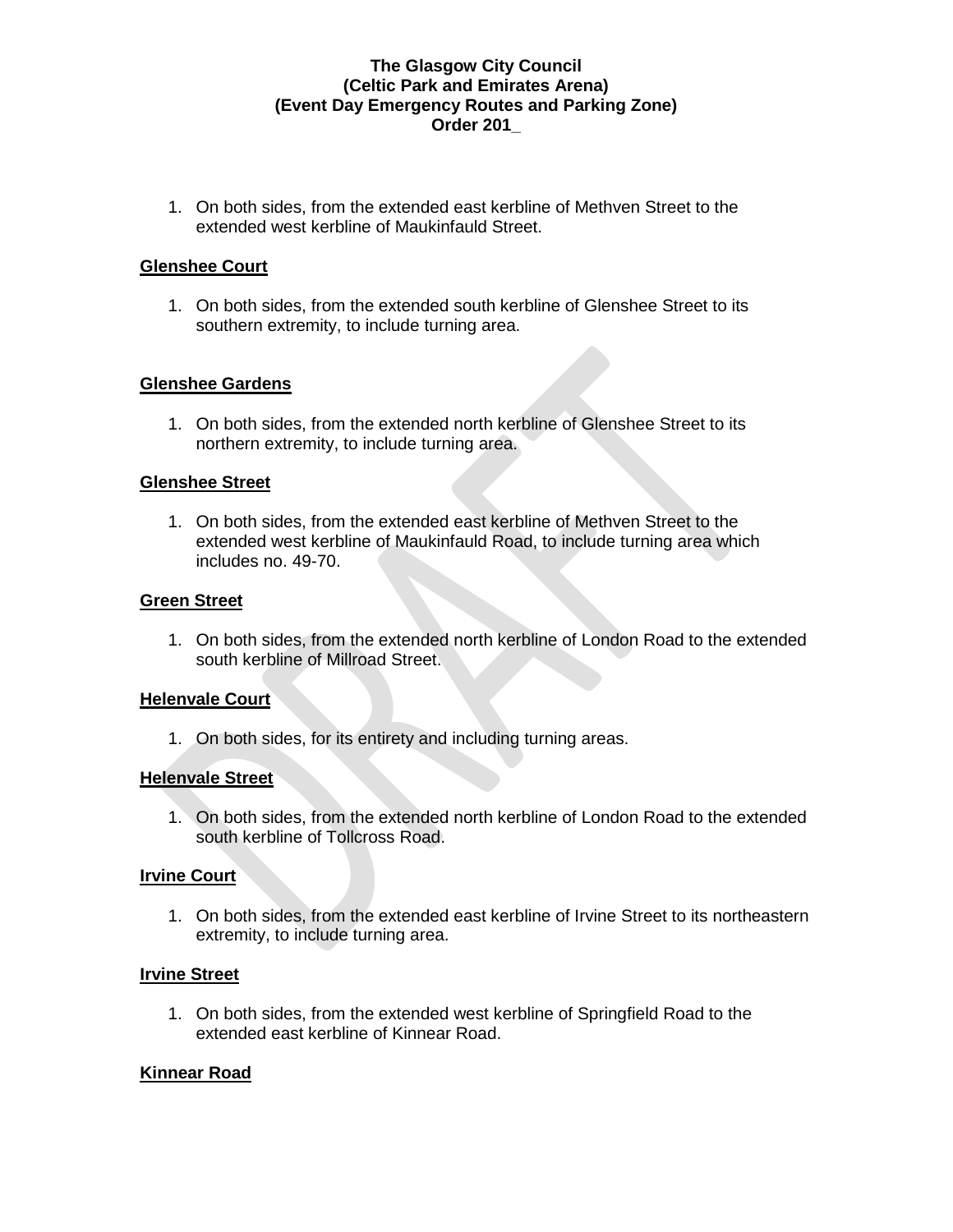1. On both sides, from the extended north kerbline of Baltic Street to the extended west kerbline of Bogside Street.

#### **Law Street**

1. On both sides, from the extended west kerbline of Stamford Street to its western extremity, to include turning area.

#### **Lily Street**

1. On both sides, from the extended east kerbline of Kinnear Road to its southeastern extremity, to include turning area.

### **London Avenue**

- 1. On both sides, from the extended west kerbline of Melbourne Place to its southern extremity.
- 2. On both sides, from the extended east kerbline of Springfield Road to its southeastern extremity and including adopted parking spaces.

### **London Road**

1. On the north sides, from a point 14 metres east of the extended east kerbline of MacBeth Street southeastwards for a distance of 38 metres.

#### **Lundie Street**

- 1. On both sides, from the extended north kerbline of London Road to the extended south kerbline of Finhaven Street.
- 2. On both sides, from the extended east kerbline of Maukinfauld Road to the extended west kerbline of Potter Street.

#### **MacBeth Street**

1. On both sides, from the extended north kerbline of London Road to the extended south kerbline of Glamis Road.

## **MacDuff Place**

1. On both sides, from the extended east kerbline of MacDuff Place to the extended west kerbline of Canmore Street.

## **MacDuff Street**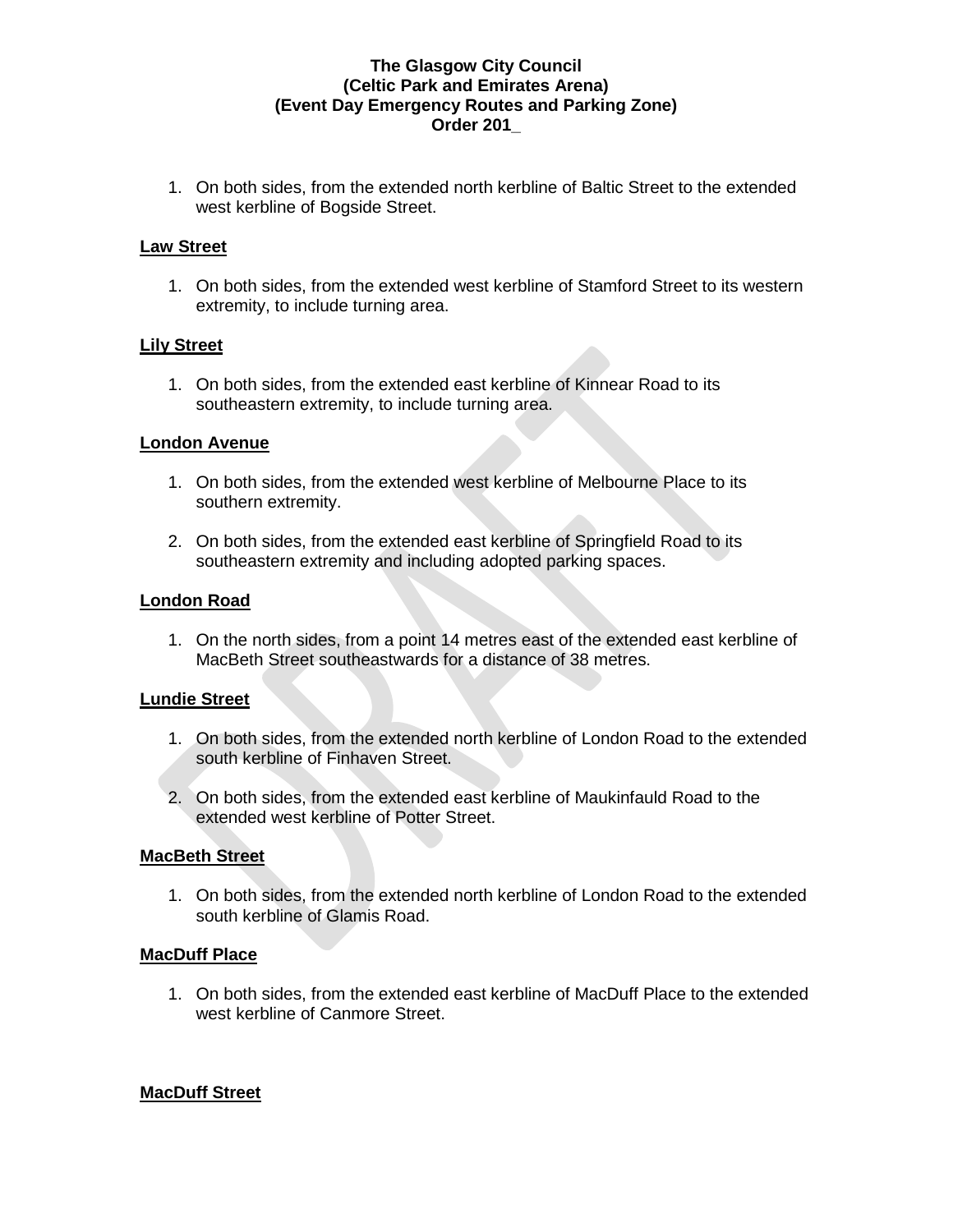1. On both sides, from the extended north kerbline of London Road to the extended south kerbline of Glamis Road.

#### **Manchester Place**

1. On both sides, from the extended east kerbline of London Avenue to the extended west kerbline of Melbourne Place.

### **Maukinfauld Court**

1. On both sides, for its entirety and including turning area.

### **Maukinfauld Gardens**

1. On both sides, for its entirety and including turning area.

### **Maukinfauld Road**

1. On both sides, from the extended north kerbline of London Road to the extended south kerbline of Tollcross Road.

#### **Melbourne Place**

1. On both sides, for its entirety and including turning area.

#### **Methven Street**

1. On both sides, from the extended north kerbline of London Road to the extended south kerbline of Cuthelton Street.

## **Millroad Drive**

1. On both sides, for its entirety and including parking areas.

#### **Millroad Street**

1. On both sides, from the extended west kerbline of Abercromby Street to its northwestern extremity.

#### **Moncur Street**

1. On both sides, from the extended west kerbline of Green Street to the extended south kerbline of Claythorn Terrace.

#### **Mordaunt Street**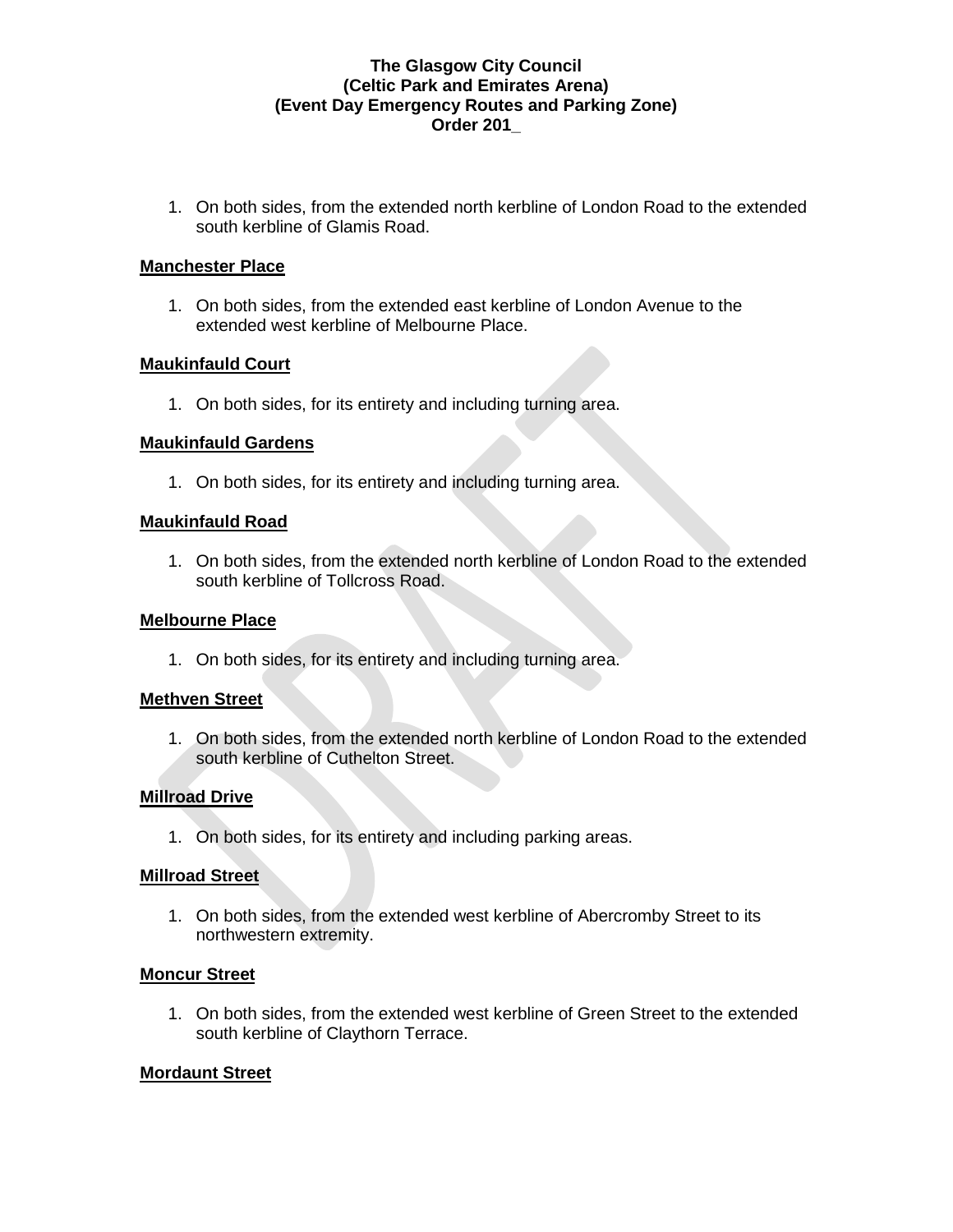1. On both sides, from the extended east kerbline of Nuneaton Street to its southwestern extremity.

### **Mountainblue Street**

1. On both sides, from the extended west kerbline of Yate Street to the extended west kerbline of Overtown Street.

### **Muiryfauld Drive**

1. On both sides, from the extended north kerbline of Tollcross Road to the extended south kerbline of Caroline Street.

#### **Newbank Court**

1. On both sides, for its entirety and including turning area.

#### **Newbank Gardens**

1. On both sides, for its entirety and including turning area.

#### **Newbank Road**

1. On both sides, from the extended east kerbline of Ogilvie Street to its southeastern extremity, to include turning area.

#### **Norman Street**

1. On both sides, from the extended north kerbline of Colvend Street to its northern extremity.

#### **Nuneaton Street**

1. On both sides, from the extended south kerbline of London Road to the extended east kerbline of Dalmarnock Road.

## **Ogilvie Place**

1. On both sides, from the extended east kerbline of Canmore Street to the extended west kerbline of Ogilvie Street.

#### **Ogilvie Street**

1. On both sides, from the extended east kerbline of Canmore Street to the extended south kerbline of Tollcross Road.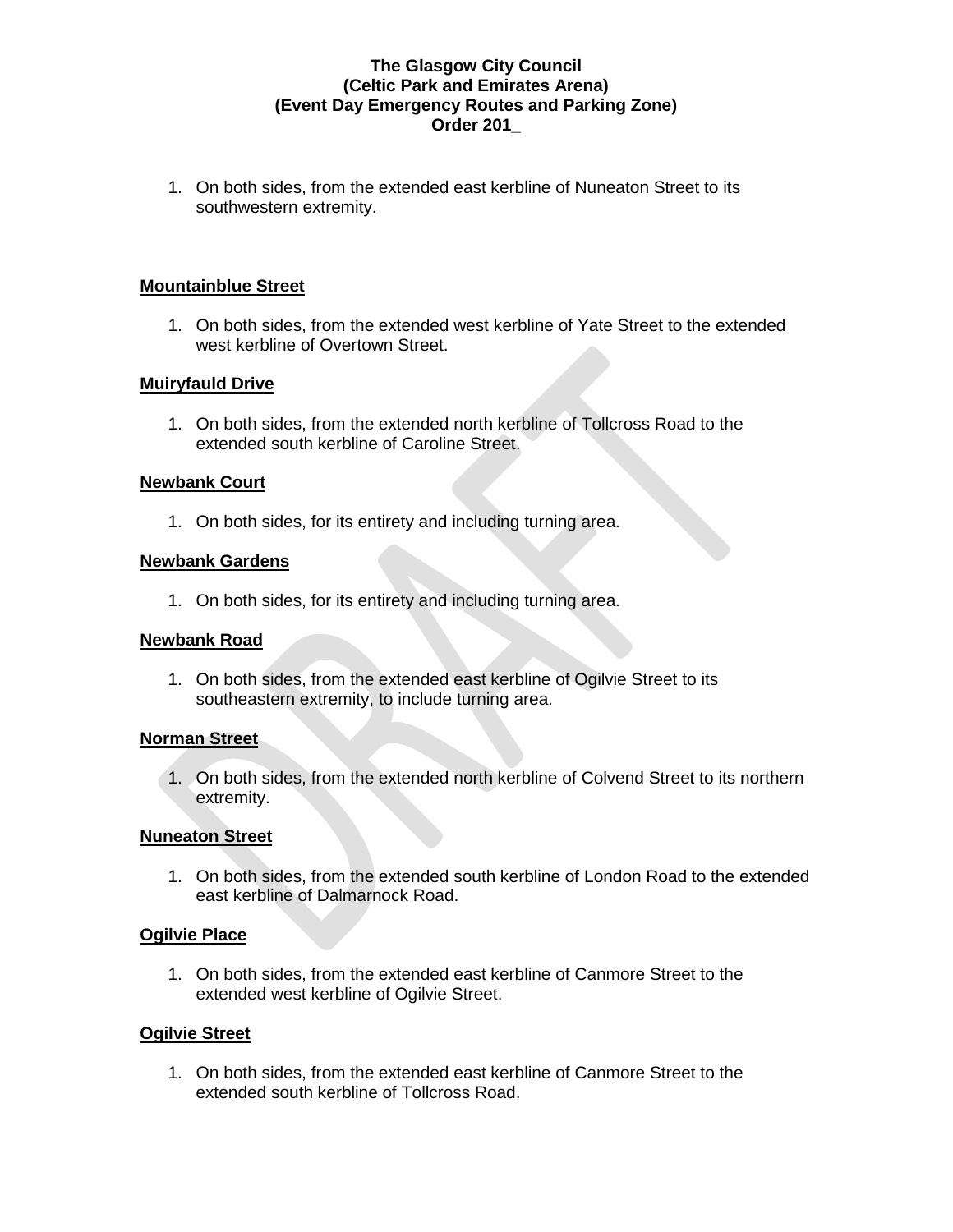#### **Overtown Place**

1. On both sides, from the extended west kerbline of Overtown Street to its western extremity, to include turning area.

### **Overtown Street**

1. On both sides, from the extended north kerbline of Law Street to the extended north kerbline of Mountainblue Street.

### **Patna Street**

1. On both sides, from the extended east kerbline of Kinnear Road to the extended west kerbline of Troon Street.

### **Pitcairn Street**

1. On both sides, from the extended south kerbline of Cuthelton Street to the extended north kerbline of Glenshee Street.

### **Potter Close**

1. On both sides, from the extended south kerbline of Potter Place to its southern extremity, to include turning area.

## **Potter Grove**

1. On both sides, from the extended south kerbline of Potter Place to its southern extremity.

## **Potter Place**

1. On both sides, for its entirety and including parking areas.

#### **Potter Street**

1. On both sides, from the extended north kerbline of London Road to the extended south kerbline of Rattray Street.

#### **Quarrybrae Street**

1. On both sides, from the extended east kerbline of Pharonhill Street to the extended west kerbline of Muiryfauld Drive.

## **Rattray Street**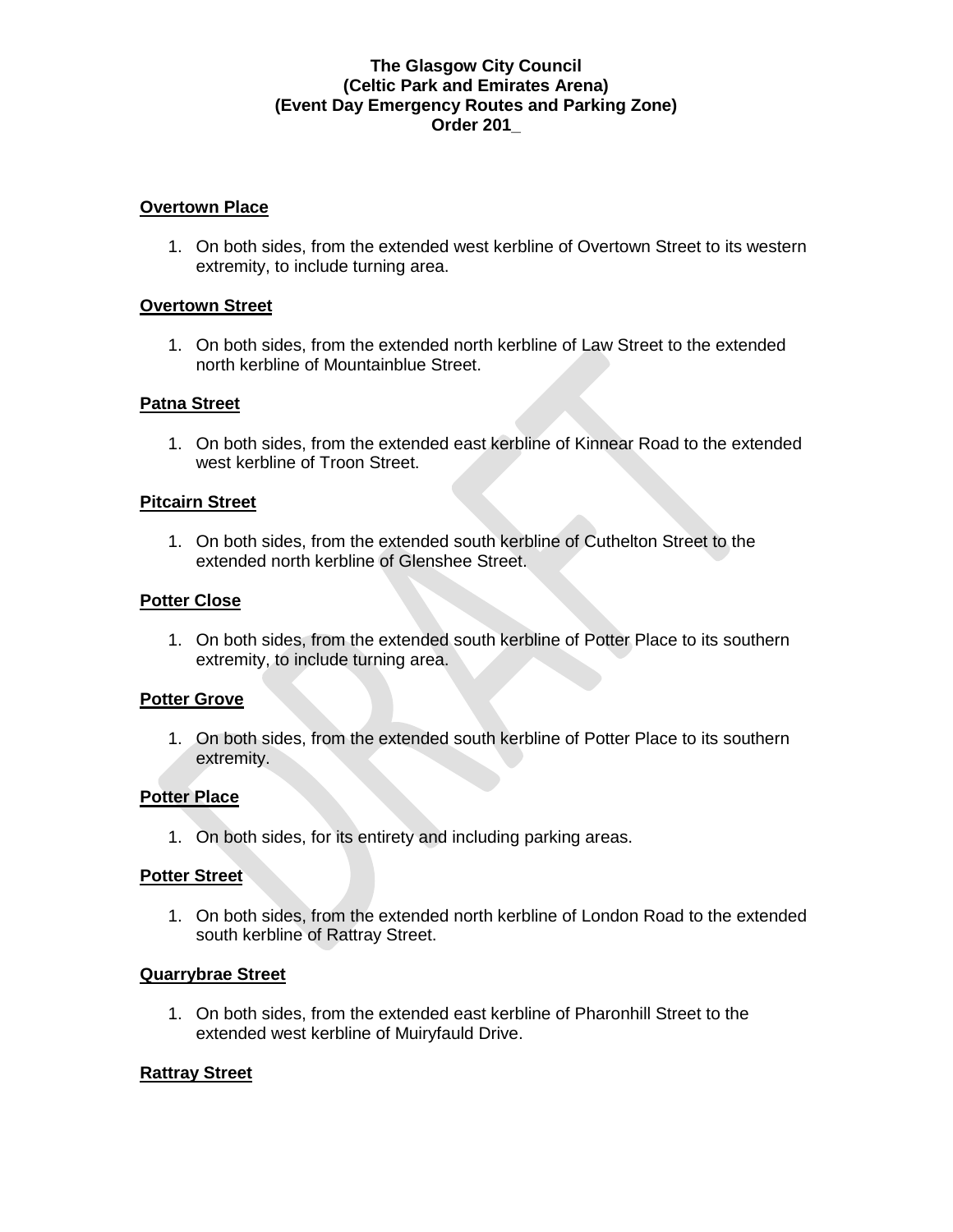1. On both sides, from the extended west kerbline of Downfield Street to the extended east kerbline of Maukinfauld Road.

## **Reid Street**

1. On both sides, from the extended south kerbline of The Clyde Gateway to its southern extremity.

#### **Rockcliffe Street**

1. On both sides, from the extended south kerbline of French Street to the extended north kerbline of Colvend Street.

### **Silverdale Street**

1. On both sides, from the extended south kerbline of London Road to its southwestern extremity.

### **Slatefield Street**

1. On both sides, from the extended west kerbline of Whitevale Street to its western extremity, to include turning areas.

## **Society Street**

1. On both sides, from the extended north kerbline of Gallowgate to its northern extremity.

#### **Sorn Street**

1. On both sides, from the extended east kerbline of Kinnear Road to the extended west kerbline of Springfield Road.

## **Springbank Court**

1. On both sides, for its entirety.

## **Springbank Crescent**

1. On both sides, for its entirety.

#### **Springbank Gardens**

1. On both sides, for its entirety.

## **Springfield Gardens**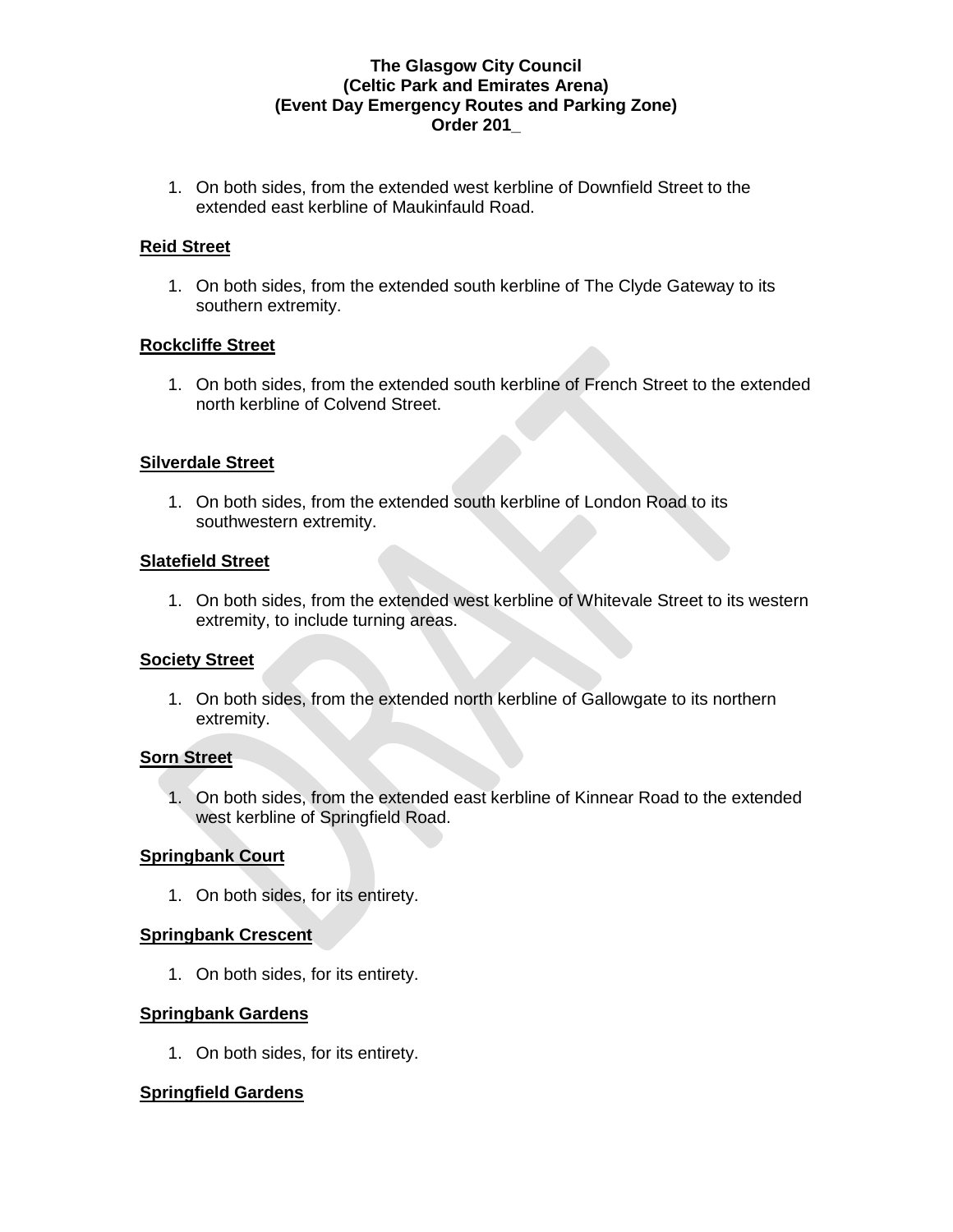1. On both sides, from the extended west kerbline of Springfield Road to its northern extremity.

## **Springfield Road**

- 1. On the east side, from a point 38 metres southwest of the extended west kerbline of Melbourne Place southwestwards for a distance of 17 metres.
- 2. On the east side, from a point 63.5 metres southwest of the extended west kerbline of Melbourne Place southwestwards for a distance of 16.5 metres.
- 3. On the east side, from a point 52 metres northeast of the extended east kerbline of Unnamed Access Road for Victoria Loan northeastwards for a distance of 17 metres.
- 4. On the east side, from a point 74.5 metres northeast of the extended east kerbline of Unnamed Access Road for Victoria Loan northeastwards for a distance of 17 metres.

## **Springfield Road (Continued)**

- 5. On the east side, from a point 37.5 metres southwest of the extended west kerbline of Unnamed Access Road to Victoria Loan Path southwestwards for a distance of 17 metres.
- 6. On the east side, from a point 11 metres from the extended east kerbline of Baltic Street northeastwards for a distance of 77 metres.
- 7. On the west side, from a point 82.5 metres northeast of the extended east kerbline of Dalmarnock Road northeastwards for a distance of 33.5 metres.
- 8. On the west side, from a point 151 metres northeast of the extended east kerbline of Dalmarnock Road northeastwards for a distance of 41.5 metres.
- 9. On the west side, from a point 35 metres southwest of the extended west kerbline of Sorn Street southwestwards for a distance of 28 metres.
- 10. On the west side, from a point 27.5 metres northeast of the extended east kerbline of Sorn Street northeastwards for a distance of 105.5 metres.
- 11. On the west side, from a point 12 metres northeast of the extended east kerbline of Irvine Street northeastwards for a distance of 17 metres.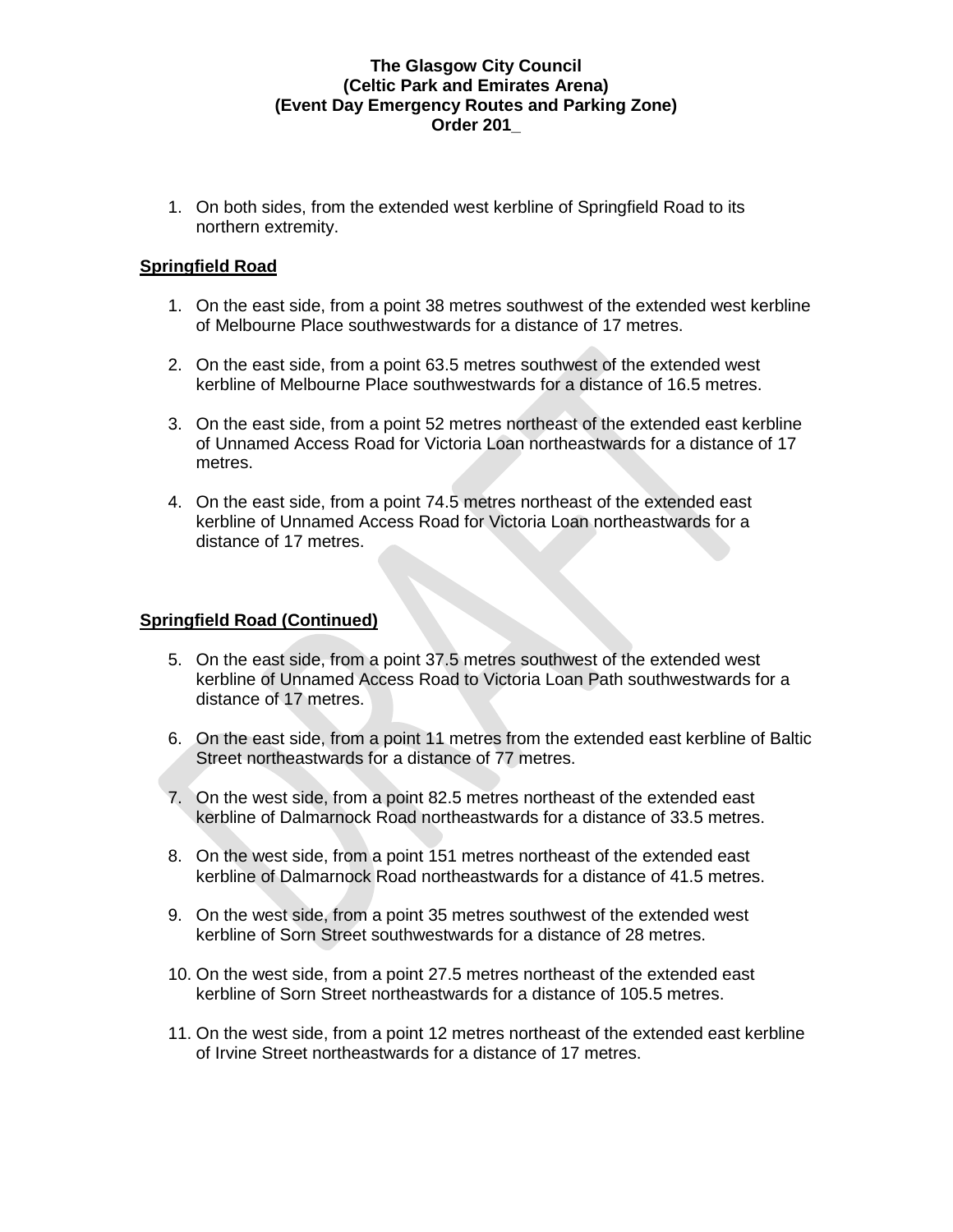- 12. On the west side, from a point 15 metres northeast of the extended east kerbline of Unnamed Access Road (For No.'s 219-241 Springfield Road) northeastwards for a distance of 30 metres.
- 13. On the west side, from a point 15.5 metres southwest of the extended west kerbline of Bogside Street southwestwards for a distance of 15.5 metres.
- 14. On the west side, from a point 87.5 metres southwest of the extended south kerbline of London Road southwestwards for a distance of 49 metres.
- 15. On the west side, from a point 24.5 metres northeast of the extended north kerbline of London Road northeastwards for a distance of 42 metres.

### **Stamford Gate**

1. On both sides, from the extended east kerbline of Stamford Street to its southeastern extremity, to include turning area.

#### **Stamford Place**

1. On both sides, from the extended west kerbline of Stamford Street to its northwestern extremity, to include turning area.

## **Stamford Road**

1. On both sides, from the extended east kerbline of Yate Street to the extended west kerbline of Stamford Street.

#### **Stamford Street**

1. On both sides, from the extended north kerbline of Barrowfield Street to the extended north kerbline of Camlachie Street.

## **Stevenson Street**

1. On both sides, from the extended west kerbline of Abercromby Street to the extended east kerbline of Claythorn Avenue.

#### **Strathbran Street**

1. On both sides, from the extended north kerbline of Dunkeld Street to the extended south kerbline of Glamis Road.

#### **Strathclyde Street**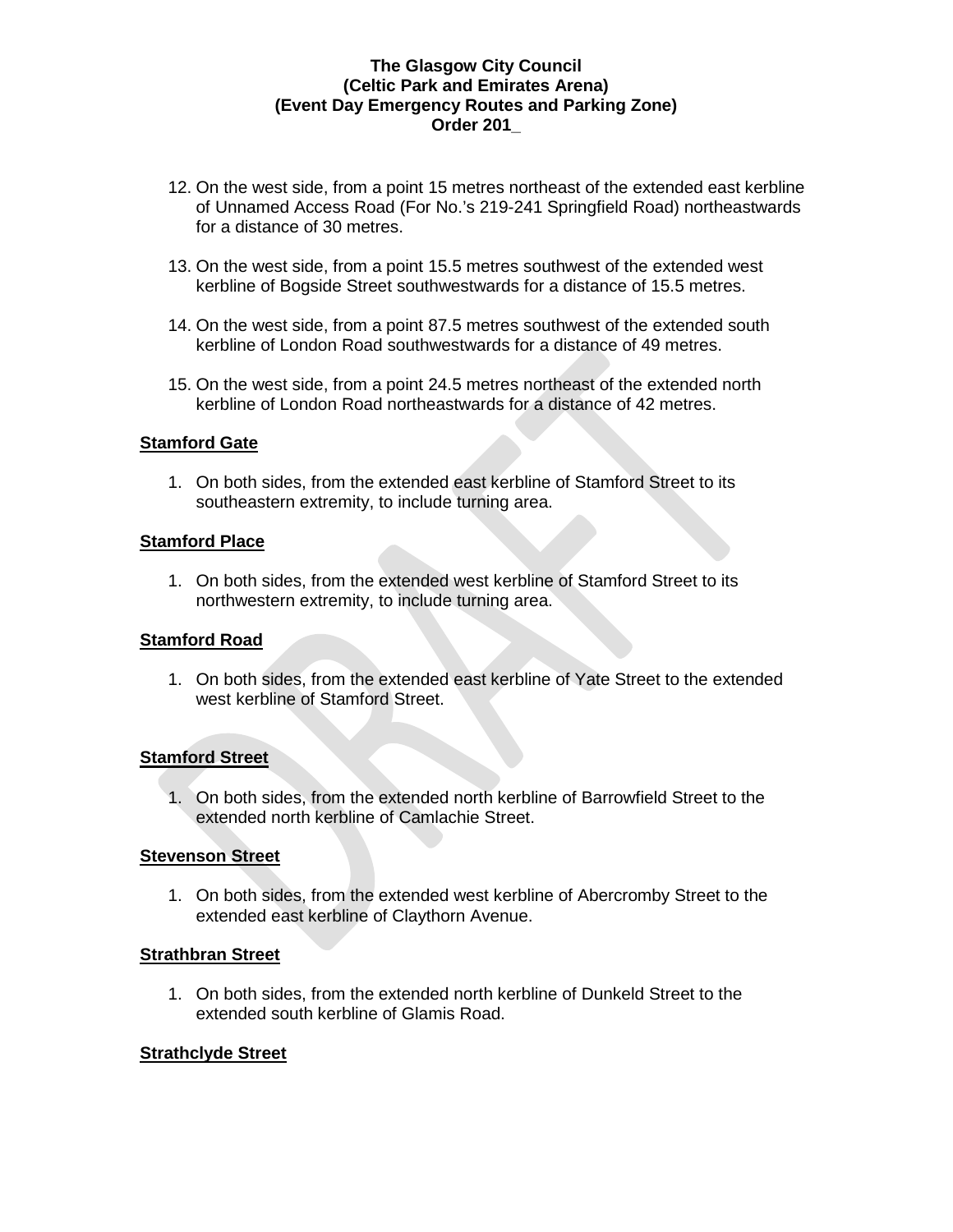1. On both sides, from the extended east kerbline of Swanston Street to the extended west kerbline of Dalmarnock Road.

### **Summerfield Street**

1. On both sides, from the extended east kerbline of Dalmarnock Road to the extended west kerbline of Sunnybank Street.

### **Sunnybank Street**

1. On both sides, for its entirety.

### **Swanston Street**

1. On both sides, from the extended west kerbline of Dalmarnock Road to its southern extremity.

### **Sydney Crescent**

1. On both sides, for its entirety.

### **Tennyson Drive**

1. On both sides, from the extended east kerbline of Drumover Drive to the extended west kerbline of Muiryfauld Drive.

## **Tobago Place**

1. On both sides, from its entirety.

#### **Tobago Street**

1. On both sides, from the extended south kerbline of Millroad Street to the extended north kerbline of London Road.

## **Troon Street**

1. On both sides, from the extended east kerbline of Lily Street to the extended south kerbline of Irvine Street.

## **Whitby Street**

1. On both sides, from the extended east kerbline of Springfield Road to the extended south kerbline of Dechmont Street.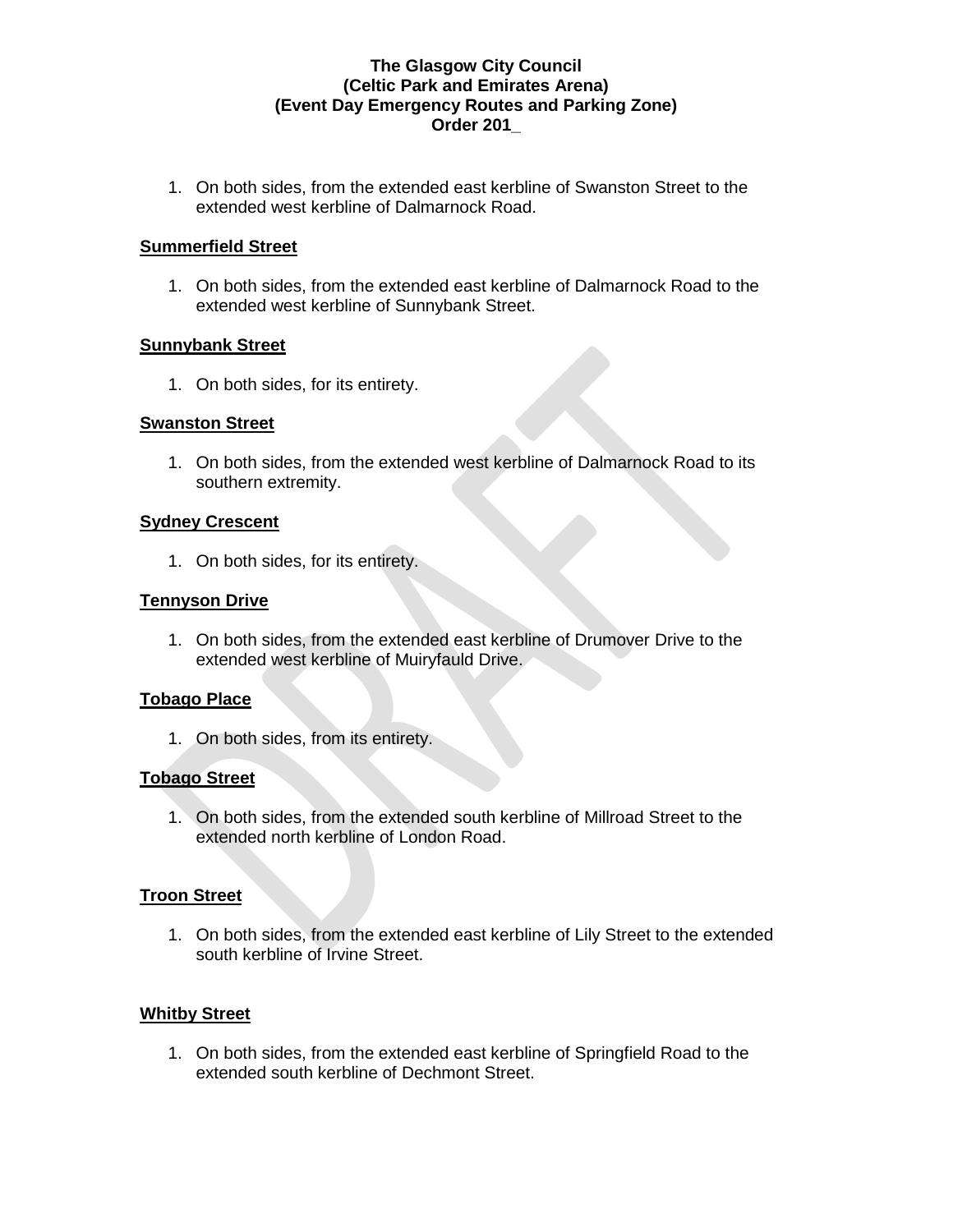#### **Whitevale Gardens**

1. On both sides, from the extended west kerbline of Whitevale Street to its western extremity, to include turning area.

#### **Whitevale Street**

1. On both sides, from the extended north kerbline of Gallowgate northwards for a distance of 215 metres.

### **Williamson Street**

1. On both sides, from the extended south kerbline of London Road to its southwestern extremity.

### **Woddrop Street**

1. On both sides, from the extended east kerbline of Allan Street to the extended south kerbline of Birkwood Street.

### **Yate Grove**

1. On both sides, from the extended east kerbline of Yate Street to its eastern extremity.

#### **Yate Road**

1. On both sides, from the extended south kerbline of Mountainblue Street to the extended west kerbline of Yate Street.

## **Yate Street**

1. On both sides, from the extended south kerbline of Camlachie Street to the extended north kerbline of Law Street.

### **Unnamed Access Road to No.'s 1-41 Belvidere Avenue, 2-24 Belvidere Gate and 1360-1364 London Road**

1. On both sides, for its entirety.

## **Unnamed Access Road to No.'s 43-65 Belvidere Avenue, 1-25 Belvidere Gate, 2-24 Belvidere Terrace and 1366-1372 London Road**

1. On both sides, for its entirety.

## **Unnamed Access Road to Dehli Lane**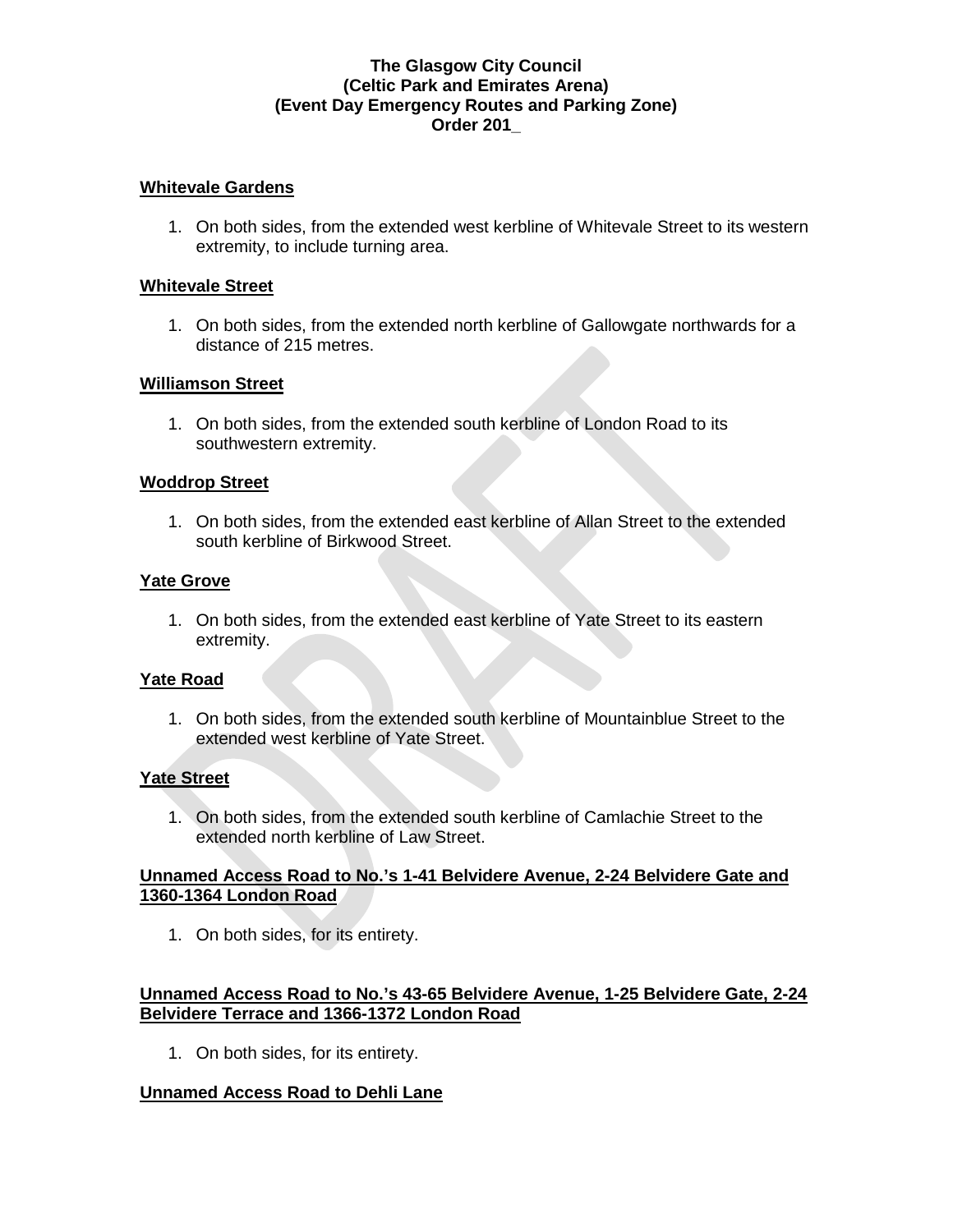1. On both sides, for its entirety and including turning area.

## **Unnamed Access Road to Hamilton Gate**

1. On both sides, for its entirety and including turning area.

## **Unnamed Access Road to No's 219-241 Springfield Road**

1. On both sides, for its entirety.

## **Unnamed Access Road to No's 262-288 Springfield Road**

1. On both sides, for its entirety and including turning areas.

## **Unnamed Access Road to Vancouver Walk**

1. On both sides, for its entirety.

## **Unnamed Access Road to Victoria Loan Path**

1. On both sides, for its entirety and including turning area.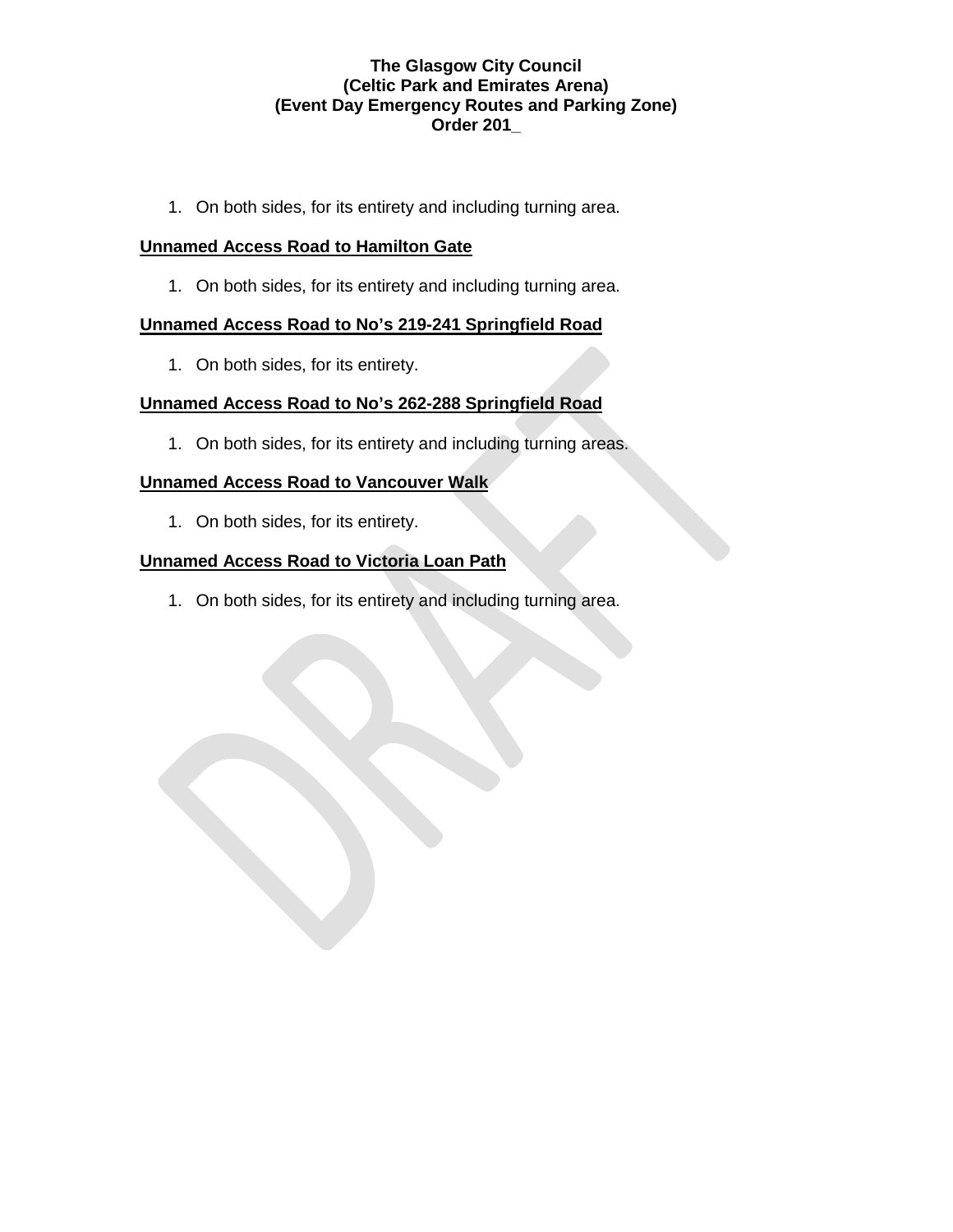## **Articles pertaining to Schedule 5 Disabled vehicle parking places**

## **Designation of disabled vehicles parking places**

1. Each area on a road which is described in Schedule 5 is designated as a disabled vehicles parking place at all times.

## **Marking on the carriageway of disabled vehicles parking places**

- 2.
- i. The limits of the disabled vehicle parking place shall be indicated on the carriageway in accordance with The Traffic Signs Regulations and General Directions 2016, or as specially authorised by The Scottish Ministers.
- ii. The lengths of disabled vehicle parking places described in Schedule 5 are the maximum lengths. The on-road markings may show disabled vehicle parking places reduced in length such as the Council may determine.

## **Vehicles for which disabled vehicle parking places are designated**

3. Each disabled vehicle parking place designated in Schedule 5 may be used, subject to the provisions contained within these Articles, for the leaving of disabled vehicles only.

## **Manner of standing in disabled vehicle parking places**

4. Every vehicle left in a disabled vehicle parking place shall stand such that the whole vehicle is within the limits of that disabled vehicle parking place and each single disabled vehicle parking space shall be occupied by a single vehicle only. A vehicle shall park such that the extreme front portion, or as the case may be, the extreme rear portion of the vehicle is within 300mm of the indication on the carriageway provided under Article 2 hereof.

## **Alteration of position of vehicle in disabled vehicle parking places**

5. Where any vehicle is standing in a disabled vehicle parking place in contravention of the provisions of Article 4 hereof a parking attendant may alter or cause to be altered the position of the vehicle in order that its position complies with those provisions.

## **Movement of vehicle from disabled vehicle parking place in an emergency**

6. Any person duly authorised by the Council or a Police Constable in uniform may move or cause to be moved in case of emergency, to any place they think fit, vehicles left in a disabled vehicle parking place.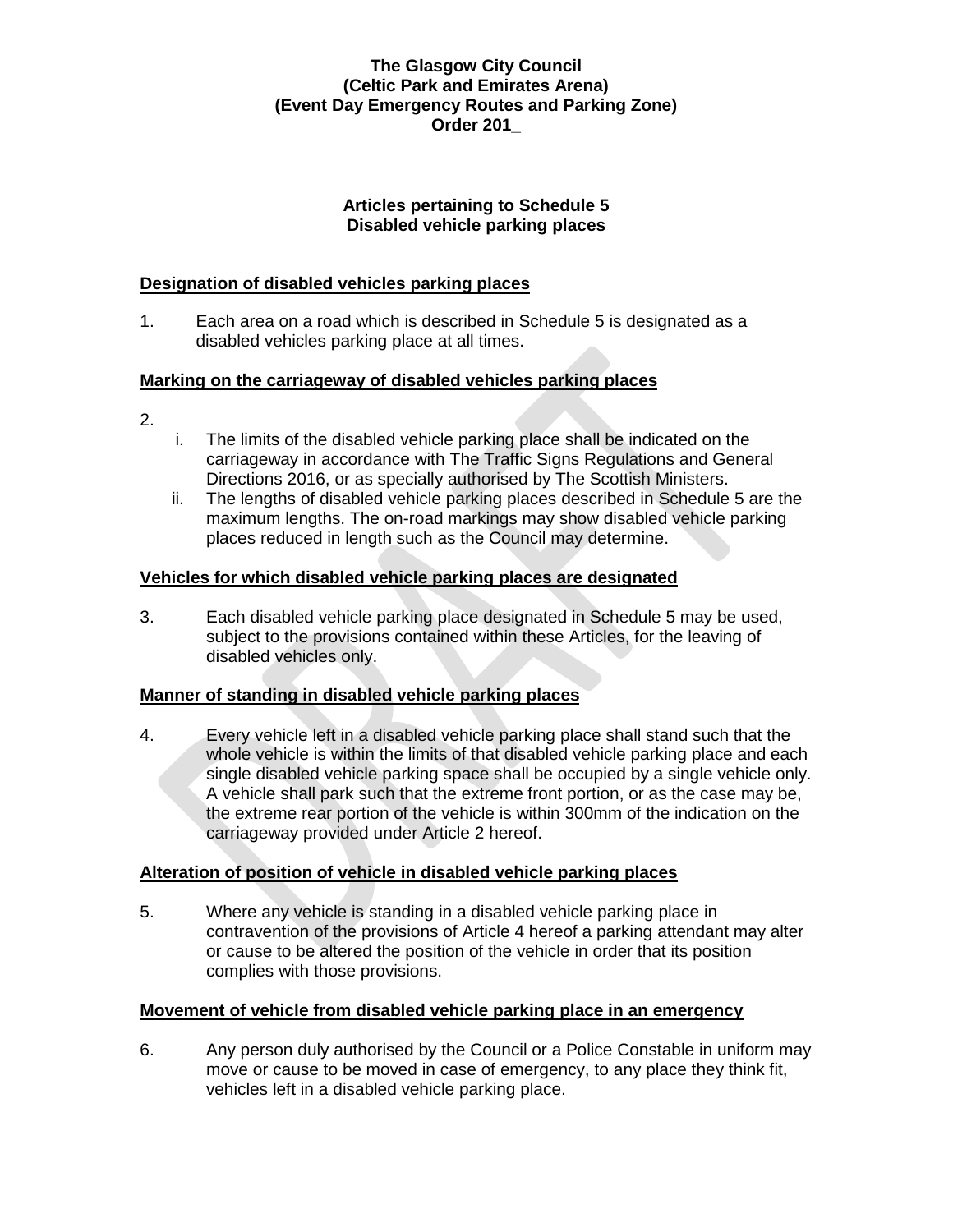## **Power to suspend disabled vehicle parking places**

- 7. (i) Any person duly authorised by the Council may suspend the use of a disabled vehicle parking place or any part thereof whenever such suspension is considered reasonably necessary for the:
	- a. purpose of facilitating the movement of vehicular or pedestrian traffic, or for promoting its safety or where the Council deems it necessary to facilitate a particular operation or event; or
	- b. purpose of any building or roadworks operations, or works associated with the provision or maintenance of public utilities, provided that prior permission has been granted by the Council, including works being done by the Council or on the Council's behalf; or
	- (ii) Any person suspending the use of a disabled vehicle parking place or any part thereof in accordance with paragraph (i) of this Article shall indicate that the use of the disabled vehicle parking place is suspended and that waiting by vehicles is prohibited by erecting notices or a traffic sign indicating that the use of the disabled vehicle parking place is suspended and that waiting by vehicles is prohibited.

No person shall cause or permit a vehicle to be left in a disabled vehicle parking place suspended in accordance with paragraph (ii) of this Article provided that nothing in this Article shall render it unlawful to cause or permit any vehicle being used for emergency services purposes to be left in the disabled vehicle parking place, or if that vehicle is left with the permission of the person suspending the use of the disabled vehicle parking place or the part thereof in pursuance of paragraph (i) of this Article or a Police Constable in uniform.

## **Restriction of waiting of vehicles in disabled vehicle parking places**

- 8. Any vehicle may wait anywhere in a disabled vehicle parking place if:
	- i. the vehicle is waiting owing to the driver being prevented from proceeding by circumstances beyond the driver's control or to such waiting being necessary to avoid an accident; or
	- ii. the vehicle is an emergency services vehicle being used for emergency services purposes; or
	- iii. the vehicle is waiting only for so long as may be necessary to enable it to be used in connection with the removal of any obstruction to traffic; or
	- iv. the vehicle is waiting only for so long as may be reasonably necessary to enable it to be used for any purpose specified in Article 7.(i) b hereof.

Provided that a person causing or permitting a vehicle to wait in a disabled vehicle parking place by virtue of Article 8.iv hereof shall take all such steps as are necessary to ensure that the longitudinal axis of the vehicle is parallel to the edge of the carriageway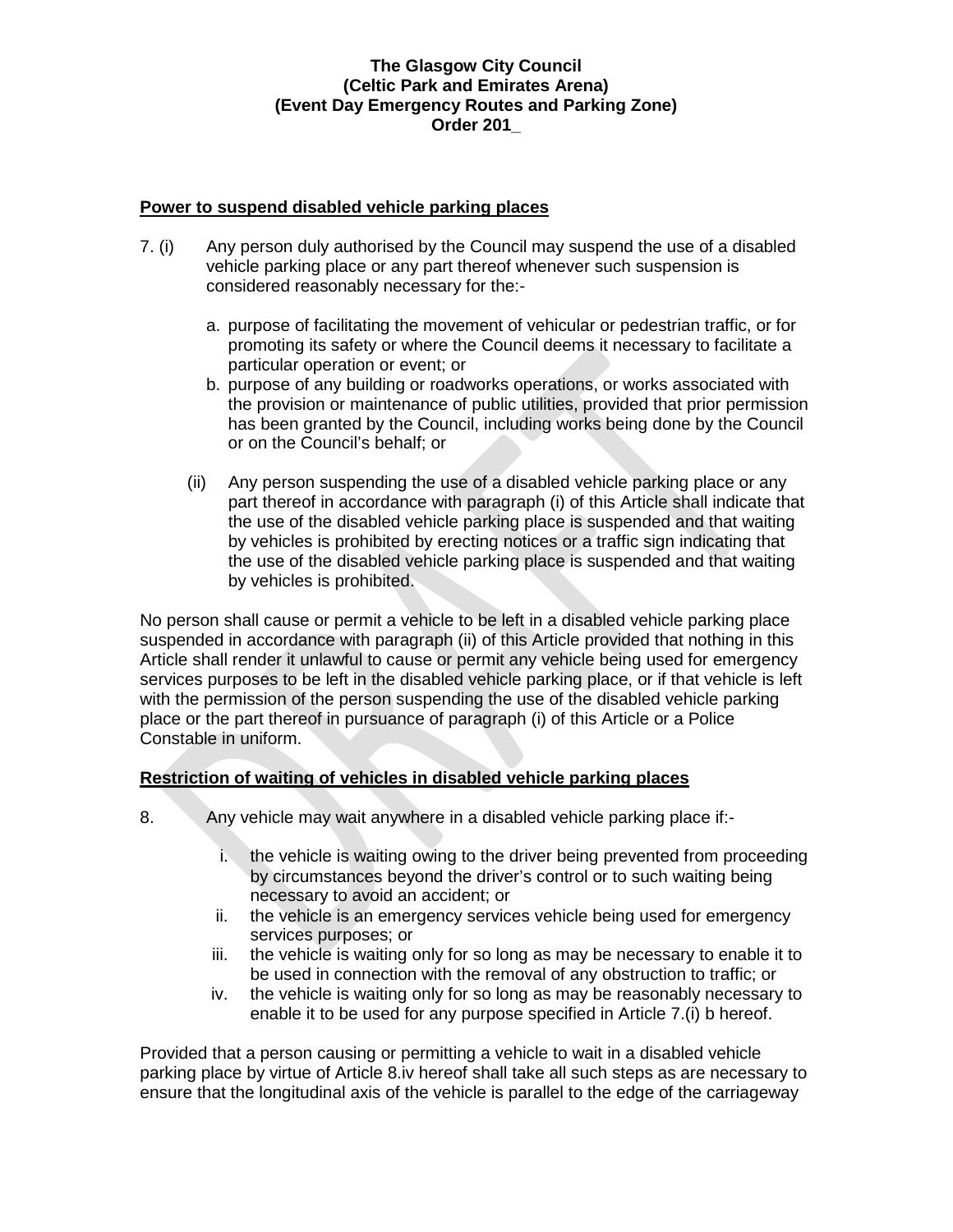nearest to the vehicle and the distance between the said edge and the nearest wheel of the vehicle is not more than 300mm.

Nothing in the foregoing provisions of this Article shall be taken as authorising anything which would be a contravention of any Regulations made or having effect as if made or having effect as if made under Section 25 of the Road Traffic Regulation Act 1984.

## **Penalty Charge**

9.

- i. A penalty charge, as permitted by the Road Traffic Act 1991, shall be payable with respect to a vehicle if that vehicle is left in a disabled vehicle parking place designated in Schedule 5 otherwise than in accordance with the provisions of Articles 3,4, 7 and 8 inclusive hereof.
- ii. The amount of the penalty charge shall be £60, discounted to £30 if paid within 14 days and £90 if unpaid after 56 days, as amended from time to time.
- iii. A penalty charge notice shall be attached to the vehicle, or handed to the owner or person who appears to be in charge of the vehicle, incurring the penalty charge.
- 10. Where a penalty charge has been attached to a vehicle in accordance with Article 9 (iii) hereof, no person, other than the owner or person who appears to be in charge of the vehicle, or a person duly authorised by the Council, shall remove the penalty charge notice from the vehicle unless authorised to do so by the owner or person who appears to be in charge of the vehicle. Any person who removes a penalty charge notice without the proper authority shall be guilty of an offence in terms of Section 66(6) of the Road Traffic Act 1991.
- 11. If a penalty charge notice has been issued in accordance with Article 9 hereof a parking attendant may remove the vehicle or cause the vehicle to be removed. If it is removed, the Council shall provide for the safe custody of the vehicle. If a penalty charge notice has been issued in accordance with Article 9 hereof a period of 15 minutes shall elapse before the vehicle is removed.

## **Power to dispose of abandoned vehicles**

12. Subject to the Road Traffic Regulation Act 1984 the Council may, as respects a vehicle which has been removed in pursuance with Article 11 hereof, sell or otherwise dispose of the vehicle if it appears to have been abandoned, provided they have made reasonable enquiry to ascertain the name and address of the owner of the vehicle and to inform the owner of their intention.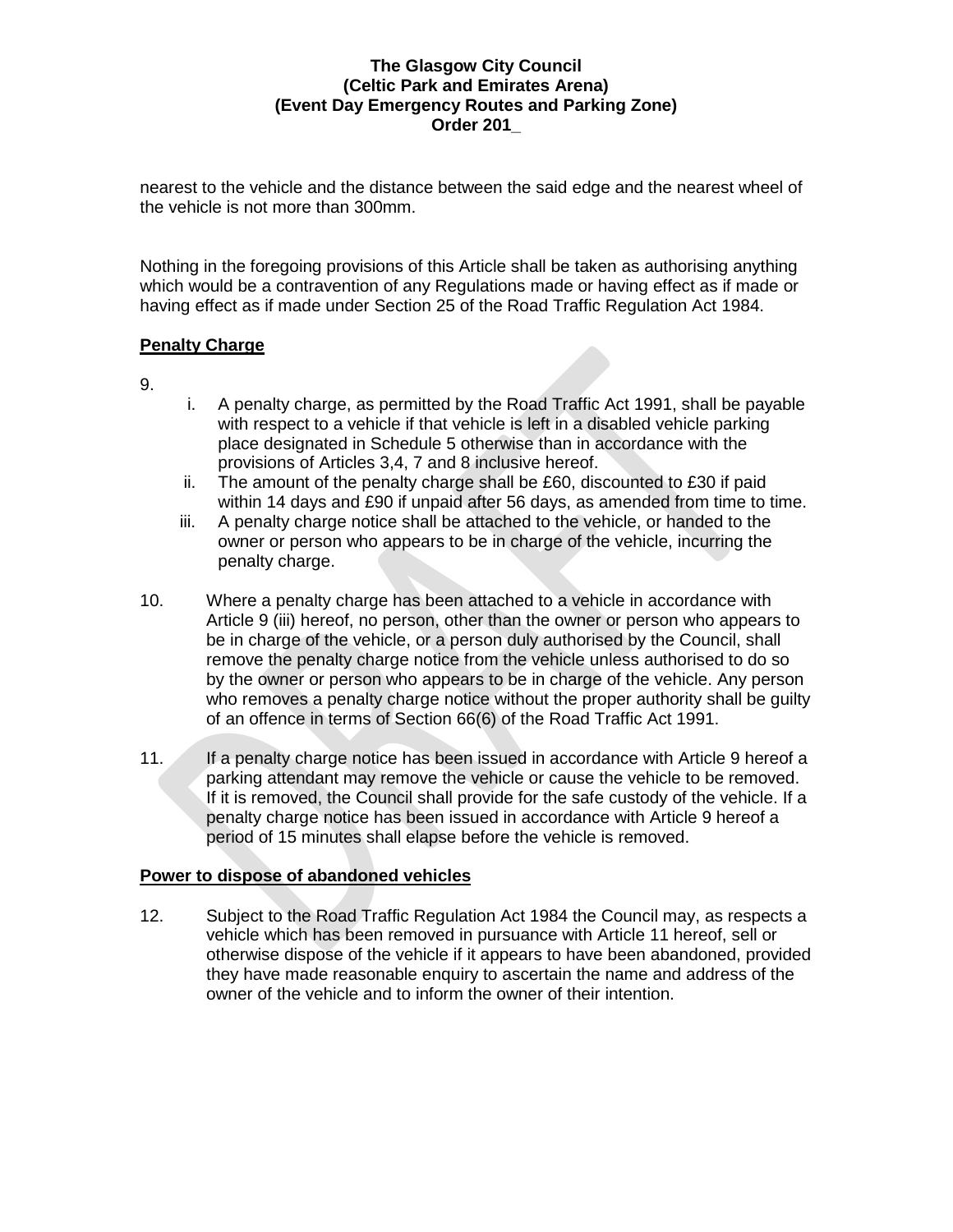#### **Schedule 6 Bus parking places during relevant events**

#### **Allan Street**

1. On both sides, from the extended west kerbline of Sunnybank Street to the extended east kerbline of Allan Place.

### **Baltic Street**

- 1. On both sides, from the extended south kerbline of Springfield Road to the extended north kerbline of Summerfield Street.
- 2. On both sides, from the extended north kerbline of Mordaunt Street to the extended south kerbline of Nuneaton Street.

#### **Bernard Street**

1. On both sides, from the extended west kerbline of Nuneaton Street to the extended east kerbline of Boden Street.

#### **Birkwood Street**

1. On both sides, from the extended west kerbline of Sunnybank Street to the extended east kerbline of Woddrop Street.

#### **Boden Street**

1. On both sides, from the extended south kerbline of London Road to the extended west kerbline of Nuneaton Street.

#### **Garvald Street**

1. On both sides, from the extended west kerbline of Sunnybank Street to the extended east kerbline of Baltic Street.

#### **Mordaunt Street**

1. On both sides, from the extended east kerbline of Nuneaton Street to its southwestern extremity.

#### **Nuneaton Street**

1. On both sides, from the extended east kerbline of London Road to the extended east kerbline of Dalmarnock Road.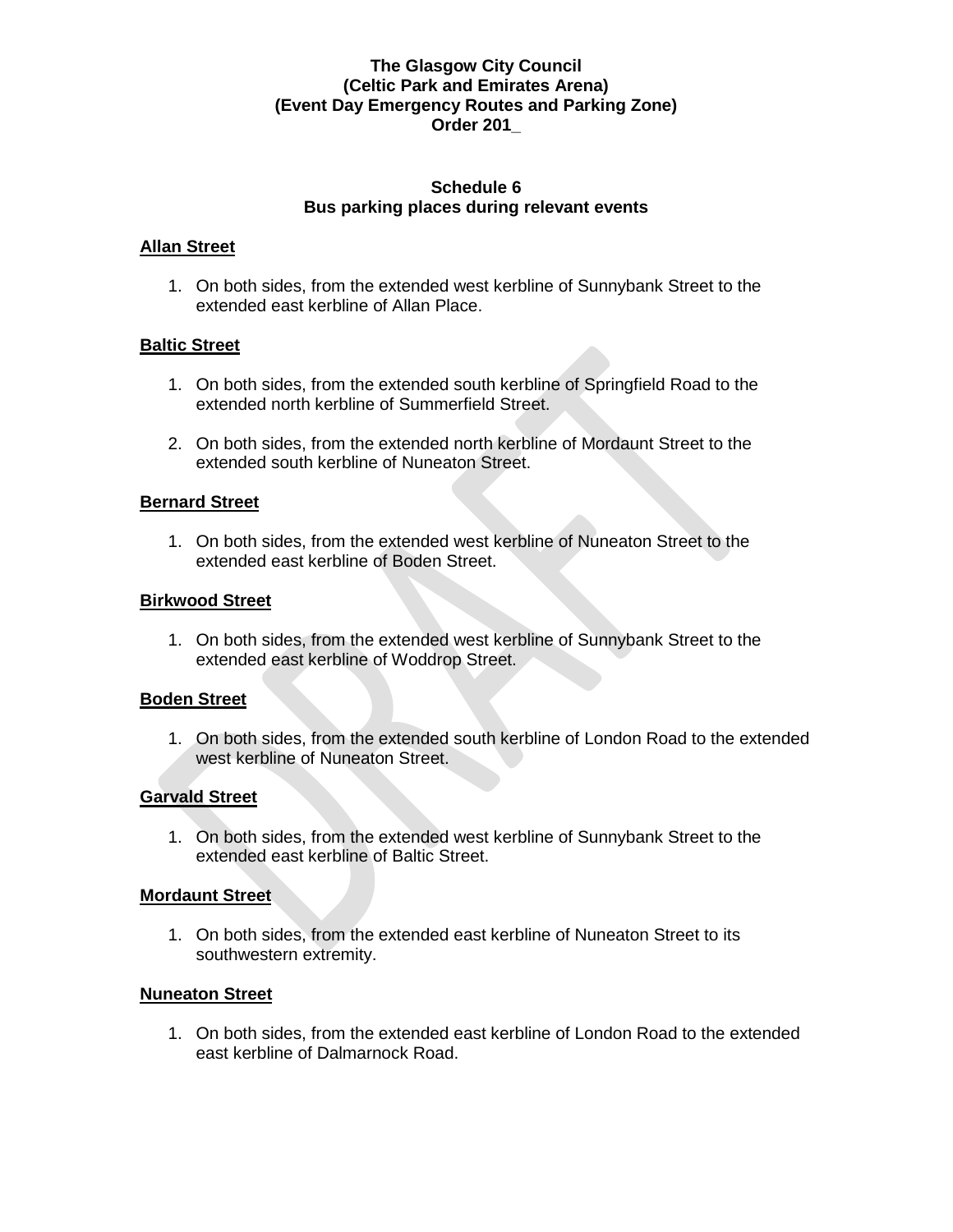## **Springfield Road**

1. On the west side, from the extended south kerbline of London Road to the extended north kerbline of Bogside Street.

#### **Strathclyde Street**

1. On the north side, from the extended west kerbline of Dalmarnock Road to the extended east kerbline of Swanston Street.

### **Summerfield Street**

1. On both sides, from the extended west kerbline of Sunnybank Street to the extended north kerbline of Allan Place.

#### **Sunnybank Street**

1. On the west side, from the extended south kerbline of Springfield Road to its southern extremity.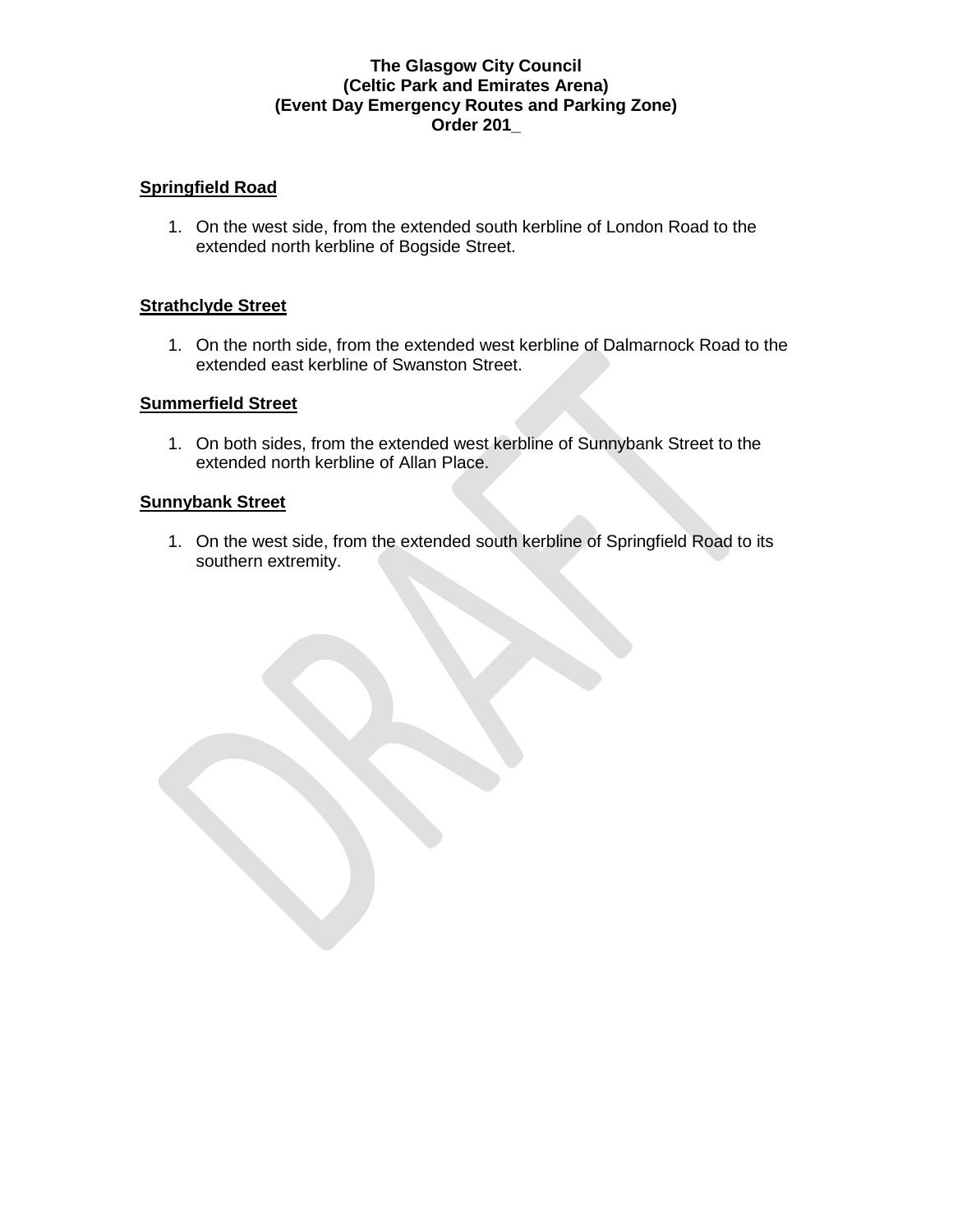## **Articles pertaining to Schedule 6 Bus parking places during relevant events**

### **Designation of bus parking places**

1. Each area on a road which is described in Schedule 6 is designated as a bus parking place during relevant events only.

### **Marking on the carriageway of bus parking places**

2. The limits of the bus parking place shall be indicated on the carriageway in accordance with The Traffic Signs Regulations and General Directions 2016, or as specially authorised by The Scottish Ministers.

### **Vehicles for which bus parking places are designated**

3. Each bus parking place designated in Schedule 6 may be used, subject to the provisions contained within these Articles, for the leaving of buses during relevant events only.

### **Manner of standing in bus parking places**

4. Every vehicle left in a bus parking place, during relevant events only, shall stand such that every part of the vehicle is within the limits of that bus parking place provided under Article 2 hereof.

## **Alteration of position of vehicle in bus parking places**

5. If any vehicle is standing in a bus parking place, during relevant events only, in contravention of the provisions of the Articles pertaining to Schedule 6, a parking attendant may alter or cause to be altered the position of the vehicle in order that its position complies with those provisions.

#### **Movement of vehicle from a bus parking place in an emergency**

6. Any person duly authorised by the Council or a police constable in uniform may move or cause to be moved in case of emergency, to any place they think fit, vehicles left in a bus parking place.

#### **Power to suspend bus parking places**

7. (i) Any person duly authorised by the Council may suspend the use of a bus parking place or any part thereof whenever such suspension is considered reasonably necessary for the:-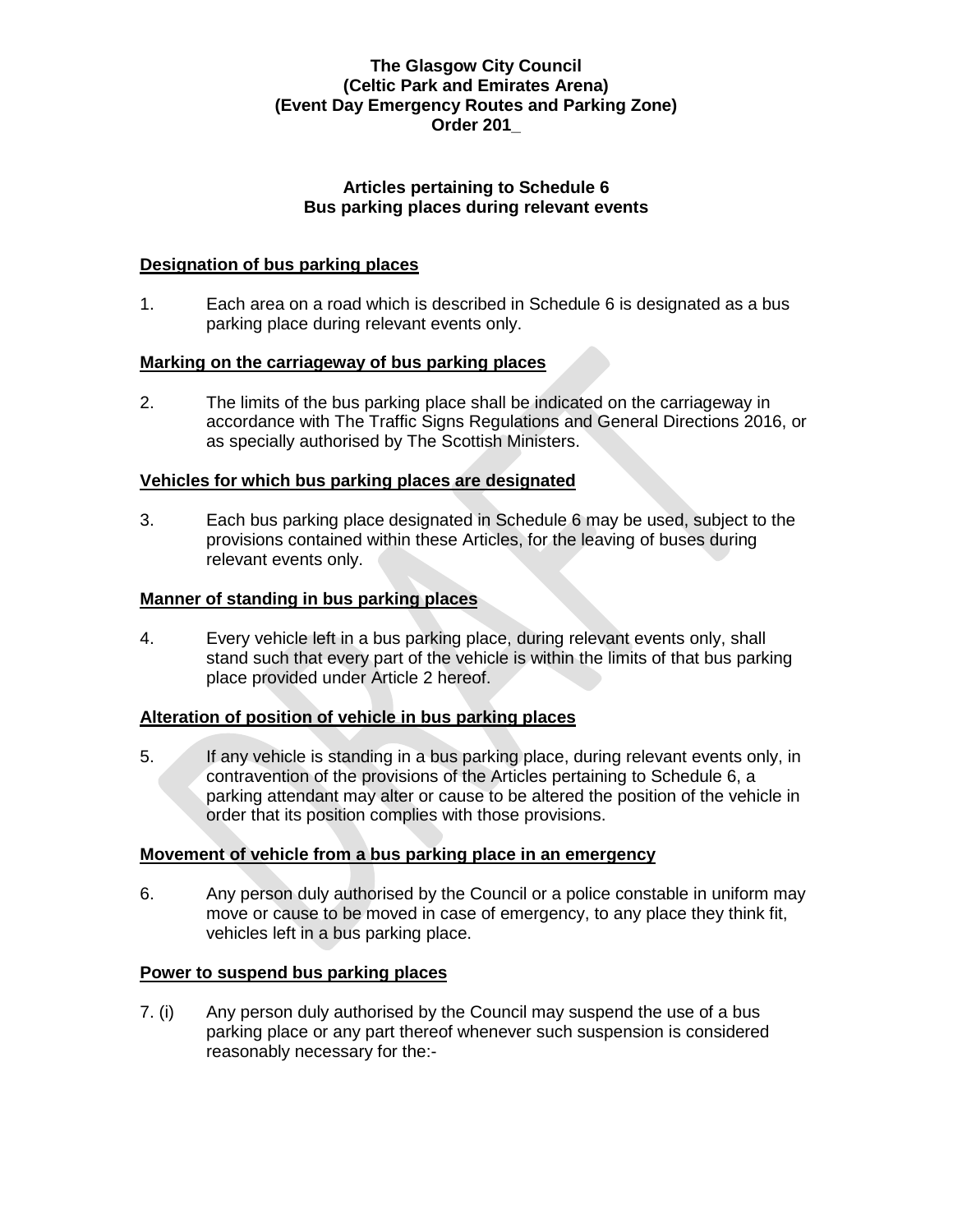- a. purpose of facilitating the movement of vehicular or pedestrian traffic, or for promoting its safety or where the Council deems it necessary to facilitate a particular operation or event; or
- b. purpose of any building or roadworks operations, or works associated with the provision or maintenance of public utilities, provided that prior permission has been granted by the Council, including works being done by the Council or on the Council's behalf; or
- (ii) Any person suspending the use of a bus parking place or any part thereof in accordance with paragraph (i) of this Article shall indicate that the use of the bus parking place is suspended and that waiting by vehicles is prohibited by erecting notices or a traffic sign indicating that the use of the bus parking place is suspended and that waiting by vehicles is prohibited.

No person shall cause or permit a vehicle to be left in a bus parking place suspended in accordance with paragraph (ii) of this Article provided that nothing in this Article shall render it unlawful to cause or permit any vehicle being used for emergency services purposes to be left in the bus parking place, or if that vehicle is left with the permission of the person suspending the use of the bus parking place or the part thereof in pursuance of paragraph (i) of this Article or a Police Constable in uniform.

### **Restriction of waiting of vehicles in bus parking places**

- 8. Any vehicle may wait anywhere in a bus parking place if:
	- i. the vehicle is waiting owing to the driver being prevented from proceeding by circumstances beyond the driver's control or to such waiting being necessary to avoid an accident; or
	- ii. the vehicle is an emergency services vehicle being used for emergency services purposes; or
	- iii. the vehicle is waiting only for so long as may be necessary to enable it to be used in connection with the removal of any obstruction to traffic; or
	- iv. the vehicle is waiting only for so long as may be reasonably necessary to enable it to be used for any purpose specified in Article 7.(i) b hereof.

Provided that a person causing or permitting a vehicle to wait in a bus parking place by virtue of Article 8.iv hereof shall take all such steps as are necessary to ensure that the longitudinal axis of the vehicle is parallel to the edge of the carriageway nearest to the vehicle and the distance between the said edge and the nearest wheel of the vehicle is not more than 300mm.

Nothing in the foregoing provisions of this Article shall be taken as authorising anything which would be a contravention of any Regulations made or having effect as if made or having effect as if made under Section 25 of the Road Traffic Regulation Act 1984.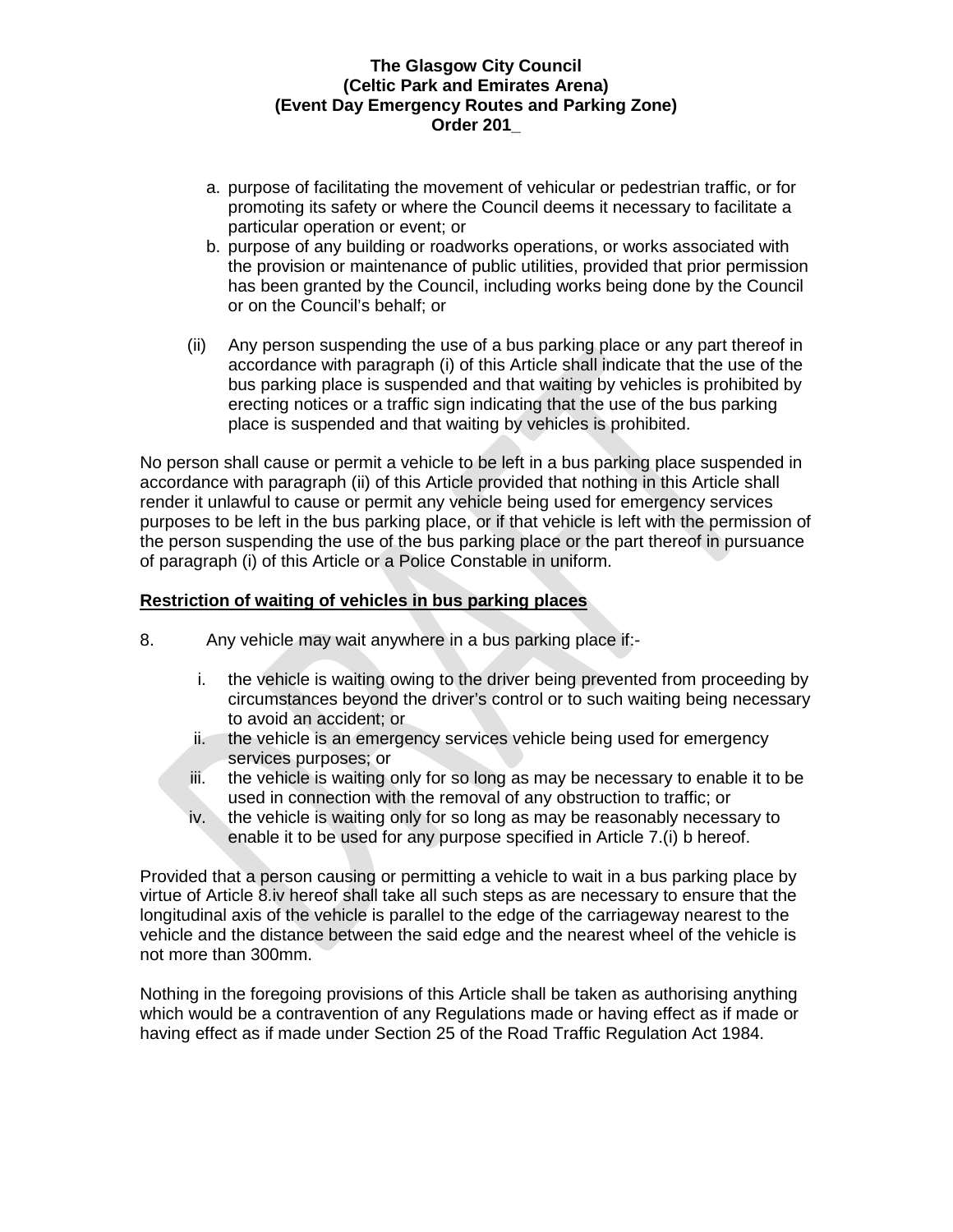## **Penalty Charge**

- 9.
- i. A penalty charge, as permitted by the Road Traffic Act 1991, shall be payable with respect to a vehicle if that vehicle is left in a bus parking place designated in Schedule 6 otherwise than in accordance with the provisions of Articles 3,4, 7 and 8 inclusive hereof.
- ii. The amount of the penalty charge shall be £60, discounted to £30 if paid within 14 days and £90 if unpaid after 56 days, as amended from time to time.
- iii. A penalty charge notice shall be attached to the vehicle, or handed to the owner or person who appears to be in charge of the vehicle, incurring the penalty charge.
- 10. Where a penalty charge has been attached to a vehicle in accordance with Article 9 (iii) hereof, no person, other than the owner or person who appears to be in charge of the vehicle, or a person duly authorised by the Council, shall remove the penalty charge notice from the vehicle unless authorised to do so by the owner or person who appears to be in charge of the vehicle. Any person who removes a penalty charge notice without the proper authority shall be guilty of an offence in terms of Section 66(6) of the Road Traffic Act 1991.
- 11. If a penalty charge notice has been issued in accordance with Article 9 hereof a parking attendant may remove the vehicle or cause the vehicle to be removed. If it is removed, the Council shall provide for the safe custody of the vehicle. If a penalty charge notice has been issued in accordance with Article 9 hereof a period of 15 minutes shall elapse before the vehicle is removed.

## **Power to dispose of abandoned vehicles**

12. Subject to the Road Traffic Regulation Act 1984 the Council may, as respects a vehicle which has been removed in pursuance with Article 11 hereof, sell or otherwise dispose of the vehicle if it appears to have been abandoned, provided they have made reasonable enquiry to ascertain the name and address of the owner of the vehicle and to inform the owner of their intention.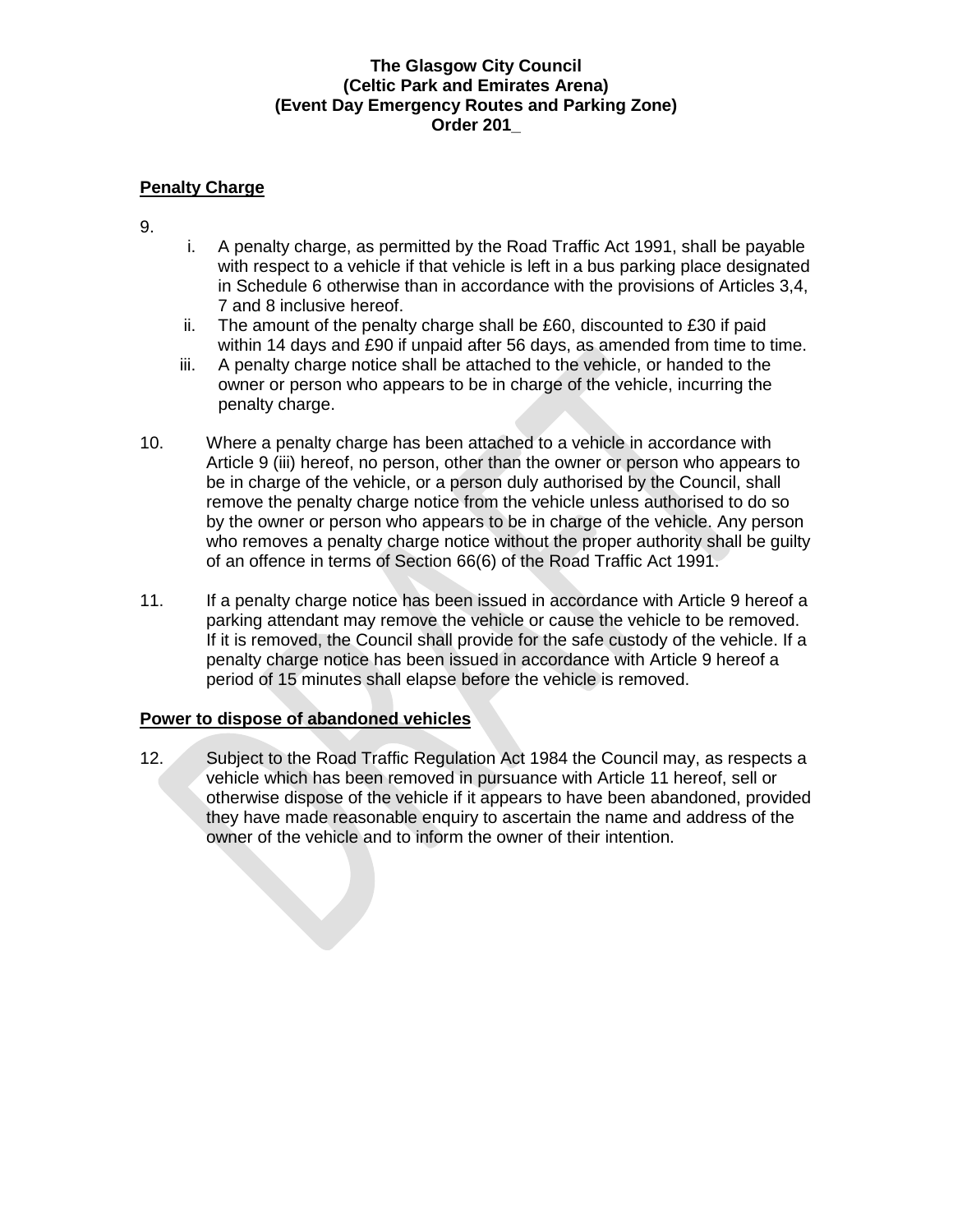### **Schedule 7 Prohibition of right turn**

## **COLUMN 1 COLUMN 2**

Shawfield Drive Shawfield Road

Dalmarnock Road The Clyde Gateway

The Clyde Gateway Unnamed Access Road for Nuneaton **Street** 

Gallowgate **The Clyde Gateway** 

The Clyde Gateway (southbound) Gallowgate

The Clyde Gateway (northbound) Gallowgate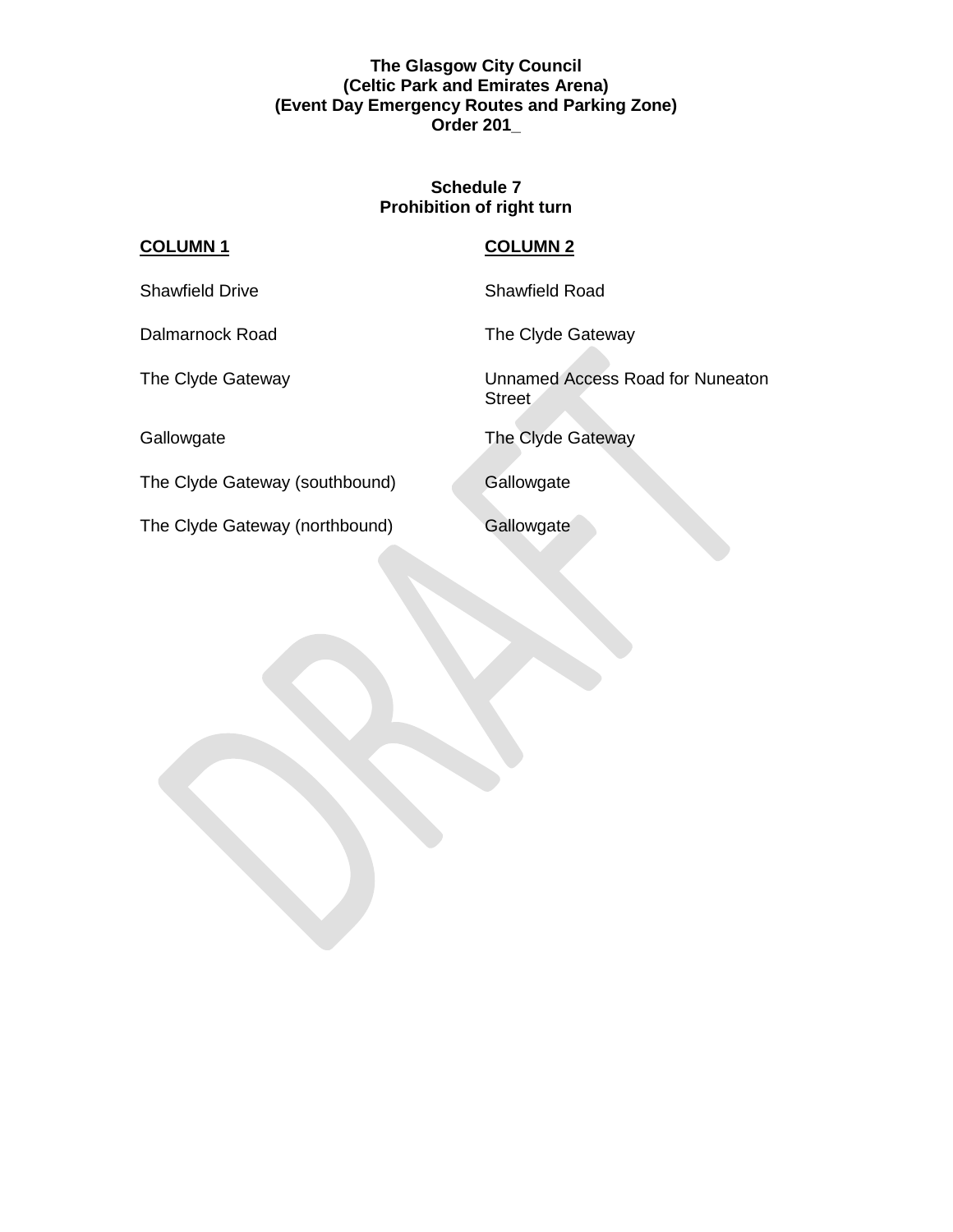## **Articles pertaining to Schedule 7 Prohibition of right turn**

## **Prohibition of right turn**

1. No person shall, except upon the direction or with the permission of a police constable in uniform, drive or cause or permit any vehicle to be driven on any lengths of roads listed in Column 1 of Schedule 8 so as to make a right hand turn into the road listed opposite in Column 2 of Schedule 8.

## **Exemptions from Prohibition of right turn**

2. Nothing in Article 1 hereof shall apply if the vehicle is an emergency services vehicle being used for emergency services purposes.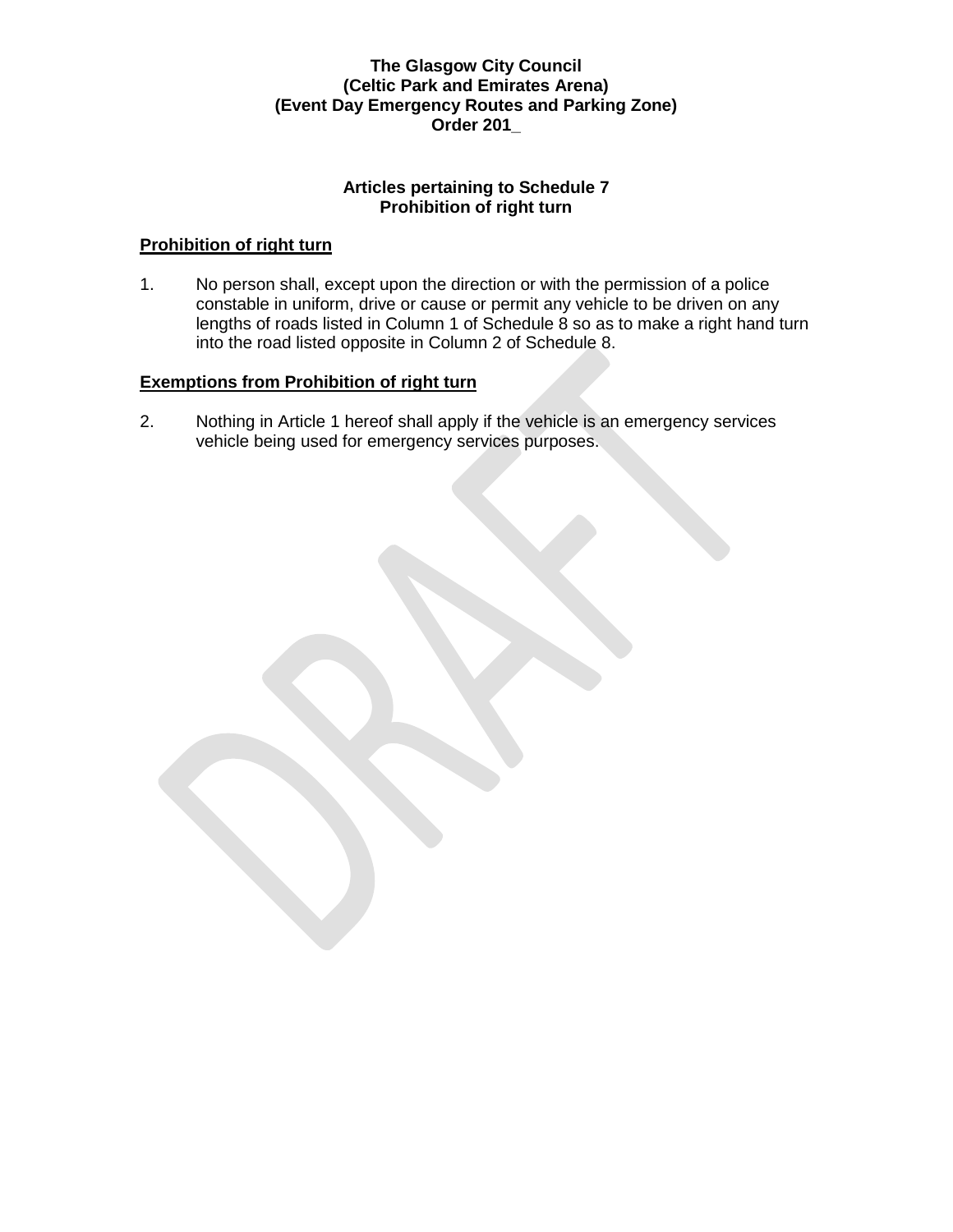### **Schedule 8 Prohibition of left turn**

# **COLUMN 1 COLUMN 2**

Shawfield Road Shawfield Drive

Gallowgate (eastbound) The Clyde Gateway

The Clyde Gateway (northbound) Biggar Street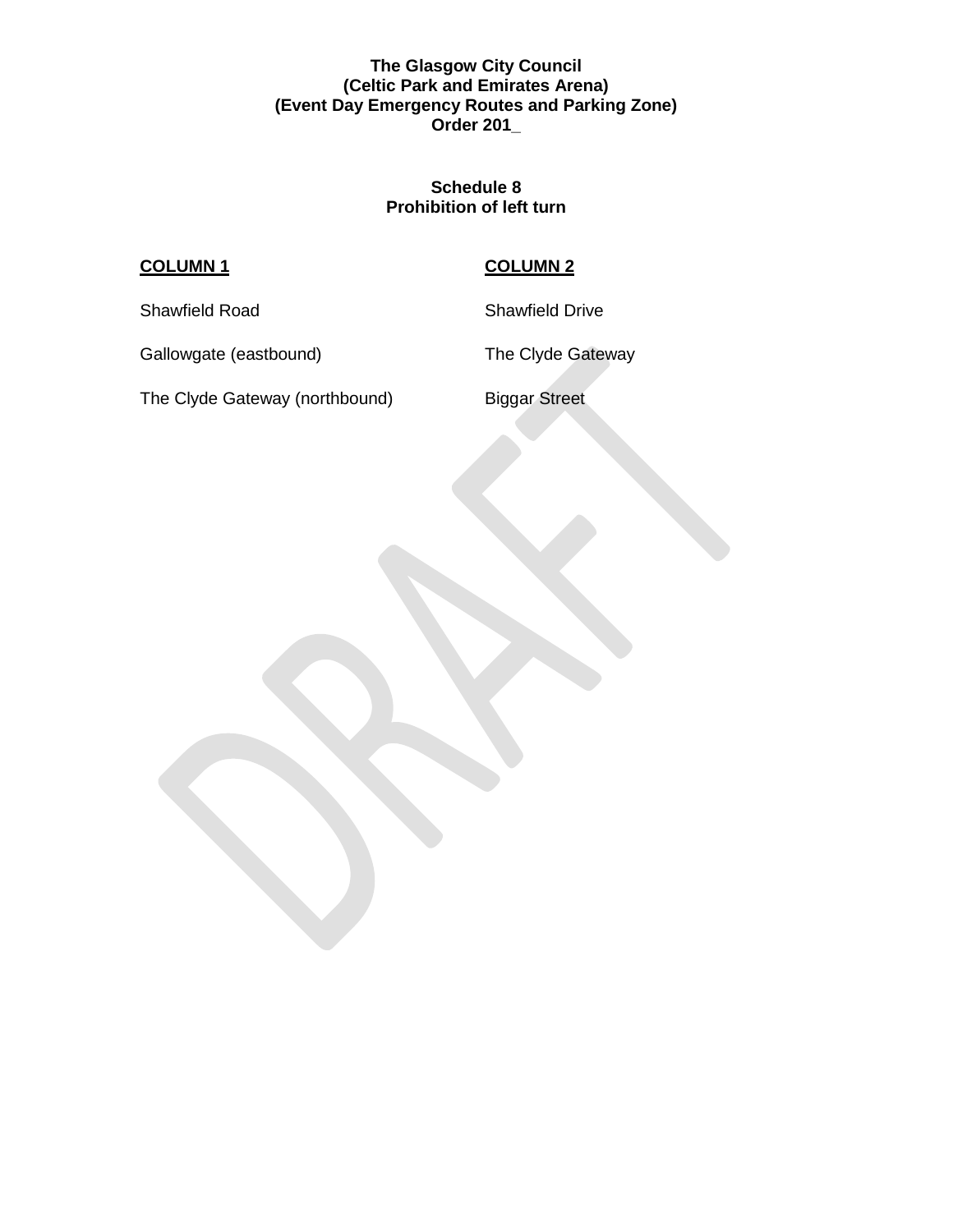## **Articles pertaining to Schedule 8 Prohibition of left turn**

## **Prohibition of left turn**

1. No person shall, except upon the direction or with the permission of a police constable in uniform, drive or cause or permit any vehicle to be driven on any lengths of roads listed in Column 1 of Schedule 8 so as to make a left hand turn into the road listed opposite in Column 2 of Schedule 8.

## **Exemptions from Prohibition of left turn**

2. Nothing in Article 1 hereof shall apply if the vehicle is an emergency services vehicle being used for emergency services purposes.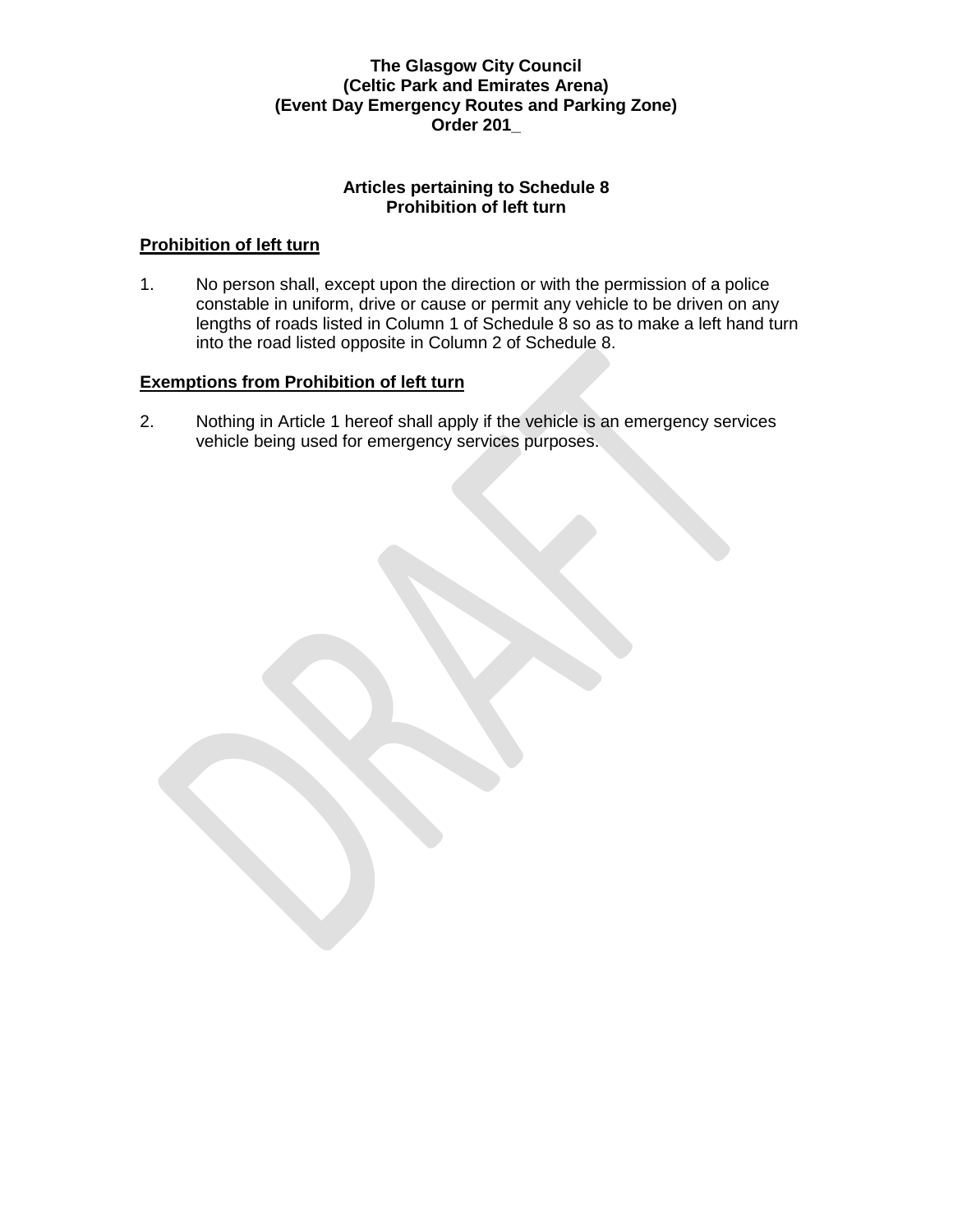| <b>Schedule 9</b><br><b>Variations to Made Orders</b>                                                                                      |                                                                                                                                                                        |
|--------------------------------------------------------------------------------------------------------------------------------------------|------------------------------------------------------------------------------------------------------------------------------------------------------------------------|
| Name of Order                                                                                                                              | <b>Extent of Variation</b>                                                                                                                                             |
| The Corporation of Glasgow (Traffic<br>Regulation)(Radial Routes) Order, 1968                                                              | In Schedule 1 - Part 2<br>Delete items for:-                                                                                                                           |
|                                                                                                                                            | London Road – Items 3 and 4<br>Main Street - Item 2<br><b>Newhall Street</b><br>Springfield Road - Item 1 and 2                                                        |
|                                                                                                                                            | In Schedule 1 - Part 4<br>Delete item for:-<br>London Road - Items 3 and 4<br>Springfield Road - Items 1 and 2                                                         |
| The Strathclyde Regional Council (Gallowgate<br>and Biggar Street, Camlachie,<br>Glasgow)(Waiting and loading restrictions)<br>Order 1995  | In Schedule 1<br>Delete items for:-                                                                                                                                    |
|                                                                                                                                            | <b>Biggar Street</b>                                                                                                                                                   |
| Glasgow City Council (Parkhead Cross,<br>Glasgow) (Traffic Regulation) Order 1998                                                          | In Schedule 3<br>Delete items for:-                                                                                                                                    |
|                                                                                                                                            | Gallowgate                                                                                                                                                             |
| Glasgow City Council (Faifley-Baillieston Quality<br>Bus Corridor) (Ross Street to Old Shettleston<br>Road)(Traffic Regulation) Order 2003 | In Schedule 1<br>Delete items for:-                                                                                                                                    |
|                                                                                                                                            | Fielden Street - Item 1 and 2<br>Millerston Street - Item 1 and 2                                                                                                      |
|                                                                                                                                            | In Schedule 4<br>Delete items for:-                                                                                                                                    |
|                                                                                                                                            | Gallowgate - Item 3                                                                                                                                                    |
| <b>Glasgow City Council (Dalmarnock</b><br>Road/London Road Quality Bus Corridor) Traffic                                                  | In Schedule 1<br>Delete items for:-                                                                                                                                    |
| Regulation) Order 2005                                                                                                                     | Dalmarnock Road - Items 8, 9, 10, 11, 12, 13,<br>14, 15, 21, 22, 23, 24, 25 and 26<br>Dunn Street<br><b>Green Street</b><br><b>Nuneaton Street</b><br>Springfield Road |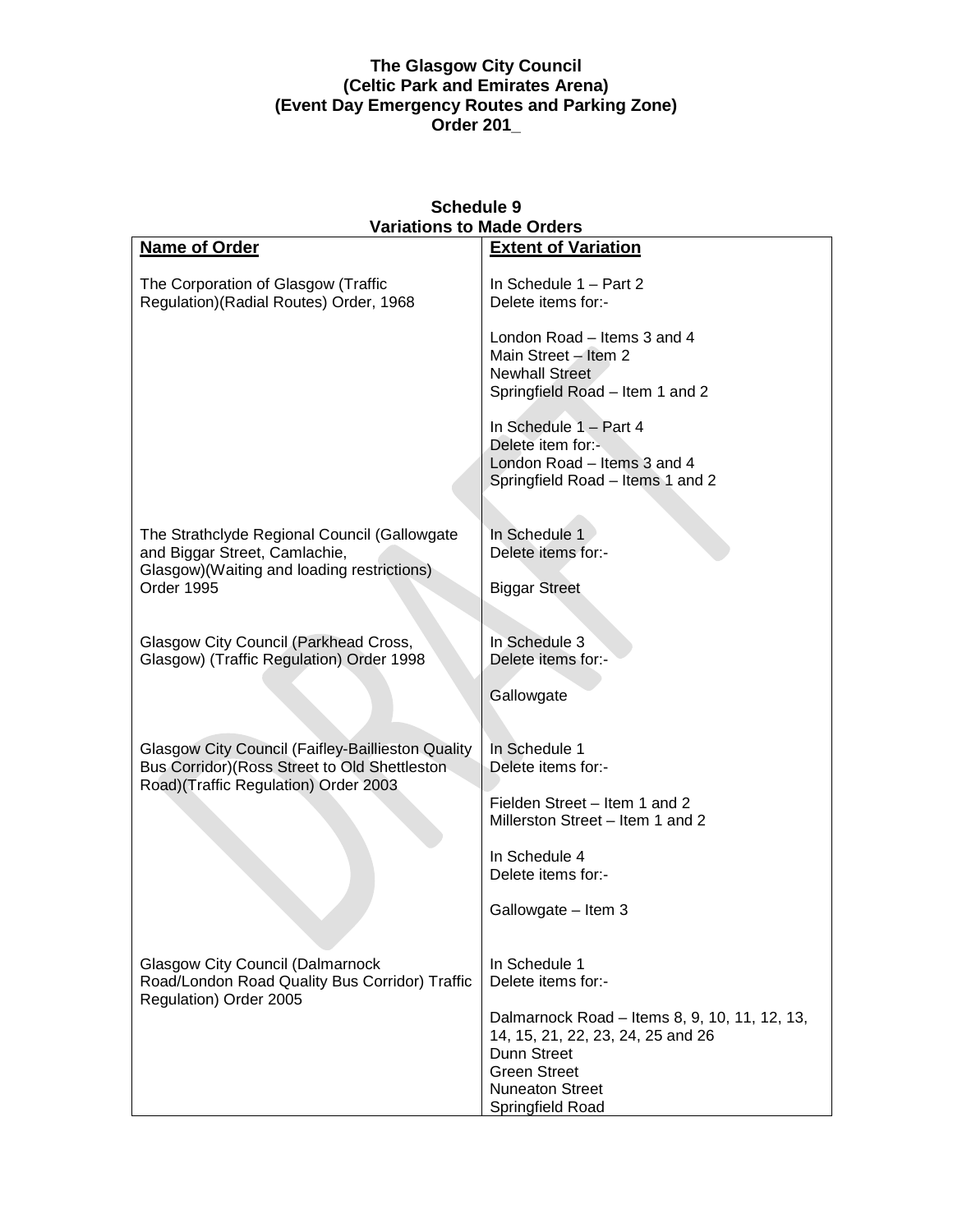|                                                                                                                     | In Schedule 3<br>Delete items for:-                                       |
|---------------------------------------------------------------------------------------------------------------------|---------------------------------------------------------------------------|
|                                                                                                                     | Dalmarnock Road – Items 4, 5, 6, 7, 8, 9, 10,<br>11, 12 and 13            |
| <b>Glasgow City Council (Dalmarnock</b><br>Road/London Road Quality Bus Corridor) Traffic<br>Regulation) Order 2005 | In Schedule 4<br>Delete items for:-                                       |
|                                                                                                                     | Dalmarnock Road – Items 2 and 3                                           |
| Glasgow City Council (Tollcross Road -<br>Streamline Review) (Traffic Regulation) Order<br>2010                     | In Schedule 1<br>delete items for:-<br>Drumover Drive<br>Muiryfauld Drive |